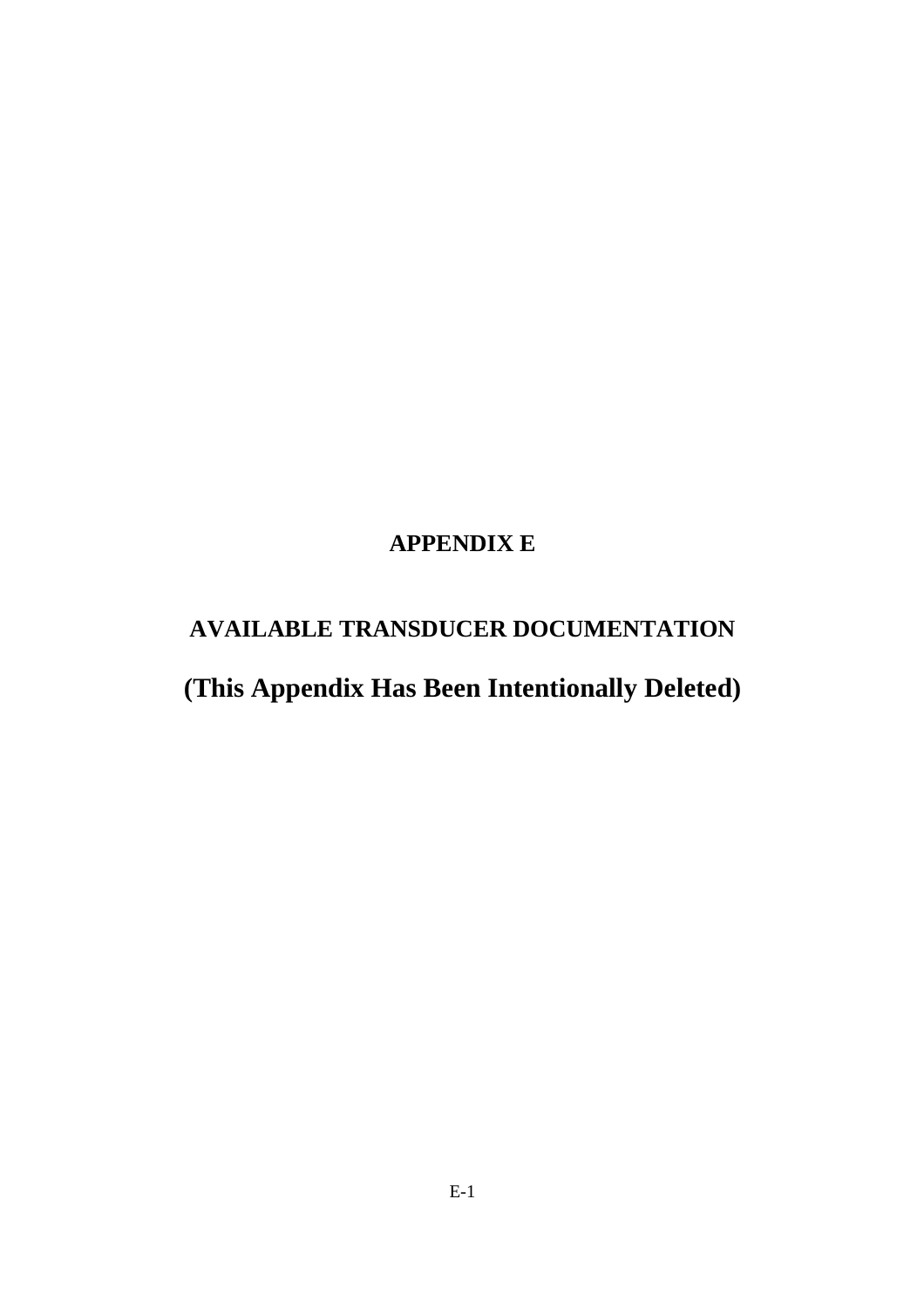# **APPENDIX F**

# **CONTINUOUSLY VARIABLE SLOPE DELTA MODULATION**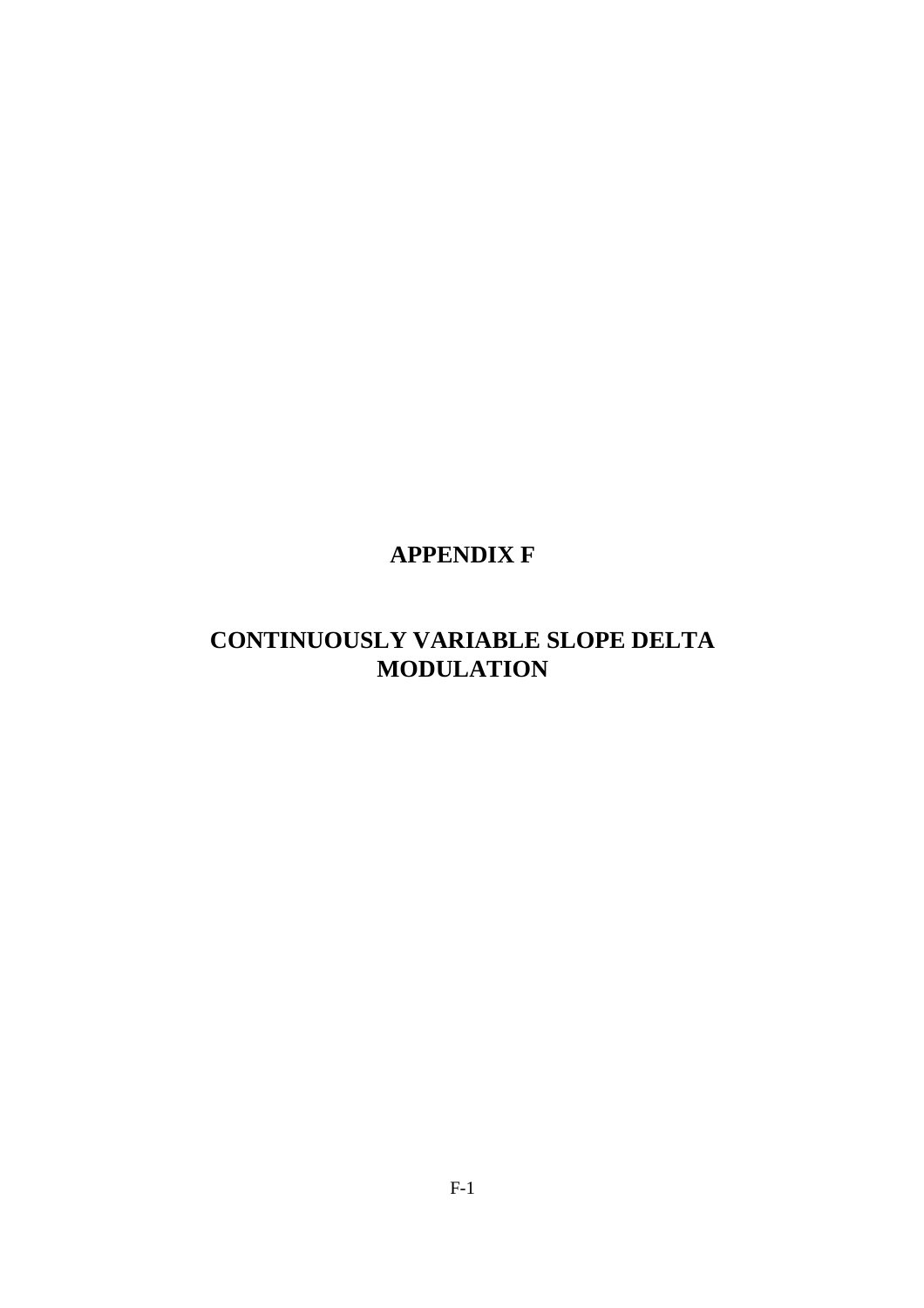### **CONTINUOUSLY VARIABLE SLOPE DELTA MODULATION**

### **1.0 General**

 The Continuously Variable Slope Delta (CVSD) modulation is a nonlinear, sampled data, feedback system which accepts a band-limited analog signal and encodes it into binary form for transmission through a digital channel. At the receiver, the binary signal is decoded into a close approximation of the original analog signal. A typical CVSD converter consisting of an encoder and decoder is shown in figures F-1a and b.

#### **2.0 General Descriptions**

 A general description of the delta modulation and the CVSD converter can be found in the succeeding subparagraphs.

2.1 Delta Modulation. Delta modulation is an A-D conversion technique resulting in a form of digital pulse modulation. A delta modulator periodically samples the amplitude of a band-limited analog signal, and the amplitude differences of two adjacent samples are coded into n-bit code words. This nonlinear, sampled-data, feedback system then transmits the encoded bit stream through a digital channel. At the receiving end, an integrating network converts the delta-modulated bit stream through a decoding process into a close approximation of the original analog signal.

2.2 CVSD Converter. A typical CVSD converter consists of an encoder and a decoder (see figures F-1a and b). The analog input signal of the CVSD encoder is band-limited by the input band, pass filter. The CVSD encoder compares the band-limited analog input signal with an analog feedback approximation signal generated at the reconstruction integrator output. The digital output signal of the encoder is the output of the first register in the "run-of-three" counter. The digital output signal is transmitted at the clock (sample) rate and will equal "1" if the analog input signal is greater than or equal to the analog feedback signal at the instant of sampling. For this value of the digital output signal, the pulse amplitude modulator (PAM) applies a positive feedback pulse to the reconstruction integrator; otherwise, a negative pulse is applied. This function is accomplished by the polarity control signal, which is equal to the digital encoder output signal. The amplitude of the feedback pulse is derived by means of a 3-bit shift register, logic sensing for overload, and a syllabic lowpass filter. When a string of three consecutive ONES or ZEROS appears at the digital output, a discrete voltage level is applied to the syllabic filter, and the positive feedback pulse amplitude increases until the overload string is broken. In such an event, ground potential is fed to the filter by the overload algorithm, forcing a decrease in the amplitude of the slope voltage out of the syllabic filter. The encoder and decoder have identical characteristics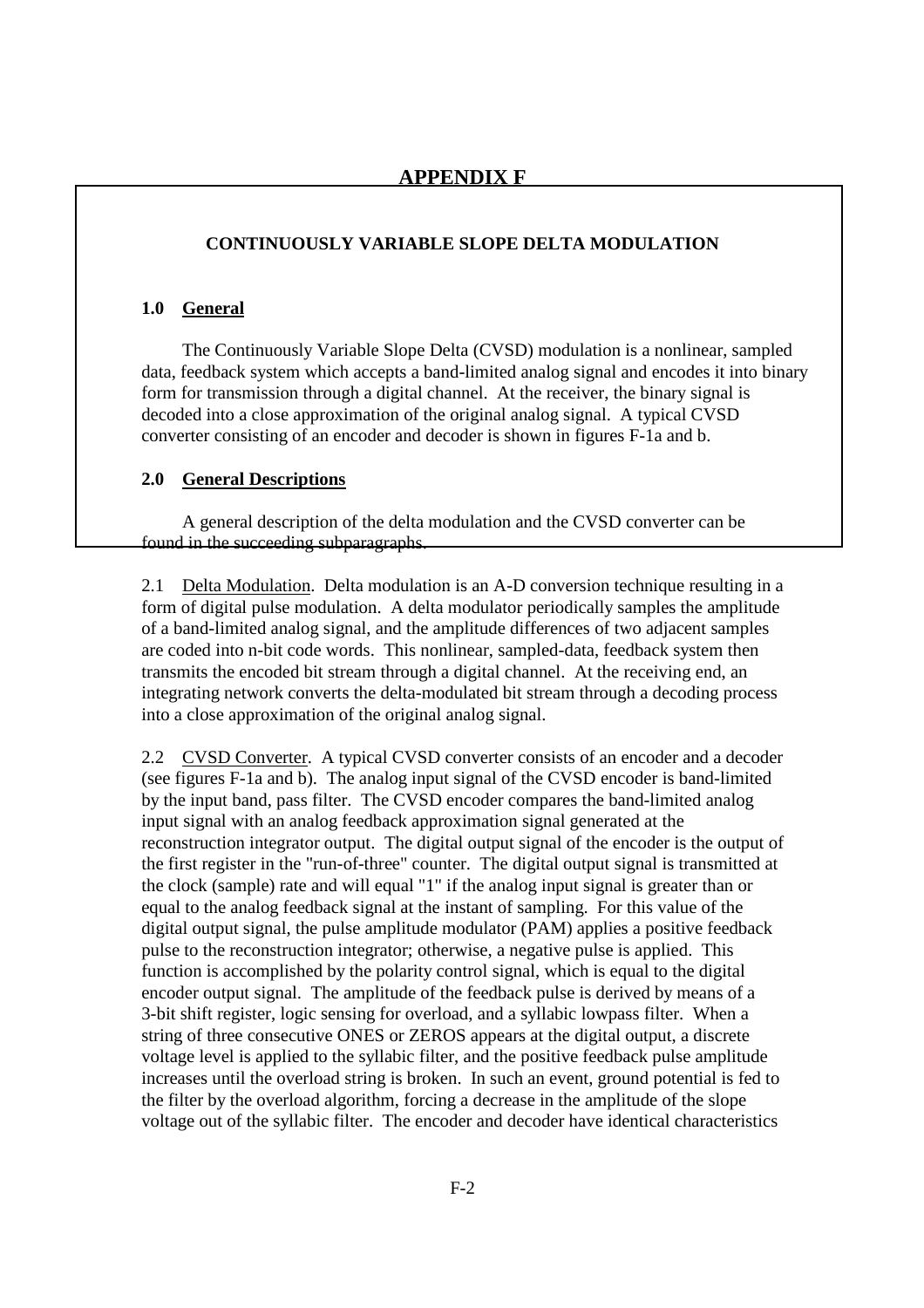

Figure F-1a. Typical CVSD encoder.



Figure F-1b. Typical CVSD decoder.

except for the comparator and filter functions. The CVSD decoder consists of the input band pass filter, shift register, overload algorithm, syllabic filter, PAM and reconstruction integrator used in the encoder, and an output low-pass filter. The decoder performs the inverse function of the encoder and regenerates speech by passing the analog output signal of the reconstruction integrator through the low-pass filter. Other characteristics optimize the CVSD modulation technique for voice signals. These characteristics include: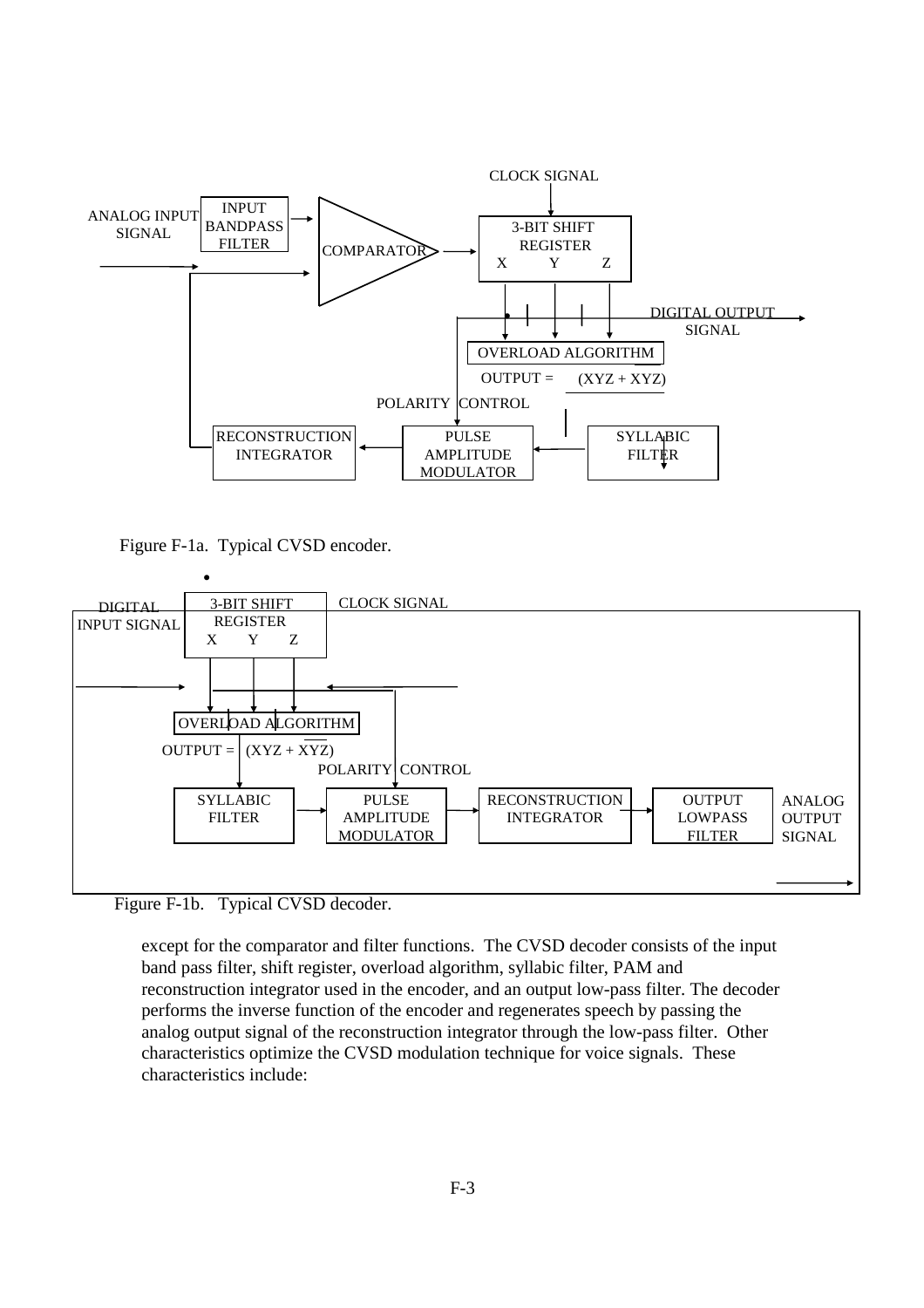a. Changes in the slope of the analog input signal determine the step-size changes of the digital output signal.

 b. The feedback loop is adaptive to the extent that the loop provides continuous or smoothly incremental changes in step size.

 c. Companding is performed at a syllabic rate to extend the dynamic range of the analog input signal.

 d. The reconstruction integrator is of the exponential (leaky) type to reduce the effects of digital errors.

#### **3.0 Detailed Descriptions**

 The characteristics described in subparagraphs 3.1 through 3.9 are in addition to those specified in paragraph 5.0 of this standard and are for guidance only.

3.1 Input Band Pass Filter. The input filter provides band-limiting and is typically a second- or higher-order filter (see figure F-1a).

3.2 Comparator. The comparator compares the band-limited analog input signal from the filter with the output signal of the reconstruction integrator (see figure F-1a). This comparison produces the digital error signal input to the 3-bit shift register. The transfer characteristic of the comparator is such that the difference between the two input signals causes the output signal to be driven to saturation in the direction of the sign of the difference.

3.3 3-Bit Shift Register. The 3-bit shift register acts as a sampler which clocks the digital error signal from the comparator at the specified data signaling rate and stores the current samples and two previous samples of the error signal (see figures F-1a and b). The digital output signal is a binary signal having the same polarity as the input signal from the comparator at the time of the clock signal. The digital output signal is also the digital output of the encoder and is referred to as the baseband signal. Further processing for transmission such as conditioned diphase modulation may be applied to the baseband signal. It is necessary that the inverse of any such processing be accomplished and the baseband signal restored before the CVSD decoding process is attempted.

3.4 Overload Algorithm. The overload algorithm operates on the output of the 3-bit shift register  $(X, Y, Z)$  using the run-of-threes coincidence algorithm so that the algorithm output equals ( $XYZ + \overline{XYZ}$ ) (see figures F-1a and b). The output signal is a binary signal at the clock signaling rate and is true for one clock period following the detection of three like bits and false at all other times.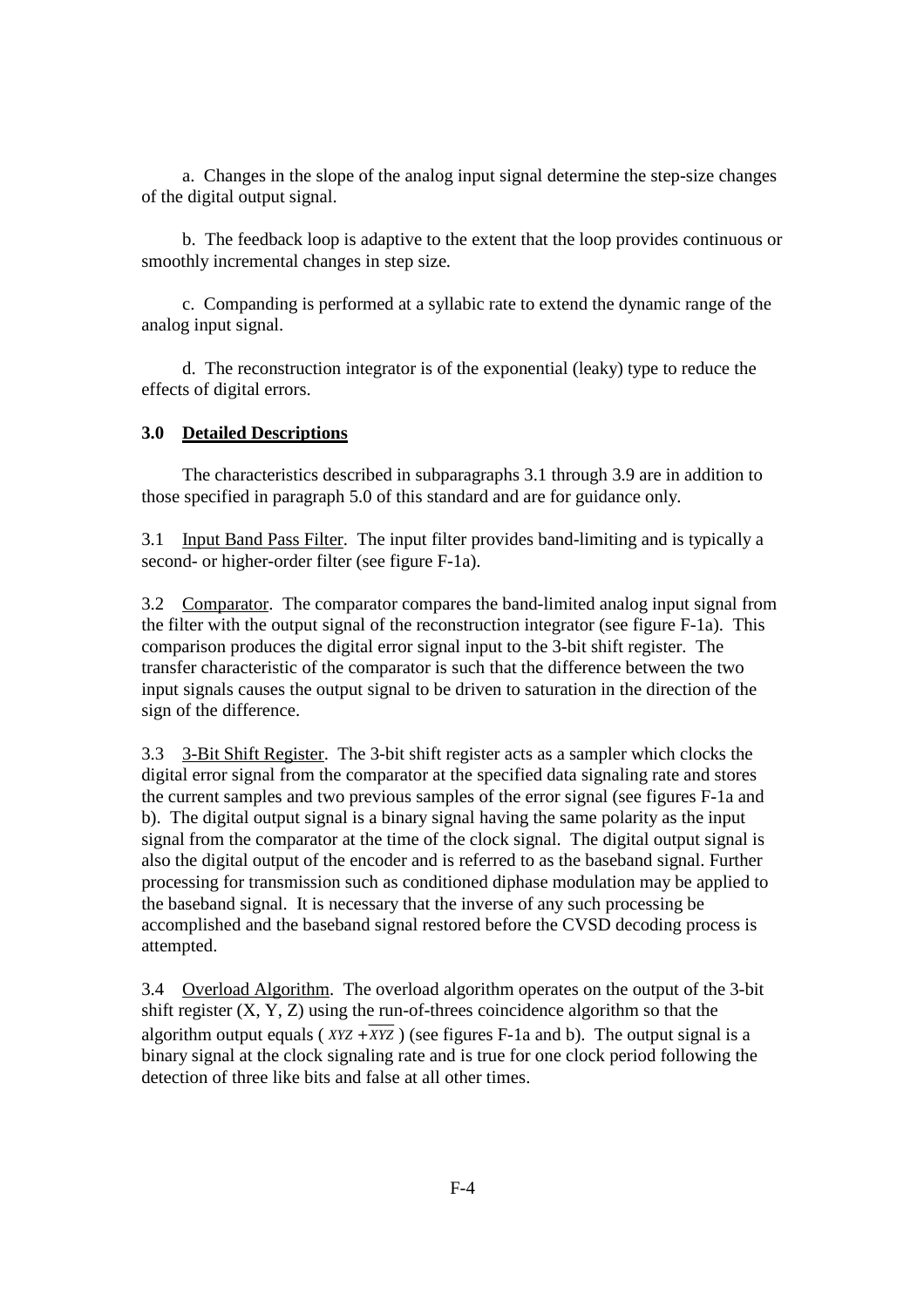3.5 Syllabic Filter. The syllabic filter acts as a low-pass filter for the output signal from the overload algorithm (see figures F-1a and b). The slope- voltage output of the syllabic filter is the modulating input to the PAM. The step-function response of the syllabic filter is related to the syllabic rate of speech, is independent of the sampling rate, and is exponential in nature. When the overload algorithm output is true, a charging curve is applicable. When this output is false, a discharging curve is applicable.

3.6 Pulse Amplitude Modulator (PAM). The PAM operates with two input signals: the output signal from the syllabic filter, and the digital signal from the 3-bit shift register (see figures F-1a and b). The syllabic filter output signal determines the amplitude of the PAM output signal and the signal from the 3-bit shift register is the polarity control that determines the direction, plus or minus, of the PAM output signal. The phrase "continuously variable" in CVSD is derived from the way the PAM output signal varies almost continuously.

3.7 Reconstruction Integrator. The reconstruction integrator operates on the output signal of the PAM to produce an analog feedback signal to the comparator (or an output signal to the output low-pass filter in the receiver) that is an approximation of the analog input signal (see figures F-1a and b).

3.8 Output Low-Pass Filter. The output filter is a low-pass filter having a frequency response that typically has an asymptotic rolloff with a minimum slope of 40 dB per octave, and a stopband rejection that is 45 dB or greater (see figure F-1b). The same output filter characteristic is used for encoder digital output signals of either 16 or 32 kbps.

3.9 Typical CVSD Decoder Output Envelope Characteristics. For a resistance/ capacitance circuit in the syllabic filter with time constants of 5 ms for both charging and discharging, the envelope characteristics of the signal at the decoder output are shown in figure F-2. For the case of switching the signal at the decoder input from the 0-percent run-of-threes digital pattern to the 30-percent run-of-threes digital pattern, the characteristic of the decoder output signal follows the resistance/ capacitance charge curve. Note that the number of time constants required to reach the 90-percent charge point is 2.3, which gives a nominal charge time of 11.5 ms.

 When switching the other way (from the 30-percent pattern to the 0-percent pattern), the amplitude at the beginning of discharging is, at the first moment of switching, higher (by a factor of 16) than the final value which is reached asymptotically. The final value equals -24 dBm0, that is, 0.03. Therefore, the amplitude at the beginning of discharging is  $0.48$  (percent run-of-threes  $= 0$ ). Note that the number of time constants required to reach the 10-percent point on the discharge curve is 1.57, which gives a nominal discharge time of 7.8 ms.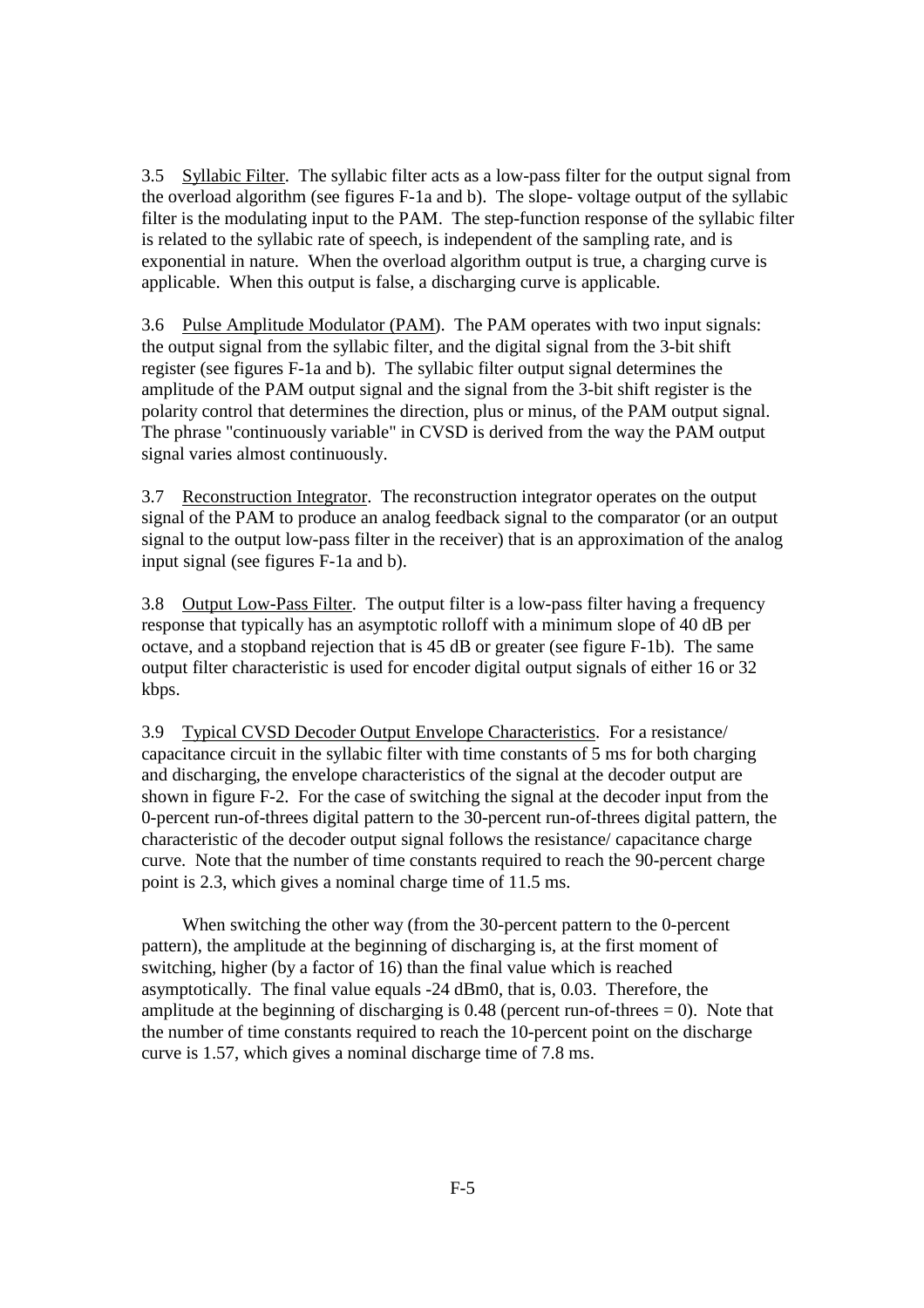

Figure F-2. Typical envelope characteristics of the decoder output signal for CVSD.

## **4.0 Reference Level**

 The decoder analog output level with the 16 and 32 kbps, 30-percent run-of-threes reference digital pattern applied to the decoder input shall be the reference level for the CVSD requirements of this standard, and shall be designated 0 dBm0 (see subparagraph 5.9.1).

# **5.0 CVSD Characteristics**

The characteristics of CVSD are described in the following subparagraphs.

5.1 Input and Output Impedances. The analog input and output impedances for CVSD converters are not standardized. These impedances depend upon the application of the converters.

5.2 Data Signaling Rates. The CVSD converter shall be capable of operating at 16 and 32 kbps.

5.3 Input and Output Filters. The analog input shall be band pass filtered. The analog output shall be low pass filtered.



Details of input and output filers, consistent with the CVSD performance requirements of this standard, will be determined in applicable equipment specifications based on validated requirements.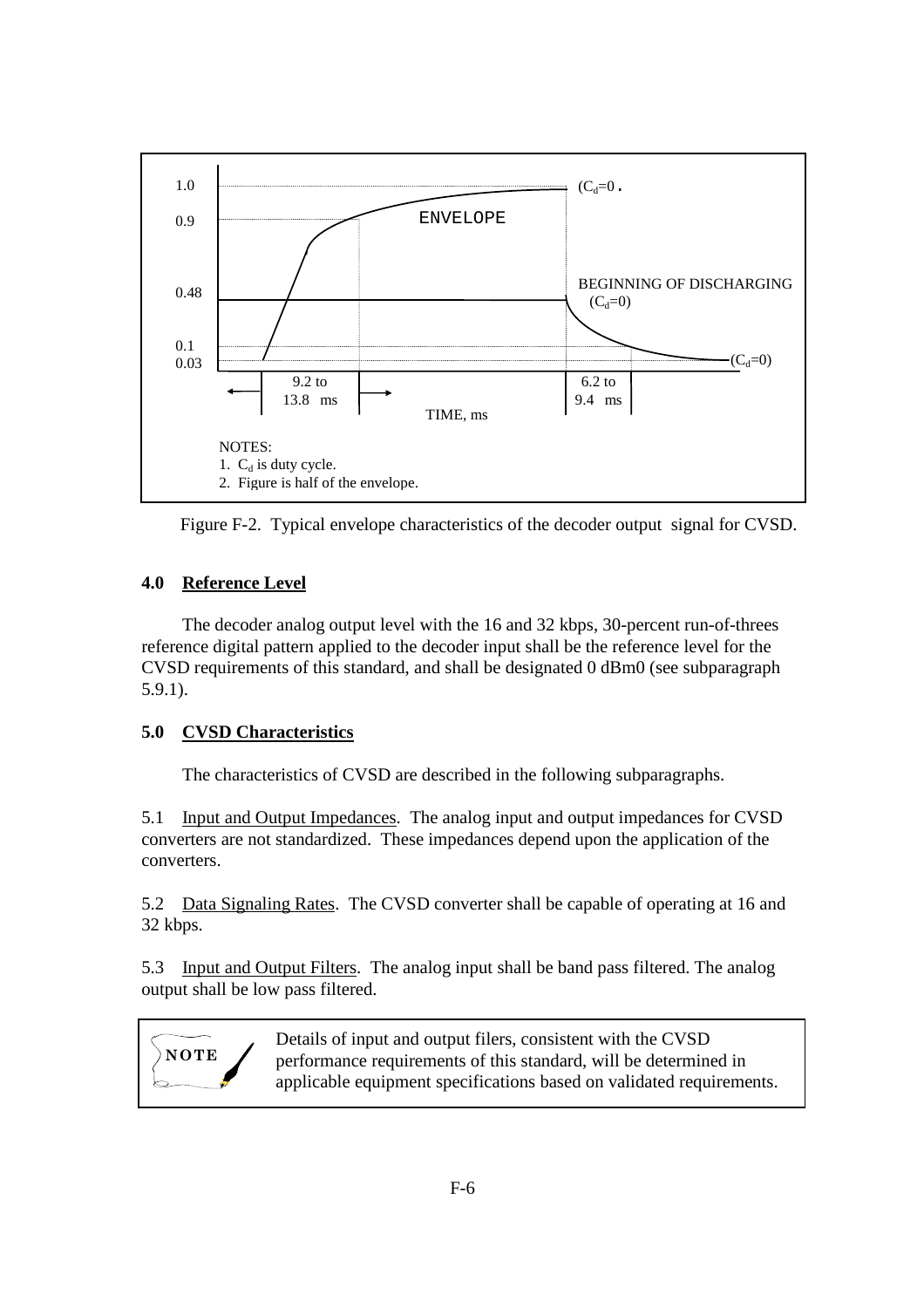5.4 Overload Algorithm. A 3-bit shift register shall be used for the CVSD encoder and decoder (see figures F-1a and b). The overload logic shall operate on the output of this shift register using the run-of-threes coincidence algorithm. The algorithm output signal shall be a binary signal at the data-signaling rate. This signal shall be true for one clock period following the detection of three like bits (all ZEROS or all ONES) and false at all other times.

5.5 Compression Ratio. The compression ratio shall be nominally 16:1 with a maximum of 21:1 and a minimum of 12:1. The maximum slope voltage shall be measured at the output of the syllabic filter for a 30-percent run-of-threes digital pattern. The minimum slope voltage shall be measured at the output of the syllabic filter for a 0-percent run-of- threes digital pattern.

5.6 Syllabic Filter. The syllabic filter shall have a time constant of 5 ms  $\pm 1$ . The step function response of the syllabic filter shall be exponential in nature. When the output of the overload algorithm is true, a charge curve shall be applicable. When the output of the overload algorithm is false, a discharge curve shall be applicable.

5.7 Reconstruction Integrator Time Constant. The reconstruction integrator shall have a time constant of 1 ms ±0.25.

5.8 Analog-to-Digital Conversion. An 800-Hz ±10 signal at a 0 dBm0 level applied to the input of the encoder shall give a duty cycle  $(C_d)$  of 0.30 at the algorithm output of the encoder shown in figure F-la.

5.9 Digital-to-Analog Conversion. The characteristics of a digital-to-analog conversion are described in the following subparagraphs.

5.9.1 Relation of Output to Input. With the applicable reference digital patterns of table F-1 applied to the digital input of the decoder as shown in figure F-3, the analog output signal shall be 800 Hz  $\pm$ 10 at the levels shown in table F-1, measured at the decoder output. These digital patterns, shown in hexadecimal form, shall be repeating sequences.

5.9.2 Conversion Speed. When the decoder input is switched from the 0-percent run-of-threes digital pattern to the 30-percent run-of-threes digital pattern, the decoder output shall reach 90 percent of its final value within 9 to 14 ms. When the decoder input is switched from the 30-percent run-of-threes digital pattern to the 0-percent run-of-threes digital pattern, the decoder output shall reach 10 percent of the 30-percent run-of-threes value within 6 to 9 ms. These values shall apply to both the 16 and 32-kbps data signaling rates.

5.10 CVSD Converter Performance. The characteristics specified in subparagraphs 5.10.1 through 5.10.7 apply to one CVSD conversion process obtained by connecting the output of an encoder to the input of a decoder (see figure F-3).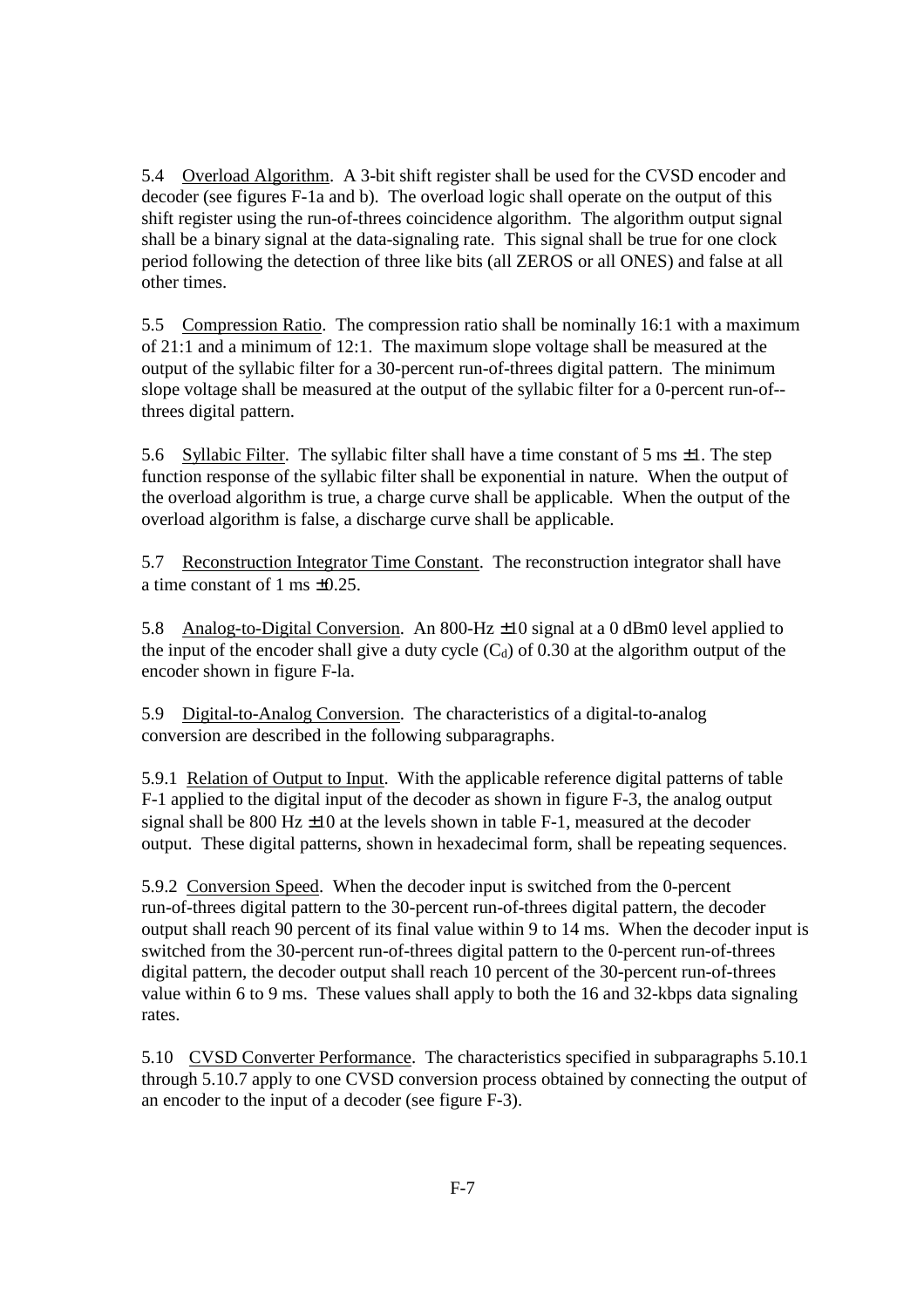Test signal frequencies which are submultiples of the data signaling rate shall be avoided by offsetting the nominal test frequency slightly; for example, an 800-Hz test frequency could be offset to 804 Hz. This test frequency offset will avoid nonlinear distortion which can cause measurement difficulties when tandeming CVSD with PCM. **NOTE**

| TABLE F-1. DECODER REFERENCE DIGITAL PATTERNS FOR CVSD |                        |                                  |              |  |
|--------------------------------------------------------|------------------------|----------------------------------|--------------|--|
| Data Signaling<br>Rate, kpbs                           | <b>Digital Pattern</b> | Run-of-threes,<br><b>Percent</b> | Output, dBm0 |  |
| 16                                                     | DB492                  |                                  | $-24+1$      |  |
| 32                                                     | DB54924AB6             |                                  | $-24+1$      |  |
| 16                                                     | FB412                  | 30                               | $()+1$       |  |
|                                                        | <b>FDAA10255E</b>      | 30                               | T+1          |  |



Figure F-3. Interface diagram for CVSD converter.

5.10.1 Companding Speed. When an 800-Hz  $\pm$ 10 sine wave signal at the encoder input is switched from -24 dBm0 to 0 dBm0, the decoder output signal shall reach 90 percent of its final value within 9 to 14 ms.

5.10.2 Insertion Loss. The insertion loss between the encoder input and the decoder output shall be  $0 \text{ dB} \pm 2 \text{ dB}$  with an 800 Hz  $\pm 10$ , 0 dBm0 input to the encoder.

5.10.3 Insertion Loss Versus Frequency Characteristics. The insertion loss between the encoder input and decoder output, relative to 800 Hz  $\pm$ 10 measured with an input level of -15 dBm0 applied to the converter input, shall not exceed the limits indicated in table F-2 and shown in figures F-4a and b.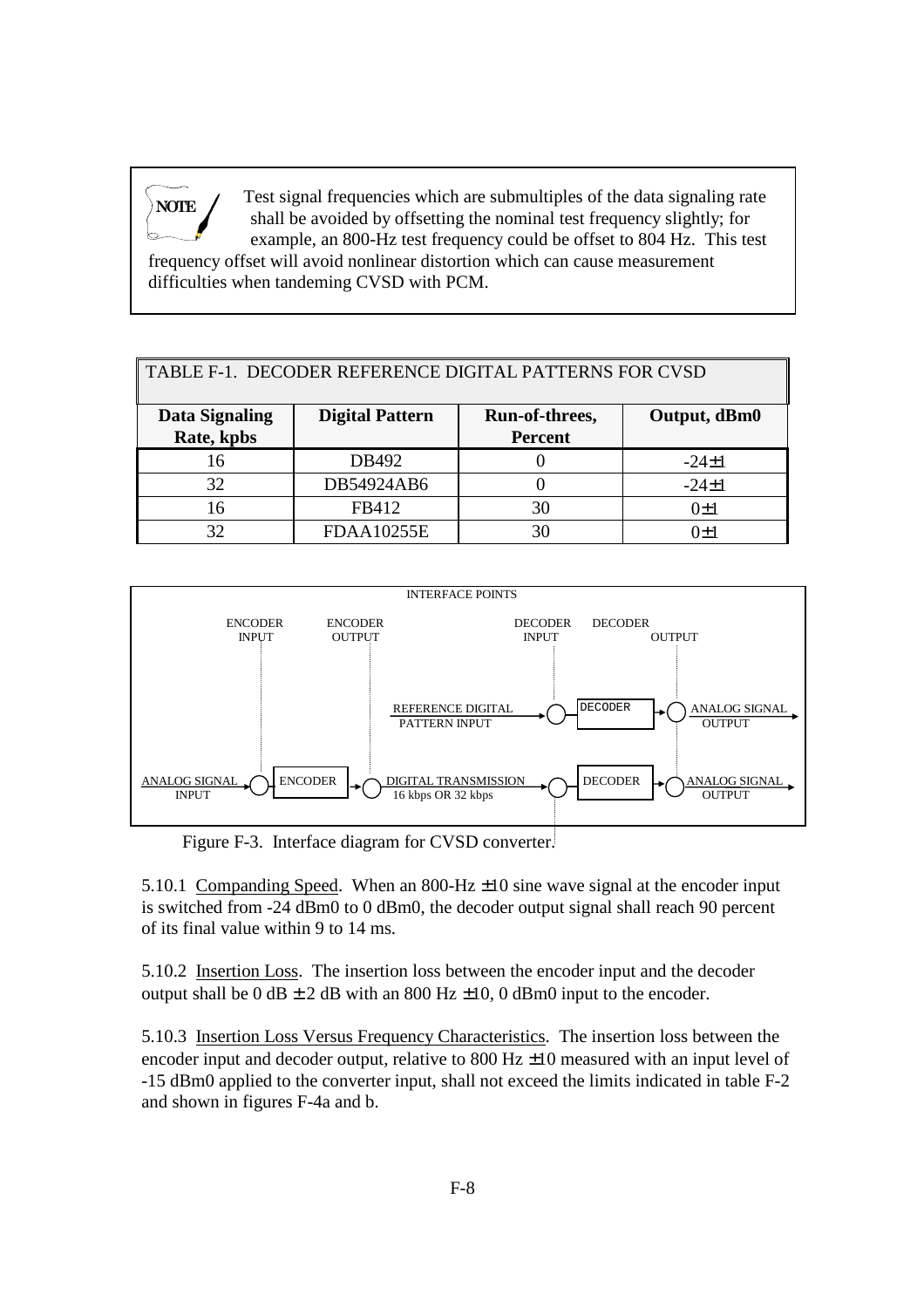| TABLE F-2. INSERTION LOSS LIMITS FOR CVSD |                       |                           |  |  |  |
|-------------------------------------------|-----------------------|---------------------------|--|--|--|
| Rate, kpbs                                | Frequency (f), Hz     | <b>Insertion Loss, dB</b> |  |  |  |
|                                           |                       | (Referenced to 800 Hz)    |  |  |  |
| 16                                        | f < 300               | $\ge -1.5$                |  |  |  |
|                                           | $300 \le f \ge 1000$  | $-1.5$ to 1.5             |  |  |  |
|                                           | $1000 \le f \ge 2600$ | $-5$ to 1.5               |  |  |  |
|                                           | $2600 \le f \ge 4200$ | $\geq$ -5                 |  |  |  |
|                                           | $4200 \leq f$         | $\geq$ 25                 |  |  |  |
| 32                                        | f < 300               | $> -1$                    |  |  |  |
|                                           | $300 \le f \ge 1400$  | $-1$ to 1                 |  |  |  |
|                                           | $1400 \le f \ge 2600$ | $3$ to 1                  |  |  |  |
|                                           | $2600 \le f \ge 3400$ | $3 \text{ to } 2$         |  |  |  |
|                                           | $3400 \le f \ge 4200$ | $\geq -3$                 |  |  |  |
|                                           | $4200 \leq f$         | $\geq$ 25                 |  |  |  |



Figure F-4a. Insertion loss versus frequency for CVSD (16 kbps).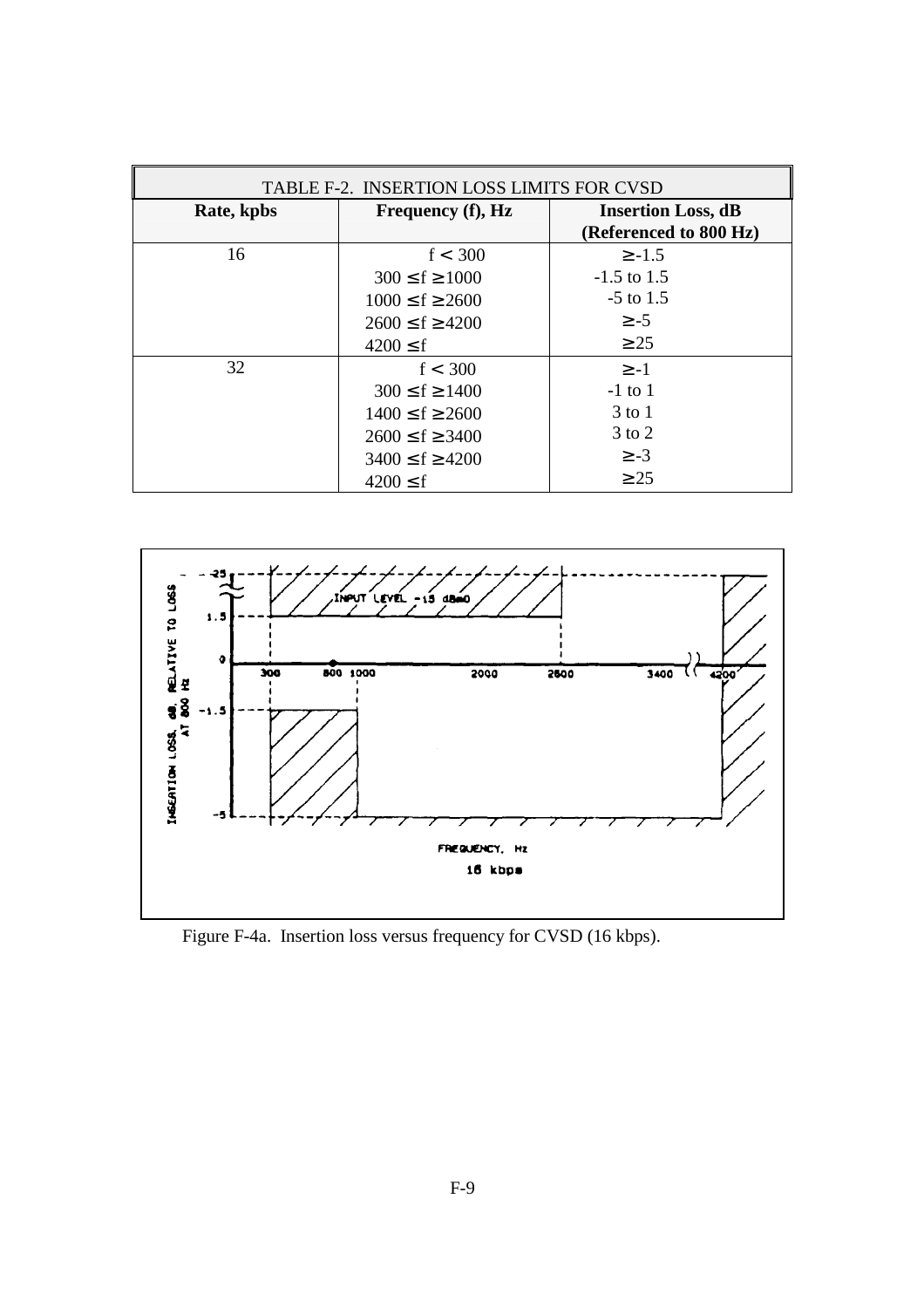

Figure F-4b. Insertion loss versus frequency for CVSD (32 kbps).

5.10.4 Variation of Gain With Input Level. The variation in output level, relative to the value at -15 dBm0 input, shall be within the limits of figure F-5a and b for an input frequency of 800 Hz  $\pm 10$ .

5.10.5 Idle Channel Noise. The idle channel noise shall not exceed the limits shown in table F-3 when measured at the CVSD decoder output.

5.10.6 Variation of Quantizing Noise With Input Level. The minimum signal to quantizing noise ratio over the input signal level range shall be above the limits of figure F-6a and b. The noise ratio shall be measured with flat weighting (unweighted) at the decoder output with a nominal 800-Hz  $\pm 10$  sine wave test signal at the encoder input.

5.10.7 Variation of Quantizing Noise With Frequency. The minimum signal to quantizing noise ratio over the input frequency range shall be above the limits of figure F-7a and b. The noise ratio shall be measured with flat weighting (unweighted) at the decoder output with a sine wave test signal of -15 dBm0.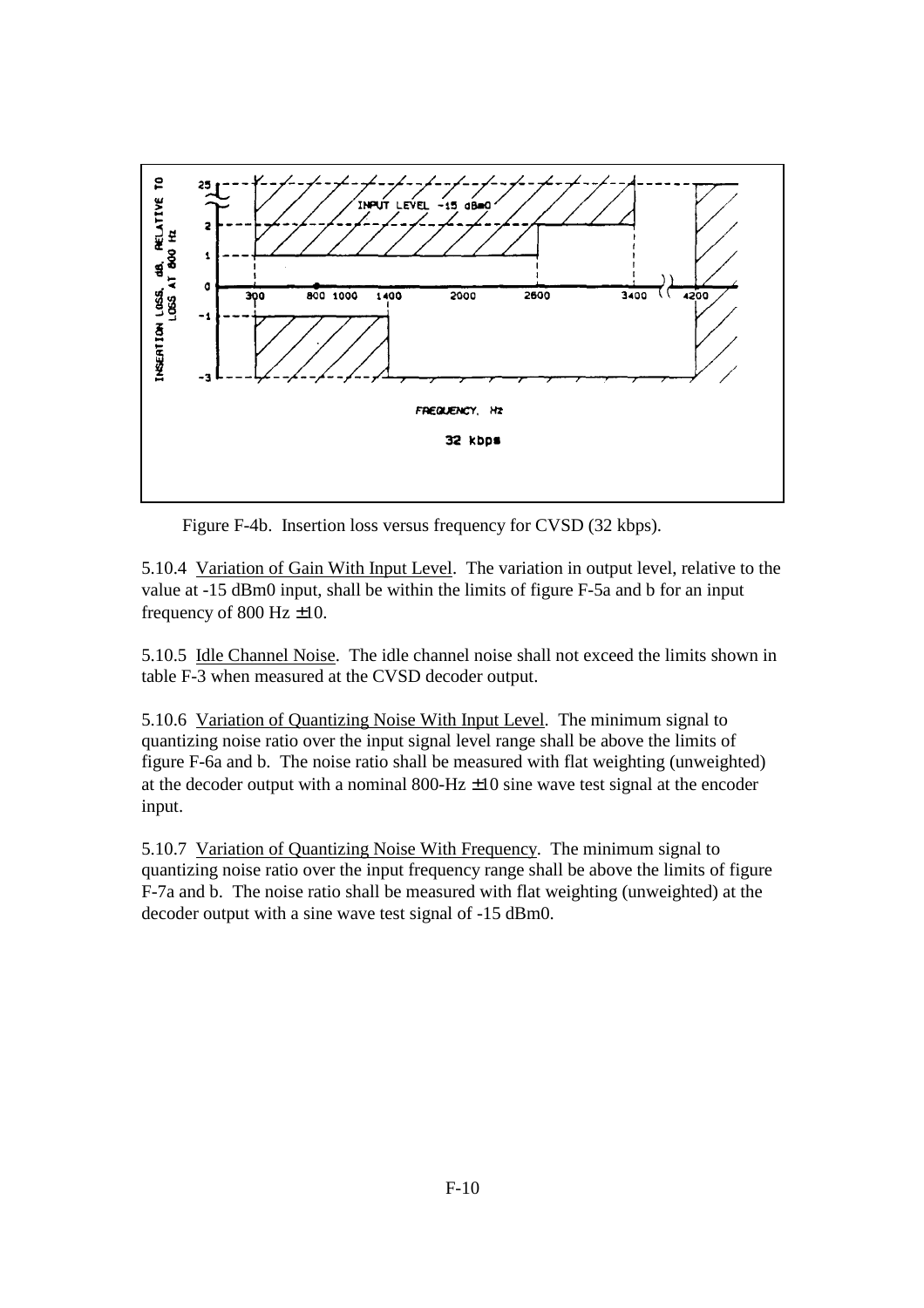

Figure F-5a. Variation of gain with input level for CVSD (16 kbps).



Figure F-5b. Variation of gain with input level for CVSD (32 kbps).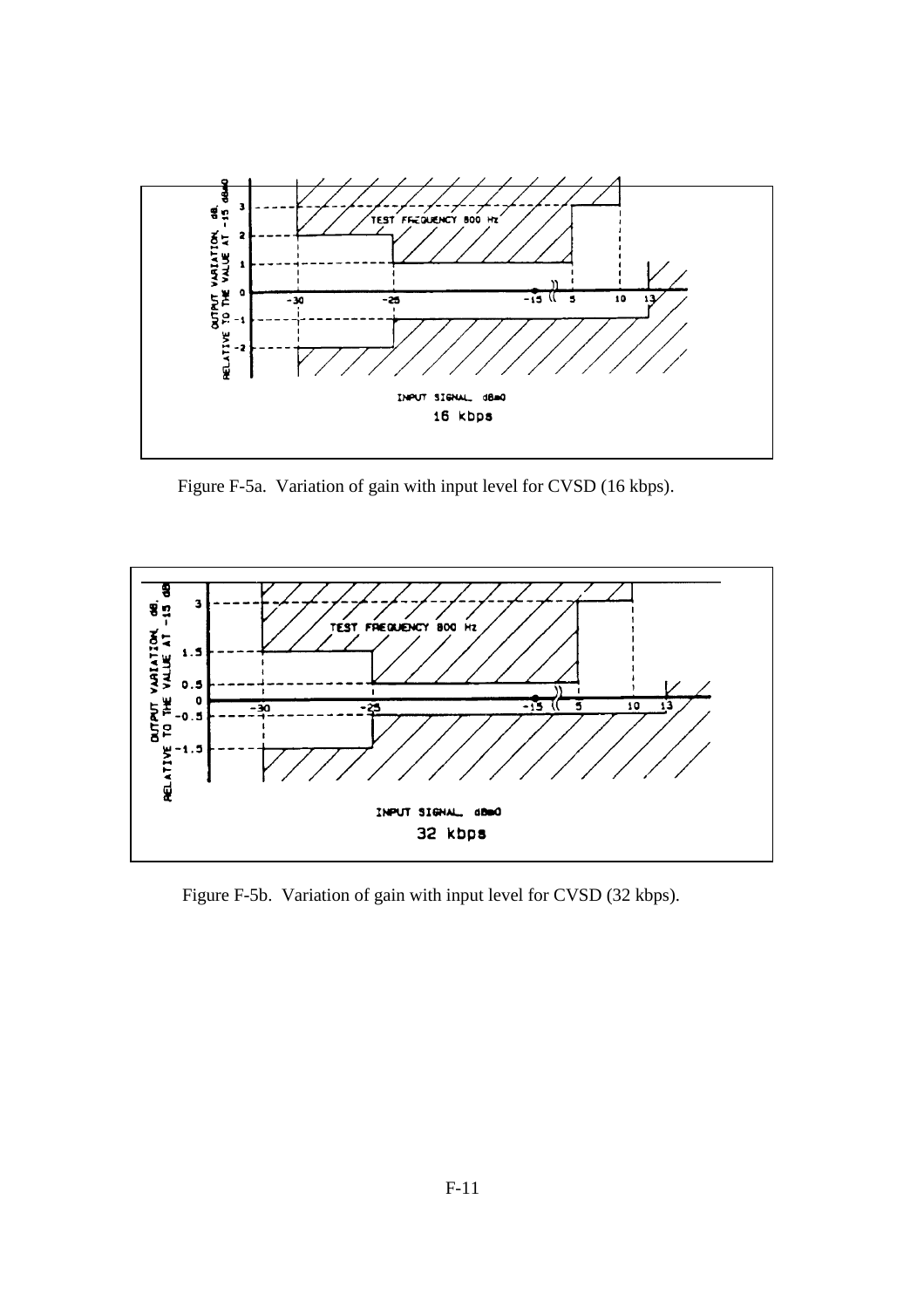



Figure F-6a. Signal to quantizing noise ratio versus input level for CVSD (16 kbps).



Figure F-6b. Signal to quantizing noise ratio versus input level for CVSD (32 kbps).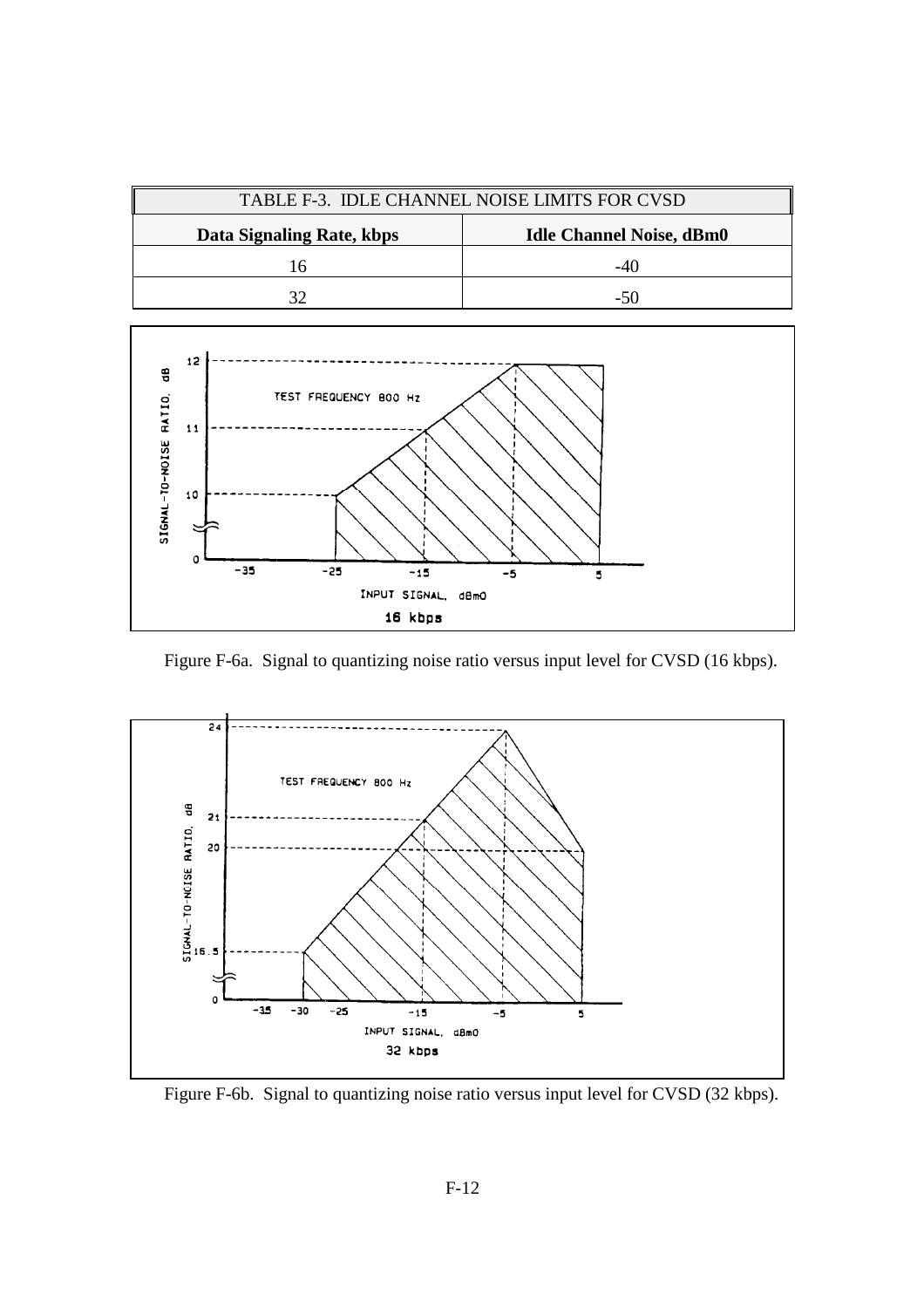

Figure F-7a. Signal to quantizing noise ratio versus frequency for CVSD (16 kbps).



Figure F-7b. Signal to quantizing noise ratio versus frequency for CVSD (32 kbps).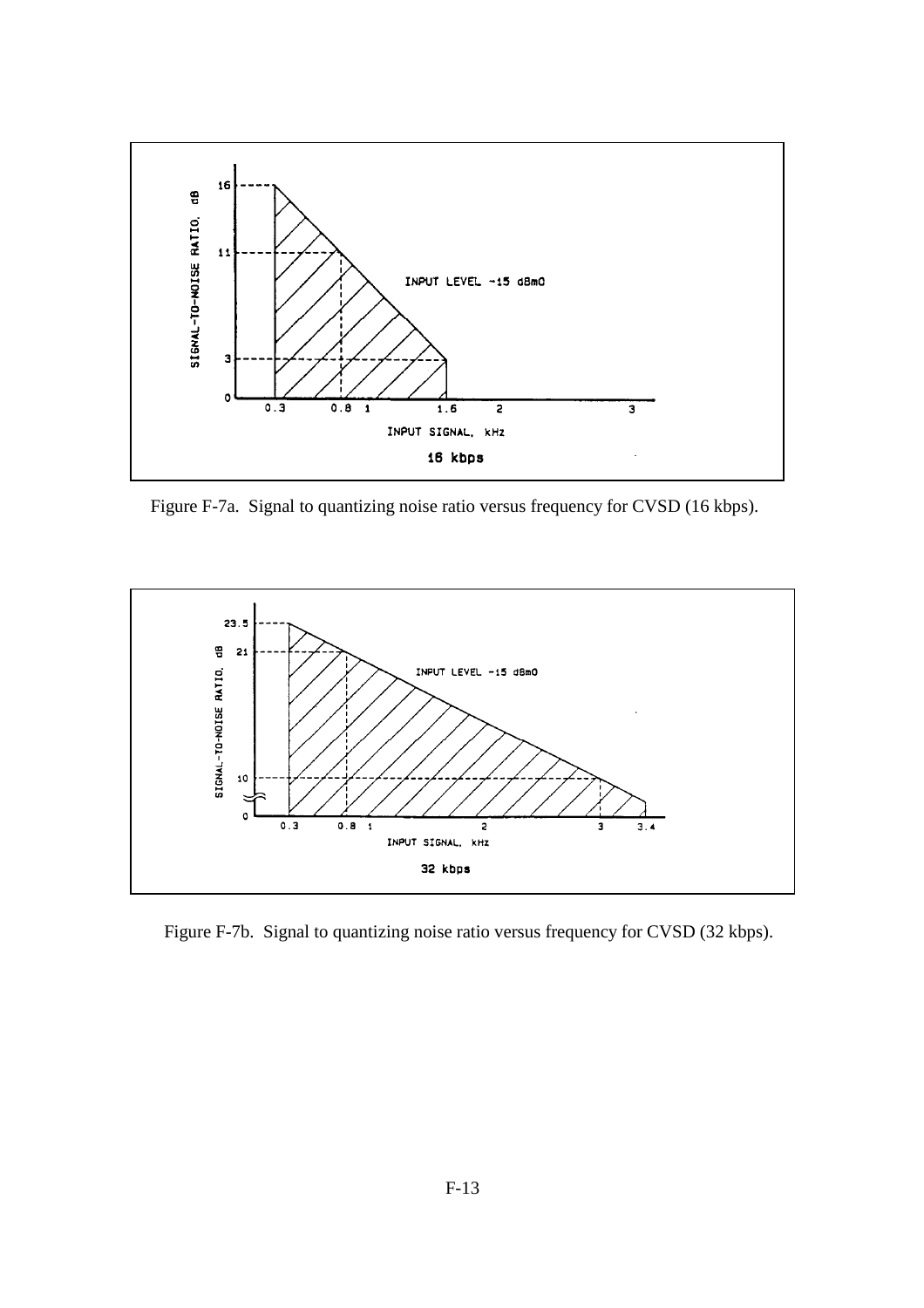**APPENDIX G** 

# **ADARIO DATA BLOCK FIELD DEFINITIONS**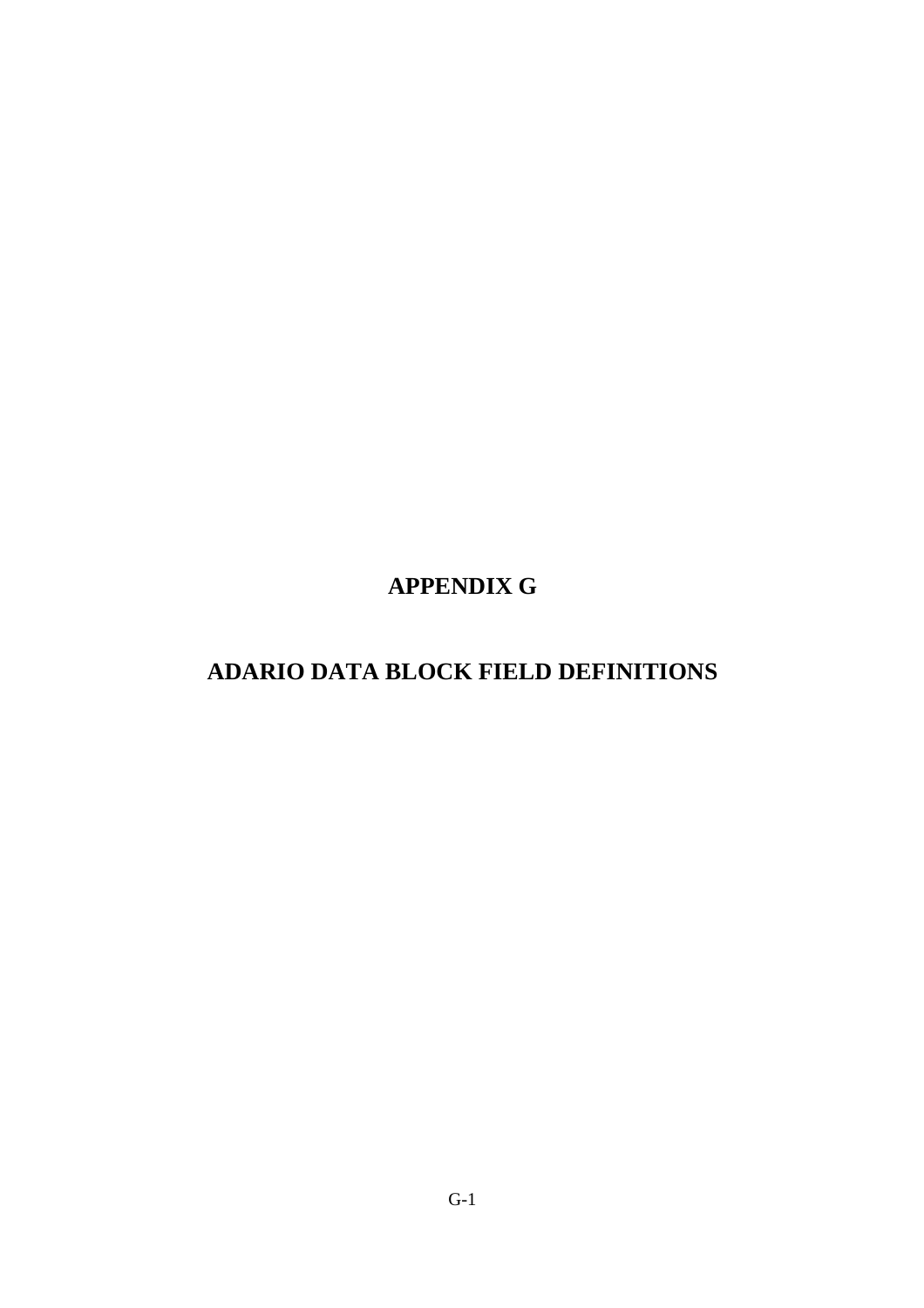## **APPENDIX G**

### **ADARIO DATA BLOCK FIELD DEFINITIONS**

 The details of the ADARIO data block format are provided in figure G-1 and in the ADARIO data format field summary. As shown in figure G-1, the eight session header words are the first eight words of the block. The channel packet for the highest priority (priority 1) channel is next, followed by the next lower priority channel packet (priority 2). Following the lowest priority channel, fill data consisting of all ones are inserted as required to complete the 2048-word data block.

 Within the channel packet, the first five words are the channel header words including the partial word (PW). Following the channel header is the variable size channel data field. The channel data are organized in a last-in-first-out (LIFO) fashion. The first samples acquired in the block time interval appear in the last data word of the channel packet. The sample data are formatted into the 24-bit data word such that the first sample occupies the MSBs of the word. The next sample is formatted into the next available MSBs and so on until the word is full. As an example, data formatted into 8-bit samples is shown in figure G-2.

 In cases where the 24-bit data word is not a multiple of the sample size, the sample boundaries do not align with the data words. In these cases, the samples at the word boundaries are divided into two words. The MSBs of the sample appear in LSBs of the first buffered word and the LSBs of the sample appear in the MSBs of the next buffered word. Since the channel data appears in a LIFO fashion in the ADARIO data block, the MSBs of the divided sample will occur in the data word following the word containing LSBs of the sample. Figure G-3 depicts ADARIO timings.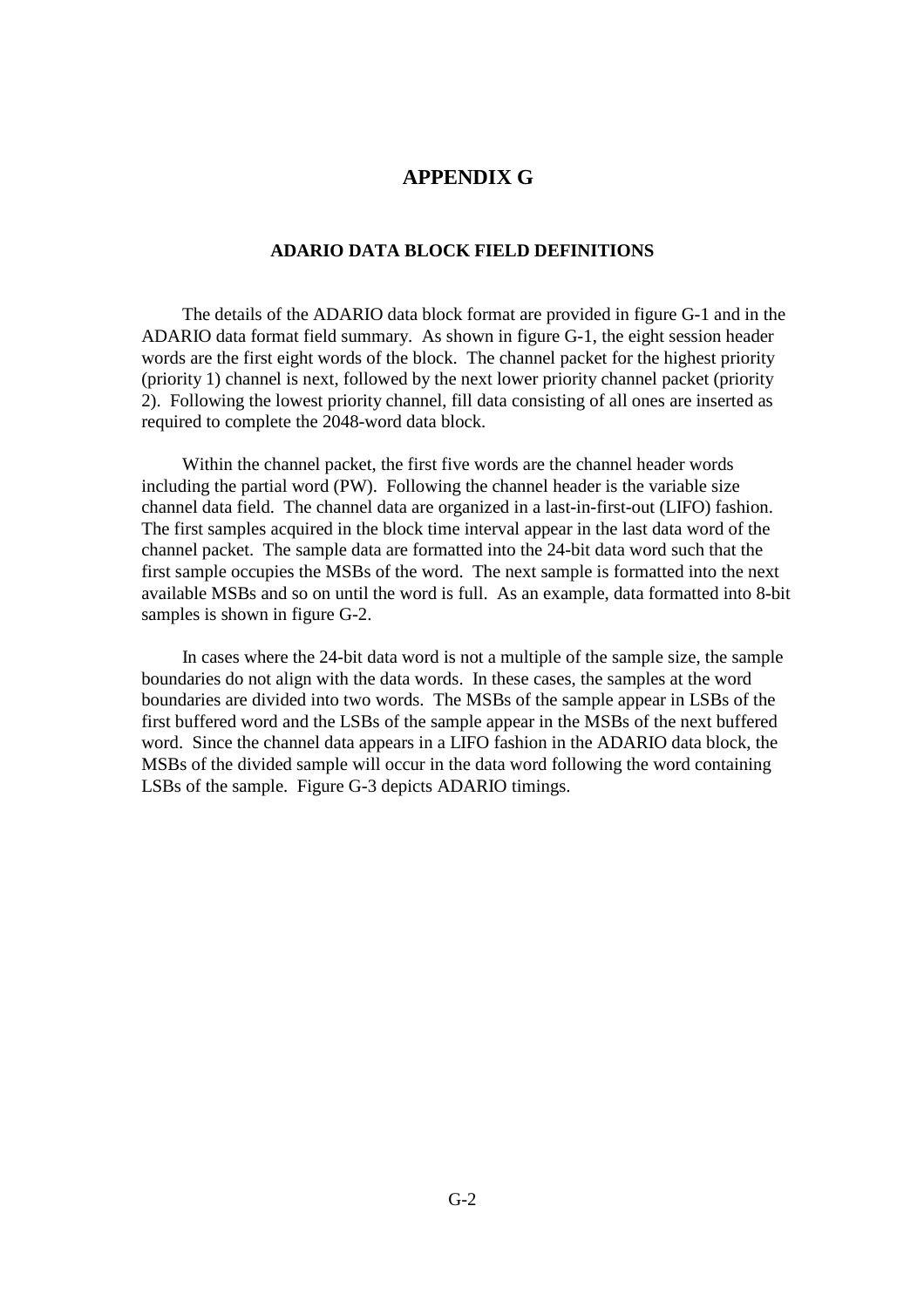

Figure G-1. ADARIO data format.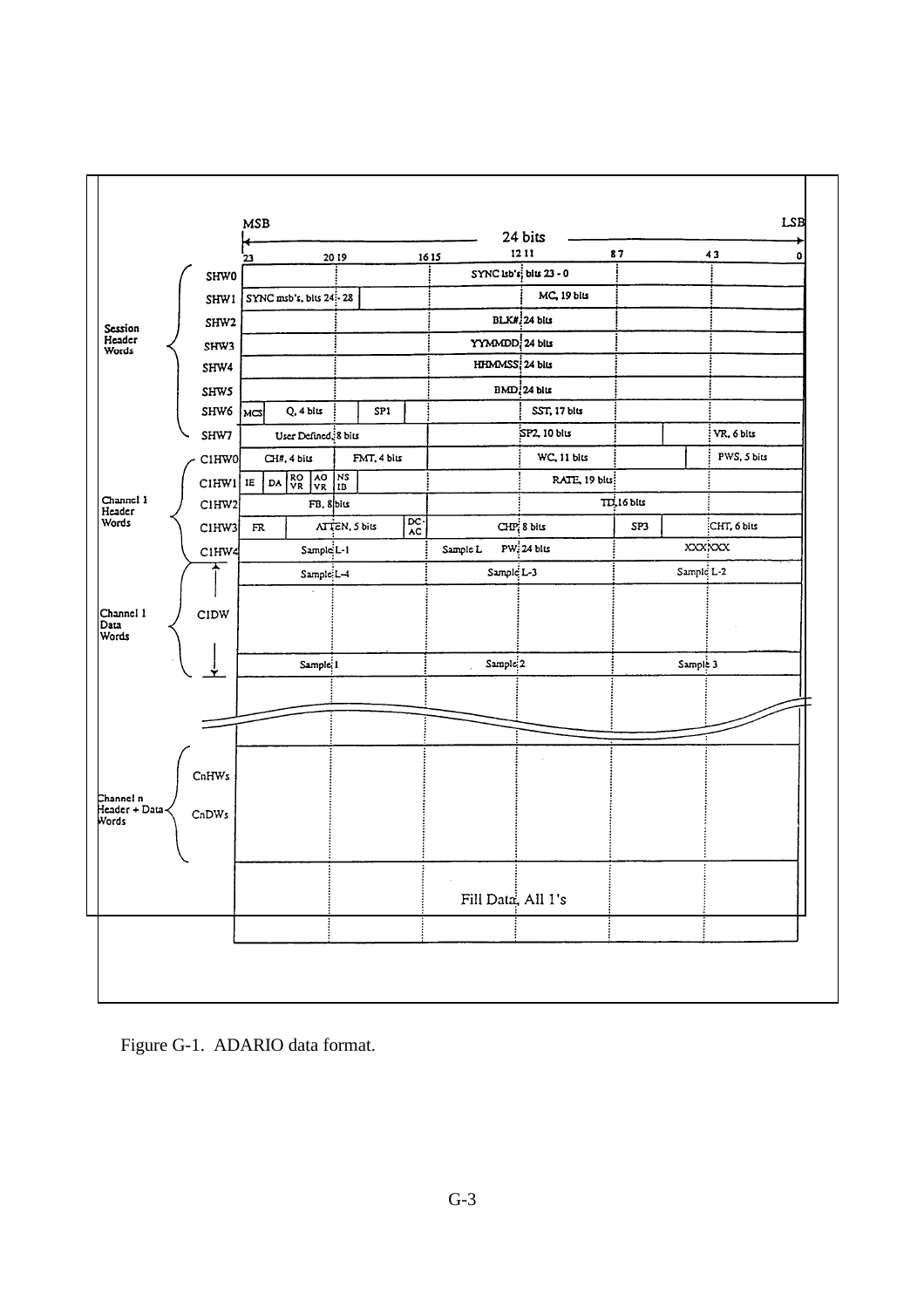ADARIO Data Block

ADARIO Data Block arranged



Figure G-2. ADARIO data blocks.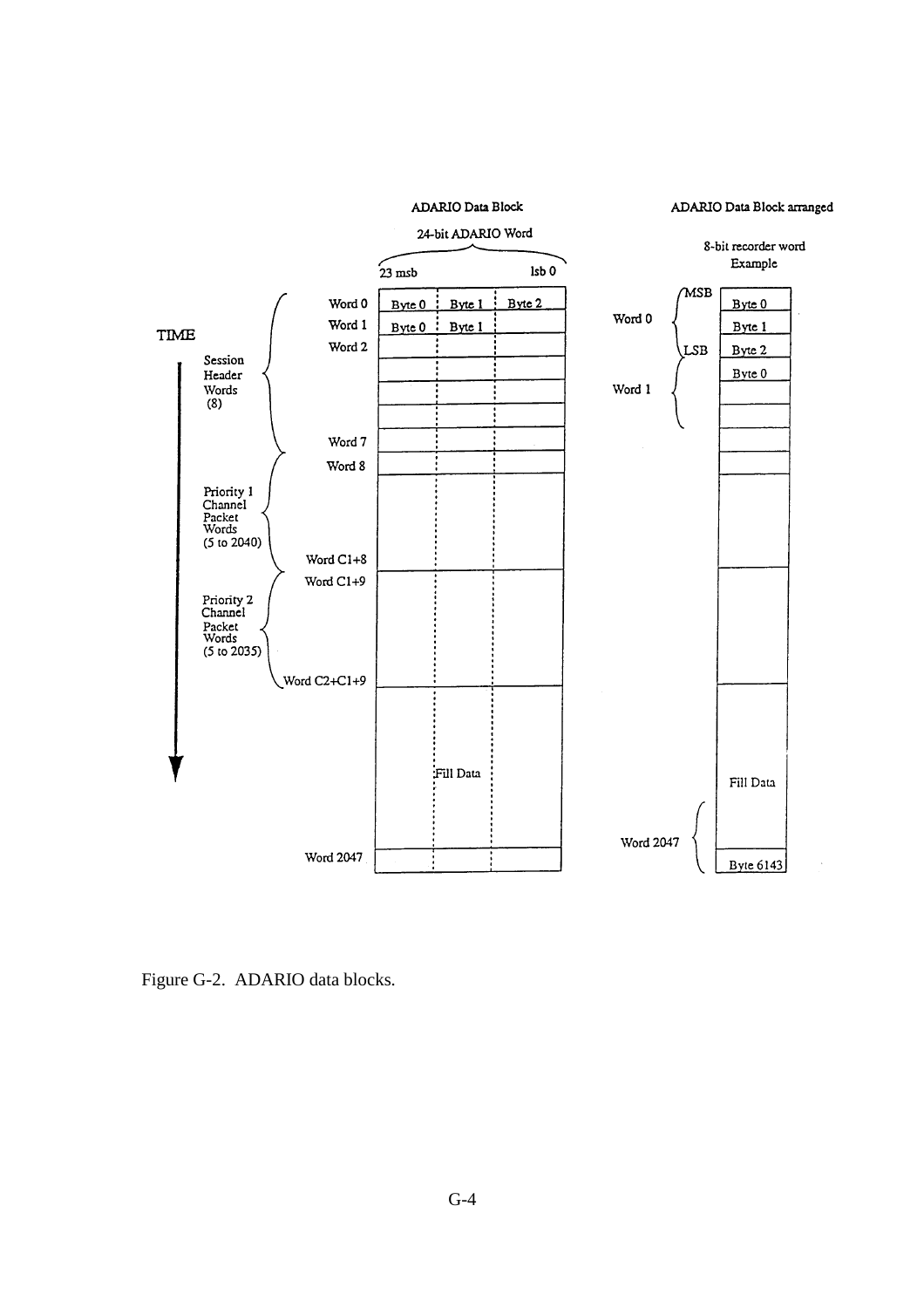

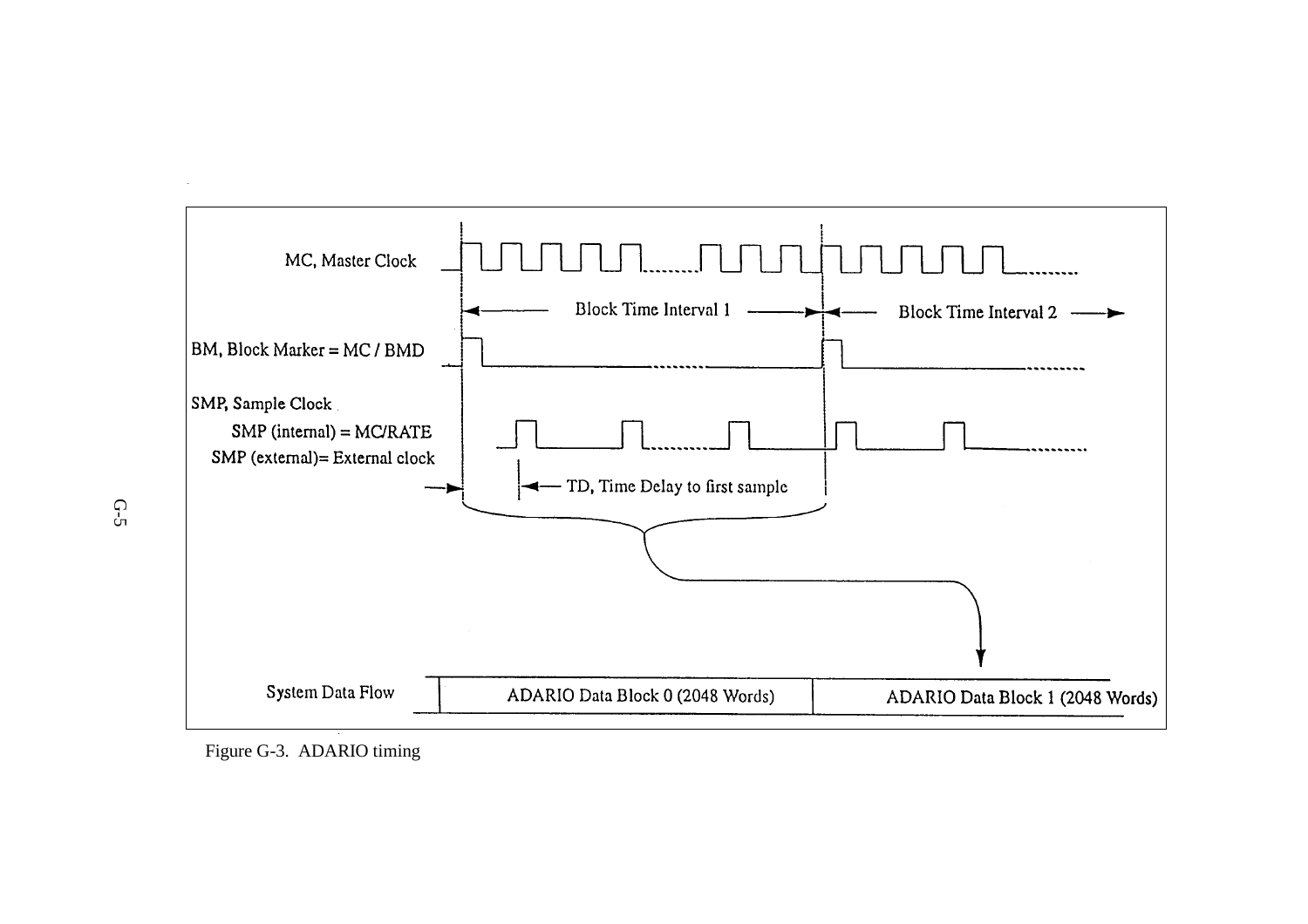## **ADARIO Data Format Field Definitions Summary**

- 1. Block Length (2048 words, 24-bit words, fixed length)
- 2. Session Header (8 words, fixed format)

| <b>SHWO</b>      | (bits $23$ to 0)  | SYNC Field, bits 0-23 of the 29-bit block sync.<br>The LSBs of the block sync are 36E19C and are<br>contained here.                                                                                                                   |
|------------------|-------------------|---------------------------------------------------------------------------------------------------------------------------------------------------------------------------------------------------------------------------------------|
| SHW1             | (bits $23$ to 19) | SYNC Field, bits 24-28 of the 29-bit block sync.<br>The MSBs of the block sync are 01001 and are<br>contained here. The 29-bit block sync is fixed for<br>all ADARIO configurations and chosen for<br>minimal data cross correlation. |
|                  | (bits $18$ to 0)  | MC, Master Clock, a 19-bit binary value in units<br>of 250 Hz. MC is the clock frequency used to<br>derive session and per channel parameters.                                                                                        |
| SHW <sub>2</sub> | (bits $23$ to 0)  | BLK#, ADARIO Data Block Number, a 24-bit<br>binary value. BLK# is to zero at the start of each<br>session and counts up consecutively. Rollover is<br>allowed.                                                                        |
| SHW <sub>3</sub> | (bits $23$ to 0)  | YYMMDD, Time Code Field, a BCD<br>representation of the year (YY), month (MM), and<br>day (DD). YYMMDD Time Code Field is<br>updated during the record process once per<br>second.                                                    |
| SHW4             | (bits $23$ to 0)  | HHMMSS, Time Code Field, a BCD<br>representation of the hour (HH), minute (MM),<br>and second (SS). The HHMMSS Time Code Field<br>is updated during the record process once per<br>second.                                            |
| SHW <sub>5</sub> | (bits $23$ to 0)  | BMD, Block Marker Divisor, a 24-bit binary<br>value. BMD is established so that the block<br>marker frequency, BM, may be derived from MC<br>by $BM = MC/BMD$                                                                         |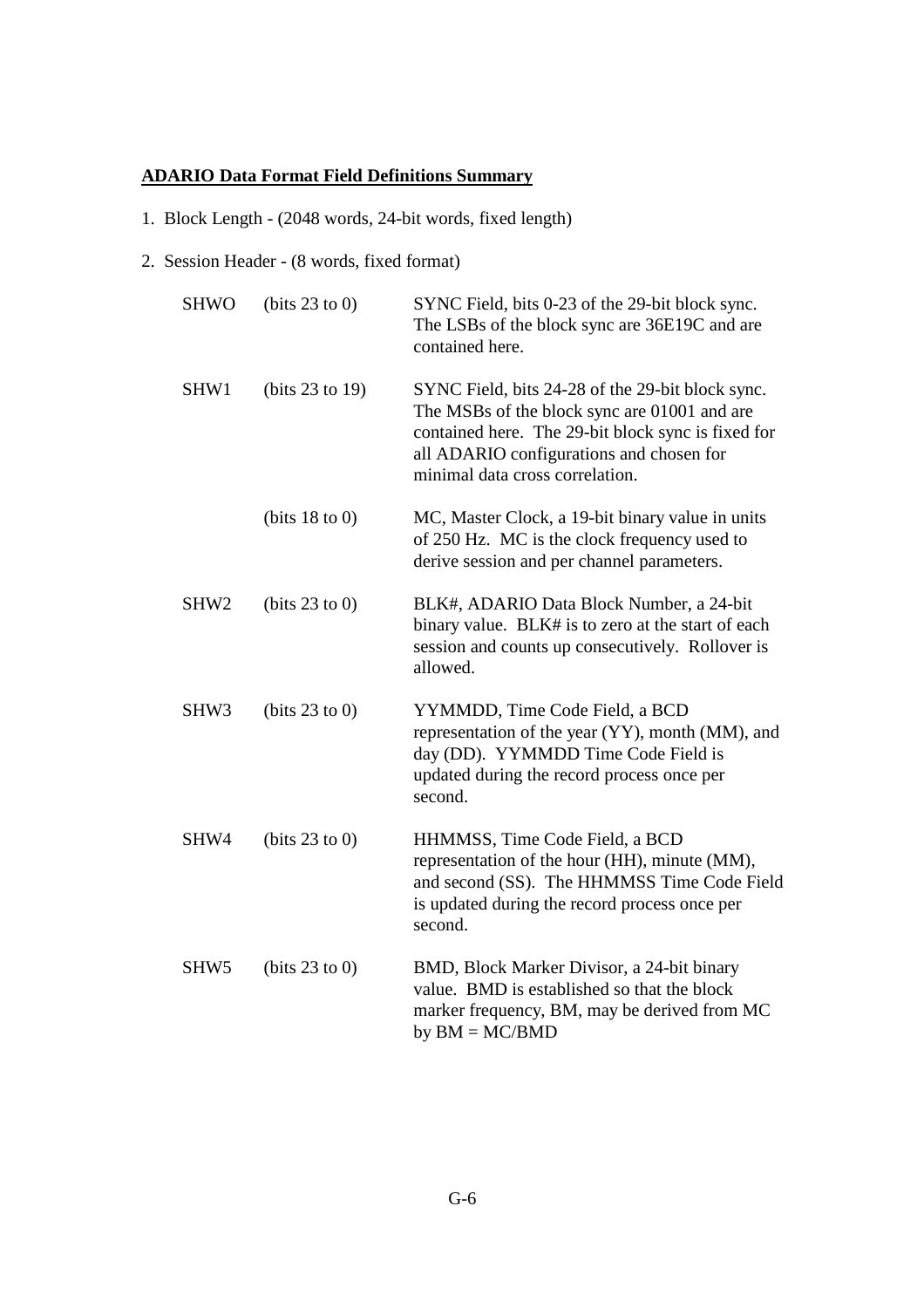| SHW <sub>6</sub>      | (bit 23)             | MCS, Master Clock Source, a 1-bit flag.<br>$1 = MC$ was generated internally.<br>$0 = MC$ was provided from an external source.                                                                                                                                                                                                                                                                                                                                            |
|-----------------------|----------------------|----------------------------------------------------------------------------------------------------------------------------------------------------------------------------------------------------------------------------------------------------------------------------------------------------------------------------------------------------------------------------------------------------------------------------------------------------------------------------|
|                       | (bits $22$ to $19$ ) | Q, Number of active channels minus one, a 4-bit<br>binary value. For example, 0 indicates that one<br>channel is active.                                                                                                                                                                                                                                                                                                                                                   |
|                       | (bits 17 to 18)      | SP1, Spare field 1, a 2-bit field. It is set to zero.                                                                                                                                                                                                                                                                                                                                                                                                                      |
|                       | (bits $16$ to 0)     | SST, Session Start Time, a 17-bit binary value in<br>units of seconds. The integer number of seconds<br>represents the session start time of day in seconds,<br>where midnight starts with zero.                                                                                                                                                                                                                                                                           |
| SHW7                  | (bits $23$ to 16)    | User Defined, an 8-bit field. May be input by the<br>user at any time during a recording session. The<br>interpretation of this bit field is left to the user.                                                                                                                                                                                                                                                                                                             |
|                       | (bits $15$ to 6)     | SP2, Spare field 2, a 10-bit field. It is set to zero.                                                                                                                                                                                                                                                                                                                                                                                                                     |
|                       | (bits $5$ to 0)      | VR, Version number, a 6-bit binary value. Each<br>update of the ADARIO format will be identified<br>by a unique version number.                                                                                                                                                                                                                                                                                                                                            |
| 3. Channel 'n' Header |                      | All channel headers contain five 24-bit ADARIO<br>words with the following fixed format. The first<br>logical channel, $n=1$ , has the highest priority and<br>its channel packet starts in the ninth word of the<br>data block. Each active channel is represented by<br>a channel packet that is present in the data block.<br>The logical channel number, n, represents the<br>relative priority of the channel and the order in<br>which it appears in the data block. |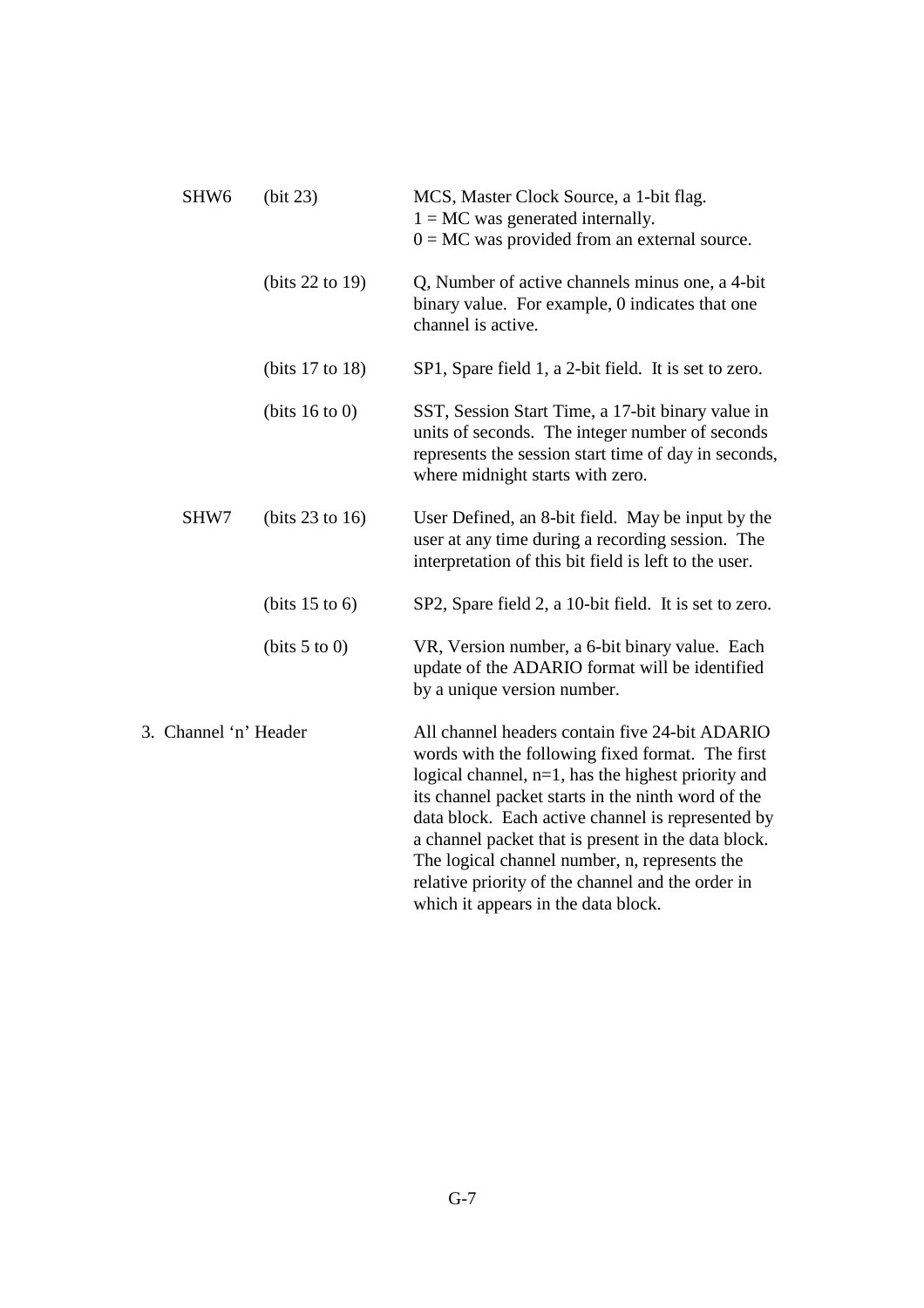| CH#, Physical Channel Number, a 4-bit binary<br>value. 0 to 15 represents the physical location of<br>the channel electronics in the ADARIO hardware.<br>The user sees those locations labeled from 1 to<br>16. |                                                                                                                                                           |  |
|-----------------------------------------------------------------------------------------------------------------------------------------------------------------------------------------------------------------|-----------------------------------------------------------------------------------------------------------------------------------------------------------|--|
| following table:                                                                                                                                                                                                | FMT, Format code for the channel data word, a 4-<br>bit binary value. The format code is used to define<br>the size of the user data word by means of the |  |
| $15=24$ bits                                                                                                                                                                                                    | $7=8$ bits                                                                                                                                                |  |
|                                                                                                                                                                                                                 | $6=7$ bits                                                                                                                                                |  |
|                                                                                                                                                                                                                 | $14=22$ bits                                                                                                                                              |  |

| $14=22$ bits<br>$6=7$ bits                                                                 |
|--------------------------------------------------------------------------------------------|
| $5=6$ bits                                                                                 |
| $4=5$ bits                                                                                 |
| $3=4$ bits                                                                                 |
| $2=3$ bits                                                                                 |
| $1=2$ bits                                                                                 |
| $0=1$ bit                                                                                  |
| $13=20$ bits<br>$12=18$ bits<br>$11=16$ bits<br>$10=14$ bits<br>$9=12$ bits<br>$8=10$ bits |

- (bits 15 to 5) WC, Word Count, an 11-bit binary value. WC is the number of full channel data words that should be in the nth channel packet. WC may range from 0 to 2040. A WC greater than the number of actual words in channel packet indicates a data rate overflow, which would occur when a lowpriority channel is not provided sufficient space in the fixed length data block as a result of an uncontrolled data rate in a higher priority channel.
- (bits 4 to 0) PWS, Partial Word Status, a 5-bit binary value. PWS is related to the number of samples in the partial word and may range from 0 to 23. PWS shall be computed as follows: If the number of full samples in the partial word equals zero, then  $PWS = 0$ . If the number of full samples in the partial word does not equal zero, then  $PWS =$ Round Up [Unused bits In PW/Channel Sample Size].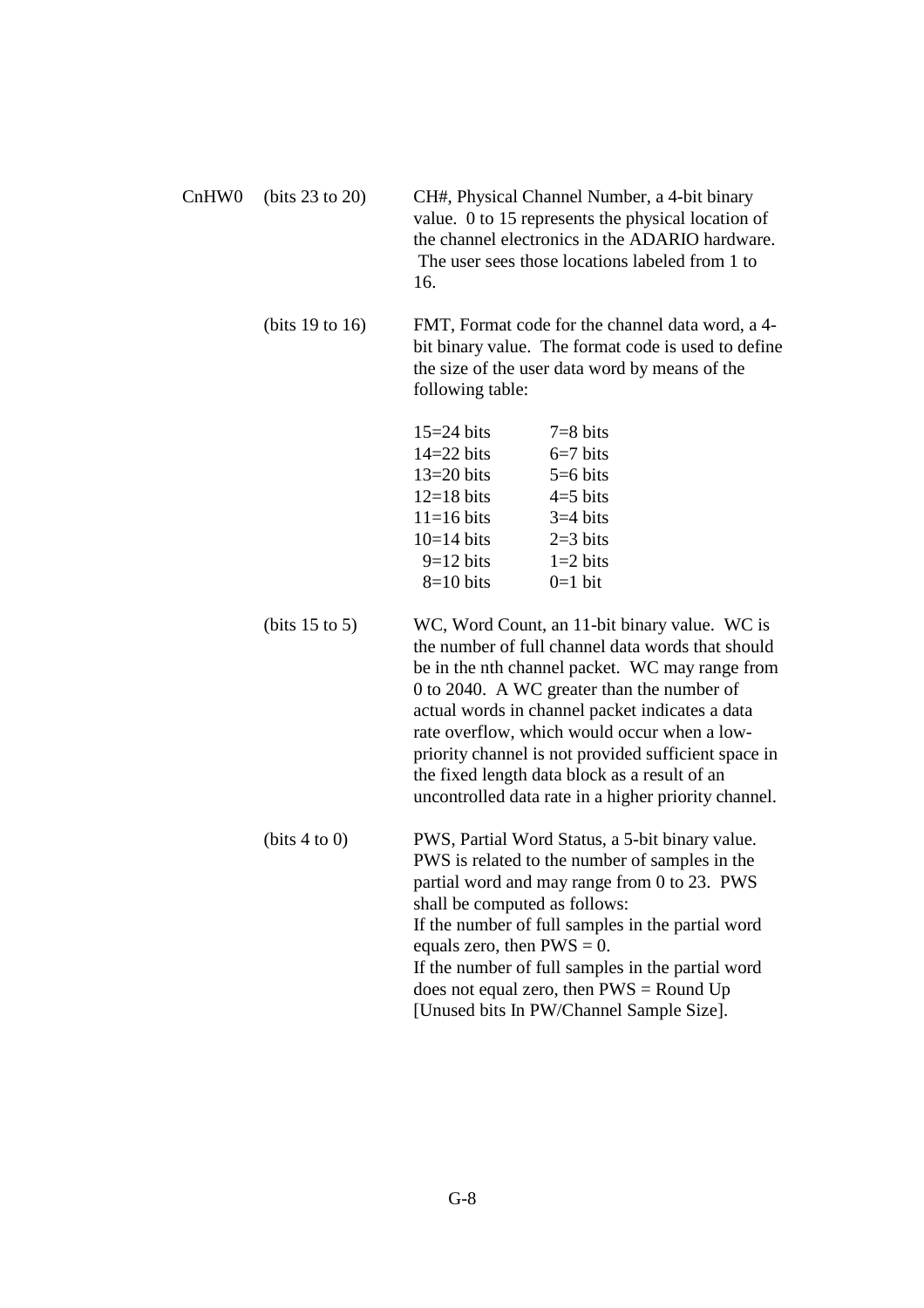| ChHW1 | (bit 23) | IE, Channel Clock Source, a 1-bit flag.<br>$1 =$ The channel clock was generated internally.<br>$0 =$ The channel clock was provided from an<br>external source.                                                                                                                                                        |
|-------|----------|-------------------------------------------------------------------------------------------------------------------------------------------------------------------------------------------------------------------------------------------------------------------------------------------------------------------------|
|       | (bit 22) | DA, Data type, a 1-bit flag.<br>$1 =$ The channel is operated as a digital channel.<br>$0 =$ The channel is operated as an analog channel.                                                                                                                                                                              |
|       | (bit 21) | ROVR, Rate overrun in previous block, a 1-bit<br>flag.<br>$1 =$ The nth channel packet in the previous data<br>block experienced an overrun.<br>$0 =$ The nth channel packet in the previous data<br>block did not experience an overrun.                                                                               |
|       | (bit 20) | AOVR, Analog A/D Overrange in current block a<br>1-bit flag.<br>$1 =$ The nth channel in the current data block<br>experienced an analog-to-digital conversion<br>overrange condition.<br>$0 =$ The nth channel in the current data block did<br>not experience an analog-to-digital<br>conversion overrange condition. |
|       | (bit 19) | NSIB, No samples in current block, a 1-bit flag.<br>$1 = TRUE$ , there are no samples for the nth<br>channel in the current block.<br>$0 = False$ , there are samples for the nth channel in<br>the current block.                                                                                                      |
|       |          | The definitions that are marked with an asterisk apply to analog<br>channels and to particular hardware implementations of ADARIO.                                                                                                                                                                                      |



channels and to particular hardware implementations of ADARIO. For the purposes of this standard these fields are not used.

 (bits 18 to 0) RATE, Channel sample rate indicator, 19-bit binary value. The interpretation of the rate value depends on the condition of IE, the channel clock source flag.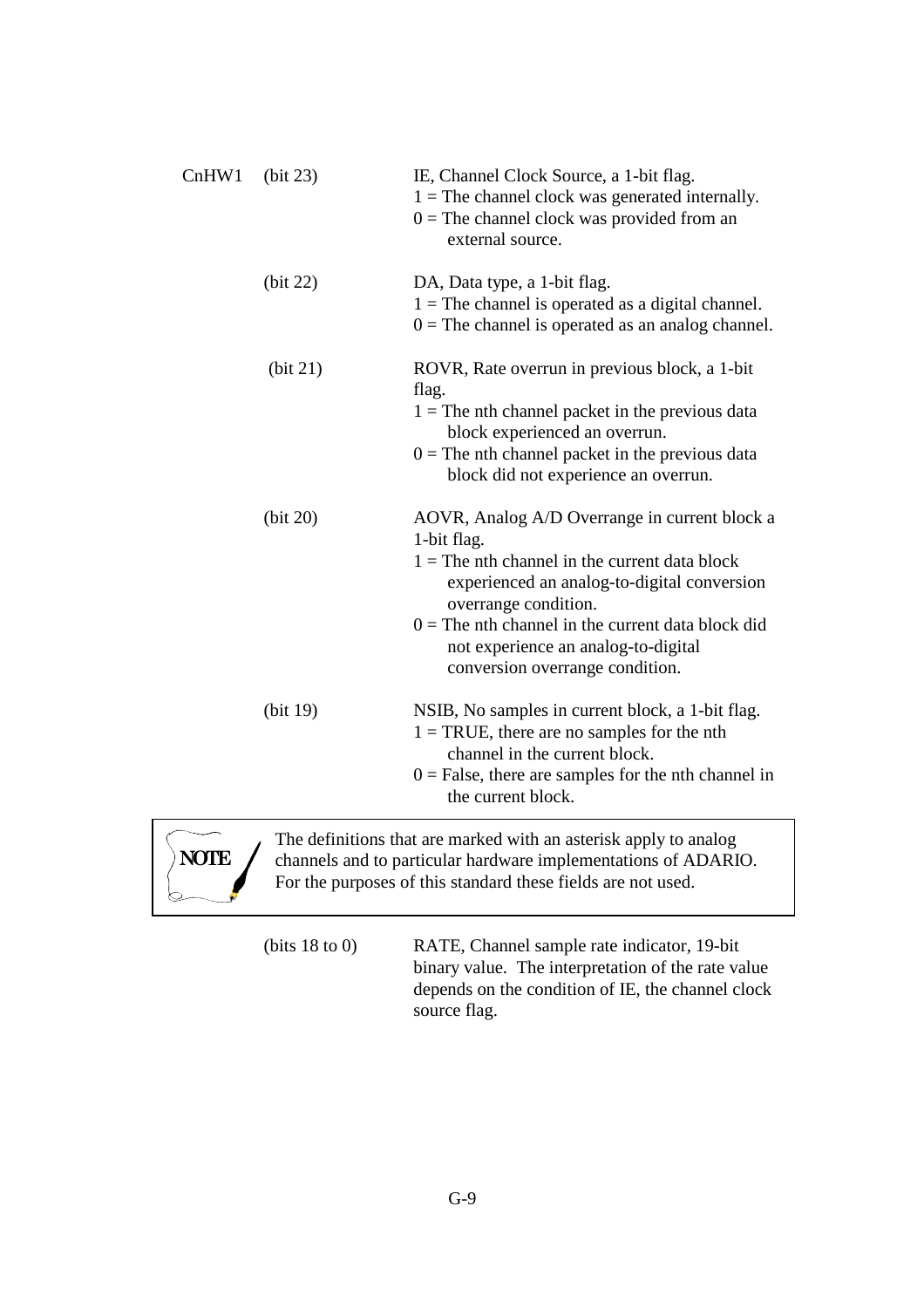|        |                   |                  | If IE = 1, then the value of rate is carried by the<br>16 LSBs of the rate field. Using rate, the<br>frequency of the internal channel clock can be<br>found by internal sample $clock = (MC/RATE) - 1$ .                                                                                                                          |
|--------|-------------------|------------------|------------------------------------------------------------------------------------------------------------------------------------------------------------------------------------------------------------------------------------------------------------------------------------------------------------------------------------|
|        |                   |                  | IF IE = 0, then rate is a 19-bit binary value in units of<br>250 Hz which equals the frequency of the external<br>channel clock as provided by the user at the time of<br>the setup.                                                                                                                                               |
| $\ast$ | CnWD <sub>2</sub> | (bits 23 to 16)  | FB, Filter Bandwidth, an 8-bit binary value. The<br>formula for the bandwidth, BW, of the anti-<br>aliasing filter used in an analog channel<br>incorporates FB as BW = (FB/2) X $10^{3+FR}$                                                                                                                                       |
|        |                   | (bits $15$ to 0) | TD, Time Delay to first sample, a 16-bit binary<br>value. TD is a measure of the time delay from the<br>block marker, BM, to the first sample arriving at<br>the nth channel during the current data block<br>interval. TD is expressed as the number of master<br>clock, MC, periods minus one.                                   |
| $\ast$ | CnWD3             | (bits 23 to 22)  | FR, Filter Range, a 2-bit binary value. The<br>formula for the bandwidth, BW, of the anti-<br>aliasing filter used in an analog channel corporates<br>FR as BW = (FB/2) X $10^{3+FR}$                                                                                                                                              |
|        |                   | (bits 21 to 17)  | ATTEN, Attenuation, a 5-bit binary value. ATTEN<br>represents the setting of the input attenuator (or gain) on the<br>nth channel at the time that the record was formed 0=-15dB<br>and $31 = +16$ dB with intermediate settings expressed in one<br>dB steps.                                                                     |
|        |                   | (bit 16)         | DCAC, Analog signal coupling, a 1-bit flag.<br>$1 =$ The channel is operated with dc coupling at the<br>input.<br>$0 =$ The channel is operated with ac coupling at the<br>input.                                                                                                                                                  |
|        |                   | (bits $15$ to 8) | CHP, Channel Parameter field, an 8-bit field. The<br>interpretation of the CHP field depends upon the<br>card type with which it is associated, as defined by<br>the CHT field. Each card type established by the<br>CHT field, as part of its definition, shall specify the<br>form and interpretation of the CHP field. To date, |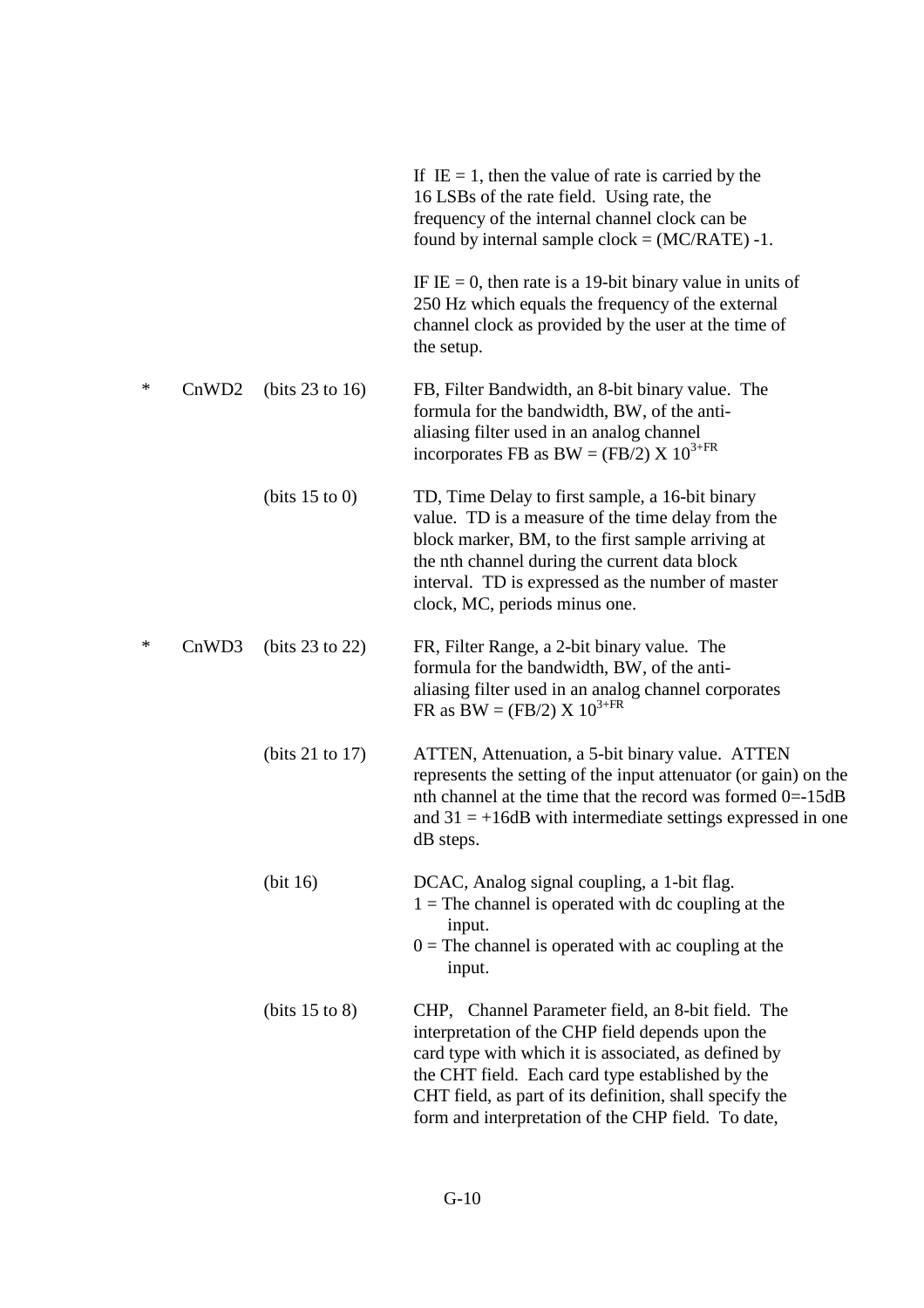|                               | four input card types have been established. The<br>following CHP fields are defined as                                                                                                                                                                    |
|-------------------------------|------------------------------------------------------------------------------------------------------------------------------------------------------------------------------------------------------------------------------------------------------------|
| $\ast$<br>(bits $15$ to $8$ ) | For CHT=0<br>remain undefined for the present analog single<br>channel implementation except that the present<br>hardware implementation expects an all zero field.<br>Would be subject to future definition as long as all<br>the zero fill is set aside. |
| $\ast$<br>(bits $15$ to 8)    | For CHT=1<br>remain unused for the present digital single<br>channel implementations except that the present<br>hardware implementation expects an all zero field.<br>Would be subject to future definition as long as<br>the all zero fill is set aside.  |
| $\ast$<br>(bits $15$ to 8)    | For CHT=2<br>remain unused for the present dual-purpose<br>channel implementations except that the present<br>hardware implementation expects an all zero field.<br>Would be subject to future definition as long as<br>the all zero fill is set aside.    |
| (bits $15$ to $12$ )          | For CHT=3<br>establish the number of subchannels that are<br>multiplexed into the multichannel data carried by<br>the nth channel.                                                                                                                         |
| (bits $11$ to 8)              | identify the subchannel number of the first sample<br>contained in the nth channel packet of the data<br>block.                                                                                                                                            |
| (bits 7 to 6)                 | SP3, Spare field 3, a 2-bit field. It is set to zero.                                                                                                                                                                                                      |
| (bits 5 to 0)                 | CHT, Channel Type, a 6-bit field. Defines the<br>type of channel through which input data was<br>acquired. Additional channel types to be defined<br>by future users and developers.                                                                       |
| $\ast$<br>$\ast$              | CHT=0 Single channel analog input<br>CHT=1 Single channel digital input<br>CHT=2 Single channel, dual-purpose, analog or<br>digital input                                                                                                                  |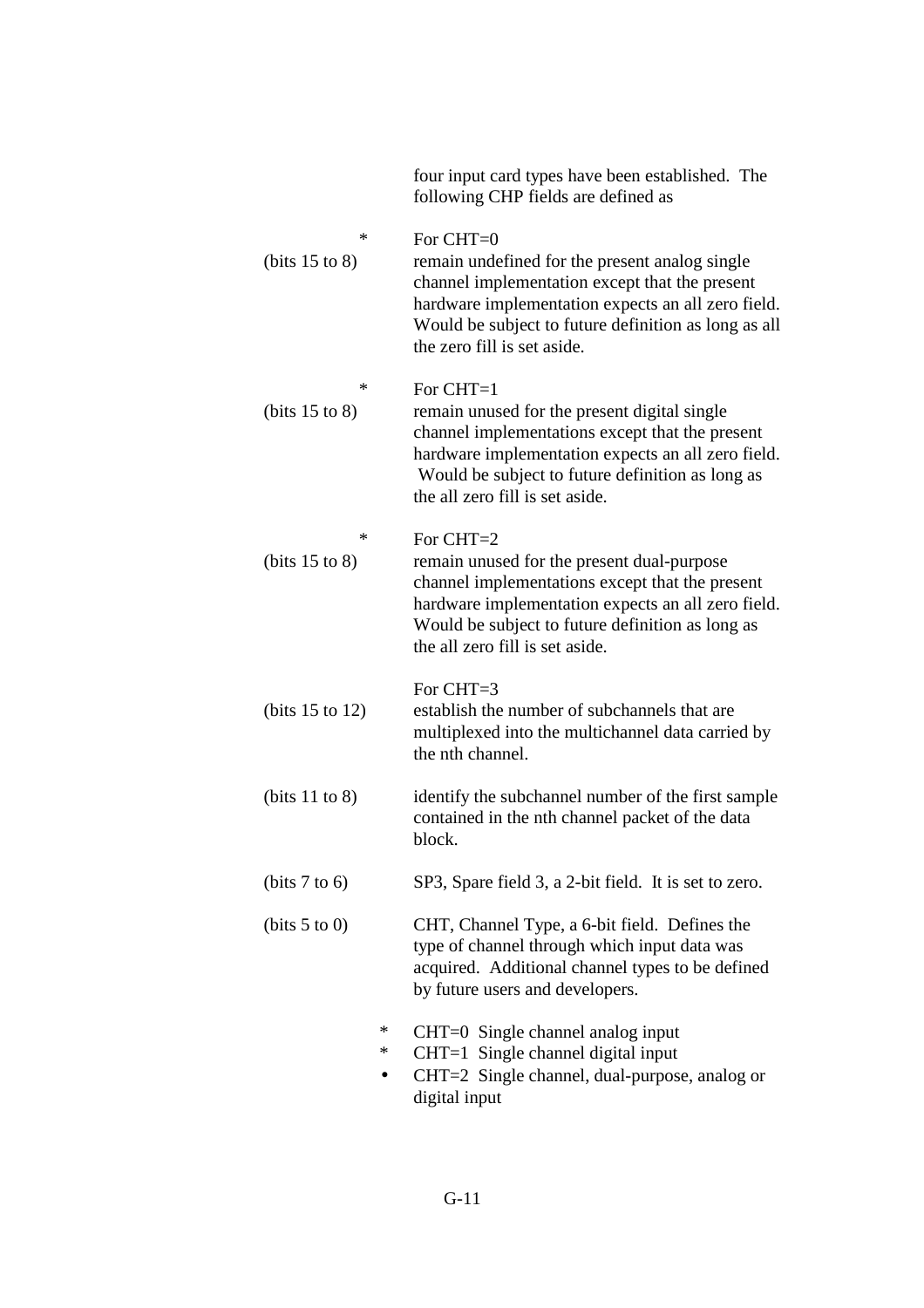|       |                  | $\ast$<br>$\ast$<br>$\ast$ | CHT=3 Multichannel analog input capable of<br>multiplexing up to 16 analog inputs<br>CHT=4 Single channel digital input, dual<br>channel analog input (stereo)<br>"L" Channel on bits 15 to 8 of the sample word,<br>"R" channel on bits 7 to 0 of the sample word<br>CHT=5 Single channel, triple-purpose, analog,<br>digital, submux, formatted input           |
|-------|------------------|----------------------------|-------------------------------------------------------------------------------------------------------------------------------------------------------------------------------------------------------------------------------------------------------------------------------------------------------------------------------------------------------------------|
| CnWD4 | (bits 23 to 0)   |                            | PW, Partial Word, A 24-bit field. PW contains the<br>last samples of the data block. The most<br>significant bits of word contain the first sample,<br>followed by the next sample in the next most<br>significant bits. The number of samples in the PW<br>is defined in the PWS field. The unused bits are<br>not intentionally set and so contain random data. |
| Fill  | (bits $23$ to 0) |                            | Fill, Fill Words consisting of all ones binary, used<br>for fixed rate aggregate. Fill words may be<br>omitted when variable rate aggregate can be<br>accommodated resulting in variable length blocks<br>of up to 2048, 24-bit words.                                                                                                                            |

#### **SUBMUX DATA FORMAT FIELD DEFINITIONS**

 The details of the submux data format are shown in figures G-4a and b and defined in the Submux Data Format Field Definitions Summary. Figure G-5 shows a typical primary channel aggregate data content for fixed and variable rate channel. Submux data format is based on the sequential collection of the individual channel data blocks. Each channel data block is the sequential collection of presented input samples in a fixed period of time. This sequential collection results in a variable length, fixed rate, and channel data blocks. To accommodate fixed rate channels, fill is also defined. The aggregate data stream is composed of a block sync timing channel, followed by sequential channel data blocks, if enabled, followed by fill, if required, at fixed block rate.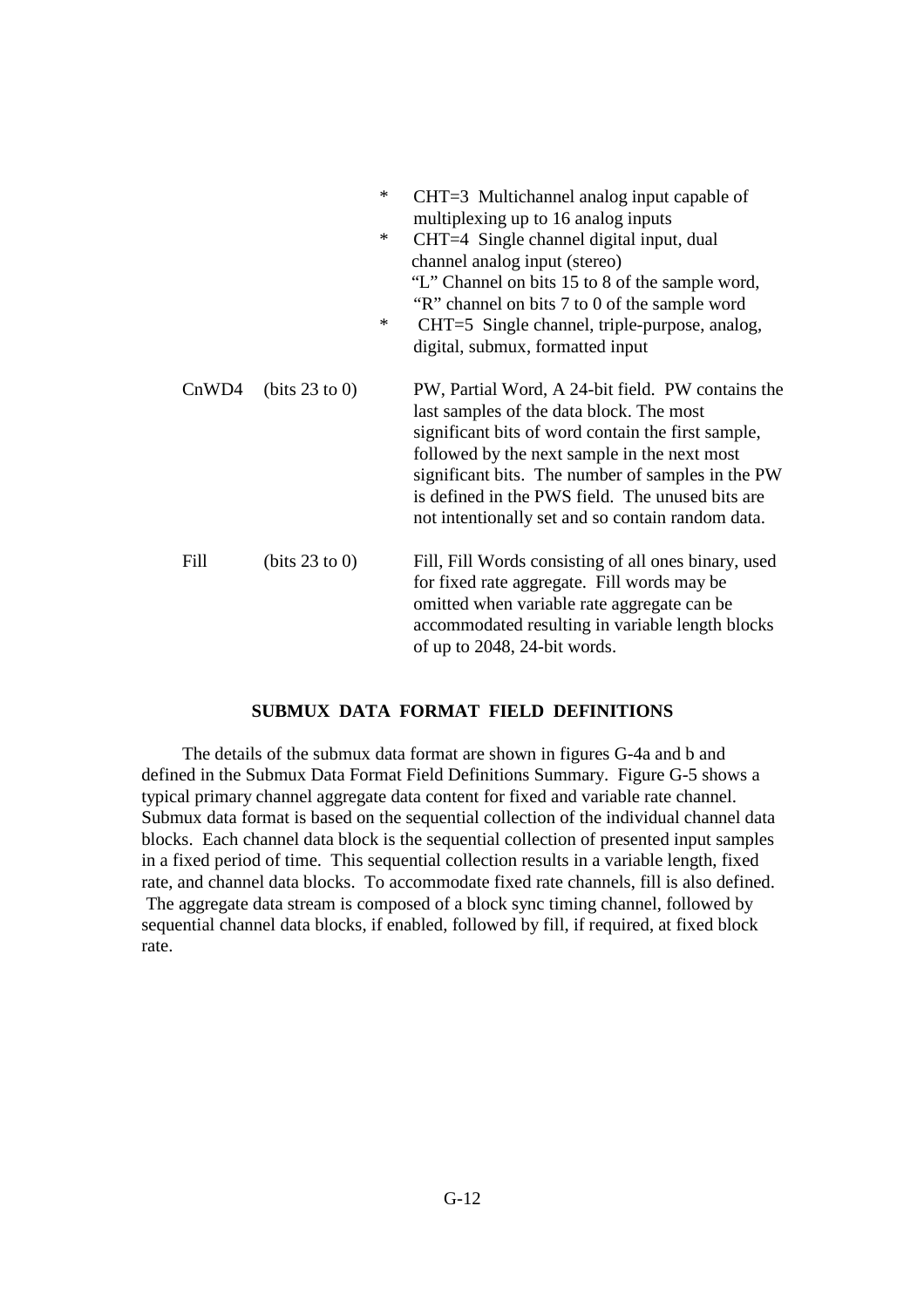The channel data blocks are the sequential collection of input samples bit packed into sequential 16-bit words over the block period of time. The data block is preceded by a three-word header that identifies the source (channel ID) of data, channel type of processing, packing format in the data block, bit count length of the valid data, and the time delay between the first sample and the block period. If data were internally sampled, the sample period is defined with the first sample being coincident with the start of block period. Channel type is used to define specific types of channels that provide timing, annotation, and synchronization functions that may be required by the specific primary channel or may be redundant and not required. Specific implementation of the required channels may provide only the required channels with specific implementation constraints that limit the aggregate rate or the range of any specific field.

 The submux format is based on a 16-MHz clock defining all timing. The derived clock is the 16-MHz clock divided in binary steps as defined by  $2^{BRC}$  that defines all timing and internal sampling. Block period is 20 160 derived clock periods which limits the submux aggregate to 256 Mbps, limits the maximum block rate to 793.65 blocks per second, and in conjunction with a 16-bit bit count field, limits the subchannel maximum data rate to 52 Mbps.

### **SUBMUX DATA FORMAT FIELD DEFINITIONS SUMMARY**

| 1. Frame length             |  | Variable or fixed with fill. Minimum is 3-word block sync plus<br>one channel block, maximum is 20 160x16-bit words.                                                         |
|-----------------------------|--|------------------------------------------------------------------------------------------------------------------------------------------------------------------------------|
| 2. Block length             |  | Variable from $3x16$ -bit words to $4099x16$ -bit words per channel<br>data block. Specified by CHT>0 and integer of<br>(Bit_Count+15/16). May be limited by implementation. |
| 3. Block Sync               |  | Defined by Channel ID = 31, 3-word block, 2-word sync. Defines<br>a period of 20 160 derived clocks.                                                                         |
| 4. General Form<br>header.  |  | All Channel data blocks contain this information in the 3-word                                                                                                               |
| (bits $15$ to $11$ )<br>HW1 |  | CHN ID, Channel ID number, from 0 to 30 binary number<br>represents normal channel of any type. CHN $ID = 31$<br>reserved for Block Sync.                                    |
| (bits $10$ to $8$ )         |  | CHT, Channel Type, from 0 to 7 defines type of<br>processing performed on the data and the format of header<br>word fields.                                                  |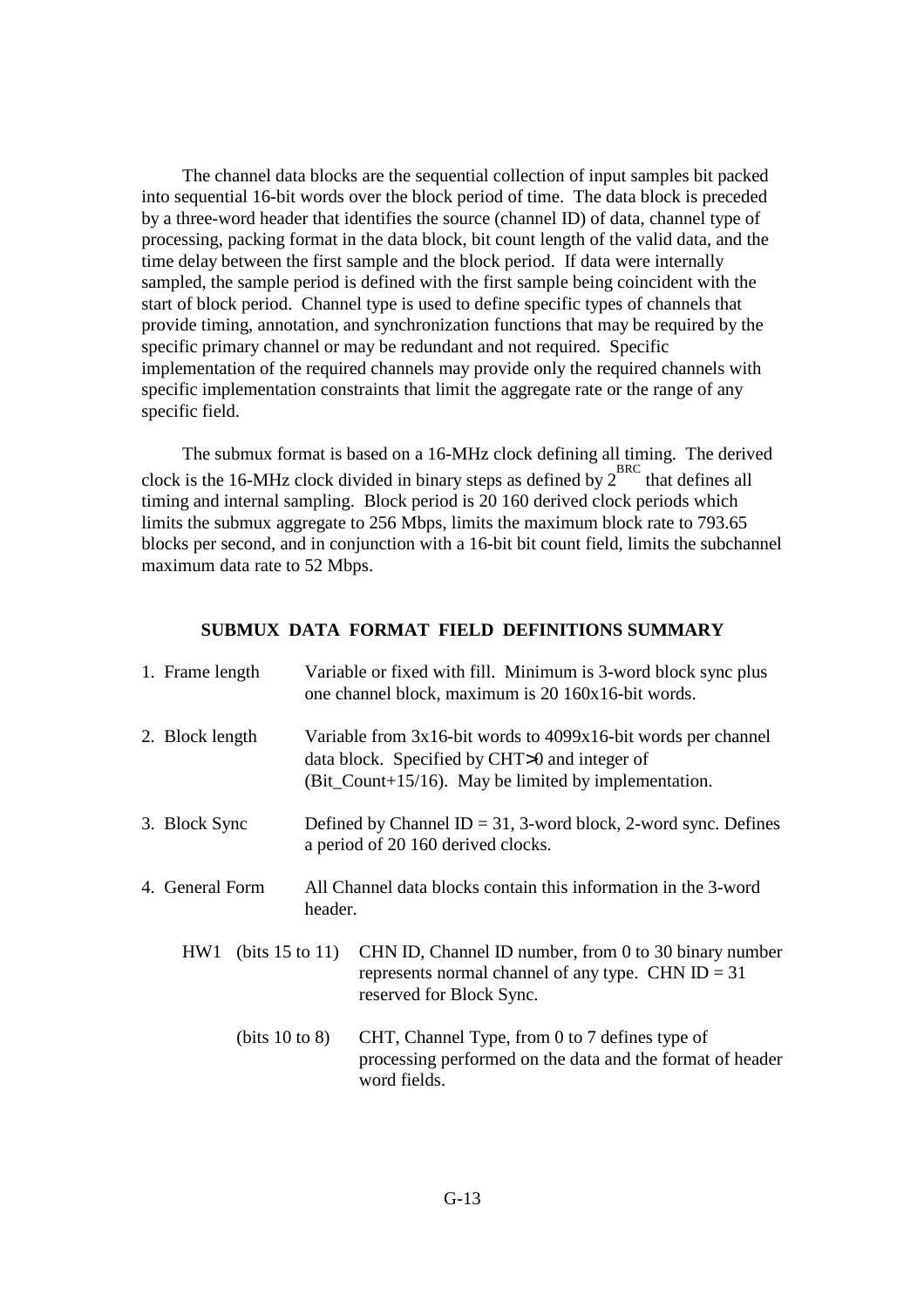| $CHT = 0$ | Timing channel, block sync or time tag, 3-word only |
|-----------|-----------------------------------------------------|
| $CHT = 1$ | Annotation text or block count, variable length     |
| $CHT = 2$ | Digital serial external or internal clock, variable |
| $CHT = 3$ | Digital parallel external clock, variable           |
| $CHT = 4$ | Analog wide band, variable                          |
| $CHT = 5$ | Analog stereo, variable                             |
| $CHT = 6$ | TBD (to be defined by future implementation)        |
| $CHT = 7$ | TRD                                                 |

|                                           | Variable length                                                          | General form with variable data block length                                                                                                                                                                                                                                                                                                                                          |  |  |  |  |  |  |
|-------------------------------------------|--------------------------------------------------------------------------|---------------------------------------------------------------------------------------------------------------------------------------------------------------------------------------------------------------------------------------------------------------------------------------------------------------------------------------------------------------------------------------|--|--|--|--|--|--|
|                                           | HW1 (bits $15$ to $11$ )                                                 | CHN ID, Channel ID number, from 0 to 30 binary number<br>represents normal channel of any type.                                                                                                                                                                                                                                                                                       |  |  |  |  |  |  |
|                                           | (bits 10 to 8)                                                           | CHT, Channel Type, from 1 to 7 defines type of<br>processing performed on the data and the format of header<br>word fields.                                                                                                                                                                                                                                                           |  |  |  |  |  |  |
|                                           | (bits 7 to 4)                                                            | FMT, Format, defines the number of bits minus one in<br>each sample. Data block sample size (bits) = $(FMT+1)$ .<br>Range 0 to 15, binary format.                                                                                                                                                                                                                                     |  |  |  |  |  |  |
|                                           | (bits 3 to 0)                                                            | ST1 to ST4, status bits, define dynamic conditions within<br>this block period such as over range.                                                                                                                                                                                                                                                                                    |  |  |  |  |  |  |
|                                           | HW2 (bits $15$ to 0)                                                     | Bit_Count defines the number of valid data bits in the<br>data block starting with the most significant bit of the first<br>data word DW1. Variable word length of the data block<br>is the Integer of ((Bit_Count + 15)/16). Range 0 to<br>65535, binary format.                                                                                                                     |  |  |  |  |  |  |
| HW <sub>3</sub>                           | (bit 15)<br>(bits $15$ to 0)                                             | I/E, Internal / External clock<br>Depends on CHT field, defines block count, time delay, or<br>sample period.                                                                                                                                                                                                                                                                         |  |  |  |  |  |  |
| 5. Block Sync                             |                                                                          | Defines the start of channel data blocks and start of block<br>period that lasts for 20 160 derived clocks.                                                                                                                                                                                                                                                                           |  |  |  |  |  |  |
| HW1<br>HW <sub>2</sub><br>HW <sub>3</sub> | (bits $15$ to 0)<br>(bits $15$ to 0)<br>(bits $15$ to $13$ )<br>(bit 12) | SYNC $1 = F8C7$ hex, defines the first sync word.<br>SYNC $2 = BFIE$ hex, defines the second sync word.<br>BRC, Block Rate Clock, defines the binary divisor for the<br>16 MHz system clock. Derived CLK = 16 MHz / $2^{BRC}$<br>MHz. Block rate = Derived CLK / 20160 Hz. Period = 1<br>/ Derived CLK.<br>FILL, indicates if the primary channel requires fill for<br>constant rate. |  |  |  |  |  |  |
|                                           | (bits $11$ to 4)                                                         | <b>TBD</b>                                                                                                                                                                                                                                                                                                                                                                            |  |  |  |  |  |  |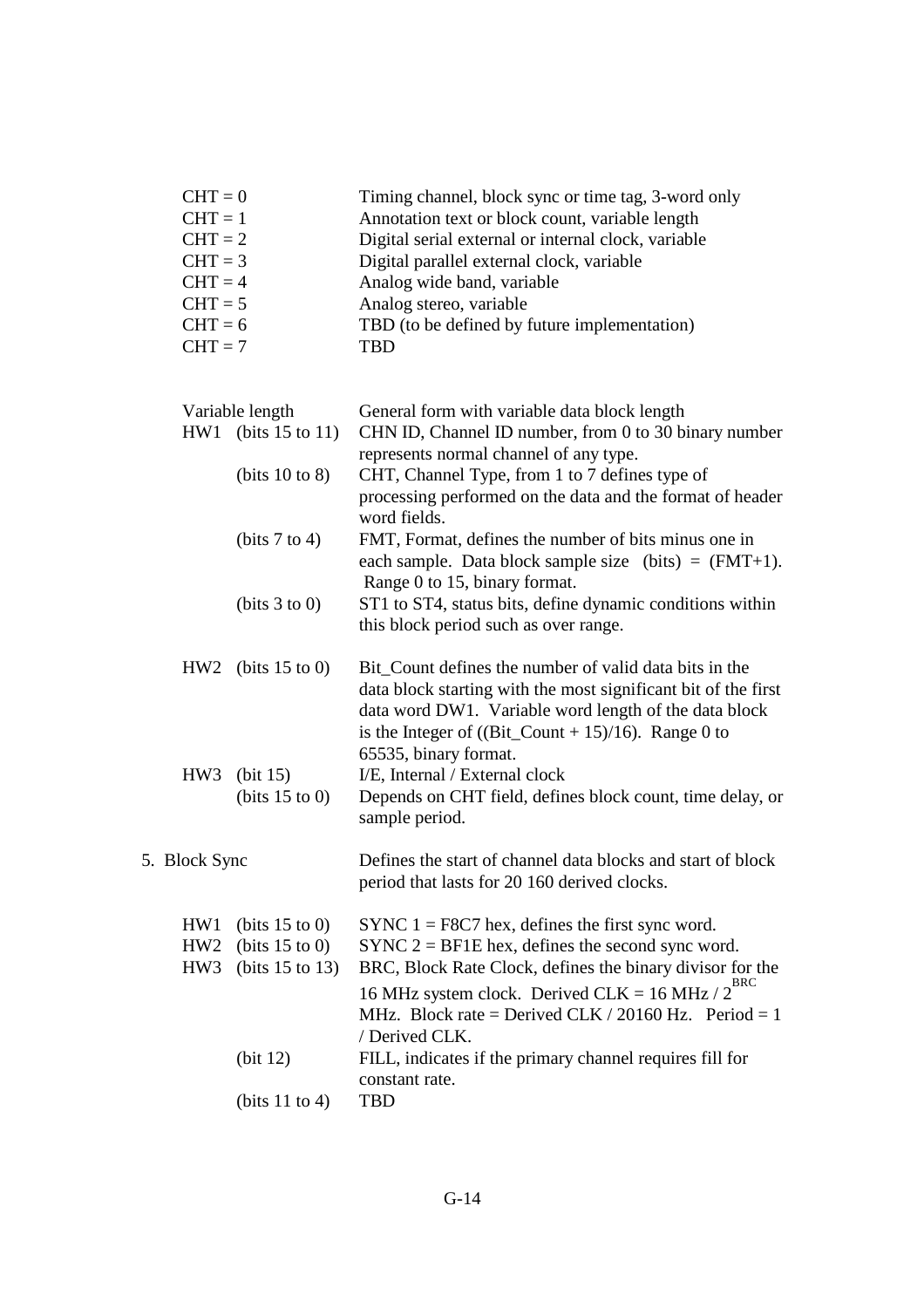| (bit 3)            | AOE, Aggregate Overrun Error if set indicates that the   |
|--------------------|----------------------------------------------------------|
|                    | aggregate of the enabled channels exceeds the submux     |
|                    | aggregate (data truncated to 20 160 words between sync). |
| (bit 2)            | PCRE, Primary Channel Rate Error if set indicates that   |
|                    | primary channel is unable to maintain the aggregate rate |
|                    | of the submux. Excess blocks are truncated.              |
| (bits $1$ to $0$ ) | ST3, ST4, Status reserved.                               |

6. Time Tag Defines the time tag channel for time stamping the frame.

| HW1           | (bits $15$ to $11$ ) | CHN ID, Channel ID number, from 0 to 30 binary number   |
|---------------|----------------------|---------------------------------------------------------|
|               |                      | represents normal channel.                              |
|               | (bits 10 to 8)       | $CHT = 0$ , Channel Type = 0, Time Tag IRIG Time code   |
|               |                      | processing and 3-word format.                           |
| <b>HW</b>     | (bits 7 to 0)        | DAYS, Most significant 8 bits of Time Code Days field.  |
|               |                      | <b>BCD</b> format.                                      |
|               | (bits $15$ to $14$ ) | DAYS, Least significant 2 bits of Time Code Days field. |
|               |                      | <b>BCD</b> format.                                      |
|               | (bits $13$ to 8)     | HOURS, Time Code Hours 6 bit field. BCD format.         |
| <b>HW</b>     | (bits 7 to 0)        | MINUTES, Time Code Minutes 7 bit field. BCD format.     |
|               | (bits $15$ to 8)     | SECONDS, Time Code Seconds 7 bit field. BCD format.     |
|               | (bits 7 to 0)        | FRACTIONAL SECONDS, Time Code Fractional                |
|               |                      | Seconds 8 bit field. BCD format.                        |
| 7. Annotation |                      | Defines block count and annotation text that pertains   |
|               |                      |                                                         |

Text to the subchannels at this time.

| HW <sub>1</sub> | (bits $15$ to $11$ ) | CHN ID, Channel ID number, from 0 to 30 binary number<br>represents normal channel. |
|-----------------|----------------------|-------------------------------------------------------------------------------------|
|                 | (bits 10 to 8)       | $CHT = 1$ , Channel Type = 1, Block Count and Annotation                            |
|                 |                      | Text if any.                                                                        |
|                 | (bits 7 to 4)        | $FMT = 7$ , Format = 7, defines 8 bit ASCII character in                            |
|                 |                      | text.                                                                               |
|                 | (bit 3)              | NC, No Characters (Bit_Count = 0) Block count only.                                 |
|                 | (bits 2 to 0)        | OVR, PE, OE, Overrun Parity and async framing error.                                |
| <b>HW</b>       | (bits $15$ to 0)     | Bit_Count defines the number of valid data bits in the data                         |
|                 |                      | block starting with the MSB of the first data word DW1.                             |
|                 |                      | Variable word length of the data block is the Integer of                            |
|                 |                      | ( $Bit\_Count + 15$ )/16). Range 0 to 65 535, binary format.                        |
| <b>HW</b>       | (bits $15$ to 0)     | Block_Count sequential block numbering with rollover at                             |
|                 |                      | maximum. Range 0 to 65 535, binary format.                                          |
| DW1             | (bits $15$ to 8)     | 1st CHARACTER, first text character.                                                |
| DW              | (bits 8 or 0)        | Last CHARACTER, LSB is defined by the Bit Count.                                    |
|                 |                      |                                                                                     |
|                 |                      |                                                                                     |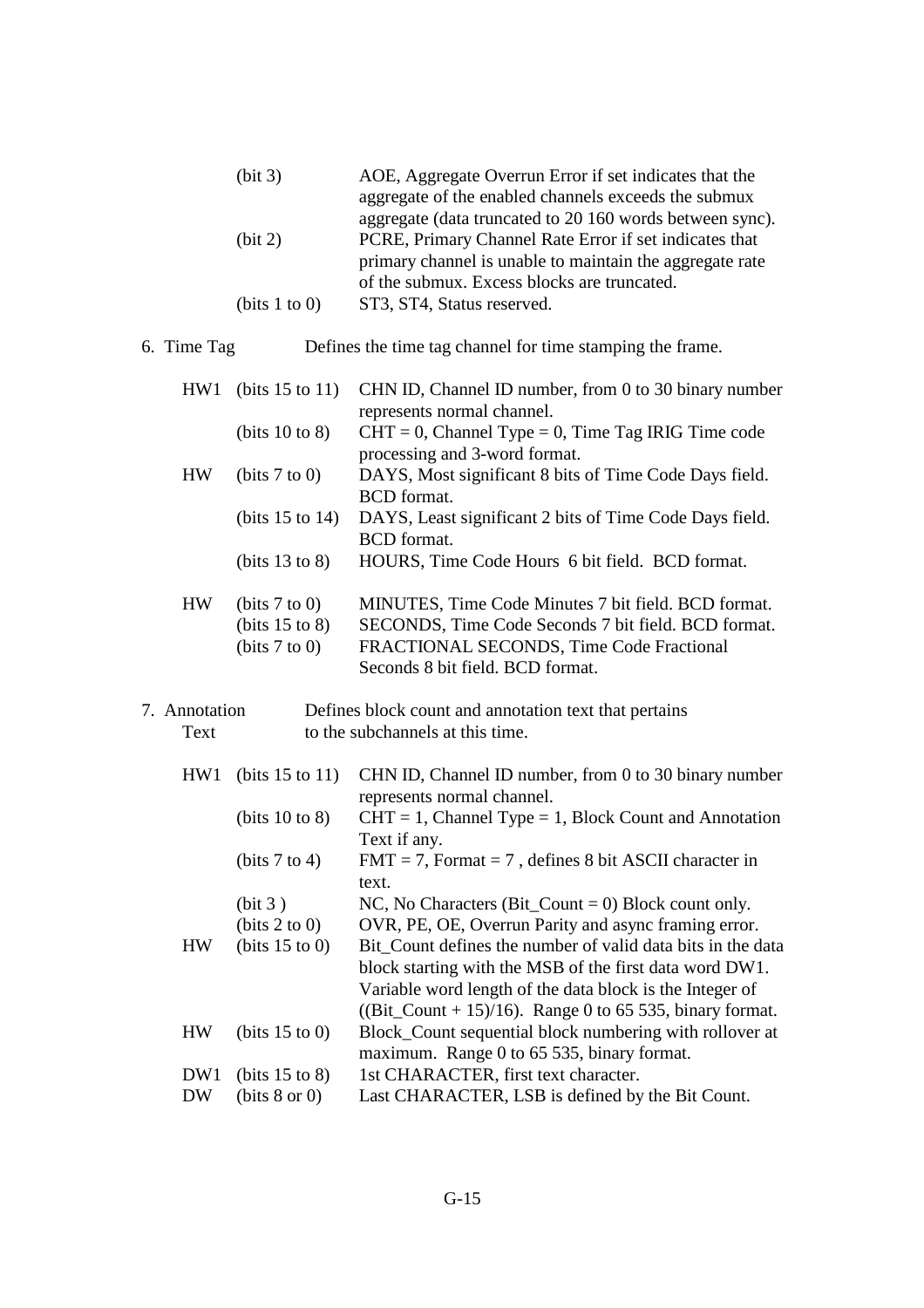| 8. Digital Serial | Defines digital serial data such as PCM externally |
|-------------------|----------------------------------------------------|
| External CLK      | clocked.                                           |

| HW1       | (bits $15$ to $11$ ) | CHN ID, Channel ID number, from 0 to 30 binary number           |
|-----------|----------------------|-----------------------------------------------------------------|
|           |                      | represents normal channel.                                      |
|           | (bits $10$ to 8)     | $CHT = 2$ , Channel Type = 2, digital serial or data and        |
|           |                      | clock over sampled data.                                        |
|           | (bits 7 to 4)        | $FMT = 0$ Format = 0, defines 1-bit data samples.               |
|           | (bit 3)              | NSIB, No Samples In Block (Bit_Count=0) header only.            |
|           | (bit 2)              | OVR, Overrun indicates that input is clocking at faster         |
|           |                      | than specified rate. Data is truncated at specified bit rate    |
|           |                      | (Bit Count per Block).                                          |
| <b>HW</b> | (bits $15$ to 0)     | Bit_Count, defines the number of valid data bits in the         |
|           |                      | data block starting with the most significant bit of the first  |
|           |                      | data word DW1. Variable word length of the data block is        |
|           |                      | the Integer of ((Bit_Count + 15)/16). Range 0 to 65 535,        |
|           |                      | binary format. Limited by set maximum rate.                     |
| <b>HW</b> | (bit 15)             | $I/E = 0$ , Internal / External clock flag indicates that       |
|           |                      | external clocking was used with relative phasing to block       |
|           |                      | as specified in next field.                                     |
|           | (bits $14$ to 0)     | Time Delay provides the measure of time between start of        |
|           |                      | block period and the first external clock in derived clock      |
|           |                      | periods. Range 0 to 20 160, binary format.                      |
| DW1       | (bit 15)             | $DS1$ , first data sample at the first clock time in the block. |
| $Dw_n$    | (bit L)              | $DS_{I}$ , last data sample in this block period.               |
|           |                      |                                                                 |

9. Digital Serial Defines digital serial data low rate (> 2 samples per block period)<br>Internal CLK internally oversampled. internally oversampled.

| HW1             | (bits $15$ to $11$ ) | CHN ID, Channel ID number, from 0 to 30 binary number          |
|-----------------|----------------------|----------------------------------------------------------------|
|                 |                      | represents normal channel.                                     |
|                 | (bits 10 to 8)       | $CHT = 2$ , Channel Type = 2, Digital serial or data and       |
|                 |                      | clock over sampled data.                                       |
|                 | (bits $7$ to $4$ )   | $FMT = 0$ Format = 0, defines 1-bits data samples.             |
|                 | (bits 3 to 0)        | 0, reserved.                                                   |
|                 | $HW2$ (bits 15 to 0) | Bit_Count defines the number of valid data bits in the         |
|                 |                      | data block starting with the most significant bit of the first |
|                 |                      | data word DW1. Variable word length of the data block is       |
|                 |                      | the Integer of ((Bit_Count + 15)/16). Range 0 to 65 535,       |
|                 |                      | binary format. Limited by set maximum rate.                    |
| HW <sub>3</sub> | (bit 15)             | $I/E = 1$ , Internal Sampling flag indicates that internal     |
|                 |                      | sampling was used as specified in next field.                  |
|                 | (bits $14$ to 9)     | TBD                                                            |
|                 |                      |                                                                |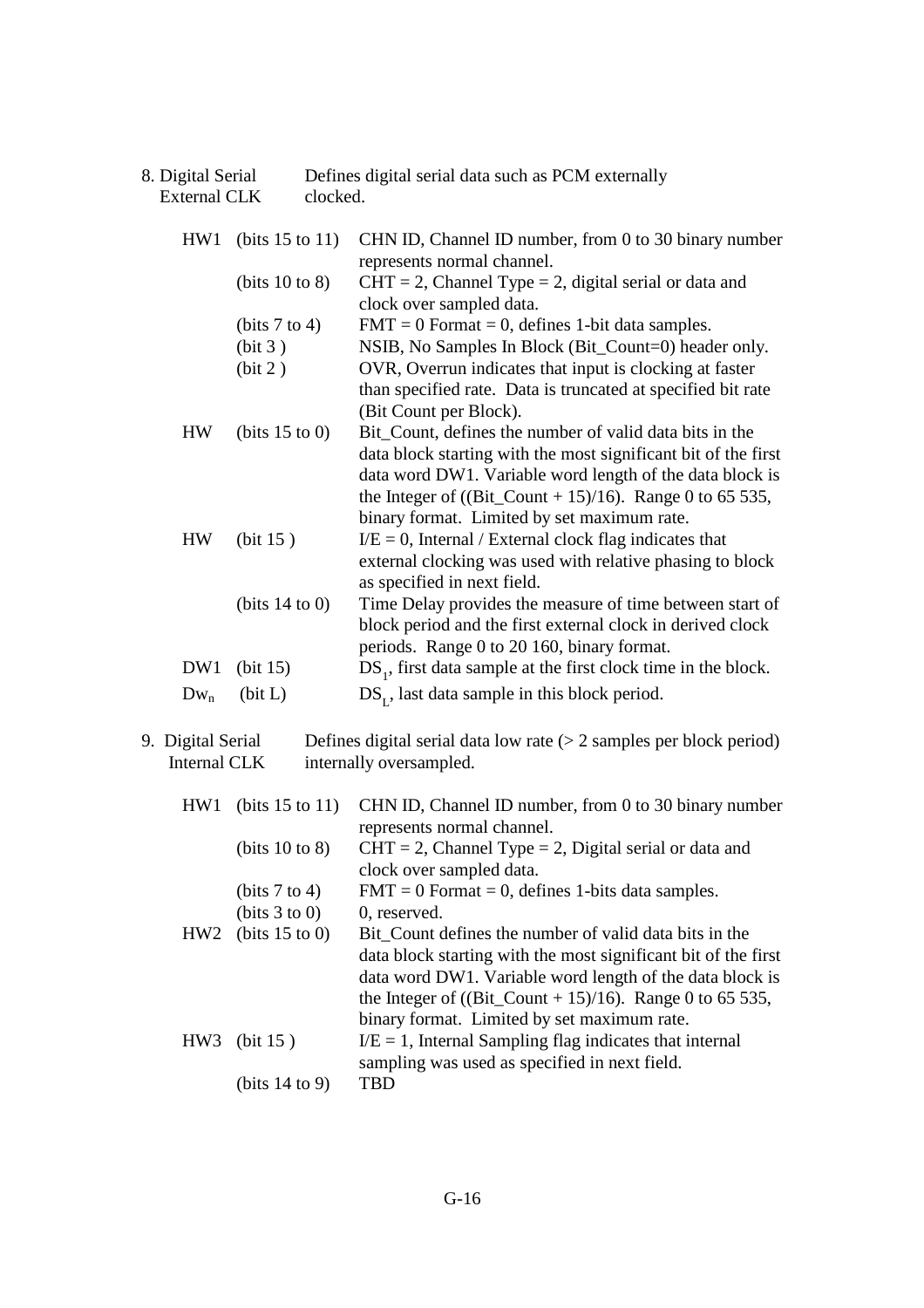|     | (bits 8 to 0)  | SAMPLE PERIOD, defines the period of the over-         |
|-----|----------------|--------------------------------------------------------|
|     |                | sampling clock that samples data and clock, in derived |
|     |                | clock periods. Range 0 to 4 mega samples per second,   |
|     |                | binary format.                                         |
|     | $DW1$ (bit 15) | DS <sub>1</sub> , first data sample at block time.     |
|     | (bit 7)        | CS <sub>1</sub> , first clock sample at block time.    |
| DWn | (bit 8)        | $DS_{r}$ , last data sample in this block period.      |
|     | (bit 0)        | $CSr$ , last clock sample in this block period.        |
|     |                |                                                        |

10. Digital Parallel Defines digital data including serial externally clocked. External CLK

| HW1               | (bits $15$ to $11$ ) | CHN ID, Channel ID number, from 0 to 30 binary number                        |
|-------------------|----------------------|------------------------------------------------------------------------------|
|                   |                      | represents normal channel.                                                   |
|                   | (bits 10 to 8)       | $CHT = 3$ , Channel Type = 3, Digital parallel or serial data.               |
|                   | (bits 7 to 4)        | FMT, Format, defines the number of bits minus one in                         |
|                   |                      | each sample. Data block sample size (bits) = $(FMT+1)$ .                     |
|                   |                      | Range 0 to 15, binary format.                                                |
|                   | (bit 3)              | NSIB, No Samples In Block (Bit_Count $= 0$ ) Header only.                    |
|                   | (bit 2)              | OVR, Overrun indicates that input is clocking at faster than                 |
|                   |                      | specified rate. Data is truncated at specified bit rate (Bit)                |
|                   |                      | Count per Block).                                                            |
| HW <sub>2</sub>   | (bits $15$ to 0)     | Bit_Count defines the number of valid data bits in the                       |
|                   |                      | data block starting with the most significant bit of the first               |
|                   |                      | data word DW1. Variable word length of the data block                        |
|                   |                      | is the Integer of ((Bit_Count + 15)/16). Range 0 to 65                       |
|                   |                      | 535, binary format. Limited by set maximum rate.                             |
|                   | HW3 (bit 15)         | $I/E = 0$ , Internal / External clock flag indicates that                    |
|                   |                      | external clocking was used with relative phasing to block                    |
|                   |                      | as specified in next field.                                                  |
|                   | (bits $14$ to 0)     | Time delay provides the measure of time between start of                     |
|                   |                      | block period and the first external clock in derived clock                   |
|                   |                      | periods. Range 0 to 20 160, binary format.                                   |
| DW1               | (bit 15)             | $DS1$ , MSB of the first data sample at the first clock time in the          |
|                   |                      |                                                                              |
|                   |                      | block.                                                                       |
| $DW_n$            | (bit L)              | $DSr$ , LSB of the last data sample in this block period.                    |
|                   |                      |                                                                              |
| $11 \Delta$ nalog |                      | Defines angles wide hand data using a sampling $\Lambda/\Gamma$ and internal |

11. Analog Defines analog wide band data using a sampling A/D and internal Wide Band block synchronous clock.

 HW1 (bits 15 to 11) CHN ID, Channel ID number, from 0 to 30 binary number represents normal channel.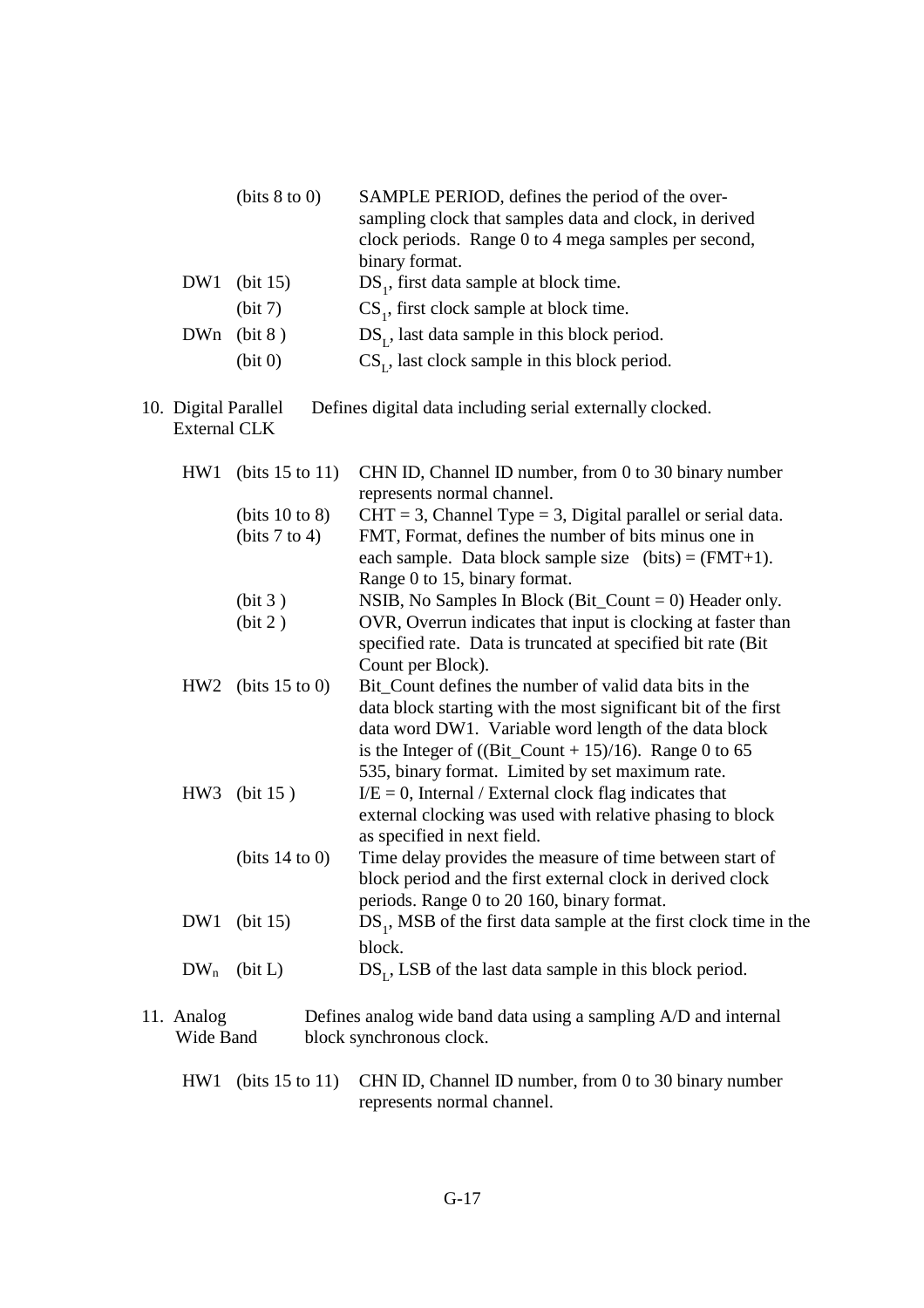|                                | (bits 10 to 8)       | $CHT = 4$ , Channel Type = 4, analog wide band sampled<br>data.                                                                                                                                                                                                                |  |  |  |  |  |
|--------------------------------|----------------------|--------------------------------------------------------------------------------------------------------------------------------------------------------------------------------------------------------------------------------------------------------------------------------|--|--|--|--|--|
|                                | (bits 7 to 4)        | FMT, Format, defines the number of bits minus one in<br>each sample. Data block Sample Size $(bits) = (FMT+1)$ .<br>Range 0 to 15, binary format. Limited by the A/D<br>resolution.                                                                                            |  |  |  |  |  |
|                                | (bit 3)              | AOR, Analog over range $(A/D \, 4\text{-msb} = F)$ .                                                                                                                                                                                                                           |  |  |  |  |  |
|                                | (bits 2 to 0)        | ST2 to ST4, reserved status                                                                                                                                                                                                                                                    |  |  |  |  |  |
| HW <sub>2</sub>                | (bits $15$ to 0)     | Bit Count defines the number of valid data bits in the<br>data block starting with the MSB of the first data word<br>DW1. Variable word length of the data block is the<br>Integer of ((Bit_Count + 15)/16). Range 0 to 65 535,<br>binary format. Limited by set maximum rate. |  |  |  |  |  |
| HW <sub>3</sub>                | (bit 15)             | $I/E = 1$ , Internal Sampling flag indicates that internal<br>sampling was used as specified in next field.                                                                                                                                                                    |  |  |  |  |  |
|                                | (bits $14$ to $12$ ) | <b>TBD</b>                                                                                                                                                                                                                                                                     |  |  |  |  |  |
|                                | (bits $11$ to 0)     | Sample Period defines the period of the over-sampling<br>clock that samples data and clock, in derived clock<br>periods. Range 0 to 4m samples per second, binary<br>format.                                                                                                   |  |  |  |  |  |
| DW1                            | (bit 15)             | $DS1$ , MSB of the first data sample at the first clock time in<br>the block.                                                                                                                                                                                                  |  |  |  |  |  |
| $DW_n$                         | (bit L)              | $DS_{L_2}$ LSB of the last data sample in this block period.                                                                                                                                                                                                                   |  |  |  |  |  |
| 12. Analog Stereo<br>"L" & "R" |                      | Defines analog stereo data using a sigma-delta A/D and internal<br>block synchronous clock with tracking Finite Impulse Response<br>(FIR) filter.                                                                                                                              |  |  |  |  |  |
| HW1                            | (bits $15$ to $11$ ) | CHN ID, Channel ID number, from 0 to 30 binary number<br>represents normal channel.                                                                                                                                                                                            |  |  |  |  |  |
|                                | (bits $10$ to 8)     | $CHT = 5$ , Channel Type = 5, Analog stereo voice band<br>data.                                                                                                                                                                                                                |  |  |  |  |  |
|                                | (bits $7$ to $4$ )   | FMT, Format defines the number of bits minus one in<br>each sample. Data block sample size (bits) = $(FMT+1)$ .<br>Range 0 to 15, binary format. Limited by the A/D<br>resolution.                                                                                             |  |  |  |  |  |
|                                | (bit 3)              | LAOR, left subchannel over range.                                                                                                                                                                                                                                              |  |  |  |  |  |
|                                | (bit 2)              | RAOR, right subchannel over range.                                                                                                                                                                                                                                             |  |  |  |  |  |
|                                | (bits 1 to 0)        | ST2 to ST4, reserved status.                                                                                                                                                                                                                                                   |  |  |  |  |  |
| HW2                            | (bits $15$ to 0)     | Bit Count defines the number of valid data bits in the<br>data block starting with the MSB of the first data word<br>DW1. Variable word length of the data block is the<br>Integer of ((Bit_Count + 15)/16). Range 0 to 65 535,<br>binary format. Limited by set maximum rate. |  |  |  |  |  |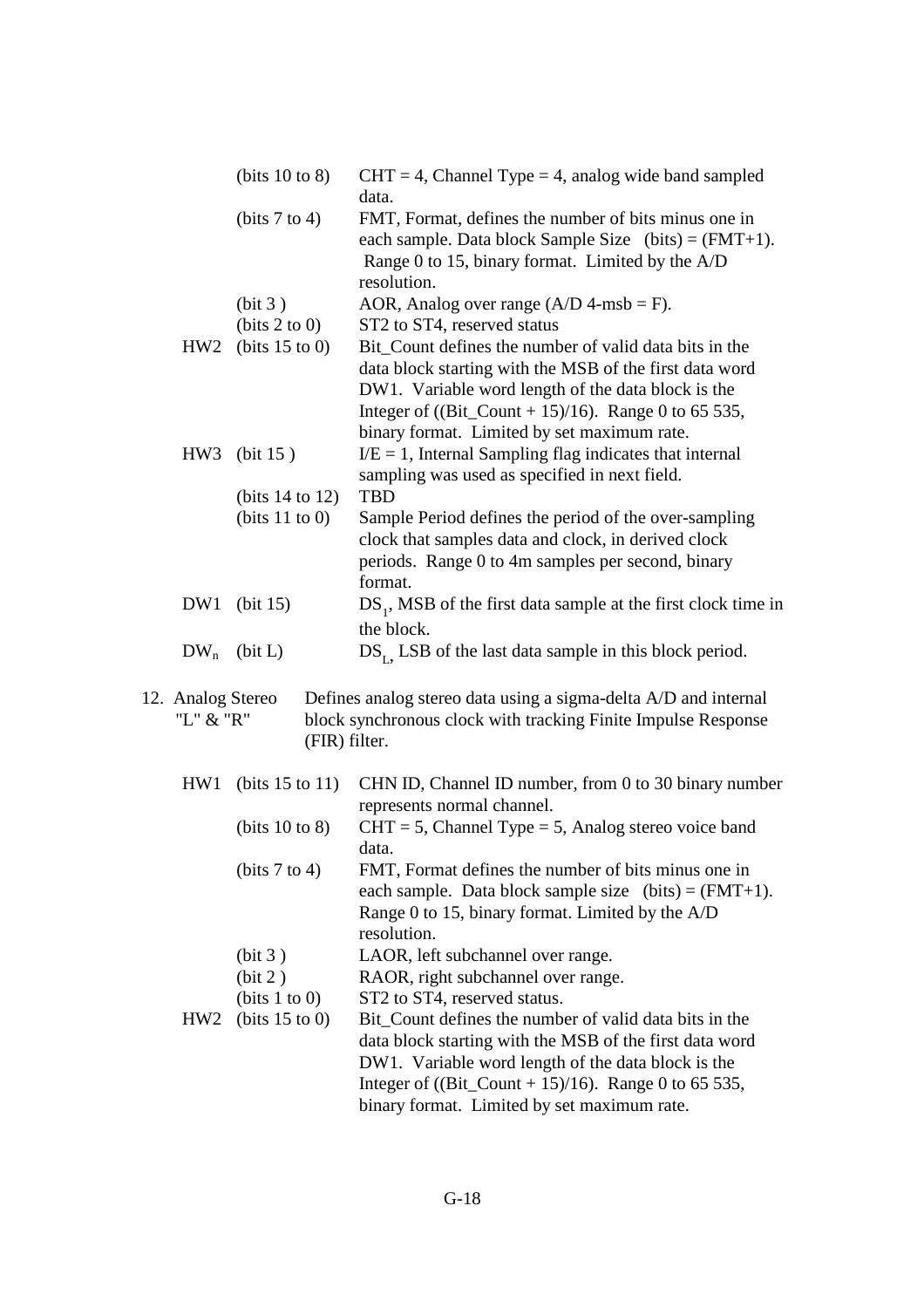|          | HW3 (bit $15$ )      | $I/E = 1$ , Internal Sampling flag indicates that internal       |
|----------|----------------------|------------------------------------------------------------------|
|          |                      | sampling was used as specified in next field.                    |
|          | (bit 14)             | ENL, Enable Left subchannel.                                     |
|          | (bit 13)             | ENR, Enable Right subchannel.                                    |
|          | (bit 12)             | TBD                                                              |
|          | (bits $11$ to 0)     | Sample period defines the period of the over-sampling            |
|          |                      | clock that samples data and clock, in derived clock              |
|          |                      | periods. Range 3.76 to 40K samples per second, binary            |
|          |                      | format.                                                          |
| DW1      | (bit 15)             | $DS1$ , MSB of the first data sample left subchannel if          |
|          |                      | enabled.                                                         |
|          | (bit $15$ -          | $DS1$ , MSB of the first data sample right                       |
|          | $FMT-1)$             | subchannel if enabled, else second sample.                       |
| DWn      | (bit L)              | $DSr$ , LSB of the last data sample in this block period.        |
| 13. Fill |                      | Defines fill word that can be inserted at the end of all channel |
|          |                      | data blocks if required by the constant rate primary channel.    |
|          | Fwx (bits $15$ to 0) | FILL, defined as FFFF hex word.                                  |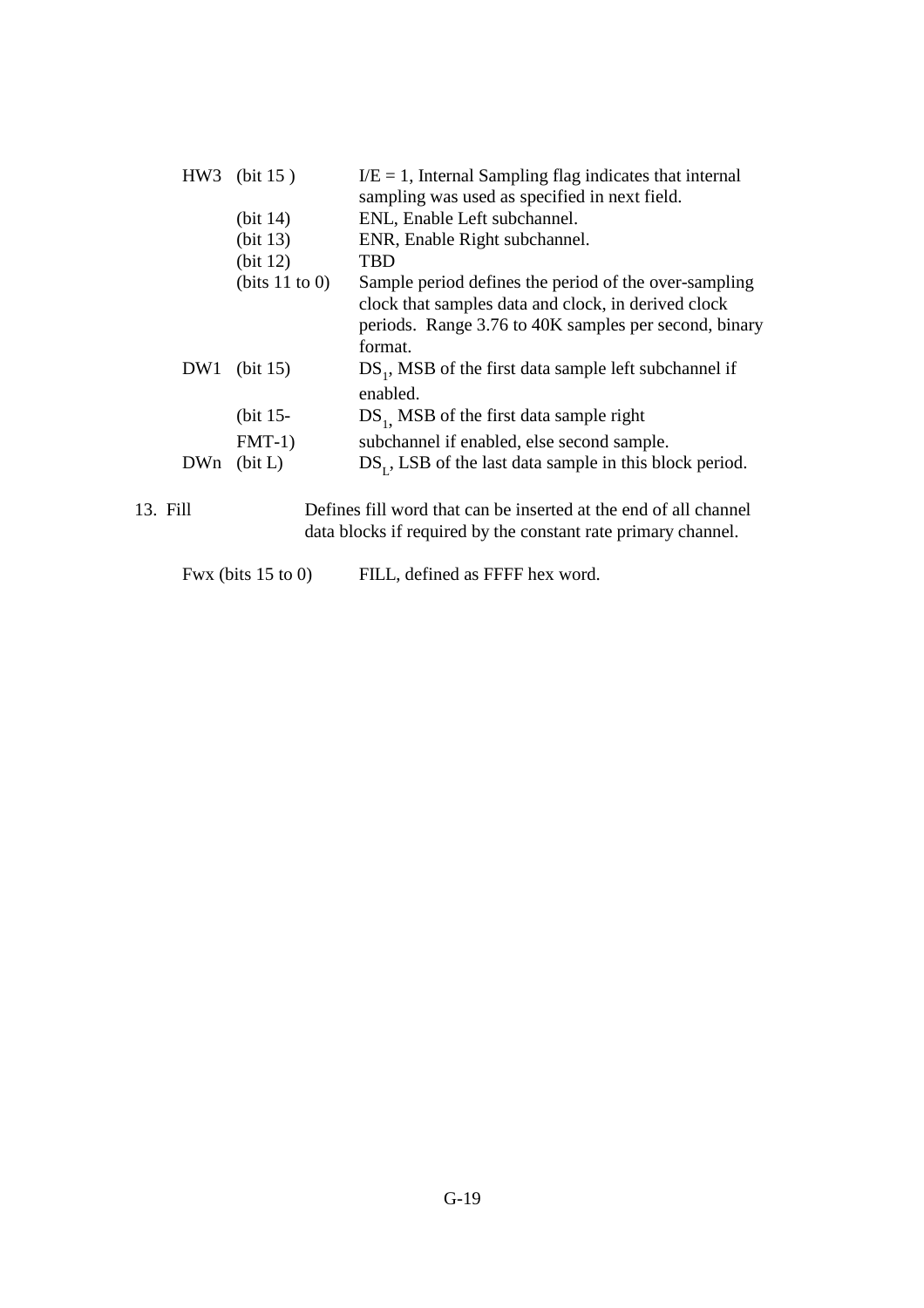

Figure G-4a. Submux data format.

G-20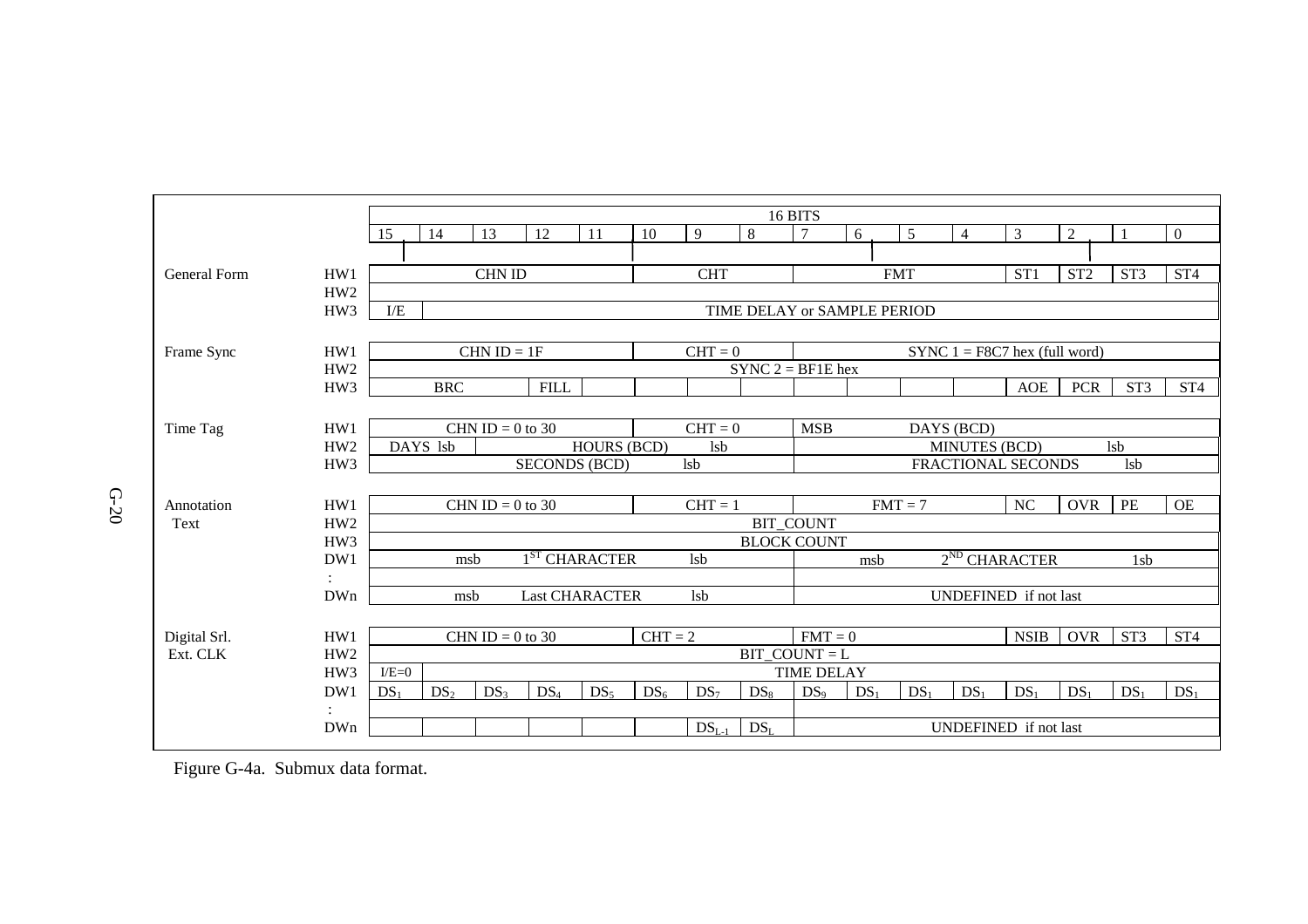|               | 15              | 14              | 13              | 12                 | 11                         | 10                 | 9               | $\,8\,$                                                              | $\overline{7}$               | 6                                        | 5                      | 4               |                 | 3<br>$\overline{2}$ |                  |                 | $\theta$        |
|---------------|-----------------|-----------------|-----------------|--------------------|----------------------------|--------------------|-----------------|----------------------------------------------------------------------|------------------------------|------------------------------------------|------------------------|-----------------|-----------------|---------------------|------------------|-----------------|-----------------|
|               |                 |                 |                 |                    |                            |                    |                 |                                                                      |                              |                                          |                        |                 |                 |                     |                  |                 |                 |
| Digital Srl.  | HW1             |                 |                 | CHN ID = 0 to 30   |                            |                    |                 | $CHT = 2$                                                            |                              |                                          |                        | $FMT = 0$       |                 | $\Omega$            | $\boldsymbol{0}$ | ST <sub>3</sub> | ST <sub>4</sub> |
| Int. CLK      | HW <sub>2</sub> |                 |                 |                    |                            |                    |                 |                                                                      | $BIT$ <sub>_</sub> COUNT = L |                                          |                        |                 |                 |                     |                  |                 |                 |
|               | HW3             | $E=1$           |                 |                    |                            |                    |                 | <b>SAMPLE PERIOD</b>                                                 |                              |                                          |                        |                 |                 |                     |                  |                 |                 |
|               | DW1             | DS <sub>1</sub> | DS <sub>2</sub> | DS <sub>3</sub>    | DS <sub>4</sub>            | DS <sub>5</sub>    | DS <sub>6</sub> | DS <sub>7</sub>                                                      | $DS_8$                       | CS <sub>1</sub>                          | CS <sub>2</sub>        | CS <sub>3</sub> | CS <sub>4</sub> | CS <sub>5</sub>     | $CS_6$           | CS <sub>7</sub> | CS <sub>8</sub> |
|               |                 |                 |                 |                    |                            |                    |                 |                                                                      |                              |                                          |                        |                 |                 |                     |                  |                 |                 |
|               | <b>DWn</b>      | $DSL-7$         | $DSL-6$         | $DSL-5$            | $DSL-4$                    | $DSL-3$            | $DSL-2$         | $DSL-1$                                                              | DS <sub>L</sub>              | $CSL-7$                                  | $CSL-6$                | $CSL-5$         | $CSL-4$         | $CSL-3$             | $CSL-2$          | $CSL-1$         | $CS_L$          |
|               |                 |                 |                 |                    |                            |                    |                 |                                                                      |                              |                                          |                        |                 |                 |                     |                  |                 |                 |
| Digital Prl.  | HW1             |                 |                 | CHN ID = $0$ to 30 |                            |                    |                 | $CHT = 3$                                                            |                              |                                          | FMT=0 to 15 (shown =6) |                 |                 | <b>NSIB</b>         | <b>OVR</b>       | ST <sub>3</sub> | ST <sub>4</sub> |
| Ext. CLK      | HW <sub>2</sub> |                 |                 |                    |                            |                    |                 |                                                                      | $BIT\_COUNT = L$             |                                          |                        |                 |                 |                     |                  |                 |                 |
|               | HW3             | $I/E=0$         |                 |                    |                            |                    |                 |                                                                      |                              | <b>TIME DELAY</b>                        |                        |                 |                 |                     |                  |                 |                 |
|               | DW1             | <b>MSB</b>      |                 | 1 ST               | <b>SAMPLE</b>              |                    |                 |                                                                      | <b>MSB</b>                   |                                          |                        | $2^{ND}$ SAMPLE |                 |                     | $3RD$ SAMPLE     |                 |                 |
|               | $\bullet$       |                 |                 |                    |                            |                    |                 |                                                                      |                              |                                          |                        |                 |                 |                     |                  |                 |                 |
|               | DWn             |                 |                 | <b>MSB</b>         |                            | <b>Last SAMPLE</b> |                 | LSB=bit L                                                            |                              | UNDEFINED if not last                    |                        |                 |                 |                     |                  |                 |                 |
|               |                 |                 |                 |                    |                            |                    |                 |                                                                      |                              |                                          |                        |                 |                 |                     |                  |                 |                 |
| Analog        | HW1             |                 |                 | CHN ID = $0$ to 30 |                            |                    |                 | $CHT = 4$<br>FMT=0 to 15 (shown =7)<br>ST <sub>2</sub><br><b>AOR</b> |                              |                                          |                        |                 |                 | ST <sub>3</sub>     | <b>ST</b>        |                 |                 |
| Wide Band     | HW <sub>2</sub> |                 |                 |                    |                            |                    | $BIT$ COUNT = L |                                                                      |                              |                                          |                        |                 |                 |                     |                  |                 |                 |
|               | HW3             | $I/E=1$         |                 |                    |                            |                    |                 | <b>SAMPLE PERIOD</b><br>$2^{RD}$ SAMPLE<br><b>MSB</b>                |                              |                                          |                        |                 |                 |                     |                  |                 |                 |
|               | DW1             | <b>MSB</b>      |                 |                    | $1ST$ SAMPLE               |                    |                 |                                                                      |                              |                                          |                        |                 |                 |                     |                  |                 |                 |
|               | DWn             | <b>MSB</b>      |                 | <b>Last SAMPLE</b> |                            | LSB=bit L          |                 |                                                                      |                              | UNDEFINED if not last                    |                        |                 |                 |                     |                  |                 |                 |
|               |                 |                 |                 |                    |                            |                    |                 |                                                                      |                              |                                          |                        |                 |                 |                     |                  |                 |                 |
| Analog        | HW1             |                 |                 | CHN ID = $0$ to 30 |                            |                    |                 | $CHT = 5$                                                            |                              |                                          | FMT=0 to 15 (shown =7) |                 |                 | <b>LAO</b>          | <b>RAO</b>       | ST <sub>3</sub> | <b>ST</b>       |
| <b>Stereo</b> | HW <sub>2</sub> |                 |                 |                    |                            |                    |                 |                                                                      | $BIT$ COUNT = L              |                                          |                        |                 |                 |                     |                  |                 |                 |
| "L" $\&$ "R"  | HW3             | $I/E=1$         | <b>ENL</b>      | ${\rm ENR}$        |                            |                    |                 |                                                                      |                              | <b>SAMPLE PERIOD</b>                     |                        |                 |                 |                     |                  |                 |                 |
|               | DW1             | <b>MSB</b>      |                 |                    | 1 <sup>ST</sup> SAMPLE "L" |                    |                 |                                                                      |                              | 1 <sup>ST</sup> SAMPLE "R"<br><b>MSB</b> |                        |                 |                 |                     |                  |                 |                 |
|               |                 |                 |                 |                    |                            |                    |                 |                                                                      |                              |                                          |                        |                 |                 |                     |                  |                 |                 |
|               | DWn             | <b>MSB</b>      |                 | <b>Last SAMPLE</b> |                            |                    |                 |                                                                      |                              | <b>UNDEFINED</b> if not last             |                        |                 |                 |                     |                  |                 |                 |
|               |                 |                 |                 |                    |                            |                    |                 |                                                                      |                              |                                          |                        |                 |                 |                     |                  |                 |                 |
| Fill          | FW              |                 |                 |                    |                            |                    |                 |                                                                      | Fill Word = $F$ FFF hex      |                                          |                        |                 |                 |                     |                  |                 |                 |
|               |                 |                 |                 |                    |                            |                    |                 |                                                                      |                              |                                          |                        |                 |                 |                     |                  |                 |                 |

Figure G-4b. Submux data format.

G-21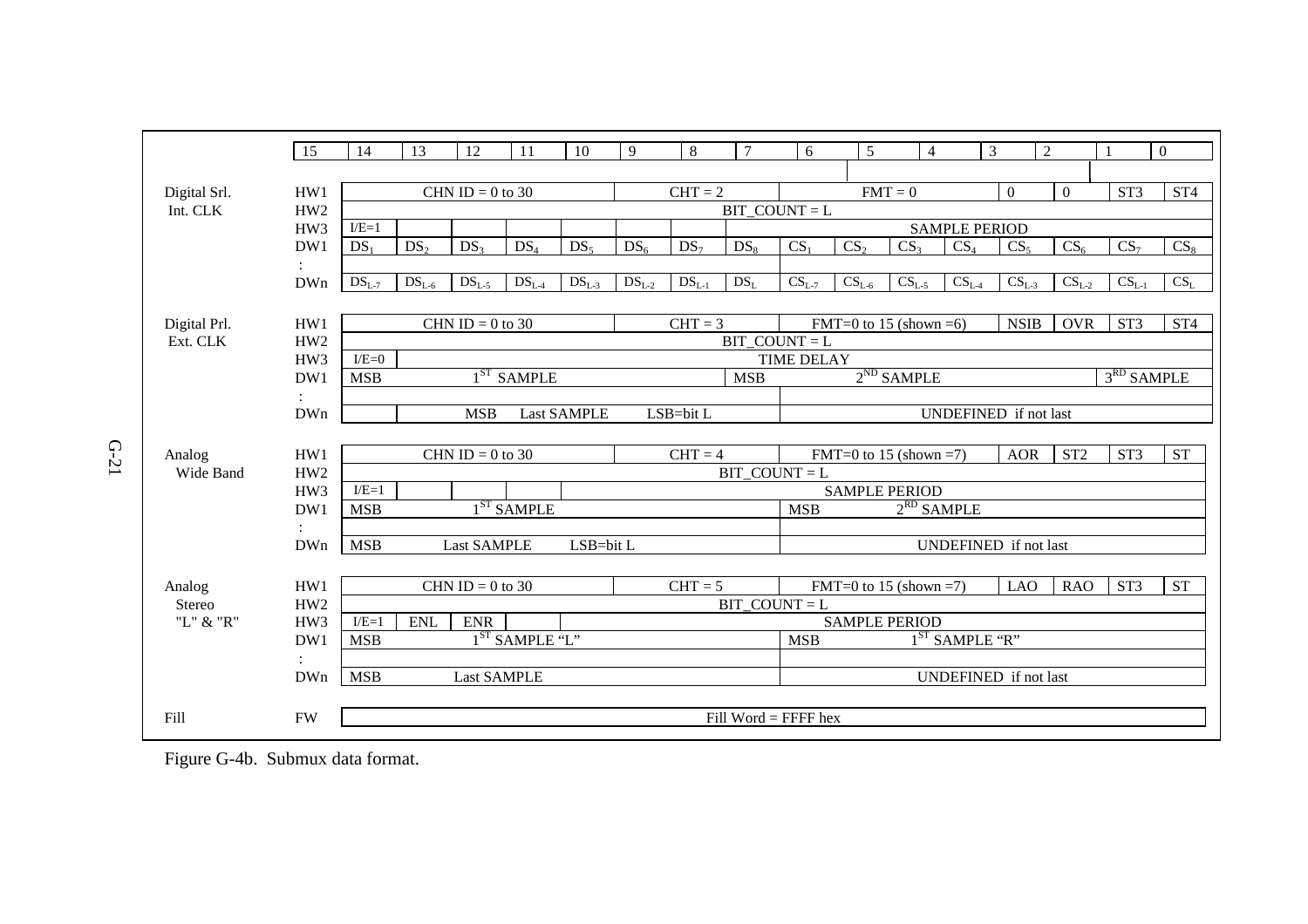| <b>Fixed Rate</b> |                |         | Variable Rate |                |  |
|-------------------|----------------|---------|---------------|----------------|--|
| Channel           |                |         | Channel       |                |  |
| Frame 1           | <b>Block</b>   | Frame 1 |               | <b>Block</b>   |  |
|                   | Sync           |         |               | Sync           |  |
|                   | CHN # $0$      |         |               | CHN $\#0$      |  |
|                   |                |         |               |                |  |
|                   |                |         |               |                |  |
|                   |                |         |               |                |  |
|                   | CHN#1          |         |               | CHN#1          |  |
|                   |                |         |               |                |  |
|                   |                |         |               |                |  |
|                   |                |         |               |                |  |
|                   | <b>CHN#3</b>   |         |               | CHN $#3$       |  |
|                   |                |         |               |                |  |
|                   | <b>CHN #17</b> |         |               | <b>CHN #17</b> |  |
|                   |                |         |               |                |  |
|                   |                |         |               |                |  |
|                   | <b>CHN #18</b> |         |               | <b>CHN #18</b> |  |
|                   |                |         |               |                |  |
|                   |                |         |               |                |  |
|                   | <b>FILL</b>    |         |               |                |  |
| Frame 2           | <b>Block</b>   | Frame 2 |               | <b>Block</b>   |  |
|                   | Sync           |         |               | Sync           |  |
|                   | CHN $\#0$      |         |               | CHN $\#0$      |  |
|                   |                |         |               |                |  |
|                   |                |         |               |                |  |
|                   | CHN#1          |         |               | CHN#1          |  |
|                   |                |         |               |                |  |
|                   |                |         |               |                |  |
|                   |                |         |               |                |  |
|                   | CHN#3          |         |               | CHN #3         |  |
|                   |                |         |               |                |  |
|                   | <b>CHN #17</b> |         |               | <b>CHN #17</b> |  |
|                   |                |         |               |                |  |
|                   |                |         |               |                |  |
|                   | CHN # $18$     |         |               | <b>CHN #18</b> |  |
|                   |                |         |               |                |  |
|                   |                |         |               |                |  |
|                   | <b>FILL</b>    |         |               |                |  |

Figure G-5. Submux aggregate format.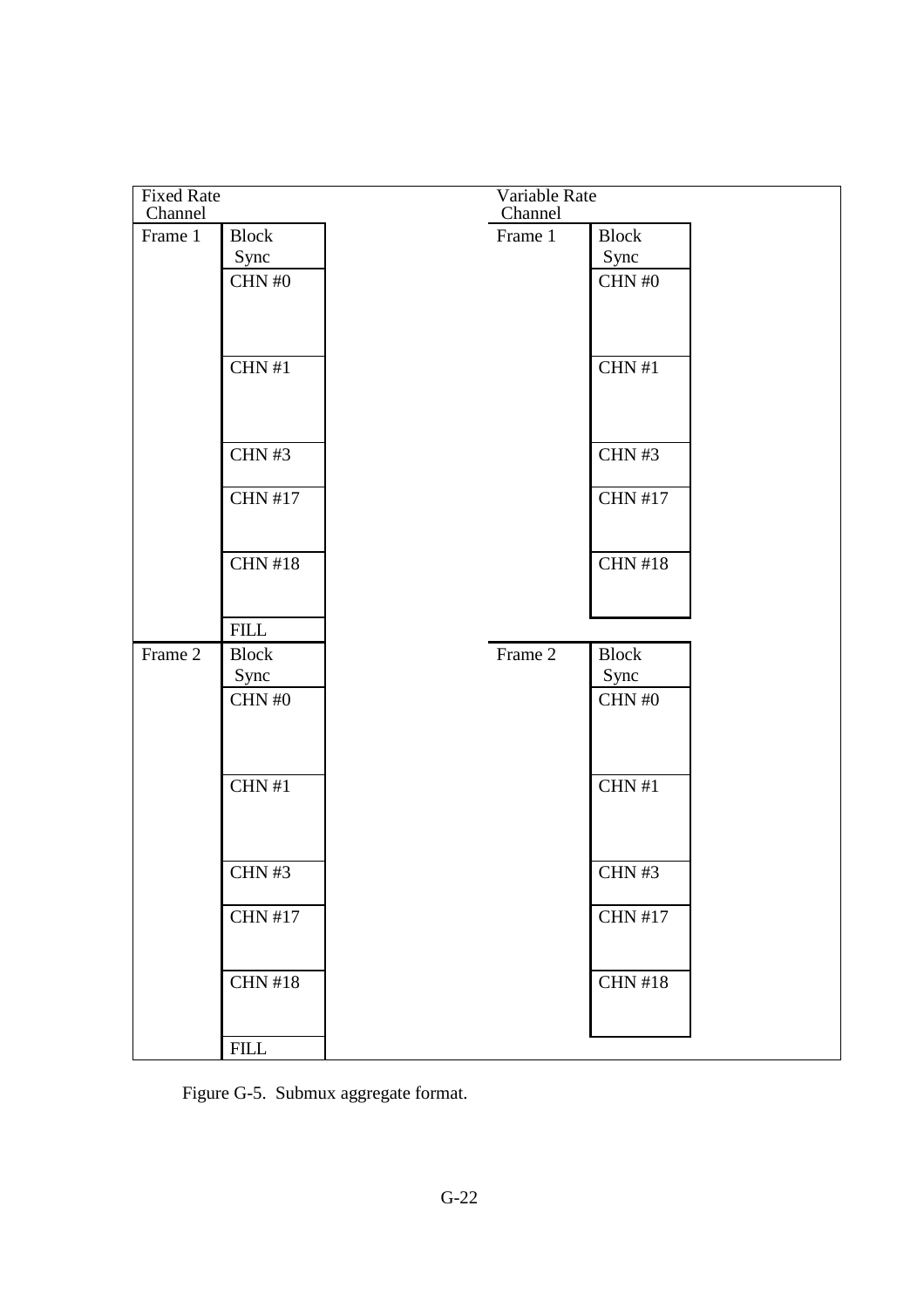# **APPENDIX H**

# **APPLICATION OF THE TELEMETRY ATTRIBUTES TRANSFER STANDARD**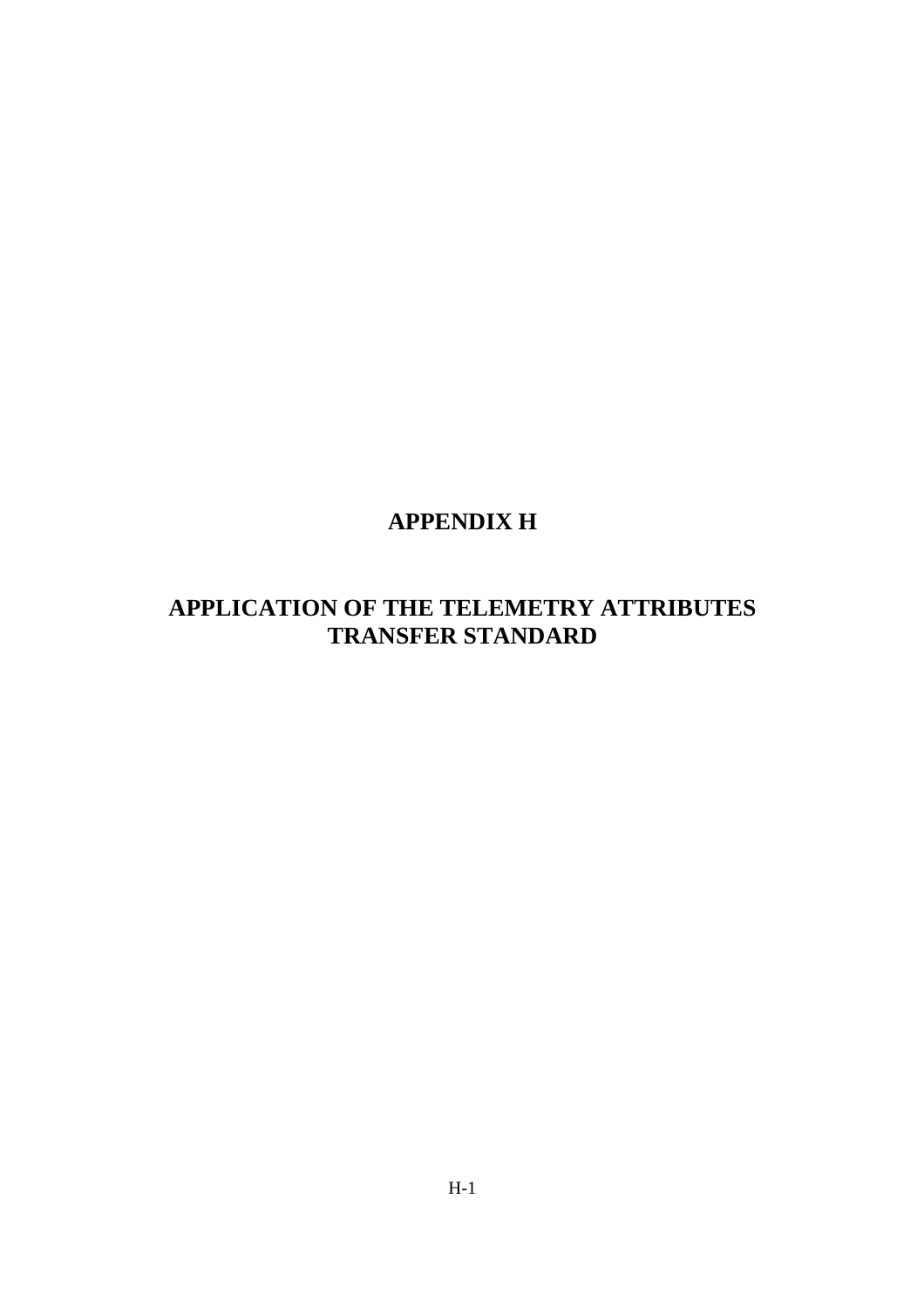## **APPENDIX H**

### **APPLICATION OF THE TELEMETRY ATTRIBUTES TRANSFER STANDARD**

 Interchange of telemetry attributes occurs between vehicle instrumentation organizations (the source) and the telemetry ground stations (the destination). Interchange may also take place between ranges. The typical elements of this process are

- data entry system
- source data base
- export program
- interchange medium [this standard]
- import program
- destination data base
- telemetry setup system
- telemetry processing equipment

These elements are depicted in figure H-1 and are defined next.

1. The data entry system is the source organization's human interface where telemetry attributes are entered into a computer-based system. (Not affected by this standard.)

2. The source database is where telemetry attributes are maintained in a form appropriate to the local organization's needs. (Not affected by this standard.)

3. The export program converts the telemetry attributes from the source database format to the format defined by this standard and stores them on the interchange medium.

4. The interchange medium contains the telemetry attributes being transferred from the source organization to the destination organization. Format and contents are defined by this standard.

5. The import program reads the standardized interchange medium and converts the attributes to the destination data base format in accordance with local needs, system characteristics, and limitations.

6. The destination data base is where telemetry attributes are maintained in a form suitable to the local ground station's needs. (Not affected by this standard.)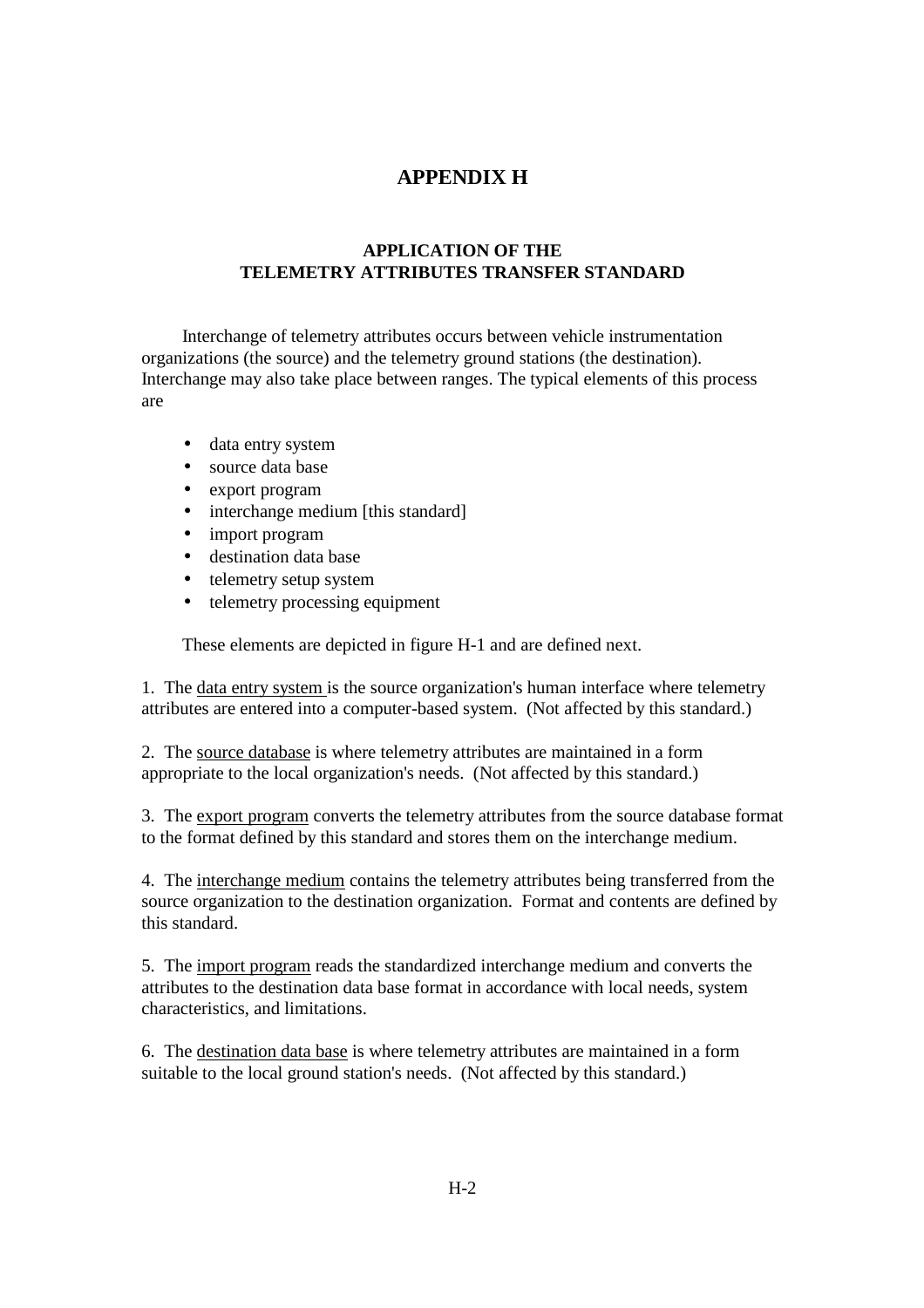

7. The telemetry setup system accesses the destination database to load the telemetry Figure H-1. Typical elements of the telemetry attributes transfer process.<br>processing equipment. (Not affected by this standard.)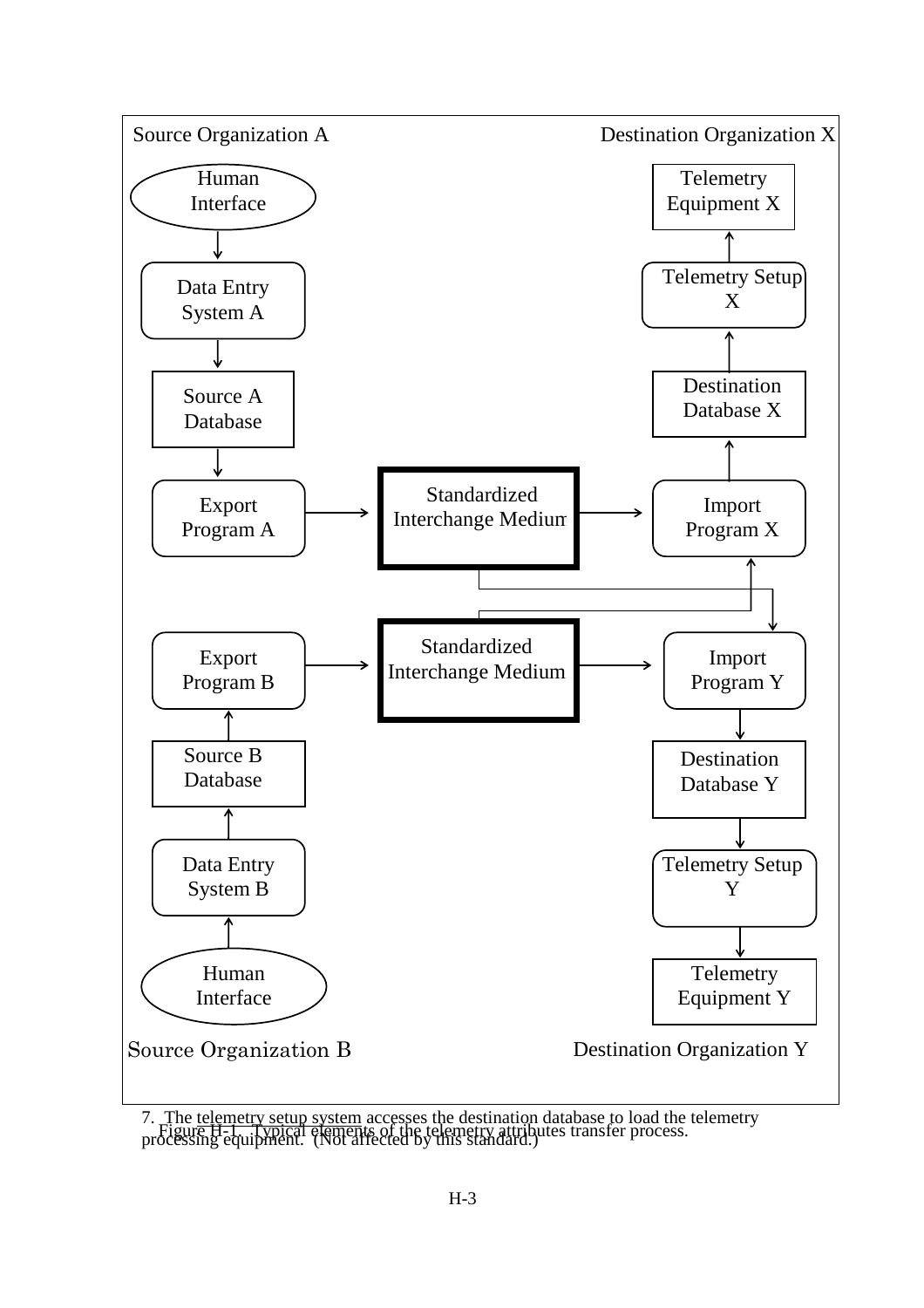8. The telemetry processing equipment is where the attributes will ultimately be used to properly handle the data being transmitted. (Not affected by this standard.)

 The interchange medium is intended as a standard means of information exchange. The source and destination organizations are not constrained by this standard as to how the attributes are stored, viewed, used, or maintained.

 To use the attribute transfer standard, import and export software must be developed. Once in place, these programs should eliminate the need for test item or project specific software at either the supplying (source) organizations or the processing (destination) organizations.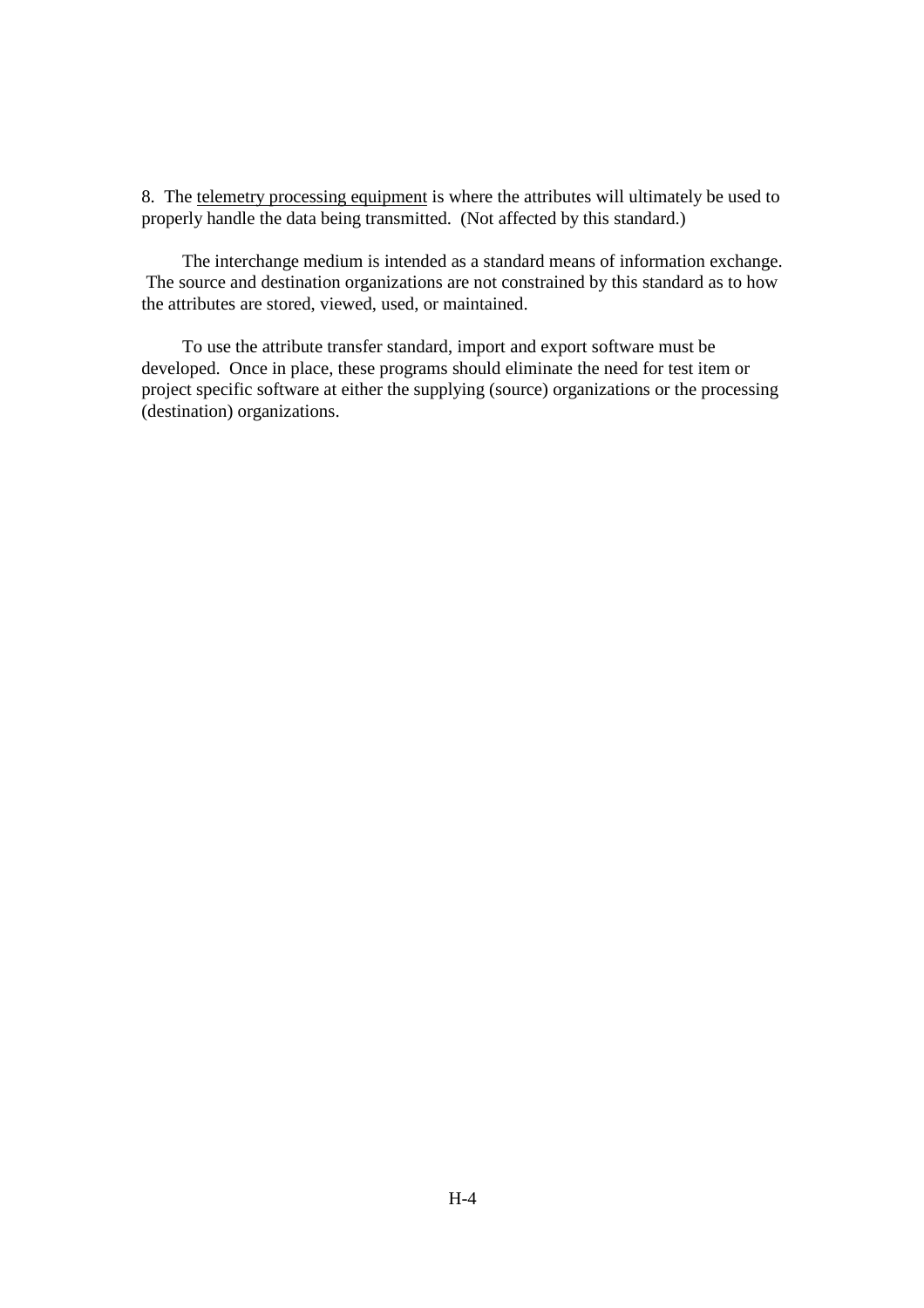# **APPENDIX I**

# **TELEMETRY ATTRIBUTES TRANSFER STANDARD COVER SHEET**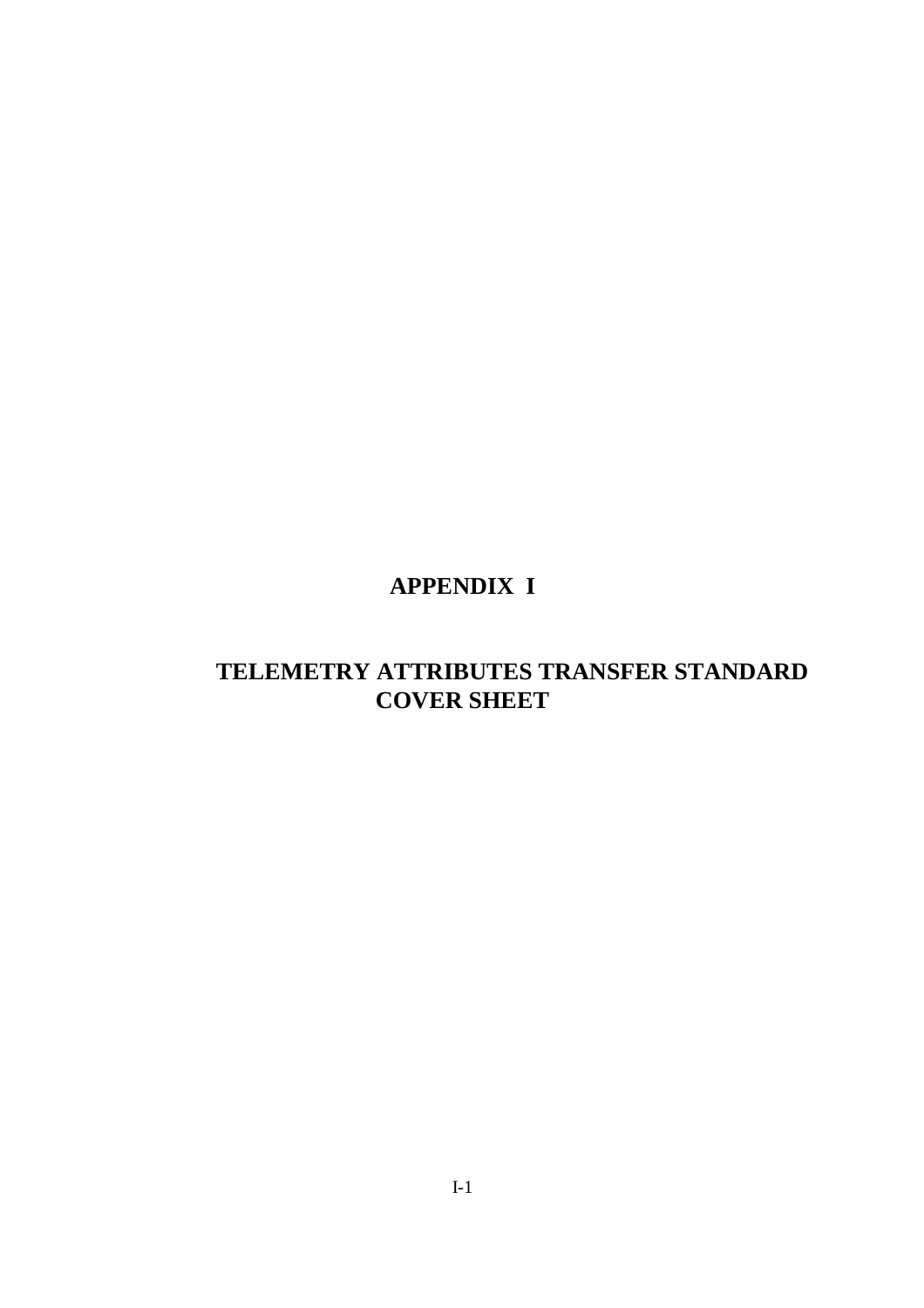### **APPENDIX I**

#### **TELEMETRY ATTRIBUTES TRANSFER STANDARD COVER SHEET**

 Each attribute transfer file (disk or tape) should be accompanied by a cover sheet describing the originating agency's computer system used to construct the attribute file. The recommended format for this cover sheet is given here.

#### **Telemetry Measurement Attributes Transfer Standard**

|                              | Date:        | MM\DD\YY       |
|------------------------------|--------------|----------------|
|                              | From:        | Name           |
|                              |              | <b>Address</b> |
|                              |              | Telephone      |
|                              |              |                |
|                              | To:          | Name           |
|                              |              | Address        |
|                              |              | Telephone      |
| Originating computer system: |              |                |
|                              |              |                |
| Computer make and model:     |              |                |
| Medium characteristics:      |              |                |
|                              | Description: |                |
|                              | Comments:    |                |
|                              |              |                |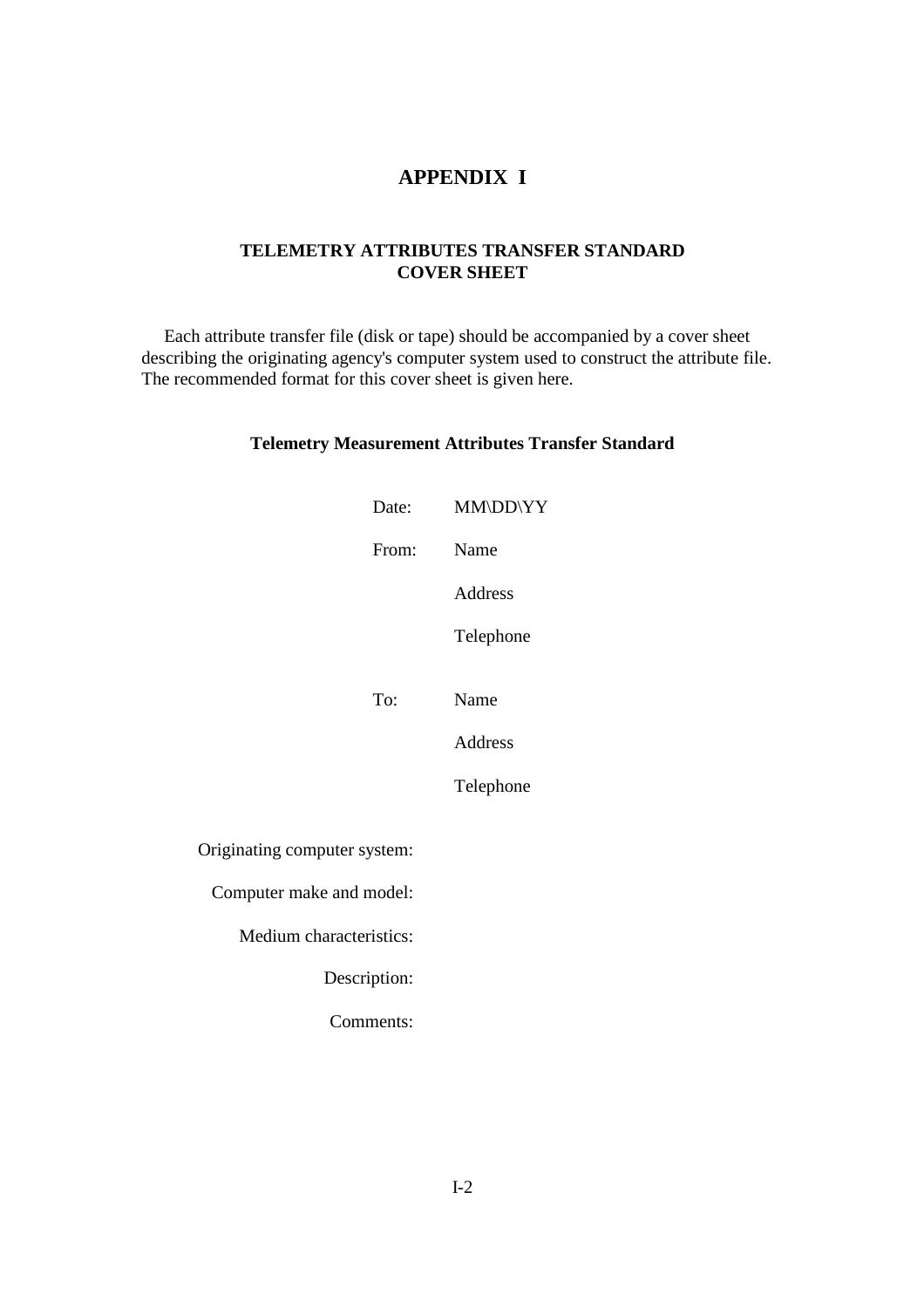# **APPENDIX J**

# **TELEMETRY ATTRIBUTES TRANSFER STANDARD FORMAT EXAMPLE**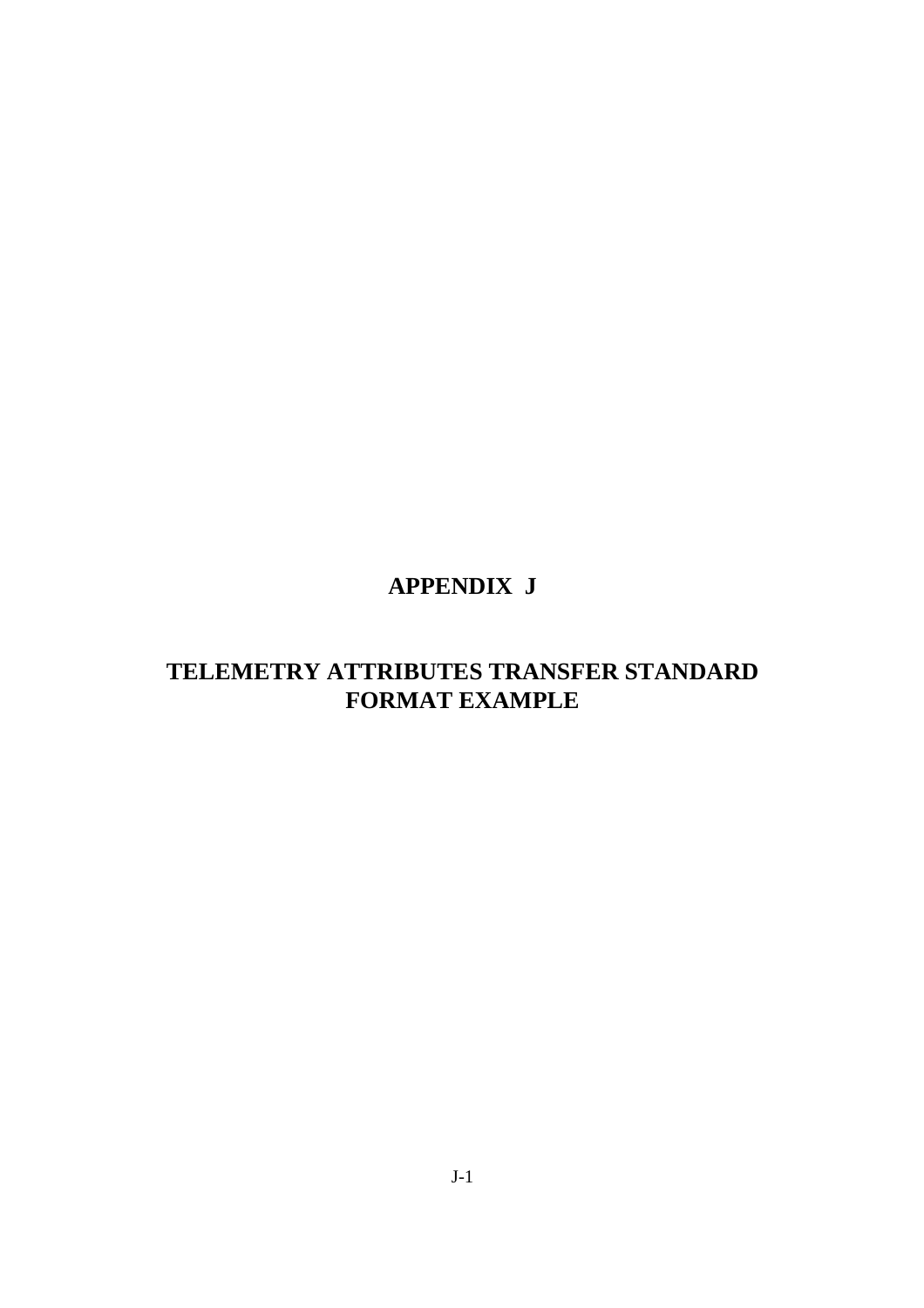### **APPENDIX J**

#### **TELEMETRY ATTRIBUTES TRANSFER STANDARD FORMAT EXAMPLE**

 The following example is for illustrative purposes and is by no means a complete attributes file; it is representative of the types of information likely to be transferred. Many attributes are purposely omitted to simplify the example. In some of the groups, only those entries necessary to link to other groups are provided. Attributes, which link the various groups together, are indicated in **boldface**.

 Selected attributes are described in text form as an aid to following the example. *All text, which describes the example, is printed in italics.* All text, which is part of the example file, is printed in plain text.

 The example file being transferred consists of the attributes of a single RF data source and an analog tape containing two data sources. The RF data source is a PCM signal, which contains an embedded asynchronous wave train. The two recorded data sources are PCM signals: one is an aircraft telemetry stream, and the other is a radar data telemetry stream. Figure J-1 shows the example file in terms of the attribute groups and their interrelationships. Refer to the attribute tables while reviewing the example.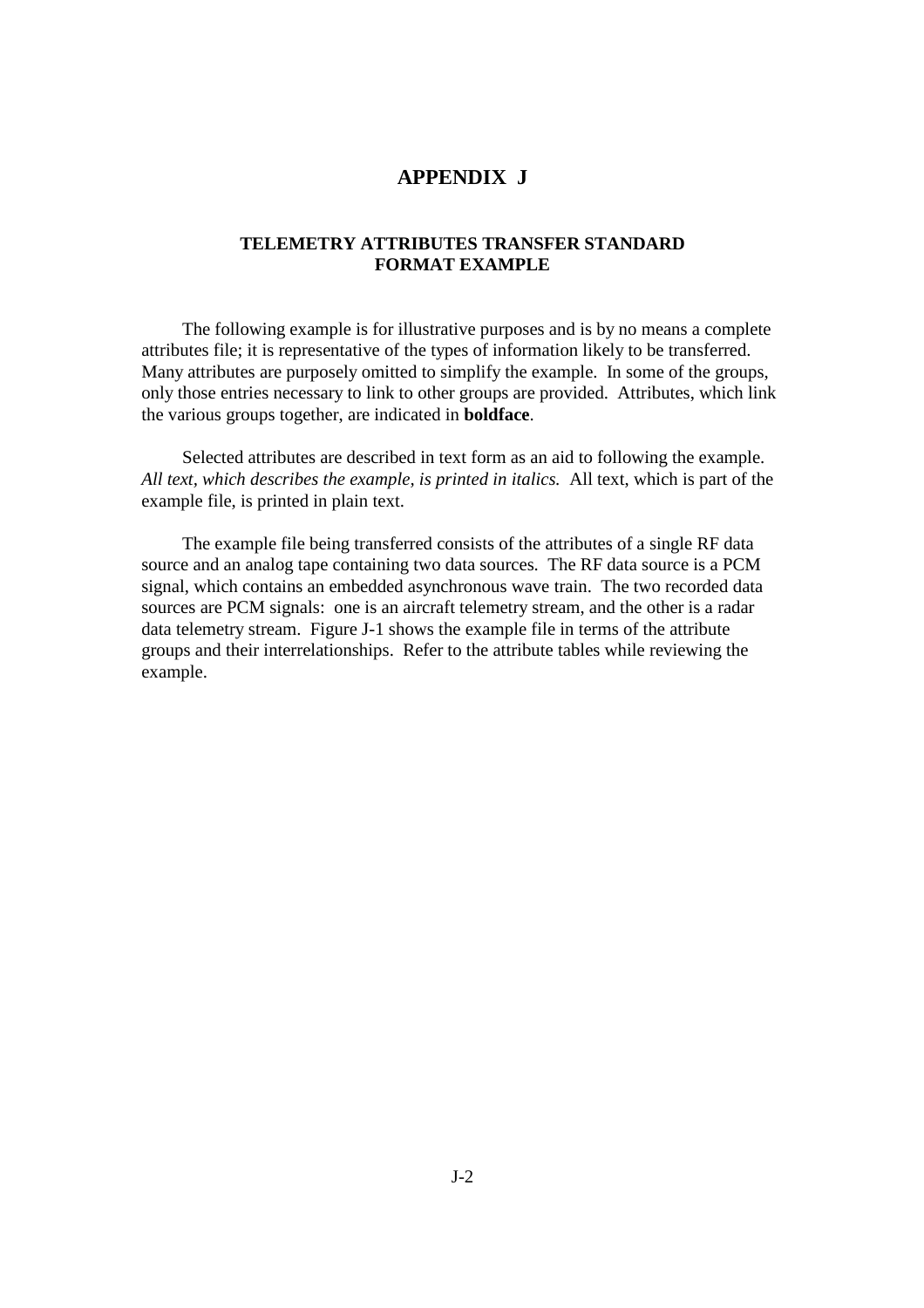

Figure J-1. Group linkages.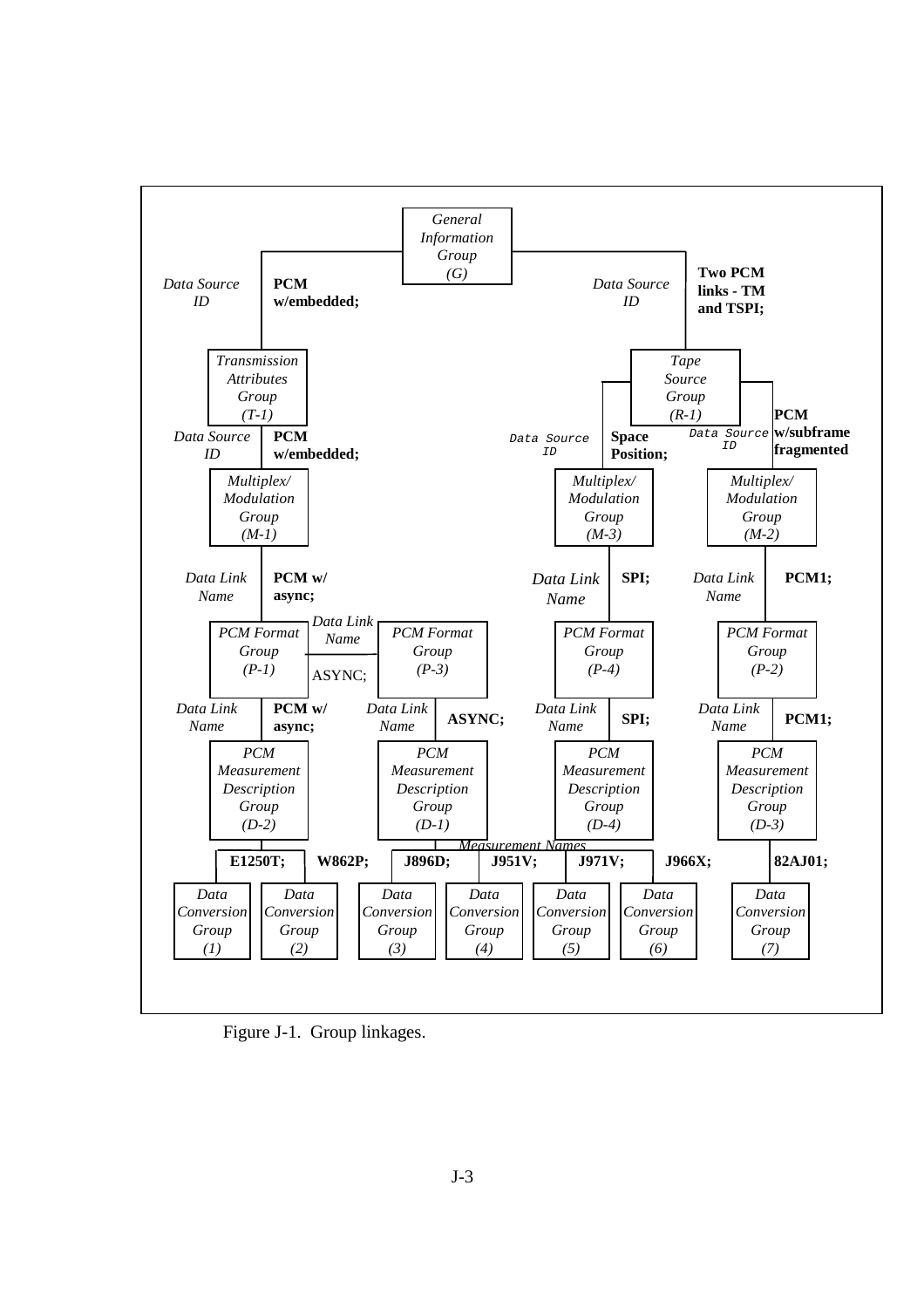*General Information Group (G)*

 *Program name, test name, origination date, revision number: 0, test number: 13.* 

G\PN: TMATS example; G\TA: Wright Flyer; G\OD: 07-12-41; G\RN:0; G\TN:13; G\POC1-1: Wilbur; G\POC2-1: Bikes,LTD; G\POC3-1: Dayton; G\POC4-1: 555-1212;

 *Live data source.* 

#### **G\DSI-1:PCM w/embedded;** G\DST-1:RF;

 *Tape source*.

**G\DSI-2:Two PCM links - TM & TSPI;** G\DST-2:TAP; G\COM: I hope this flies.; G\POC1-2: Orville; G\POC2-2:Bikes,LTD; G\POC3-2: Dayton; G\POC4-2: 555-1212;

*Transmission Attributes Group (T-1)*

 *Frequency: 1489.5, RF bandwidth: 100, data bandwidth: 100; not encrypted, modulation type: FM, total carrier modulation: 500, no subcarriers, transmit polarization: linear.* 

**T-1\ID:PCM w/embedded;** T-1\RF1:1489.5; T-1\RF2:100; T-1\RF3:100; T-1\RF4:FM; T-1\RF5:500; T-1\SCO\N:NO; T-1\AN2:LIN; T-1\AP\POC1: Pat Tern; T-1\AP\POC2:Transmissions,Inc.; T-1\AP\POC3:Amityville,NY; T-1\AP\POC4:800-555-1212;

*Tape Source Attributes Group (R-1)*

**R-1\ID:Two PCM links - TM & TSPI;** R-1\R1:Reel #1; R-1\TC1:ANAL; R-1\TC2:ACME; R-1\TC3:795;

 *Tape width: 1 inch, reel diameter: 14 inches, 14 tracks, record speed: 7.5 inches/second.*

R-1\TC4:1.0; R-1\TC5:14.0; R-1\N:14; R-1\TC6:7.5;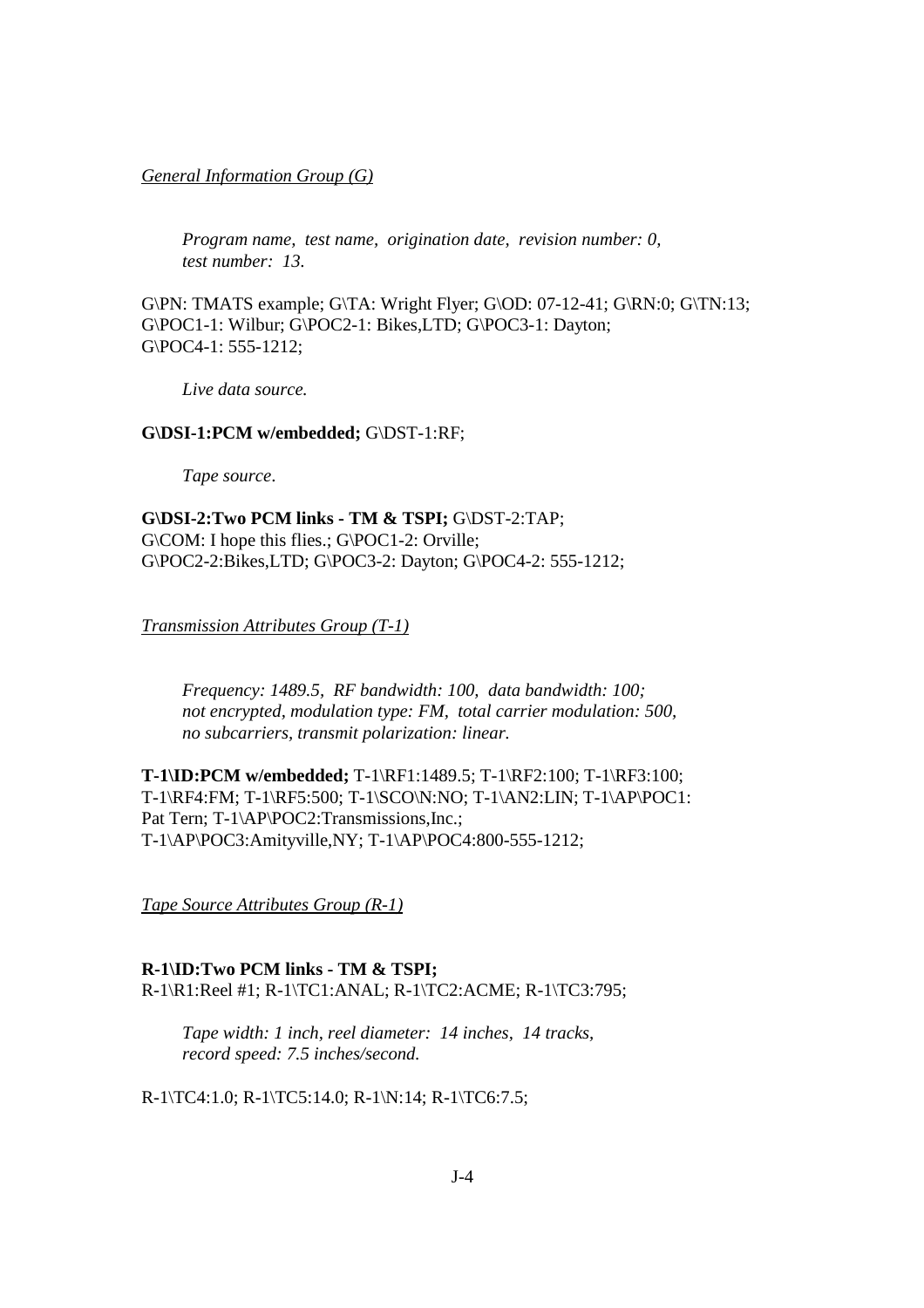*Rewound: Yes, manufacturer: ZZ; model: 13, original: yes.*

R-1\TC8:Y; R-1\RI1:ZZ; R-1\RI2:13; R-1\RI3:Y; R-1\RI4:07-12-91-07-55-59; R-1\POC1:Mr. Reel; R-1\POC2:Tape Creations; R-1\POC3:Anywhere,Ttown; R-1\POC4:555-1212;

 *Track Number 2 contains aircraft telemetry PCM (w/subframe fragmented)*

R-1\TK1-1:2; R-1\TK2-1:FM/FM; **R-1\DSI-1:PCM w/subframe fragmented;** R-1\TK3-1:FWD;

 *Track Number 4 contains Space Position Information via PCM link*

R-1\TK1-2:4; **R-1\DSI-2:Space Position Information;**

*Multiplex/Modulation Groups (M-1, M-2, M-3)*

 *Baseband type: PCM, modulation sense: POS, baseband data: PCM, low pass filter type: constant amplitude* 

**M-1\ID:PCM w/embedded;** M-1\BB1:PCM; M-1\BB2:POS; M-1\BSG1:PCM; M-1\BSF2:CA; **M-1\BB\DLN:PCM w/async;**

\_\_\_\_\_\_\_\_\_\_\_\_\_\_\_\_\_\_\_\_\_\_\_\_\_\_\_\_\_\_\_\_\_\_\_\_\_\_\_\_\_\_\_\_\_\_\_\_\_\_\_\_\_\_\_\_\_\_\_\_\_\_\_\_\_

**M-2\ID:PCM w/subframe fragmented; M-2\BB\DLN:PCM1;**

**M-3\ID:Space Position; M-3\BB\DLN:SPI;**

*PCM Format Attributes Groups (P)*

 *P-1 is a live PCM signal and contains the asynchronous wave train (see figure J-2).* 

 *P-2 is a recorded signal (see figure J-3).* 

 *P-3 is the asynchronous wave train (see figure J-4).* 

 *P-4 is a recorded signal.*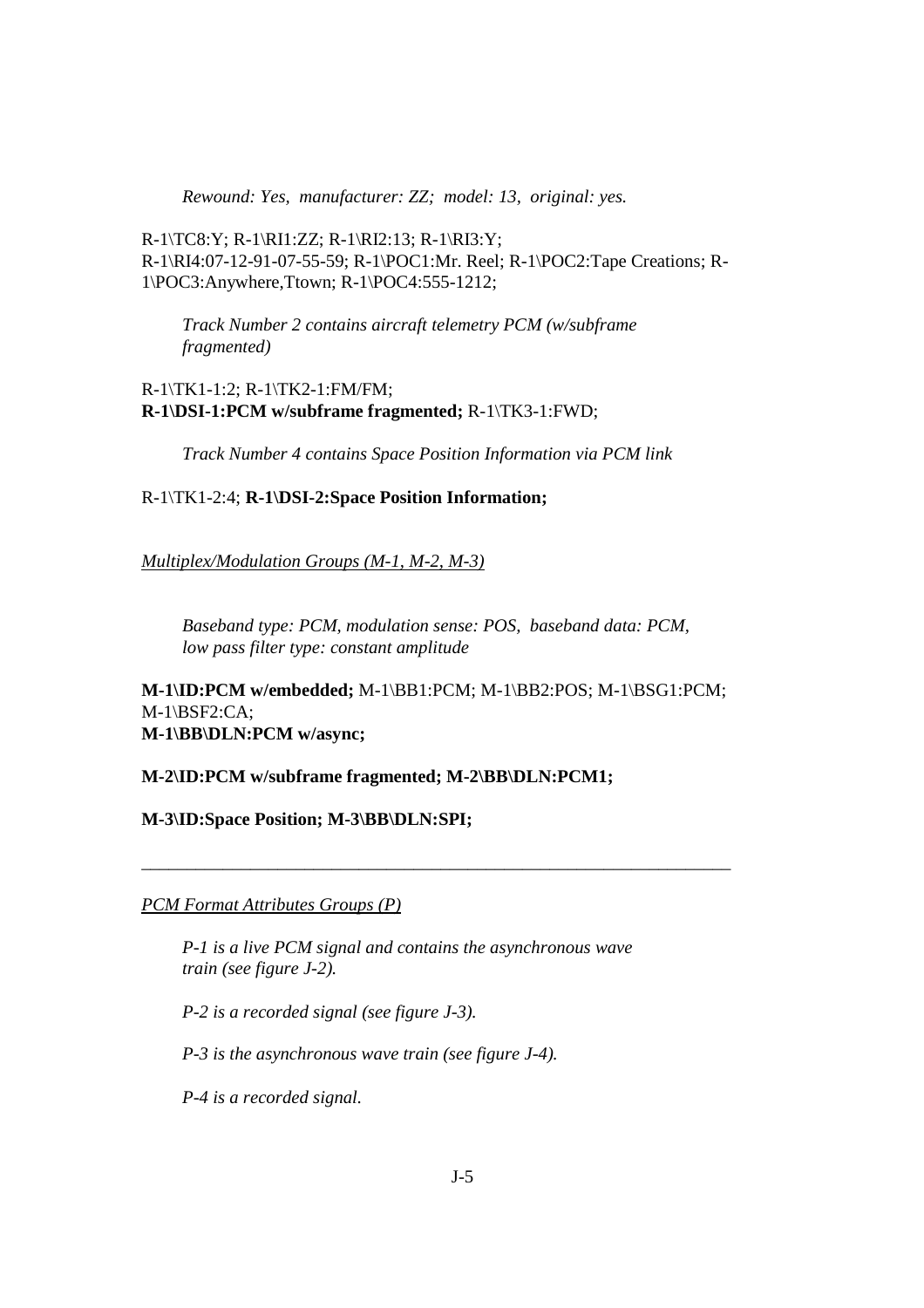

Figure J-2. PCM format for PCM w/async.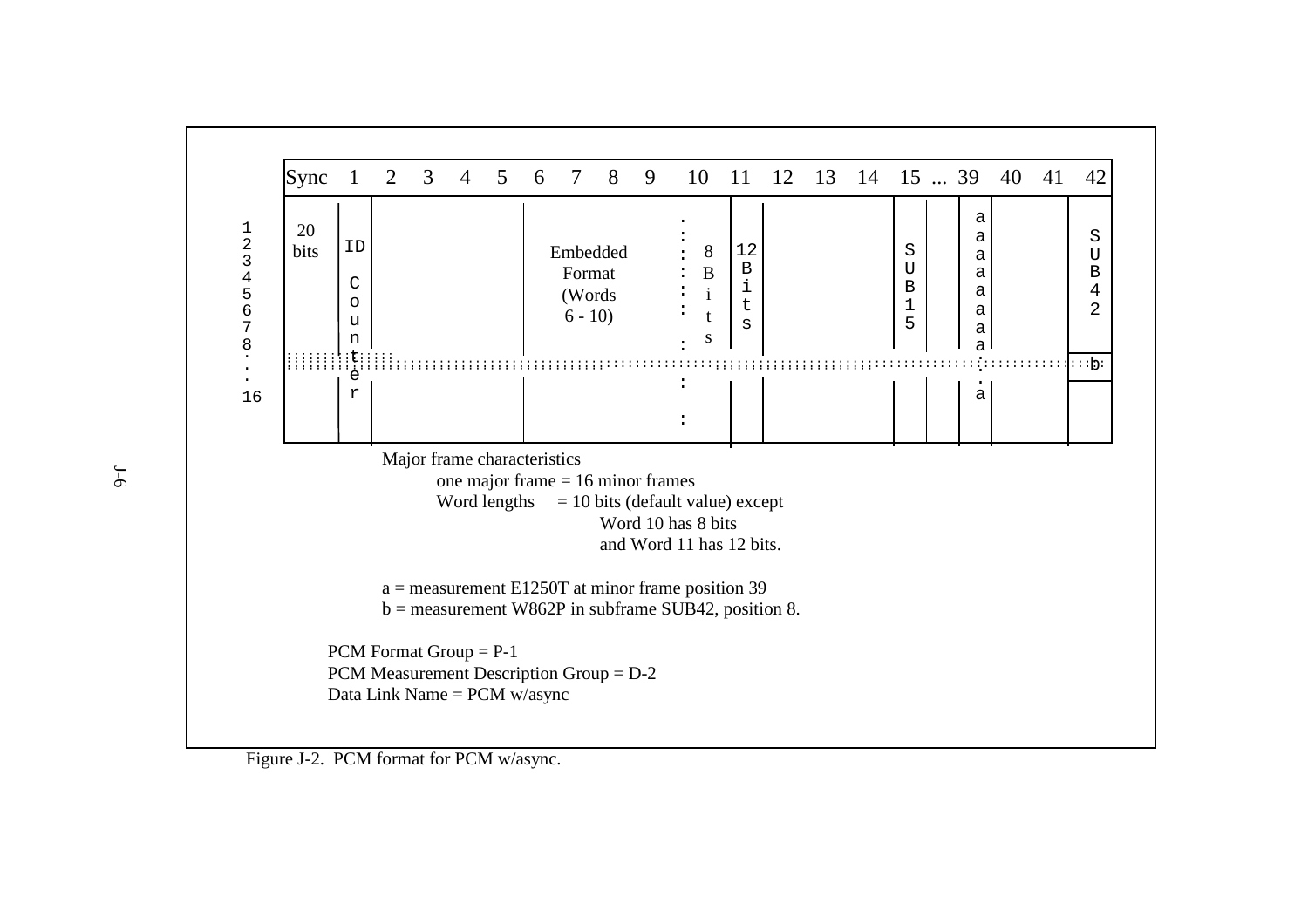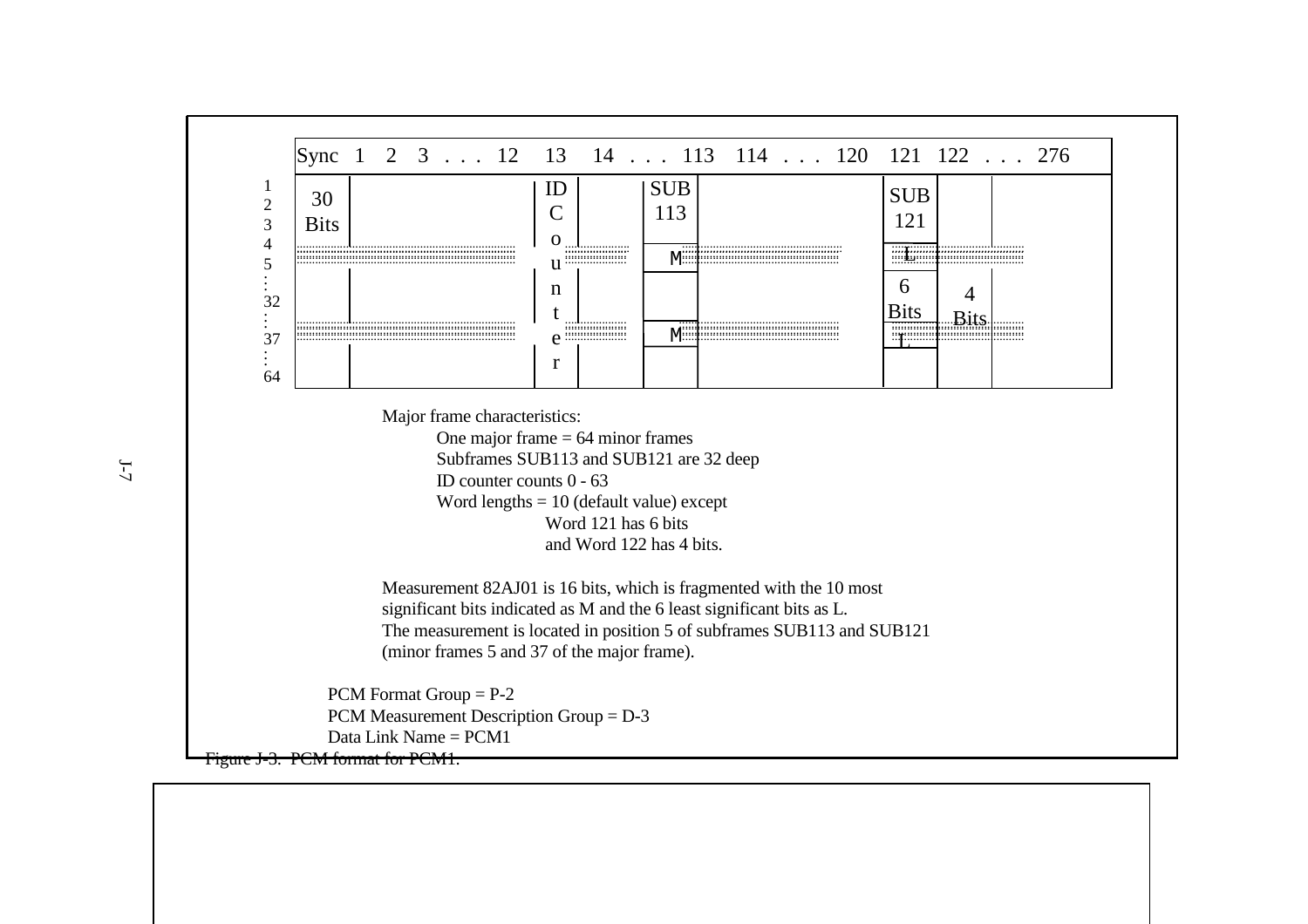|              | Sync        |               | 2 | 3  |                      |   |          | 14                            | $\cdots$ | 20 | $\ddots$ | 29 | $\cdot \cdot \cdot$ | 33 | $\ddots$ | 39 | $\ddotsc$ |   | 46 | 47 | 48 | 49 |
|--------------|-------------|---------------|---|----|----------------------|---|----------|-------------------------------|----------|----|----------|----|---------------------|----|----------|----|-----------|---|----|----|----|----|
|              | 16          | ID            |   |    |                      |   |          |                               |          |    |          |    |                     |    |          |    |           | A |    |    |    |    |
| $\mathbf{1}$ | <b>Bits</b> | $\mathcal{C}$ | a | D  | $\ddot{\phantom{0}}$ | a | $\cdots$ | $\mathbf{c}$                  | $\cdots$ | a  | $\cdots$ | a  | $\cdots$            | a  | $\cdots$ |    | $\cdots$  | S |    | a  |    |    |
|              |             | $\mathbf{O}$  |   |    |                      |   |          |                               |          |    |          |    |                     |    |          |    |           | U |    |    |    |    |
|              |             | u             |   | A  |                      |   |          | A                             |          |    |          |    |                     |    |          | C. |           | B |    |    |    |    |
| 2            |             | $\mathbf n$   | a | D. | $\ddot{\phantom{0}}$ | a | $\cdots$ | $\mathbf{C}$<br>$\mathcal{D}$ | $\cdots$ | a  | $\cdots$ | a  | $\cdots$            | a  | $\cdots$ | A  | $\cdots$  | ി |    | a  |    |    |
|              |             |               |   |    |                      |   |          |                               |          |    |          |    |                     |    |          | D. |           |   |    |    |    |    |
|              |             | e             |   | B  |                      |   |          | B                             |          |    |          |    |                     |    |          | U  |           |   |    |    |    |    |
| 3            |             | $\mathbf{r}$  | a |    | $\ddot{\phantom{0}}$ | a | $\cdots$ | $\mathfrak{I}$                | $\cdots$ | a  | $\cdots$ | a  | $\cdots$            | a  | $\cdots$ | B  | $\cdots$  | d |    | a  |    |    |
|              |             |               |   |    |                      |   |          |                               |          |    |          |    |                     |    |          |    |           |   |    |    |    |    |

 Major Frame characteristics One major frame = 3 minor frames Word lengths = 16 bits (default value)

a = measurement J971U, supercommutated at positions 2, 11, 20, 29, 33, and 47

b = measurement J951V in subframe ASUB1, position 1

c = measurement J896D in supercommutated subframe ASUB3, positions 1 and 4

 $d =$  measurement J966X in subframe ASUB2, position 3.

 PCM Format Group = P-3 PCM Measurement Description Group = D-1 Data Link Name = ASYNC

Figure J-4. PCM format for async.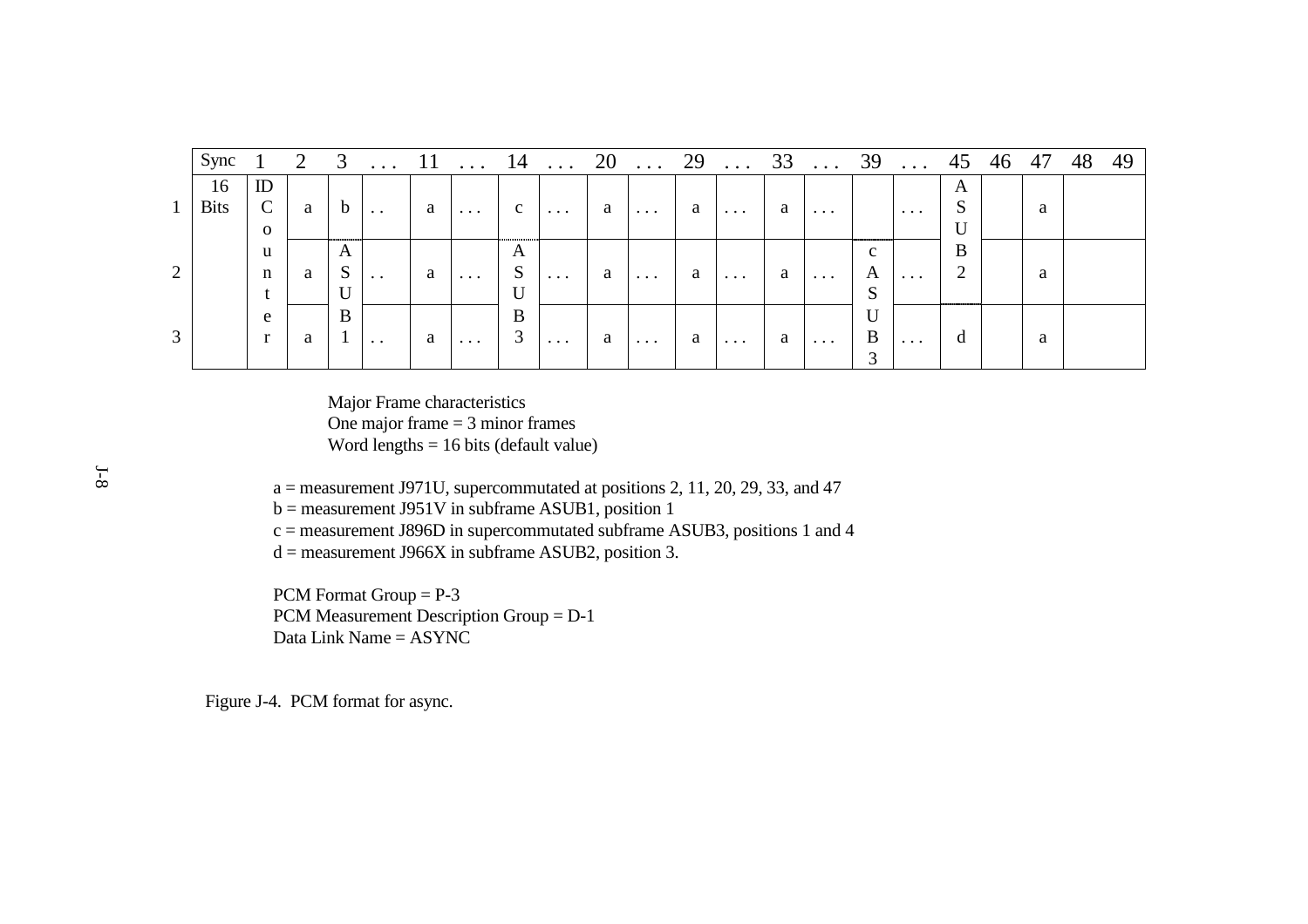*(Start of P-1)* 

 *Live PCM signal (host wave train) : Class I* 

**P-1\DLN:PCM w/async;** P-1\D1:NRZ-L; P-1\D2:44000; P-1\D3:U; P-1\D4:N; P-1\D6:N; P-1\D7:N; P-1\TF:ONE;

 *10 bits default word length, 16 minor frames/major frame, 43 words/frame*

P-1\F1:10; P-1\F2:M; P-1\F3:NO; P-1\MF\N:16; P-1\MF1:43; P-1\MF2:440; P-1\MF3:FPT; P-1\MF4:20; P-1\MF5: 01111010011010110001; P-1\SYNC1:1; P-1\SYNC2:0; P-1\SYNC3:1;P-1\SYNC4:0;

 *Word position #10, 8 bits, Word position #11, 12 bits*

#### P-1\MFW1-1:10; P-1\MFW2-1:8; P-1\MFW1-2:11; P-1\MFW2-2:12;

 *One subframe ID counter*

P-1\ISF\N:1; P-1\ISF1-1:1; P-1\ISF2-1:ID; P-1\IDC1-1:1;

 *ID counter word length : 10 bits, MSB starting bit location : 7, ID counter length : 4*

P-1\IDC2-1:10; P-1\IDC3-1:7; P-1\IDC4-1:4; P-1\IDC5-1:M; P-1\IDC6-1:0; P-1\IDC7-1:1; P-1\IDC8-1:15; P-1\IDC9-1:16; P-1\IDC10-1:INC;

 *Subframe definition SUB42 is located at 42, SUB15 at 15. All have depth 16.*

 $P-1\ST{N-1:2};$ 

P-1\SF1-1-1:SUB42; P-1\SF2-1-1:NO; P-1\SF4-1-1-1:42; P-1\SF6-1-1:16; P-1\SF1-1-2:SUB15; P-1\SF2-1-2:NO; P-1\SF4-1-2-1:15; P-1\SF6-1-2:16;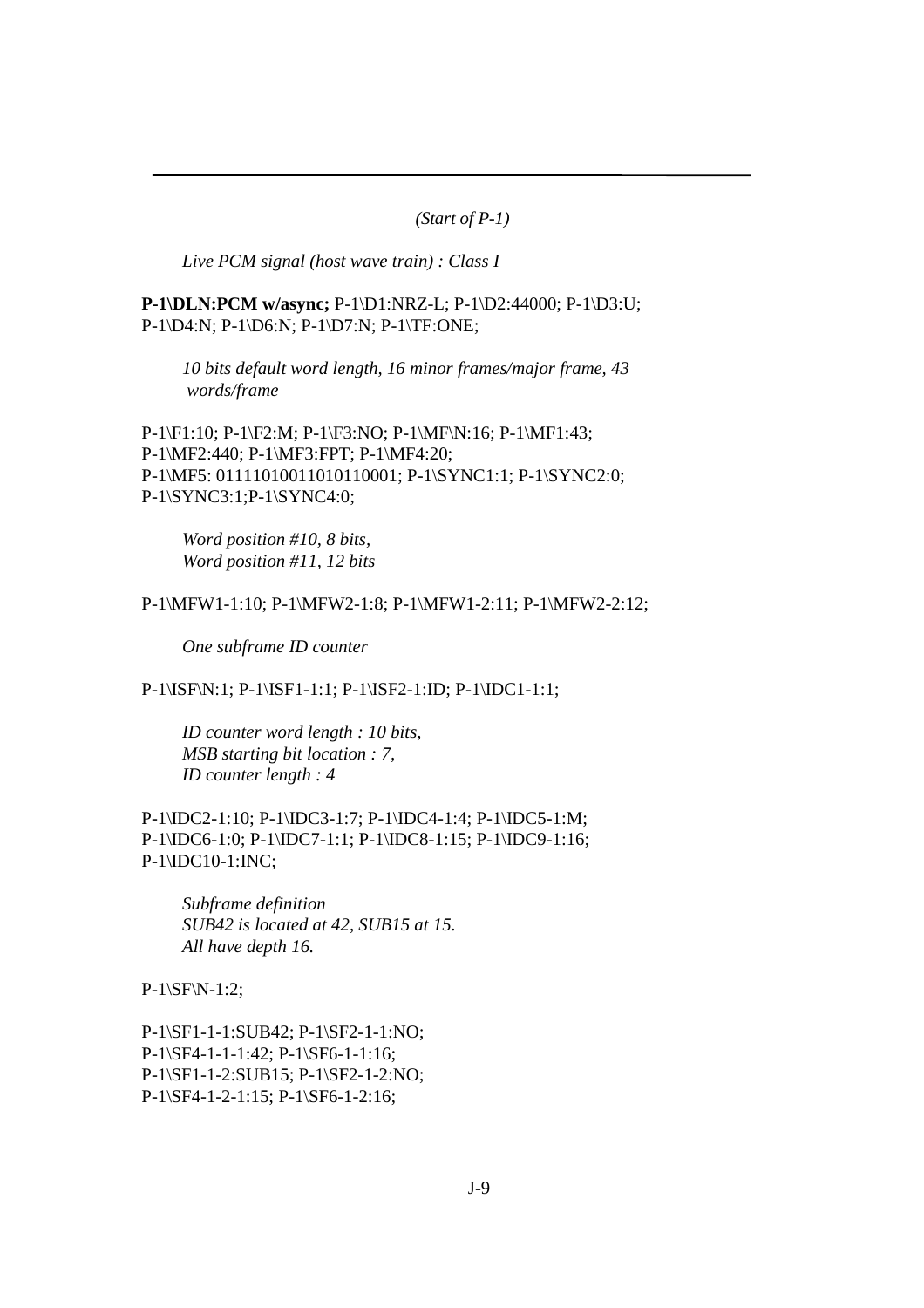*Asynchronous embedded wave train information* 

 *Data Link Name (to be referenced in the format definition of the asynchronous wave train) is ASYNC.* 

 *Five contiguous minor frame word positions starting at location 6.*

P-1\AEF\N:1; **P-1\AEF\DLN-1:ASYNC;** P-1\AEF1-1:5; P-1\AEF2-1:CW; P-1\AEF3-1-1:6;

*(End of P-1)* 

*(Start of P-2)* 

 *Recorded PCM signal format attributes.* 

*Data Link Name is PCM1, Data Format is NRZ-L, Bit rate is 2 Mbit/sec, Unencrypted, Normal polarity, class I, Common word length is 10, MSB first, No parity, 64 minor frames per major frame, 277 words per minor frame, Sync pattern length is 30. Word position 121 is 6 bits. Word position 122 is 4 bits.* 

**P-2\DLN:PCM1;**P-2\D1:NRZ-L; P-2\D2:2000000; P-2\D3:U; P-2\D4:N; P-2\TF:ONE; P-2\F1:10; P-2\F2:M; P-2\F3:NO; P-2\MF\N:64; P-2\MF1:277; P-2\MF4:30; P-2\MF5:101110000001100111110101101011; P-2\SYNC1:1; P-2\MFW1-1:121; P-2\MFW2-1:6; P-2\MFW1-2:122; P-2\MFW2-2:4;

 *Subframe characteristics:* 

 *One subframe ID counter named 1. Sync type is ID counter. ID counter location is 13. ID counter word length is 10. ID counter MSB location is 5. ID counter length is 6. ID counter transfer order is MSB first. ID counter initial value is 0. ID counter initial subframe is 1. ID counter end value is 63. ID counter end subframe is 64. ID counter is increasing.* 

 *Two subframes. First subframe name is SUB121. Not supercommutated, subframe location = word position 121, depth = 32. Second subframe name is SUB113. Not supercommutated, location = 113, depth = 32.*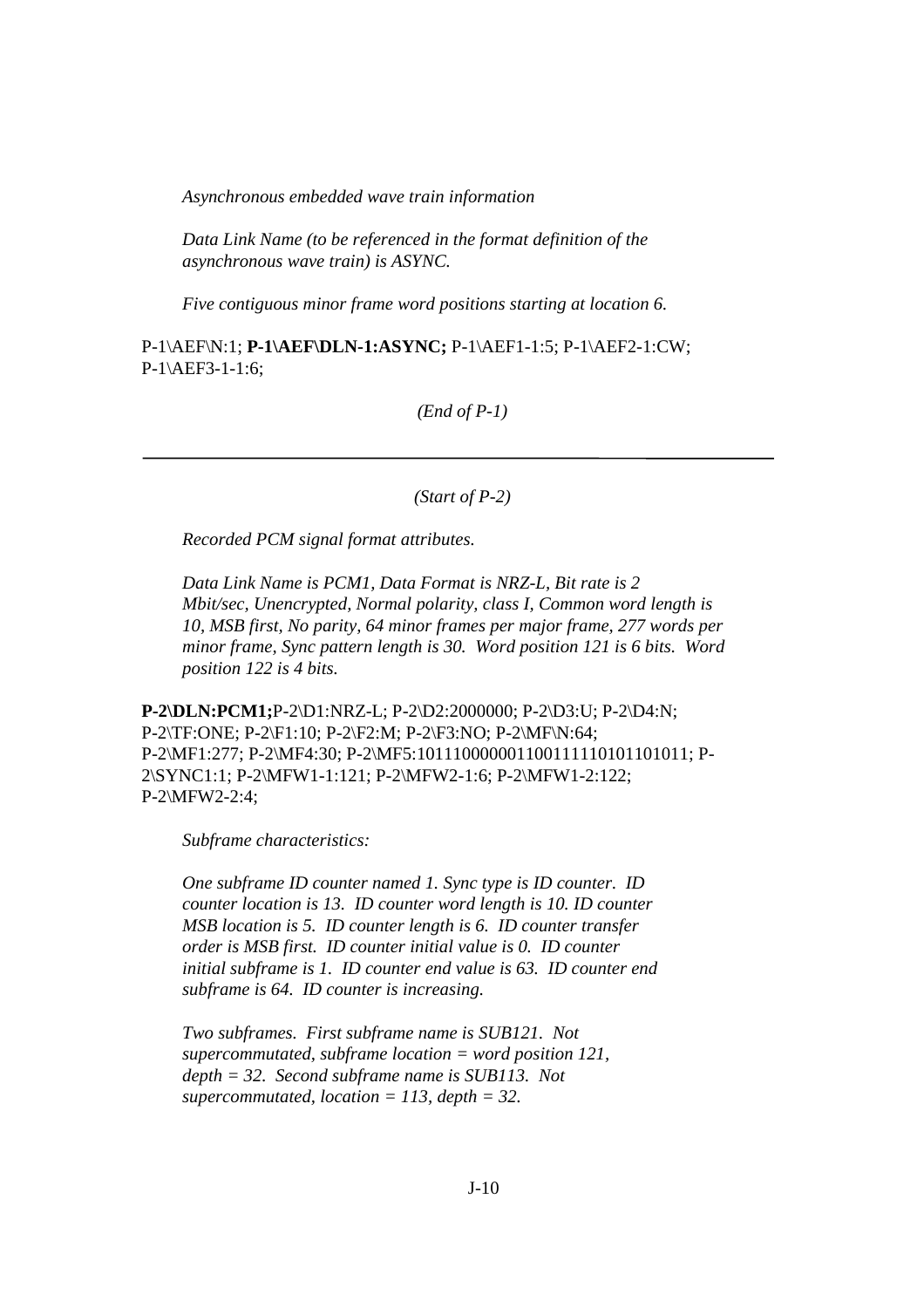P-2\ISF\N:1; P-2\ISF1-1:1; P-2\ISF2-1:ID; P-2\IDC1-1:13; P-2\IDC2-1:10; P-2\IDC3-1:5; P-2\IDC4-1:6; P-2\IDC5-1:M; P-2\IDC6-1:0; P-2\IDC7-1:1; P-2\IDC8-1:63; P-2\IDC9-1:64; P-2\IDC10-1:INC; P-2\SF\N-1:2; P-2\SF1-1-1:SUB121; P-2\SF2-1-1:NO; P-2\SF4-1-1-1:121; P-2\SF6-1-1:32; P-2\SF1-1-2:SUB113; P-2\SF2-1-2:NO; P-2\SF4-1-2-1:113; P-2\SF6-1-2:32;

*(End of P-2)* 

*(Start of P-3)* 

 *Asynchronous wave train PCM format attributes.* 

 *Data Link Name: ASYNC Class I, Common word length : 16, LSB transfer order, no parity 3 minor frames per major frame, 50 words/minor frame, 800 bits per minor frame, fixed pattern synchronization, 16 bit syncpattern.* 

**P-3\DLN:ASYNC;** P-3\TF:ONE; P-3\F1:16; P-3\F2:L; P-3\F3:NO; P-3\MF\N:3; P-3\MF1:50; P-3\MF2:800; P-3\MF3:FPT; P-3\MF4:16; P-3\MF5: 1111100110110001; P-3\SYNC1:1;

 *Subframe definition.* 

 *Three subframes with ID counter word length 16 at word position 1.*

P-3\ISF\N:1; P-3\ISF1-1:2; P-3\ISF2-1:ID; P-3\IDC1-1:1; P-3\IDC2-1:16; P-3\IDC3-1:15; P-3\IDC4-1:2; P-3\IDC5-1:L; P-3\IDC6-1:0; P-3\IDC7-1:1; P-3\IDC8-1:2; P-3\IDC9-1:3; P-3\IDC10-1:INC;

 *ASUB1 is at word position 3. ASUB2 is at word position 45. ASUB3 is supercommutated at word positions 14 and 39.*

P-3\SF\N-1:3; P-3\SF1-1-1:ASUB1; P-3\SF2-1-1:NO; P-3\SF3-1-1:NA; P-3\SF4-1-1-1:3; P-3\SF6-1-1:3; P-3\SF1-1-2:ASUB2; P-3\SF2-1-2:NO; P-3\SF3-1-2:NA; P-3\SF4-1-2-1:45; P-3\SF6-1-2:3; P-3\SF1-1-3:ASUB3; P-3\SF2-1-3:2; P-3\SF3-1-3:EL; P-3\SF4-1-3-1:14; P-3\SF4-1-3-2:39; P-3\SF6-1-3:3;

*(End of P-3)*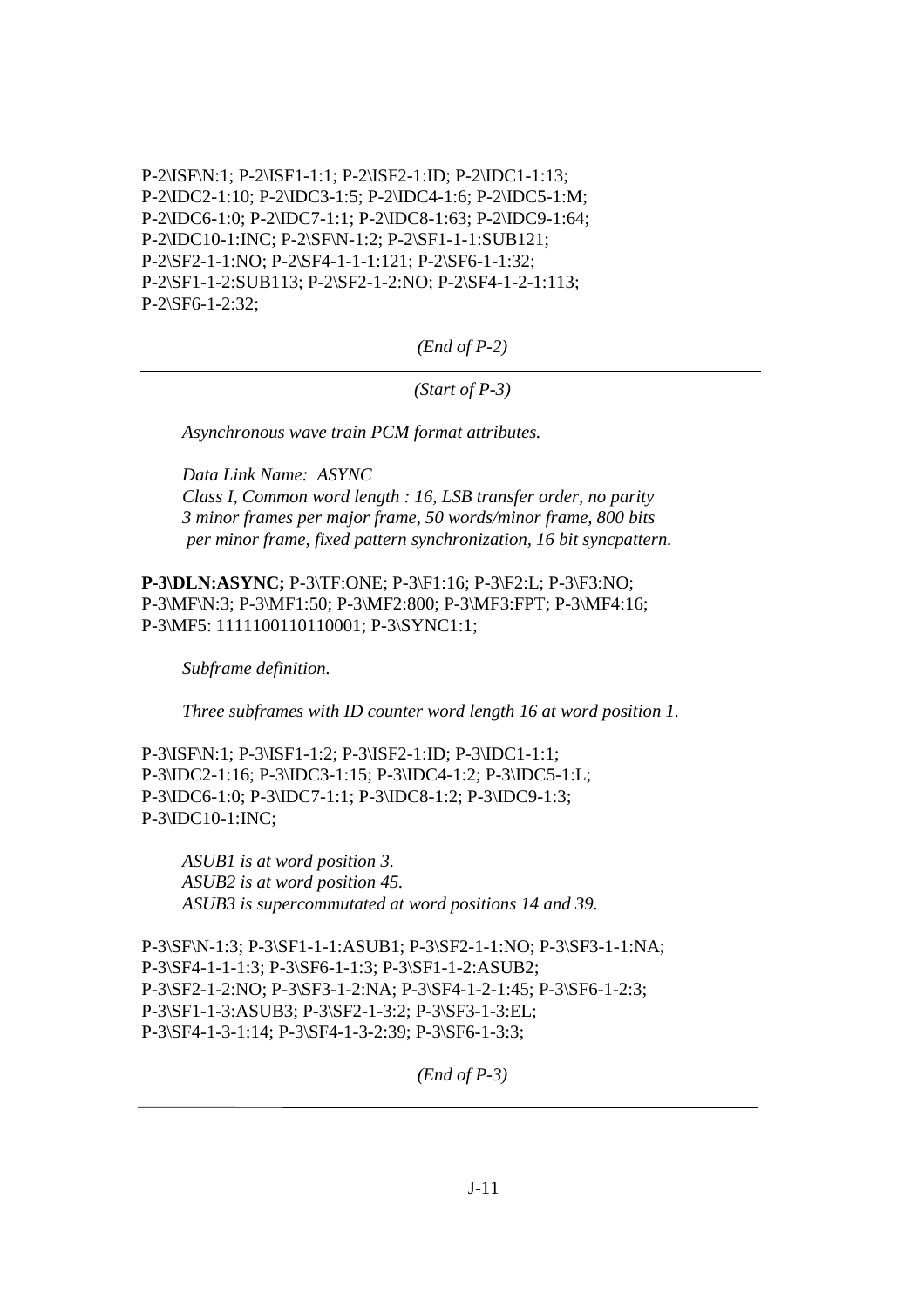*(Start of P-4)* 

#### **P-4\DLN:SPI;**

*(End of P-4)* 

#### *PCM Measurement Description (D)*

 *D-1 contains the measurements which make up the asynchronous wave train,* 

 *D-2 contains the measurements which make up the live PCM signal (which hosts the asynchronous wave train),* 

 *D-3 contains the measurements which make up one of the recorded PCM signals, and* 

 *D-4 contains the measurements which make up the other recorded PCM signal.* 

*(Start of D-1)* 

 *Asynchronous Wave Train: One measurement list, 4 measurements* 

**D-1\DLN:ASYNC;** D-1\ML\N:1; D-1\MLN-1:JUST ONE; D-1\MN\N-1:4;

 *Measurement Name : J896D, LSB first, Subframe supercommutated, 2 locations: 1 and 4 of ASUB3.*

**D-1\MN-1-1:J896D;** D-1\MN3-1-1:L; D-1\LT-1-1:SFSC; D-1\SFS1-1-1:ASUB3; D-1\SFS\N-1-1:2; D-1\SFS2-1-1:E; D-1\SFS6-1-1-1:1; D-1\SFS6-1-1-2:4; D-1\SFS7-1-1-1:FW; D-1\SFS7-1-1-2:FW;

 *Measurement Name: J951V, LSB first, default parity, subframe ASUB1, location 1.*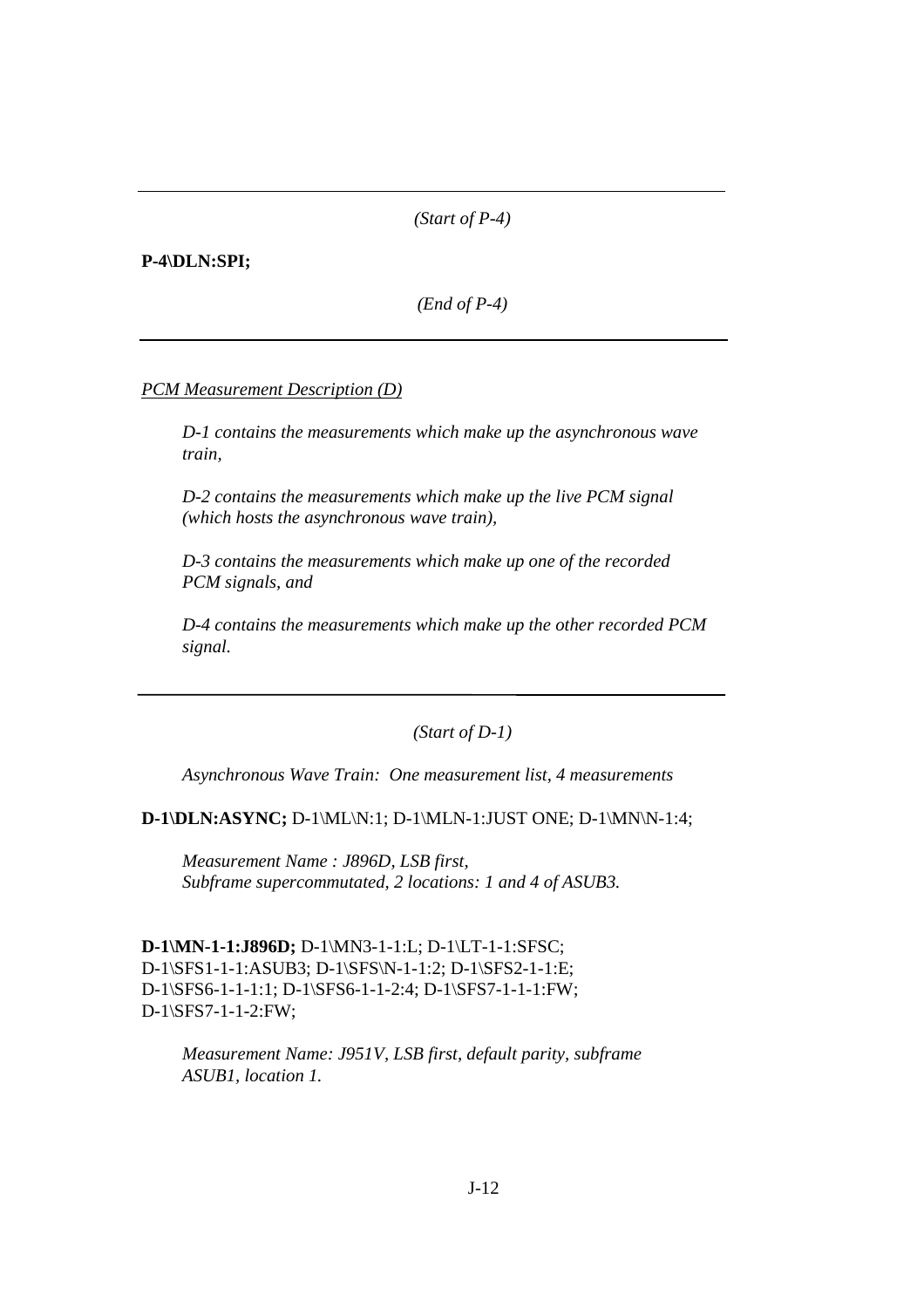**D-1\MN-1-2:J951V;** D-1\MN1-1-2:DE; D-1\MN2-1-2:D; D-1\MN3-1-2:L; D-1\LT-1- 2:SF; D-1\SF2-1-2:1; D-1\SFM-1-2:1111111100000000; D-1\SF1-1-2:ASUB1;

 *Measurement Name : J971U, LSB first, supercommutated at positions 2, 11, 20, 29, 33, and 47.* 

**D-1\MN-1-3:J971U;** D-1\MN1-1-3:DE; D-1\MN2-1-3:D; D-1\MN3-1-3:L; D-1\LT-1-3:MFSC; D-1\MFS\N-1-3:6; D-1\MFS1-1-3:E; D-1\MFSW-1-3-1:2; D-1\MFSW-1-3-2:11; D-1\MFSW-1-3-3:20; D-1\MFSW-1-3-4:29; D-1\MFSW-1-3-5:33; D-1\MFSW-1-3-6:47;

 *Measurement Name : J966X, LSB first, subframe ASUB2, location 3.*

**D-1\MN-1-4:J966X;** D-1\MN1-1-4:DE; D-1\MN2-1-4:D; D-1\MN3-1-4:L; D-1\LT-1-4:SF; D-1\SF1-1-4:ASUB2; D-1\SF2-1-4:3; D-1\SFM-1-4:FW;

*(End of D-1)* 

*(Start of D-2)* 

 *Live PCM signal: single measurement list, 2 measurements.*

**D-2\DLN:PCM w/async;** D-2\MLN-1:JUST ONE; D-2\MN\N-1:2;

 *Measurement name: E1250T, unclassified, unsigned, MSB first.*

**D-2\MN-1-1:E1250T;** D-2\MN1-1-1:DE; D-2\MN2-1-1:D; D-2\MN3-1-1:M; D-2\LT-1-1:MF; D-2\MF-1-1:39; D-2\MFM-1-1:FW;

 *Measurement name: W862P, unclassified, MSB first, subframe name: SUB42, location 8 in subframe, full word.* 

**D-2\MN-1-2:W862P;** D-2\MN1-1-2:DE; D-2\MN2-1-2:D; D-2\MN3-1-2:M; D-2\LT-1-2:SF; D-2\SF1-1-2:SUB42; D-2\SF2-1-2:8; D-2\SFM-1-2:FW;

*(End of D-2)*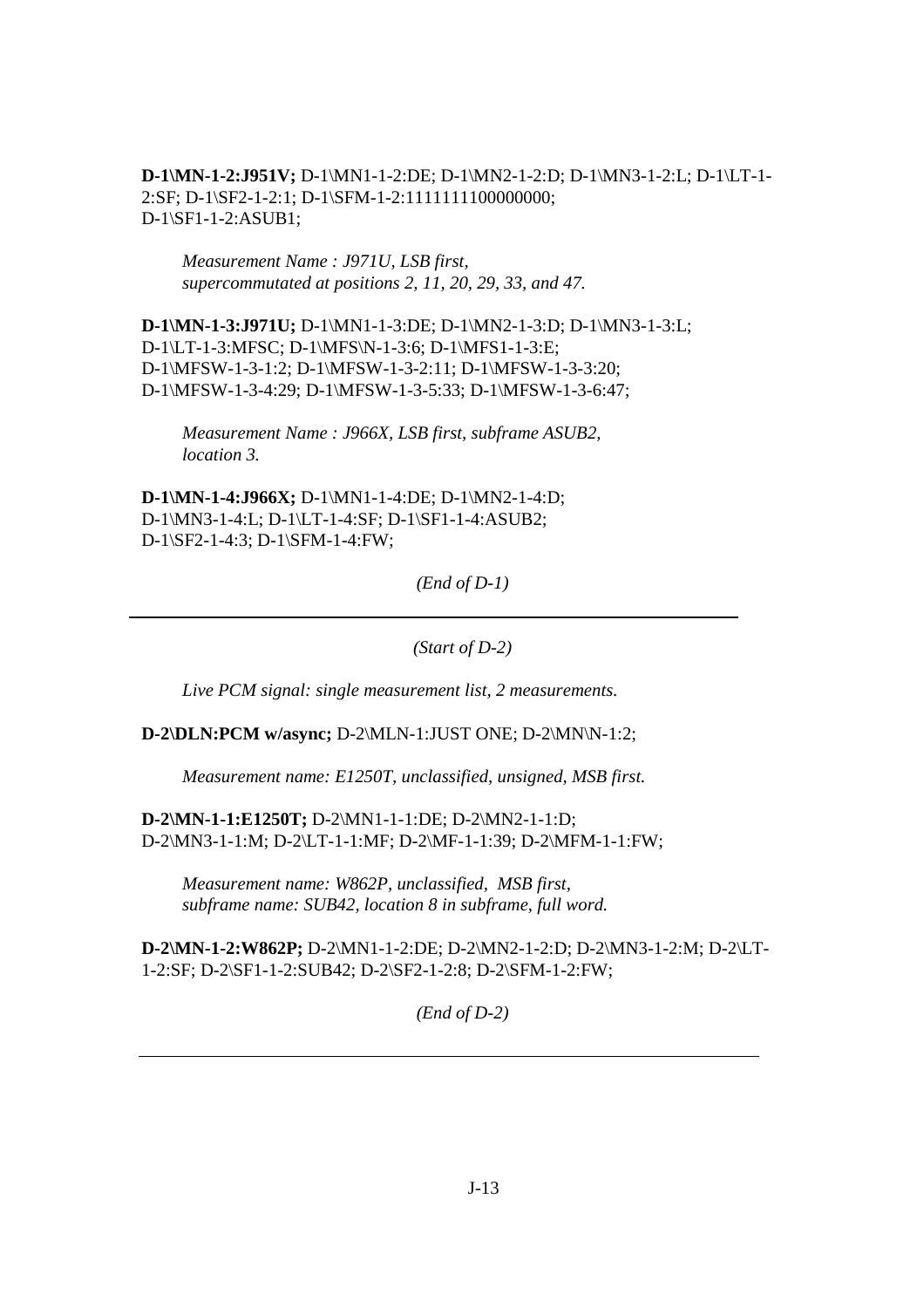#### *(Start of D-3)*

 *Recorded PCM signal: single measurement list: 1 measurement.*

**D-3\DLN:PCM1;** D-3\MLN-1:ONLY ONE; D-3\MN\N-1:1;

 *Measurement name: 82AJ01, subframe fragmented, 2 fragments, subframes: SUB113 and SUB121, subframe location: 5.*

**D-3\MN-1-1:82AJ01;** D-3\LT-1-1:SFFR; D-3\FSF\N-1-1:2; D-3\FSF1-1-1:16; D-3\FSF2\N-1-1:2; D-3\FSF3-1-1-1:SUB113; D-3\FSF3-1-1-2:SUB121; D-3\FSF4-1-1-1:E; D-3\FSF8-1-1-1-1:5;

*(End of D-3)* 

*(Start of D-4)* 

Recorded PCM signal

**D-4\DLN:SPI;** 

*(End of D-4)* 

*Data Conversion Groups (C)*

 *C-1 and C-2 are measurements which are part of the live PCM signal (see also D-2).* 

 *C-3, C-4, C-5, and C-6 are from the asynchronous wave train (see also D-1).* 

 *C-7 is from the recorded PCM signal (see also D-3).* 

 *Measurement: E1250T, description: Inlet Temp Bellmouth, units: Deg C, binary format: unsigned; high value: 128, low value: -0.4, conversion type: pair sets, number of pair sets: 2, application (polynomial) : Yes; order of fit: 1, telemetry value #1: 0, engineering unit value #1: -0.4, telemetry value #2: 1023, engineering unit value #2: 128.*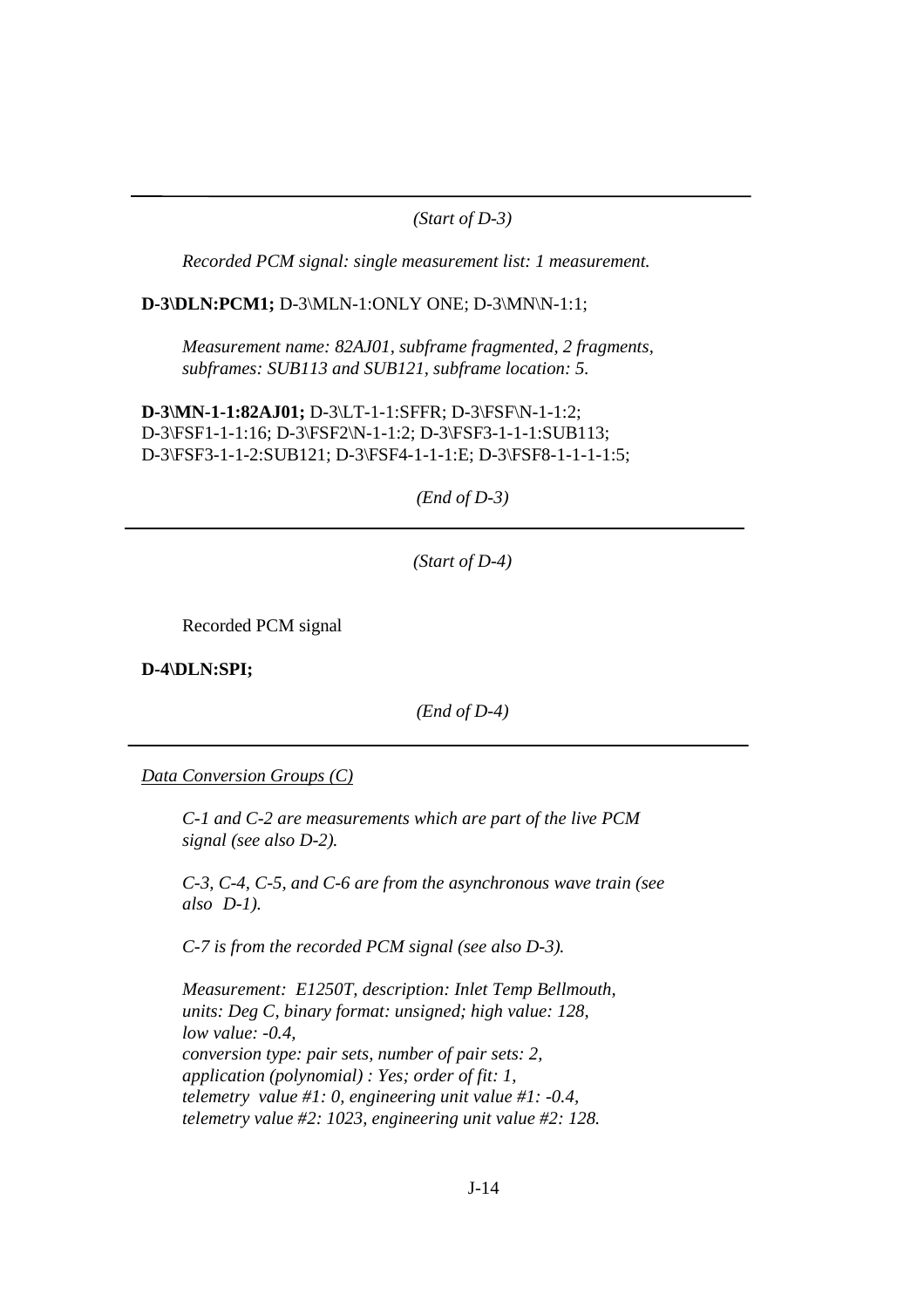**C-1\DCN:E1250T;** C-1\MN1:Inlet Temp Bellmouth; C-1\MN3:DEGC; C-1\BFM:UNS; C-1\MOT1:128; C-1\MOT2:-0.4; C-1\DCT:PRS; C-1\PS\N:2; C-1\PS1:Y; C-1\PS2:1; C-1\PS3-1:0; C-1\PS4-1:-0.4; C-1\PS3-2:1023; C-1\PS4-2:128;

 *Measurement: W862P, description: Fuel Pump Inlet, binary format: unsigned; conversion type: pair sets, number of pair sets: 2, application (polynomial): Yes; order of fit: 1, telemetry value #1: 0, engineering unit value #1: -0.1 telemetry value #2: 1023, engineering unit value #2: 76.7* 

**C-2\DCN:W862P;** C-2\MN1:Fuel Pump Inlet; C-2\BFM:UNS; C-2\DCT:PRS; C-2\PS\N:2; C-2\PS1:Y; C-2\PS2:1; C-2\PS3-1:0; C-2\PS4-1:-0.1; C-2\PS3-2:1023; C-2\PS4-2:76.7;

 *Measurement: J896D, description: Terrian Altitude, units: Feet, binary format: two's complement; high value: 32768, low value: -32768, conversion type: pair sets; number of pair sets: 2, application (polynomial): Yes, order of fit: 1, telemetry value #1: -32768, engineering unit value #1: -32768, telemetry value #2: 32767, engineering unit value #2: 32767*

**C-3\DCN:J896D**; C-3\MN1:Terrian Altitude; C-3\MN3:FEET; C-3\BFM:TWO; C-3\MOT1:32768; C-3\MOT2:-32768; C-3\DCT:PRS; C-3\PS\N:2; C-3\PS1:Y; C-3\PS2:1; C-3\PS3-1:-32768; C-3\PS4-1:-32768; C-3\PS3-2:32767; C-3\PS4-2:32767;

 *Measurement: J951V, description: Throttle Command, units: VDC, high value: 10.164, low value: -10.164, conversion type: pair sets, number of pair sets: 2, application(polynomial): Yes, order of fit: 1, telemetry value #1: -128, engineering unit value #1: -10.164, telemetry value #2: 127, engineering unit value #2: 10.164 binary format: two's complement;*

**C-4\DCN:J951V;** C-4\MN1:Throttle Command; C-4\MN3:VDC; C-4\MOT1:10.164; C-4\MOT2:-10.164; C-4\DCT:PRS; C-4\PS\N:2; C-4\PS1:Y; C-4\PS2:1; C-4\PS3-1:-128; C-4\PS4-1:-10.164; C-4\PS3-2:127; C-4\PS4-2:10.164; C-4\BFM:TWO;

 *Measurement: J971U; description: DISC, conversion type: discrete, binary format: unsigned.*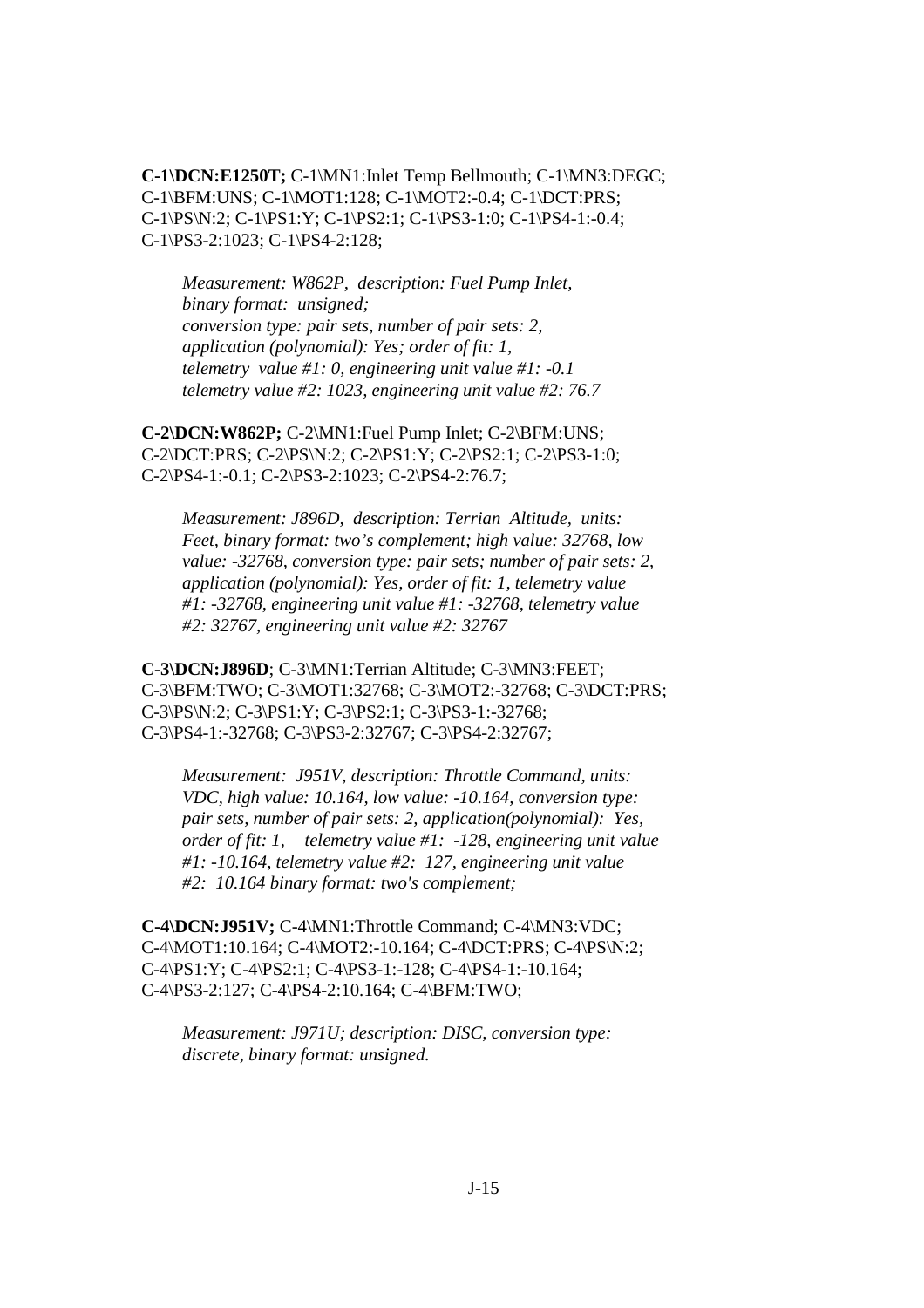#### **C-5\DCN:J971U;** C-5\MN1:DISC; C-5\DCT:DIS; C-5\BFM:UNS;

 *Measurement: J966X; description: Discrete, conversion type: discrete, binary format: unsigned.* 

**C-6\DCN:J966X;** C-6\MN1:Discrete; C-6\DCT:DIS; C-6\BFM: UNS;

 *Measurement: 82AJ01, description: LANTZ Norm acceleration, units: MTR/S/S, High value: 1023.97, Low value: -1023.97, conversion type: Coefficients Order of curve fit: 1, derived from pair sets: No, Coefficient (0): 0, Coefficient(1): 0.03125, binary format: two's complement*

**C-7\DCN:82AJ01;** C-7\MN1:LANTZ Norm acceleration; C-7\MN3:MTR/S/S; C-7\MOT1:1023.97; C-7\MOT2:-1023.97; C-7\DCT:COE; C-7\CO\N:1; C-7\CO1:N; C-7\CO:0; C-7\CO-1:.03125; C-7\BFM:TWO;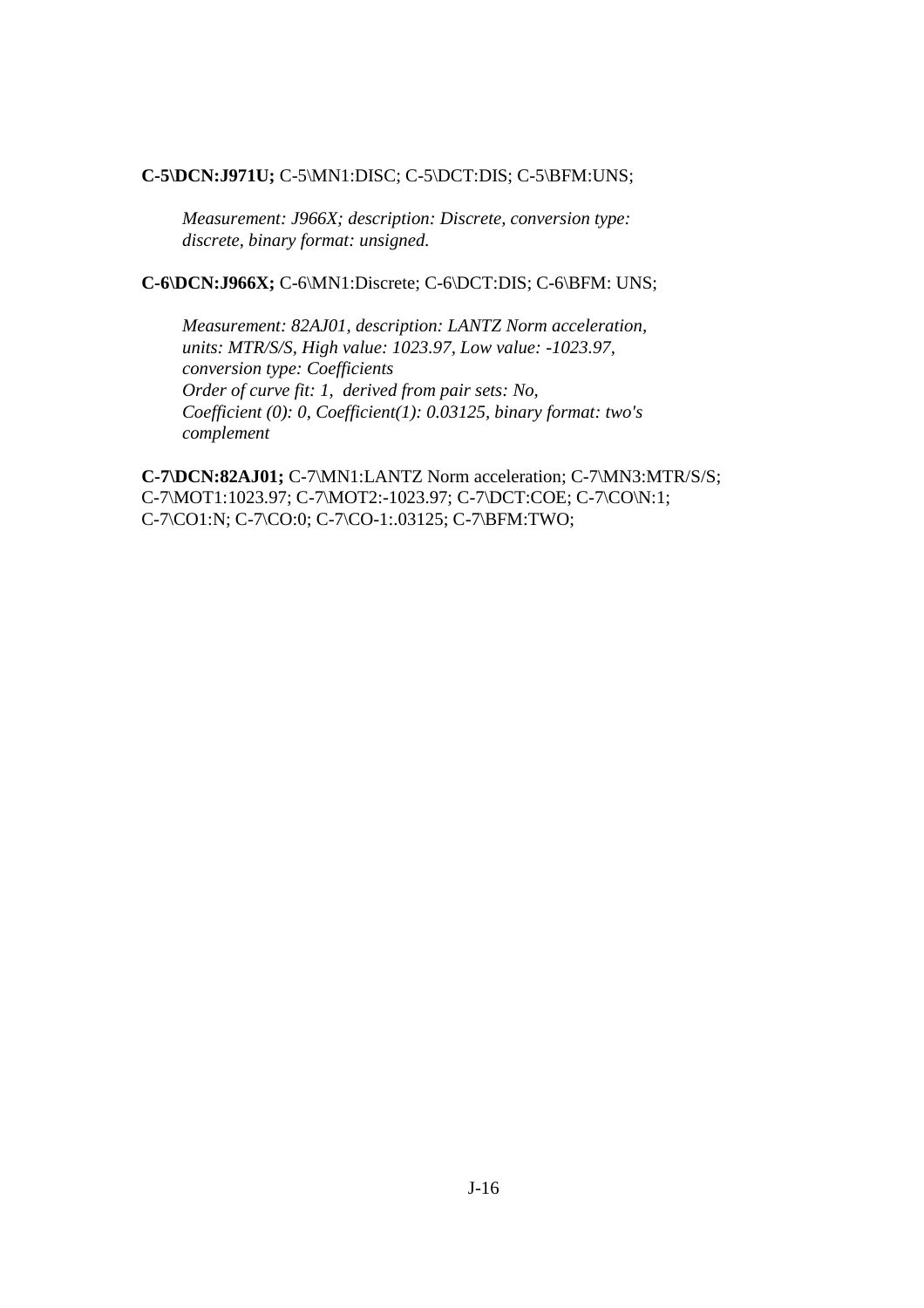# **APPENDIX K**

# **PULSE AMPLITUDE MODULATION STANDARDS**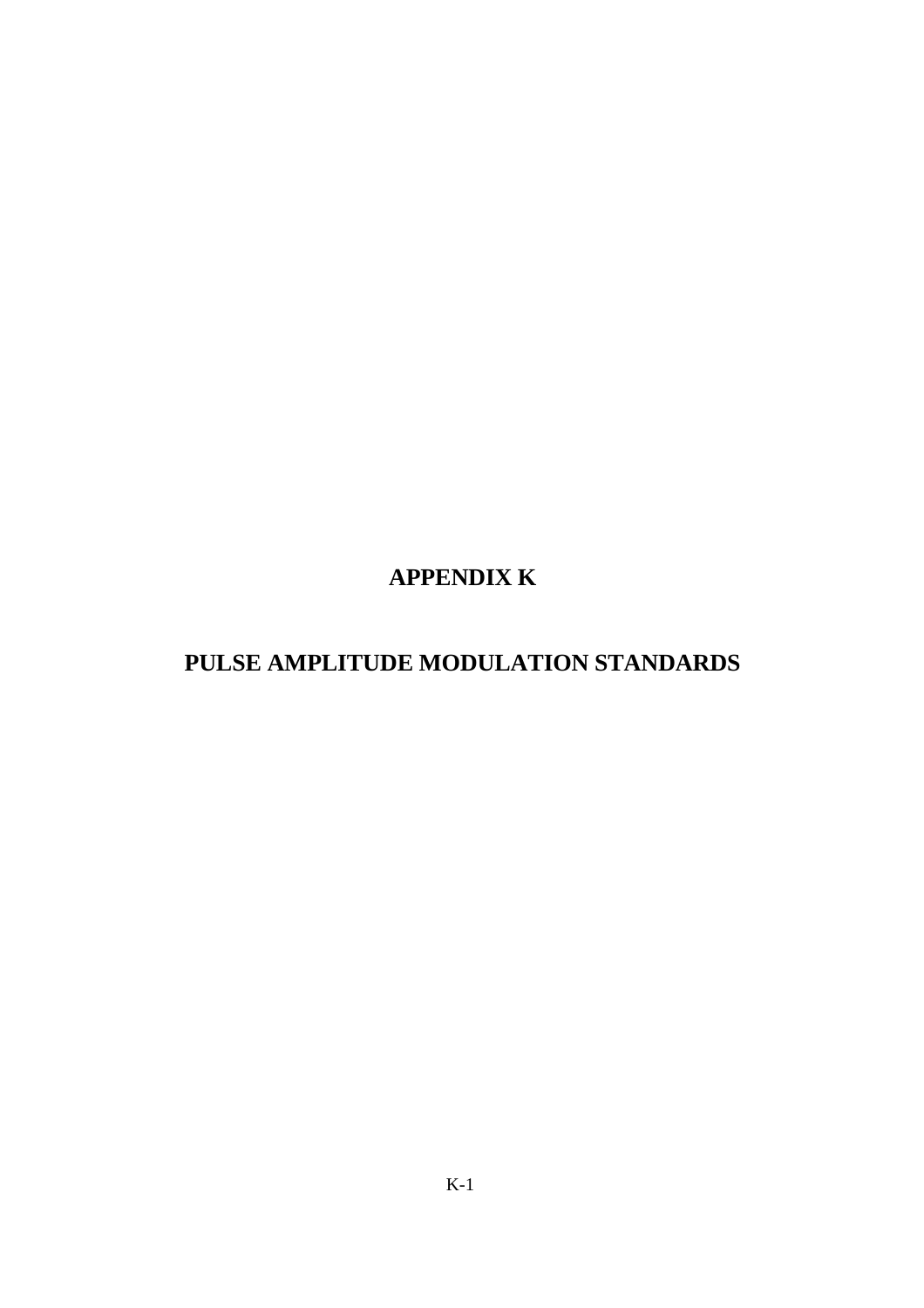### **APPENDIX K**

### **PULSE AMPLITUDE MODULATION STANDARDS**

### **1.0 General**

 This standard defines the recommended pulse train structure and design characteristics for the implementation of PAM telemetry systems. The PAM data are transmitted as time division multiplexed analog pulses with the amplitude of the information channel pulse being the analog- variable parameter.

#### **2.0 Frame and Pulse Structure**

 Each frame consists of a constant number of time-sequenced channel intervals. The maximum frame length shall be 128 channel time intervals per frame, including the intervals devoted to synchronization and calibration. The pulse and frame structure shall conform to either figure K-1 or K-2.

2.1.1 Commutation Pattern. The information channels are allocated equal and constant time intervals within the PAM frame. Each interval ("T" in figures K-1 and K-2) contains a sample pulse beginning at the start of the interval and having amplitude determined by the amplitude of the measurand of the corresponding information channel according to a fixed relationship (usually linear) between the minimum level (zero amplitude) and the maximum level (full-scale amplitude). For a 50-percent duty cycle (RZ-PAM), the zero level shall be 20 to 25 percent of the full amplitude level as shown in figure K-1. The pulse width shall be the same in all time intervals except for the intervals devoted to synchronization. The duration shall be either  $0.5T \pm 0.05$ , as shown in figure K-1, or T  $\pm 0.05$ , as shown in figure 5-2.

2.1.2 In-Flight Calibration. It is recommended that in-flight calibration be used and channels 1 and 2, immediately following the frame synchroniza-tion interval, be used for zero and full-scale calibration. For RZ-PAM, channel 3 may be used for an optional half-scale calibration, and for NRZ-PAM, the channel interval preceding channel 1 may be used for half-scale calibration if set to 50 percent.

2.1.3 Frame Synchronization Interval. Each frame is identified by the presence within it of a synchronization interval.

2.1.3.1 Fifty Percent Duty Cycle (RZ-PAM). The synchronization pattern interval shall have a duration equal to two information channel intervals (2T) and shall be full-scale amplitude for 1.5T followed by the reference level or zero baseline for 0.5T (see figure K-1).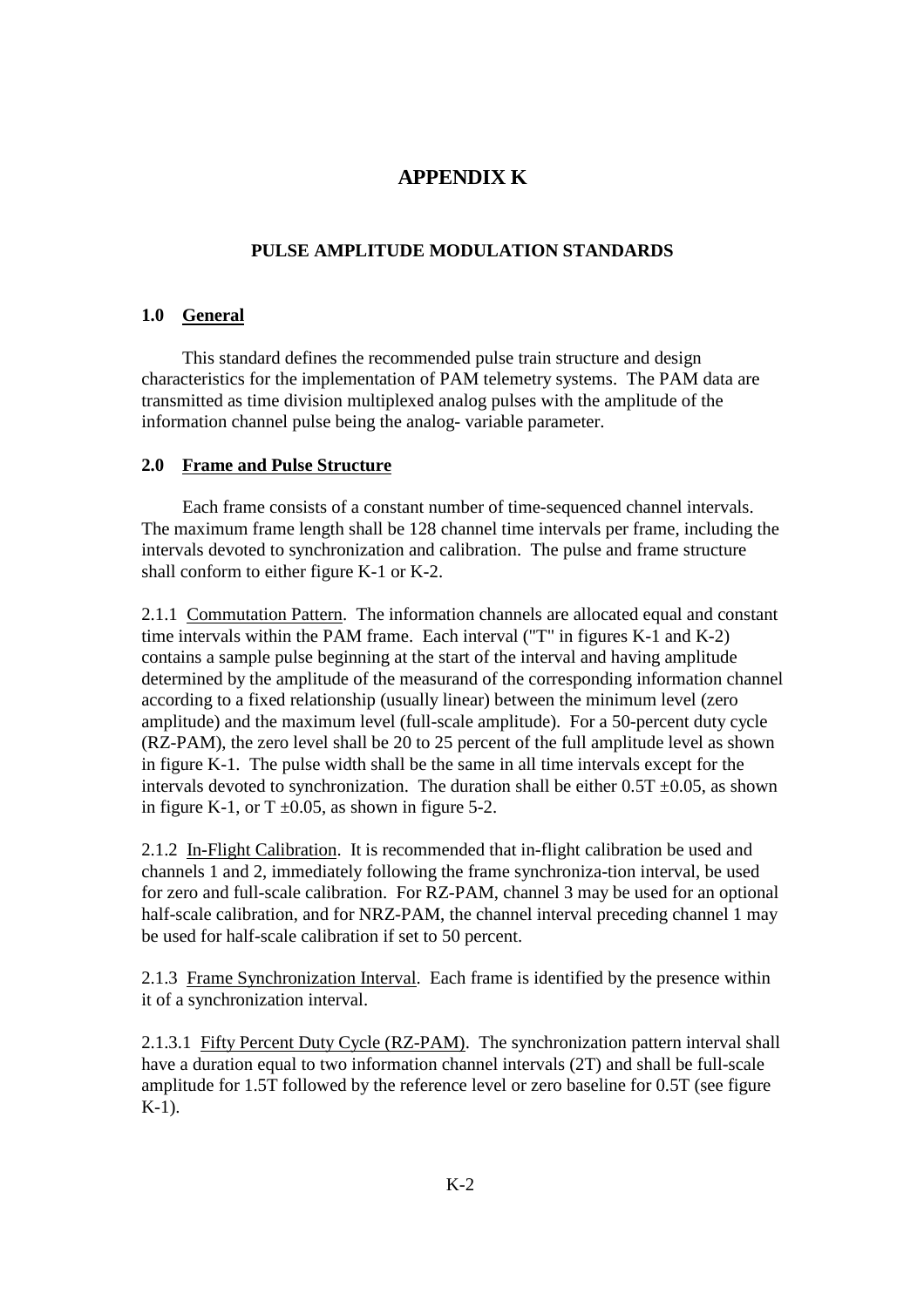

Figure K-1. 50-percent duty cycle PAM with amplitude synchronization.





Figure K-2. 100-percent duty cycle PAM with amplitude synchronization.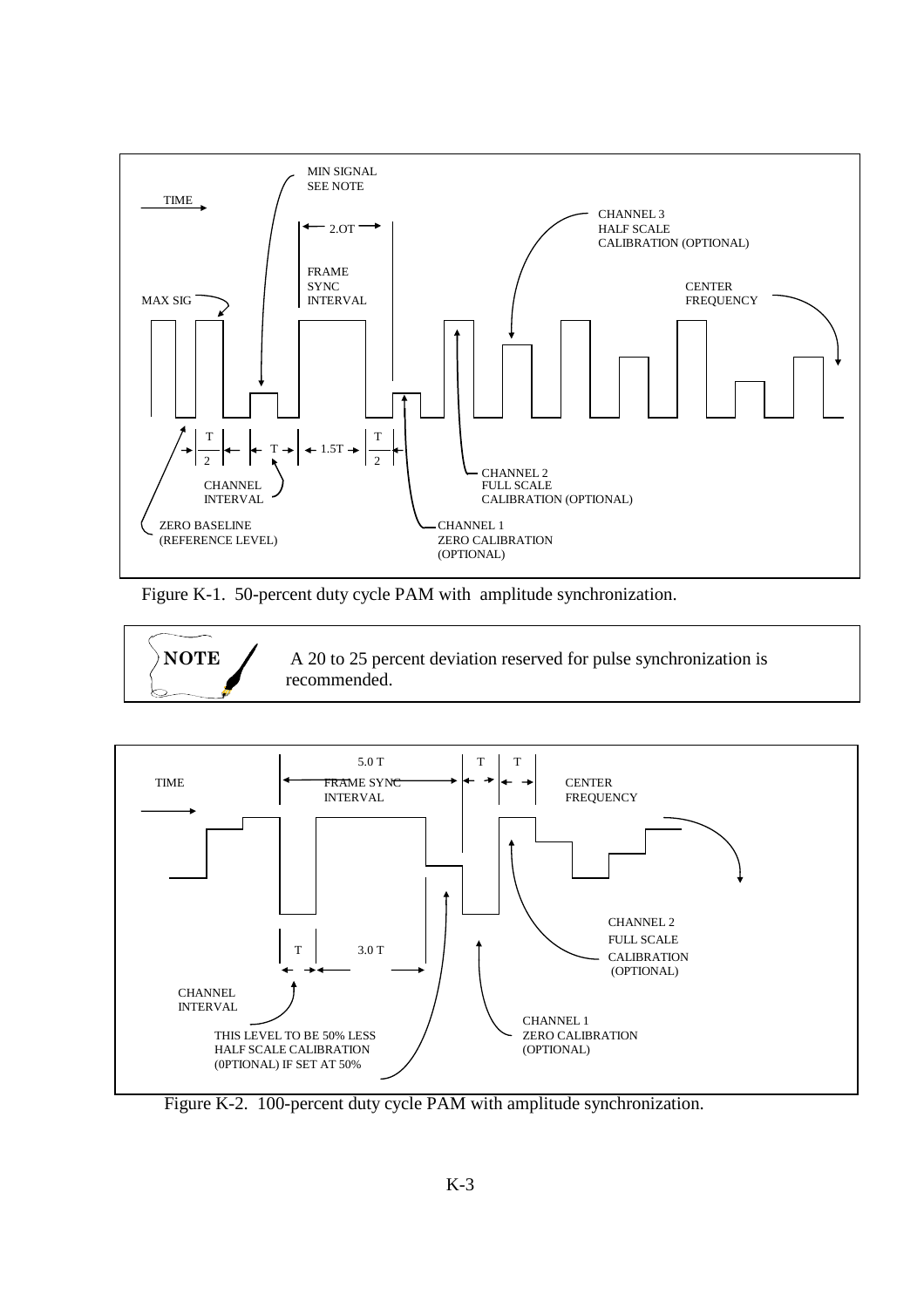2.1.3.2 One Hundred Percent Duty Cycle (NRZ-PAM). The synchronization pattern is in the order given: zero level for a period of T, full-scale amplitude for a period of 3T, and a level not exceeding 50-percent full-scale amplitude for a period T (see figure K-2).

2.1.4 Maximum Pulse Rate. The maximum pulse rate should not be greater than that permitted by the following subparagraphs.

2.1.4.1 PAM/FM/FM. The reciprocal of the shortest interval between transitions in the PAM pulse train shall not be greater than one-fifth of the total (peak-to-peak) deviation specified in chapter 3 and tables 3-1 and 3-2 for the FM subcarrier selected.

2.1.4.2 PAM/FM. The reciprocal of the shortest interval between transitions in the PAM pulse train shall be limited by whichever is the narrower of the following:

2.1.4.2.1 One-half of the 3 dB frequency of the premodulation filter when employed.

2.1.4.2.2 One-fifth of the intermediate frequency (IF) bandwidth (3 dB points) selected from the IF bandwidths which are listed in table 2-1.

2.2 Frame and Pulse Rate. The frame and pulse parameters listed below may be used in any combination:

- a minimum rate of 0.125 frames per second, and
- a maximum pulse rate as specified in subparagraph 2.1.4.

2.2.1 Long Term Accuracy and Stability. During a measured period of desired data, the time between the occurrence of corresponding points in any two successive frame synchronization intervals should not differ from the reciprocal of the specified nominal frame rate by more than 5 percent of the nominal period.

2.2.2 Short Term Stability. During a measured period, P, containing 1000-channel intervals, the time between the start of any two successive channel intervals (synchronization intervals excepted) should not differ from the average channel interval established by the formula  $T_{avg} =$ P by more than 1 percent of the average interval 1000

2.3 Multiple and Submultiple Sampling Rates. Data multiplexing at sampling rates which are multiples and submultiples of the frame rate is permissible.

2.3.1 Submultiple Frame Synchronization. The beginning of the longest submultiple frame interval is identified by the transmission of a synchronization pattern. All other submultiple frames have a fixed and known relationship to the identified submultiple frames.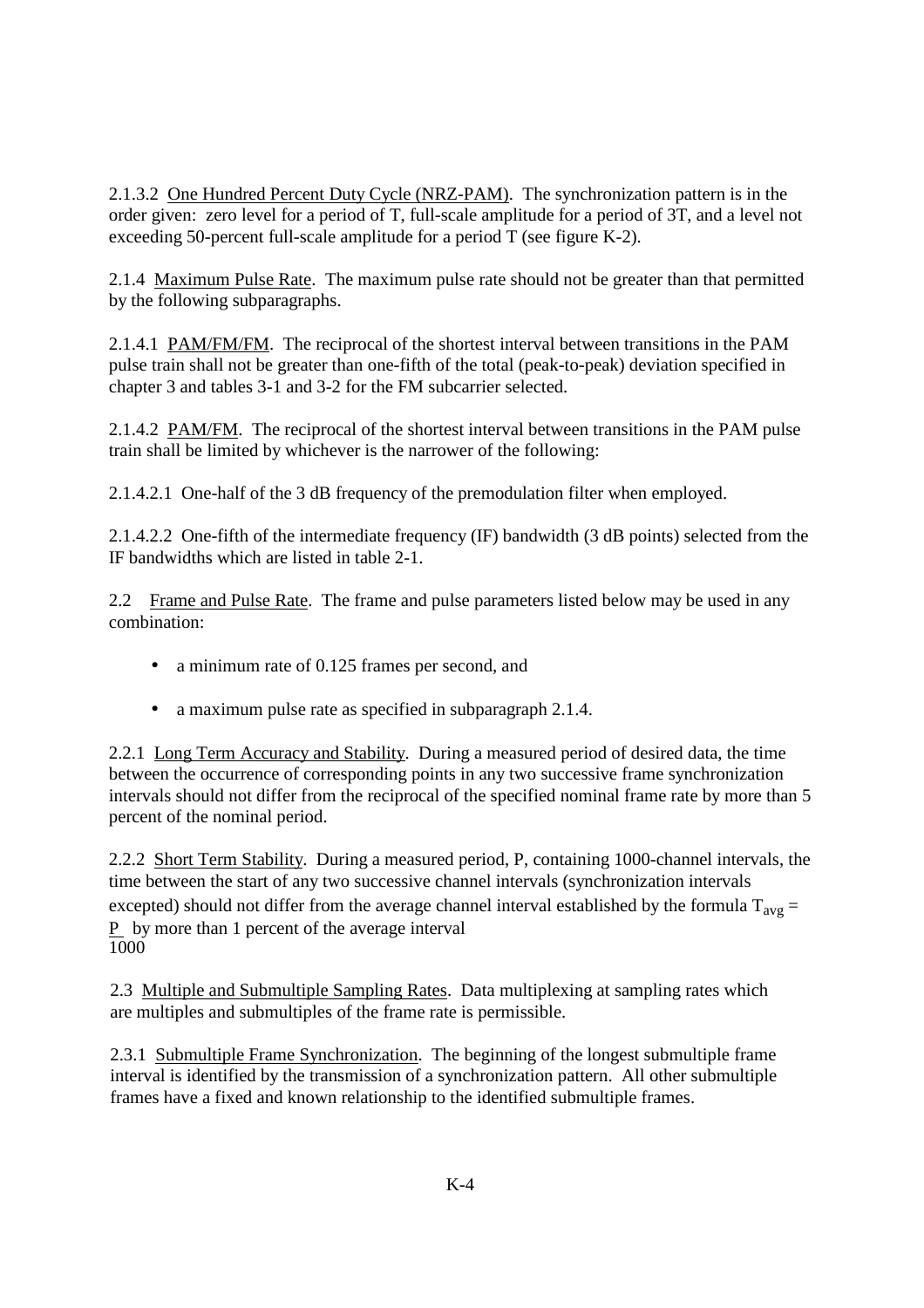2.3.1.1 Fifty Percent Duty Cycle (RZ). The synchronization pattern has a full-scale amplitude pulse in two successive occurrences of channel intervals allocated to data channels of the identified submultiple frame. The first such pulse has a duration equal to the channel interval; the second pulse immediately follows the first pulse and has a duration nominally one-half the channel interval. There is no return to zero between the two pulses.

2.3.1.2 One Hundred Percent Duty Cycle (NRZ). The synchronization pattern has information in five successive occurrences of a channel interval allocated to data channels of the identified submultiple frame. The amplitude of the data channels assigned for synchronization is shown in the following subparagraphs.

2.3.1.2.1 First occurrence - zero amplitude.

2.3.1.2.2 Second, third, and fourth occurrences - full-scale amplitude.

2.3.1.2.3 Fifth occurrence - not more than 50 percent of full-scale amplitude.

2.3.2 Maximum Submultiple Frame Length. The interval of any submultiple frame, including the time devoted to synchronizing information, shall not exceed 128 times the interval of the frame in which it occupies a recurring position.

2.4 Frequency Modulation. The frequency deviation of an FM carrier or subcarrier, which represents the maximum and minimum amplitude of a PAM waveform, should be equal and opposite with respect to the assigned carrier or subcarrier frequency. The deviation should be the same for all occurrences of the same level.

2.5 Premodulation Filtering. A maximally linear phase response, premodulation filter, is recommended to restrict the radiated spectrum (see appendix A).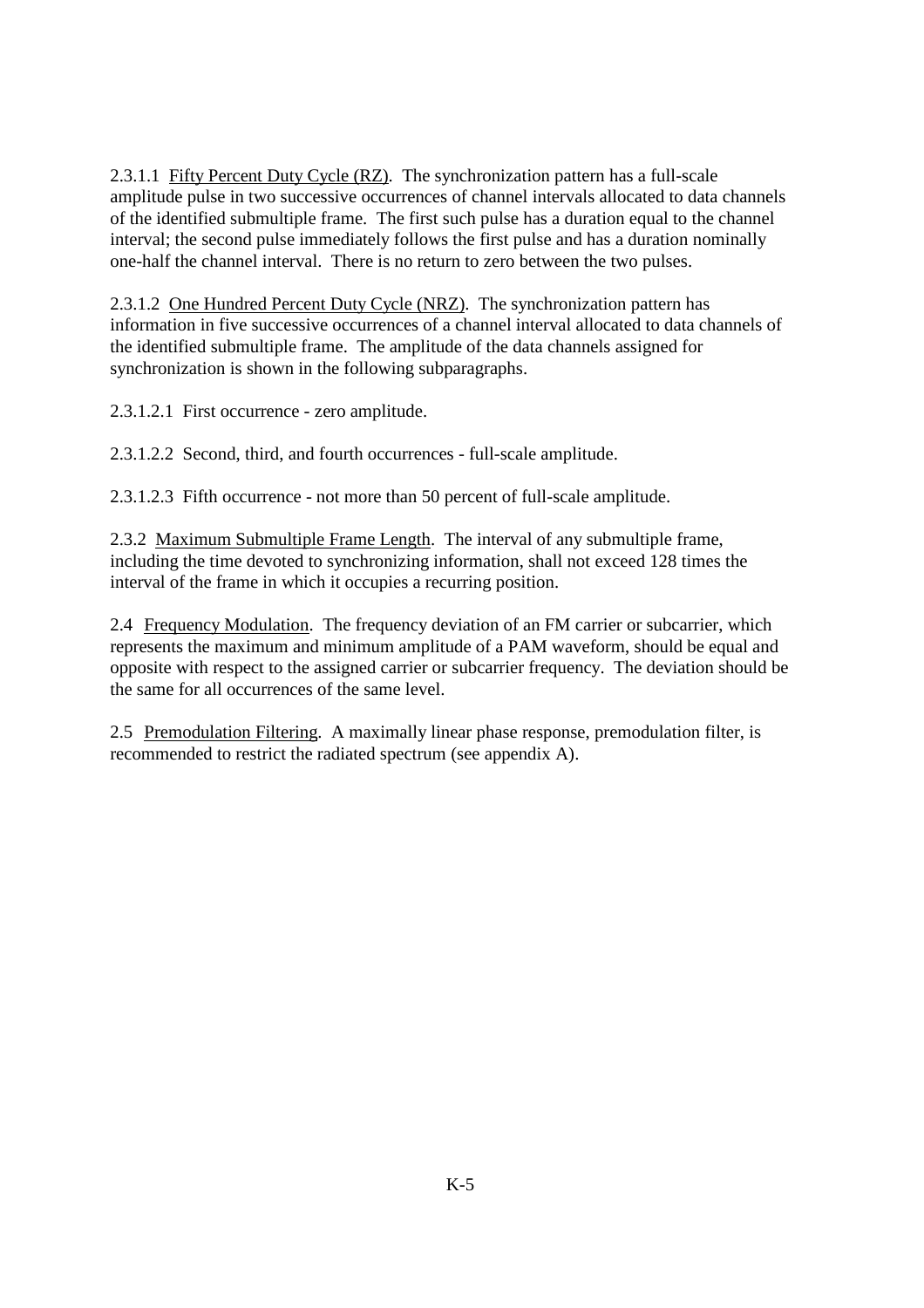**APPENDIX L** 

**ARMOR**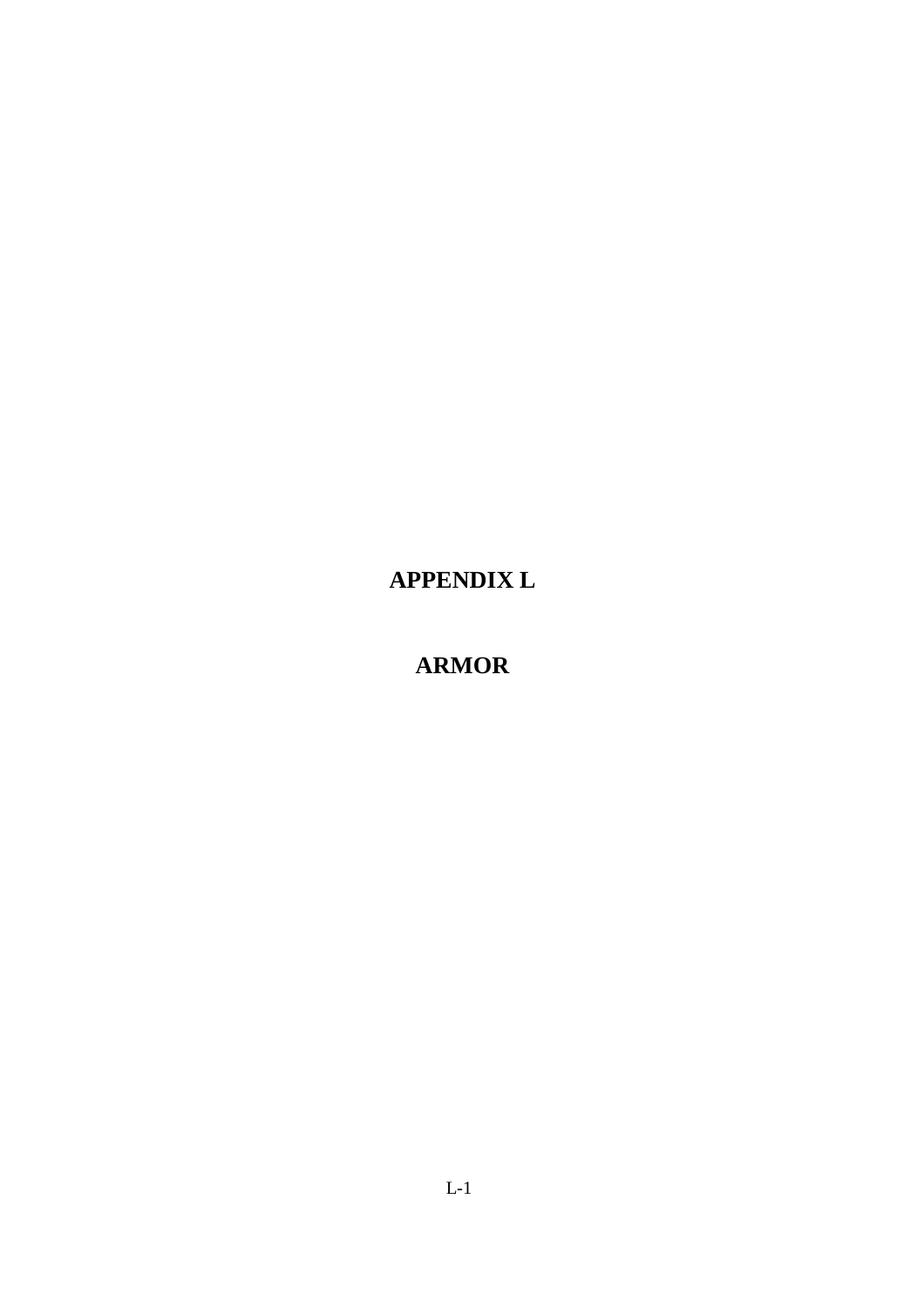### **APPENDIX L**

### **ARMOR**

#### **1.0 General**

 This standard defines the recommended multiplexer format for single channel data recording on small format (1/2") media (reference 6.17). This format is recognized as the Asynchronous Recorder Multiplexer Output Re-constructor (ARMOR). This format is software-reconfigurable for each data acquisition or reproduction. The ARMOR format configuration information is stored in a data structure called a "setup" that contains all the information necessary to define a particular record or play configuration. This appendix describes the format and content of the ARMOR setup.

1.1 Setup on Tape. When the ARMOR setup is written to tape, it is preceded by a preamble with a unique setup sync pattern that allows the identification of the setup. Three duplicate setup records, each with its own preamble, are written at the beginning of each recording. The format of the preamble is defined in Table L-1.

| TABLE L-1. ARMOR SETUP PREAMBLE |                      |                                                                                                                                                                                                                                             |  |  |  |  |  |  |
|---------------------------------|----------------------|---------------------------------------------------------------------------------------------------------------------------------------------------------------------------------------------------------------------------------------------|--|--|--|--|--|--|
| <b>FIELD</b>                    | <b>LENGTH</b>        | <b>DESCRIPTION</b>                                                                                                                                                                                                                          |  |  |  |  |  |  |
| <b>SETUP SYNC</b>               | <b>4 TAPE BLOCKS</b> | THE SYNC PATTERN CONSISTS OF<br>TWO BYTES. THE HIGH BYTE IS 0XE7;<br>THE LOW BYTE IS 0X3D. THE SYNC<br>PATTERN IS WRITTEN HIGH BYTE<br>FIST. FOR THE DCRSI, A TAPE BLOCK<br>IS A SINGLE SCAN (4356 BYTES). FOR<br>THE VLDS, A TAPE BLOCK IS |  |  |  |  |  |  |
| <b>END OF SYNC</b>              | 3 BYTES              | PRINCIPLE BLOCK (65536 BYTES).<br>THREE BYTES IMMEDIATELY<br>THE<br>SYNC PATTERN<br><b>FOLLOWING</b><br><b>THE</b><br>ARE: 0X45, 0X4F, 0X53 (ASCII 'E', 'O',<br>'S' FOR "END OF SYNC").                                                     |  |  |  |  |  |  |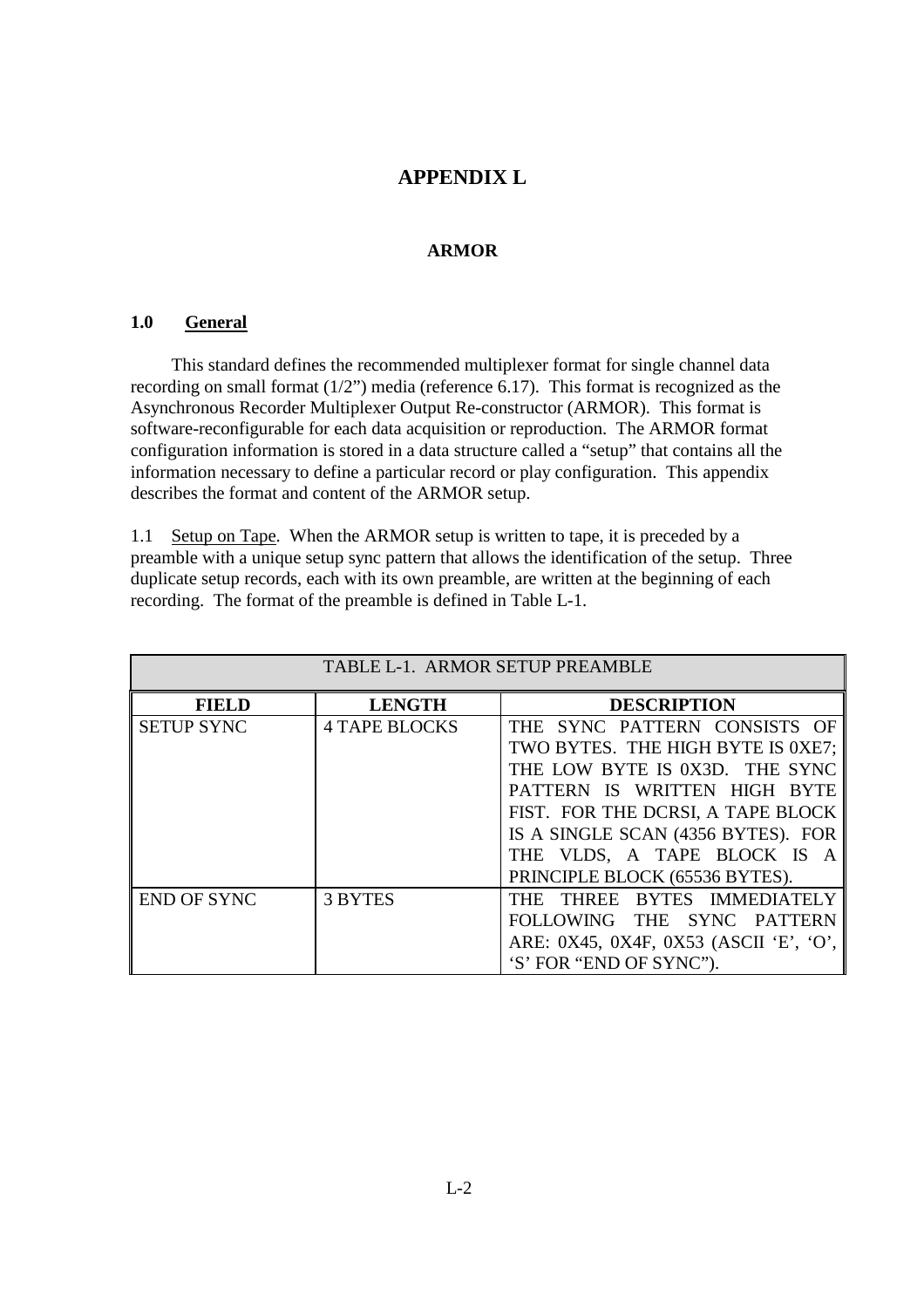### **2.0 Setup Organization**

 An ARMOR setup is divided into three sections: the header section, the channel section, and the trailer section. The overall organization of a setup is summarized in Table L-2.

| TABLE L-2. SETUP ORGANIZATION |                           |  |  |  |  |  |
|-------------------------------|---------------------------|--|--|--|--|--|
| <b>CONTENT</b>                | <b>NUMBER OF BYTES</b>    |  |  |  |  |  |
| <b>HEADER SECTION</b>         | 70                        |  |  |  |  |  |
| <b>CHANNEL 1</b>              | $51 - 61$                 |  |  |  |  |  |
| <b>INFORMATION</b>            |                           |  |  |  |  |  |
| <b>CHANNEL 2</b>              | $51 - 61$                 |  |  |  |  |  |
| <b>INFORMATION</b>            |                           |  |  |  |  |  |
| "                             | 66                        |  |  |  |  |  |
| 66                            | 66                        |  |  |  |  |  |
| <b>TRAILER SECTION</b>        | $0 - 44 +$ SAVED SCANLIST |  |  |  |  |  |
|                               | SIZE                      |  |  |  |  |  |

2.1 Header Section The header section is the first 70 bytes of a setup. It contains information about the setup as a whole, including clock parameters, frame parameters, and the numbers of input and output channels (see Table L-3).



**NOTE** / In tables L-3 through L-12, fields noted with an asterisk **(\*) require user input per section 2.5.**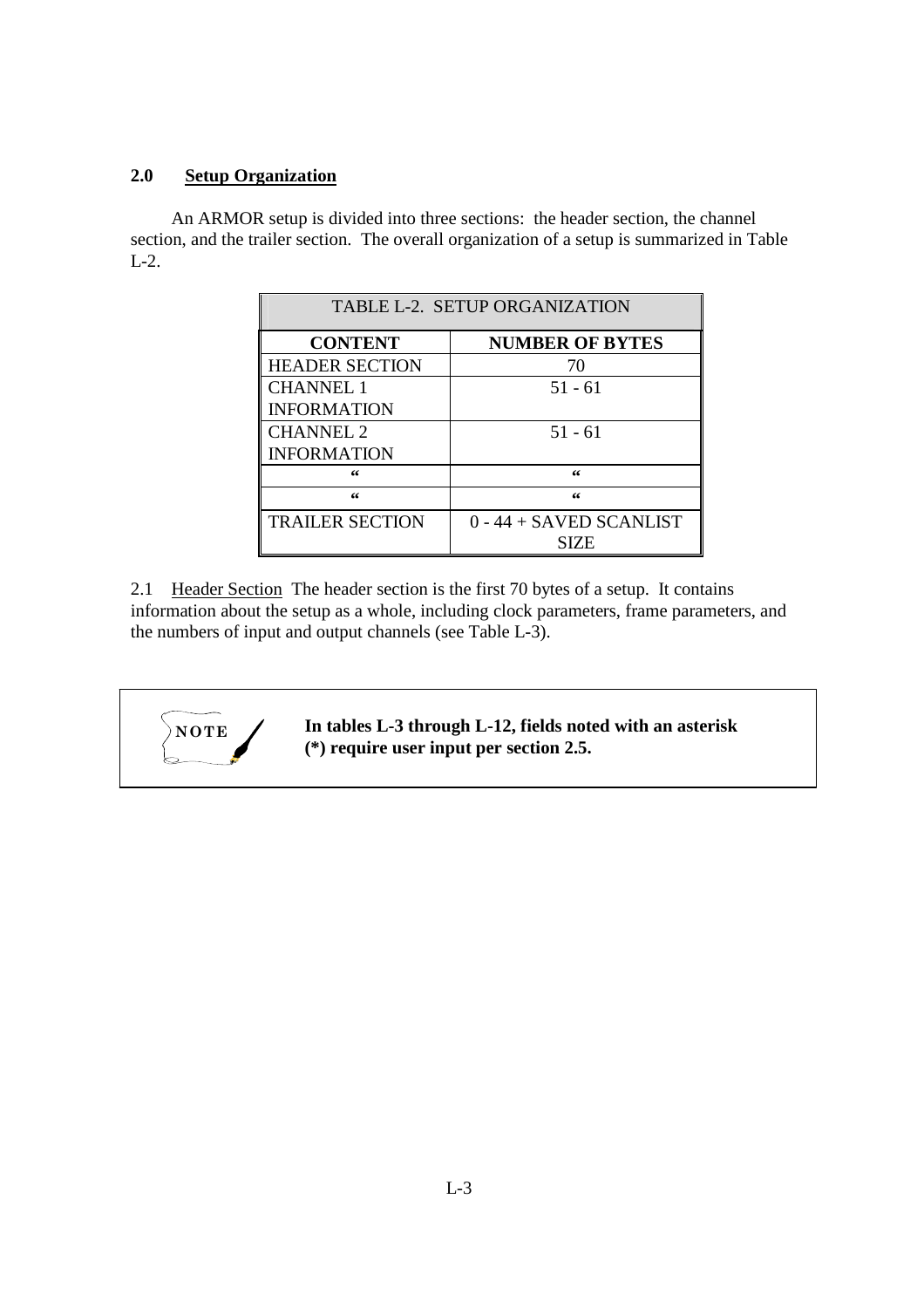| TABLE L-3. HEADER SECTION FORMAT   |                        |               |                                                                                                                                                   |  |  |  |  |
|------------------------------------|------------------------|---------------|---------------------------------------------------------------------------------------------------------------------------------------------------|--|--|--|--|
| <b>FIELD</b>                       | <b>BYTES</b>           | <b>FORMAT</b> | <b>DESCRIPTION</b>                                                                                                                                |  |  |  |  |
| *SETUP LENGTH                      | 2                      | <b>BINARY</b> | SETUP,<br><b>TOTAL</b><br><b>BYTES</b><br>$\mathbb{N}$<br>INCLUDING THIS FIELD.                                                                   |  |  |  |  |
| <b>SOFTWARE</b><br><b>VERSION</b>  | 12                     | <b>ASCII</b>  | VERSION OF THE ARMOR SETUP<br>AND CONTROL SOFTWARE THAT<br>WROTE THE SETUP.                                                                       |  |  |  |  |
| PRE-SCALERS                        | $\mathbf{1}$           | <b>BINARY</b> | THE BOTTOM FOUR BITS CONTAIN<br>THE BIT RATE CLOCK PRE-SCALER;<br>THE TOP FOUR BITS CONTAIN THE<br>PACER CLOCK PRE-SCALER                         |  |  |  |  |
| <b>RESERVED</b>                    | 26                     | N/A           | N/A                                                                                                                                               |  |  |  |  |
| *SETUP KEYS (BIT 0)                |                        |               | IF BIT 0 (LSB) SET, SETUP CONTAINS<br>SETUP DESCRIPTION IN TRAILER.                                                                               |  |  |  |  |
| *SETUP KEYS (BITS<br>$1, 2, \& 3)$ | $\mathbf{1}$           | <b>BINARY</b> | IF BIT 1 SET, SETUP CONTAINS<br>CHECKSUM IN TRAILER. IF BIT 2<br>SET, SETUP IS SCAN-ALIGNED.<br>IF<br>BIT THREE SET THEN A SCAN LIST<br>IS SAVED. |  |  |  |  |
| <b>PACER DIVIDER</b>               | $\overline{2}$         | <b>BINARY</b> | PACER DIVIDER VALUE.                                                                                                                              |  |  |  |  |
| <b>BIT RATE</b>                    | $\boldsymbol{\Lambda}$ | <b>BINARY</b> | AGGREGATE BIT RATE FOR ALL<br><b>ENABLED CHANNELS.</b>                                                                                            |  |  |  |  |
| <b>BRC DIVIDER</b>                 | $\overline{2}$         | <b>BINARY</b> | BIT RATE CLOCK DIVIDER VALUE.                                                                                                                     |  |  |  |  |
| <b>MASTER</b><br><b>OSCILLATOR</b> | $\overline{4}$         | <b>BINARY</b> | FREQUENCY OF<br><b>THE</b><br><b>MASTER</b><br>OSCILLATOR IN BITS PER SECOND.                                                                     |  |  |  |  |
| <b>BYTES OVERHEAD</b>              | $\overline{4}$         | <b>BINARY</b> | TOTAL SYNC BYTES PLUS FILLER<br><b>BYTES PER FRAME.</b>                                                                                           |  |  |  |  |
| <b>PACER</b>                       | $\overline{4}$         | <b>BINARY</b> | FREQUENCY OF THE PACER CLOCK<br>IN CYCLES PER SECOND.                                                                                             |  |  |  |  |
| <b>FRAME RATE</b>                  | $\overline{4}$         | <b>BINARY</b> | NUMBER OF FRAMES PER SECOND.                                                                                                                      |  |  |  |  |
| *INPUT COUNT                       | $\overline{2}$         | <b>BINARY</b> | NUMBER OF INPUT CHANNELS IN<br><b>SETUP.</b>                                                                                                      |  |  |  |  |
| <b>OUTPUT COUNT</b>                | $\overline{2}$         | <b>BINARY</b> | NUMBER OF OUTPUT CHANNELS IN<br>SETUP.                                                                                                            |  |  |  |  |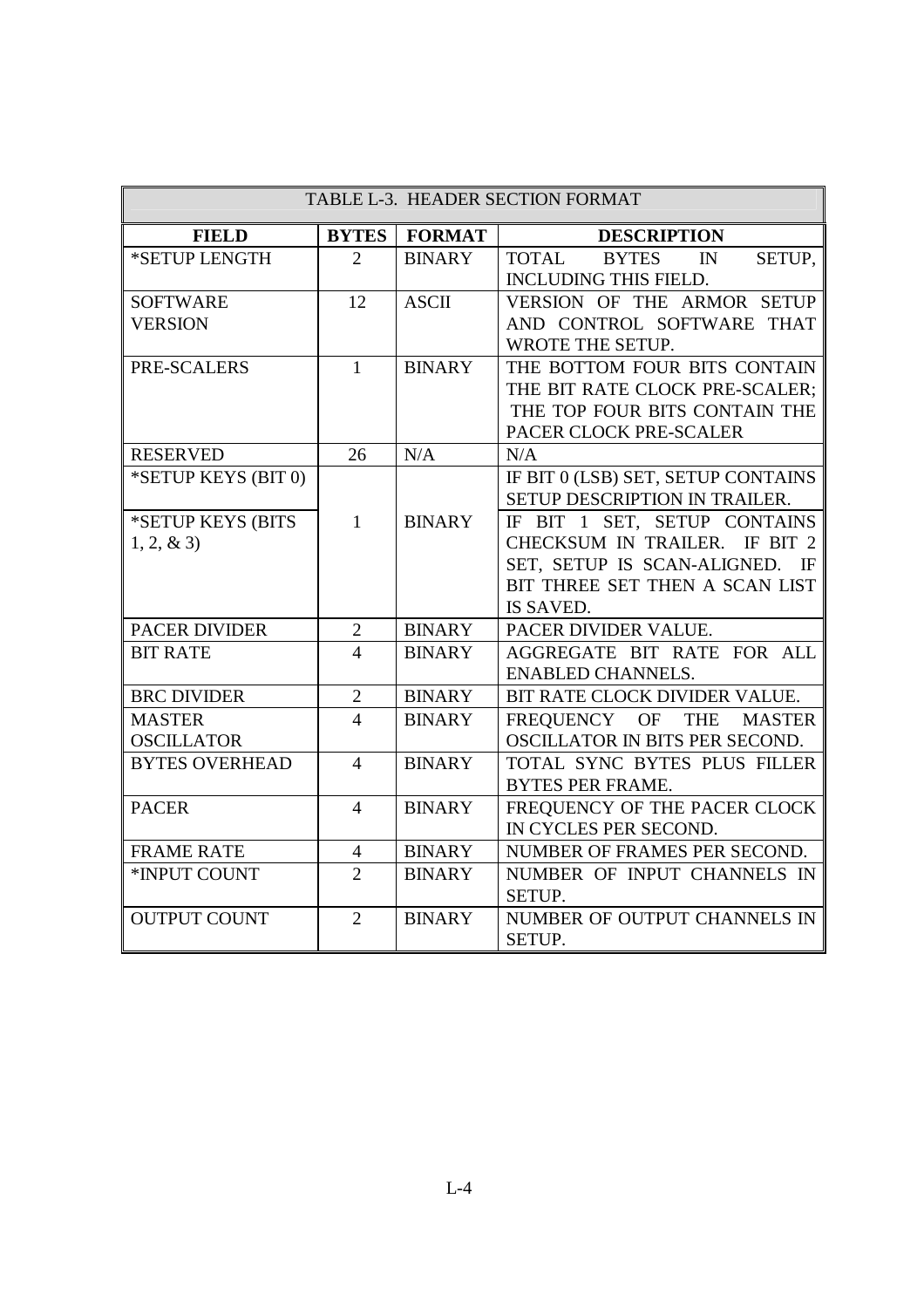2.2 Channel Section. The Channel section contains one channel entry for every channel in the multiplexer chassis configuration, including those channels that are not enabled or recorded. The content and length of the channel information vary depending on the channel type. The lengths of the channel entries for each channel type are presented in Table L-4. Tables L-5 through L-13 describe the channel entry fields for each module type.

| TABLE L-4. CHANNEL ENTRY<br><b>LENGTHS</b> |              |  |  |  |  |  |  |
|--------------------------------------------|--------------|--|--|--|--|--|--|
| <b>CHANNEL TYPE</b>                        | <b>BYTES</b> |  |  |  |  |  |  |
| PCM INPUT AND OUTPUT                       | 51           |  |  |  |  |  |  |
| <b>ANALOG INPUT AND</b>                    | 53           |  |  |  |  |  |  |
| <b>OUTPUT</b>                              |              |  |  |  |  |  |  |
| <b>PARALLEL INPUT</b>                      | 53           |  |  |  |  |  |  |
| PARALLEL OUTPUT                            | 56           |  |  |  |  |  |  |
| <b>TIMECODE INPUT AND</b>                  | 61           |  |  |  |  |  |  |
| <b>OUTPUT</b>                              |              |  |  |  |  |  |  |
| <b>VOICE INPUT AND</b><br>61               |              |  |  |  |  |  |  |
| <b>OUTPUT</b>                              |              |  |  |  |  |  |  |
| <b>BIT SYNC INPUT</b>                      |              |  |  |  |  |  |  |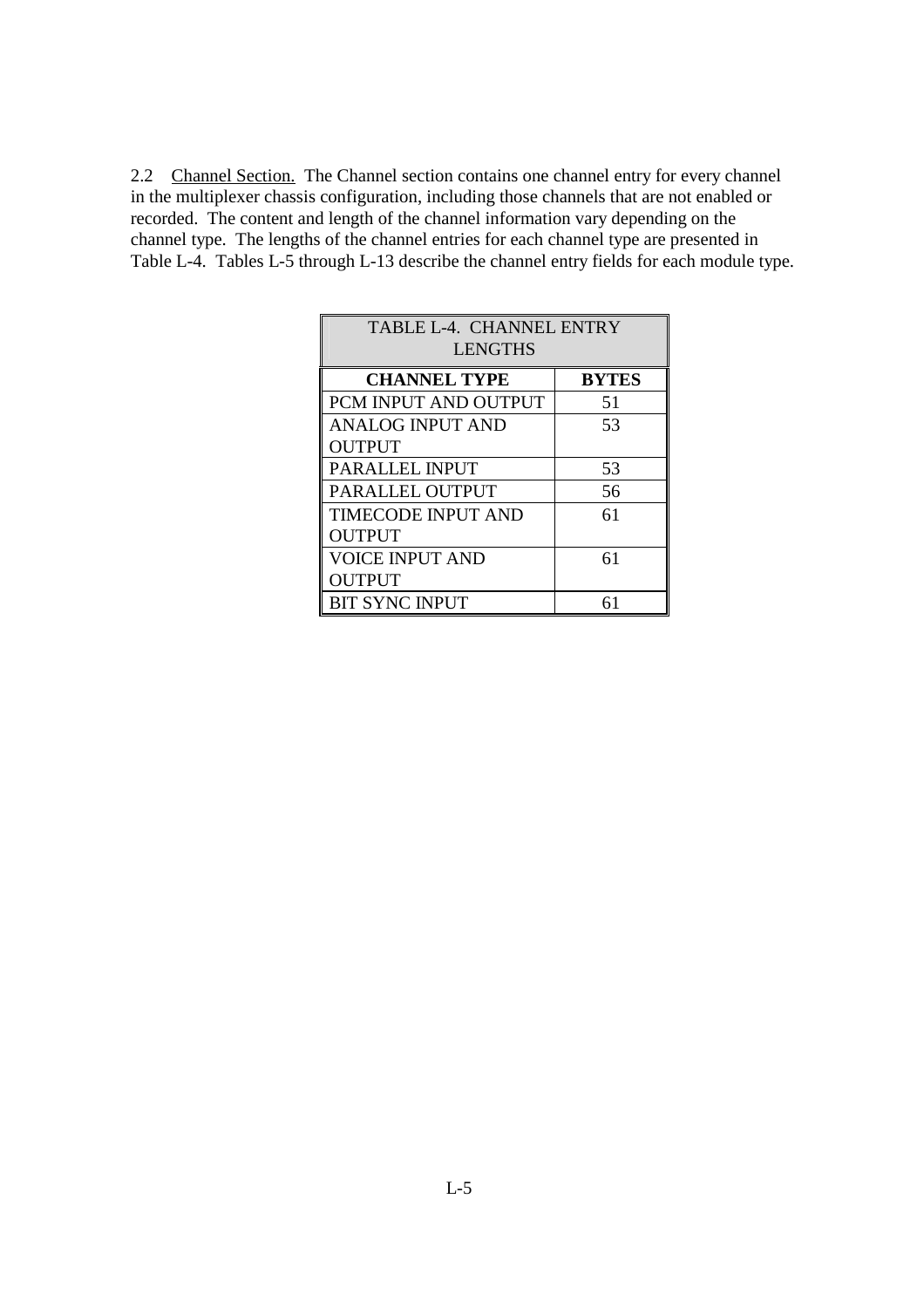| TABLE L-5. PCM INPUT CHANNELS |                |                       |                                  |  |  |  |
|-------------------------------|----------------|-----------------------|----------------------------------|--|--|--|
| <b>FIELD</b>                  |                | <b>BYTES   FORMAT</b> | <b>DESCRIPTION</b>               |  |  |  |
| *CHANNEL TYPE                 | 2              | <b>BINARY</b>         | $1 = 8$ BIT PCM INPUT            |  |  |  |
|                               |                |                       | $8 = 20$ MBIT PCM INPUT          |  |  |  |
| <b>MAPPED CHANNEL</b>         | $\overline{2}$ | <b>BINARY</b>         | INDEX OF THE CHANNEL THIS        |  |  |  |
|                               |                |                       | CHANNEL IS MAPPED TO. IF THE     |  |  |  |
|                               |                |                       | CHANNEL IS NOT MAPPED, THE       |  |  |  |
|                               |                |                       | <b>INDEX IS -1.</b>              |  |  |  |
| *ENABLED                      | $\mathbf{1}$   | <b>ASCII</b>          | IF ENABLED, THE CHANNEL IS       |  |  |  |
|                               |                |                       | RECORDED ("Y" OR "N").           |  |  |  |
| <b>ACTUAL RATE</b>            | $\overline{4}$ | <b>BINARY</b>         | <b>ACTUAL WORD RATE IN WORDS</b> |  |  |  |
|                               |                |                       | PER SECOND.                      |  |  |  |
| <b>WORDS PER FRAME</b>        | $\overline{4}$ | <b>BINARY</b>         | NUMBER OF WORDS PER FRAME.       |  |  |  |
| <b>INPUT MODES</b>            | $\mathbf{1}$   | <b>BINARY</b>         | IF BIT 0 (LSB) SET, SOURCE B     |  |  |  |
|                               |                |                       | DATA; ELSE SOURCE A. IF BIT 1    |  |  |  |
|                               |                |                       | SET, NRZ-L; ELSE BIPHASE-L. IF   |  |  |  |
|                               |                |                       | BIT 2 SET, 0 DEGREE CLOCK; ELSE  |  |  |  |
|                               |                |                       | 90 DEGREE CLOCK.                 |  |  |  |
| <b>RESERVED</b>               | $\overline{3}$ | N/A                   | N/A                              |  |  |  |
| <b>BITS PER WORD</b>          | $\overline{2}$ | <b>BINARY</b>         | 16 BITS.                         |  |  |  |
| <b>BITS PRECEDING</b>         | $\overline{4}$ | <b>BINARY</b>         | NUMBER OF BITS IN THE FRAME      |  |  |  |
|                               |                |                       | THAT MUST PRECEDE<br><b>THIS</b> |  |  |  |
|                               |                |                       | <b>CHANNEL.</b>                  |  |  |  |
| *CHANNEL NUMBER               | $\overline{2}$ | <b>BINARY</b>         | CHANNEL ON MODULE (0-3).         |  |  |  |
| *MODULE ID                    | $\mathbf{1}$   | <b>BINARY</b>         | MODULE $ID = HEX$ 11             |  |  |  |
| <b>RESERVED</b>               | $\mathbf{1}$   | N/A                   | N/A                              |  |  |  |
| *REQUESTED RATE               | $\overline{4}$ | <b>BINARY</b>         | REQUESTED BITS PER SECOND        |  |  |  |
|                               |                |                       | (INTEGER).                       |  |  |  |
| <b>DESCRIPTION</b>            | 20             | <b>ASCII</b>          | CHANNEL DESCRIPTION.             |  |  |  |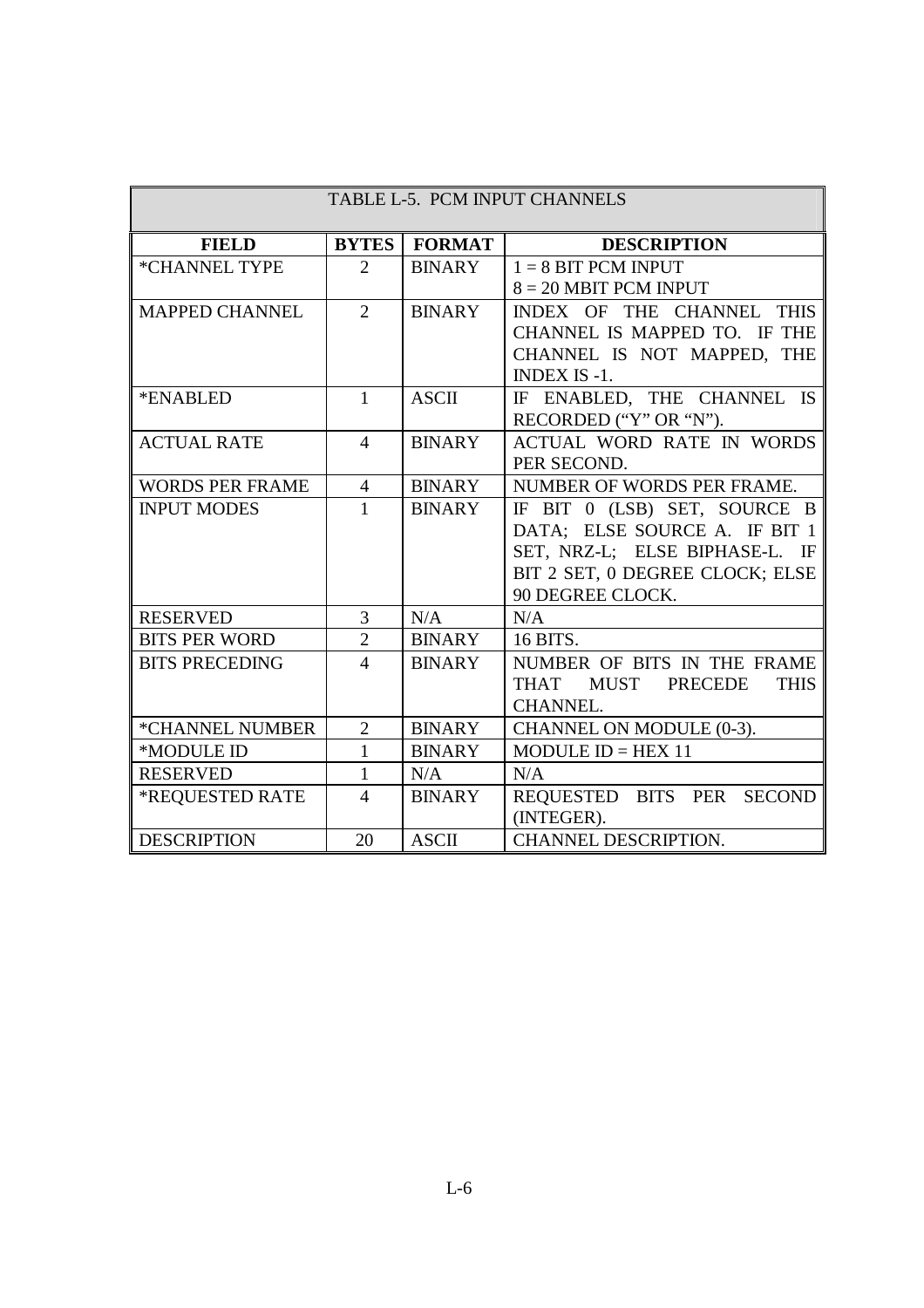| TABLE L-6. ANALOG INPUT AND OUTPUT CHANNELS |                             |               |                                            |  |  |  |  |
|---------------------------------------------|-----------------------------|---------------|--------------------------------------------|--|--|--|--|
| <b>FIELD</b>                                | <b>BYTES</b>                | <b>FORMAT</b> | <b>DESCRIPTION</b>                         |  |  |  |  |
| <b>CHANNEL TYPE</b>                         | $\mathcal{D}_{\mathcal{L}}$ | <b>BINARY</b> | $2 = 8$ MBIT PCM OUTPUT                    |  |  |  |  |
|                                             |                             |               | $9 = 20$ MBIT PCM OUTPUT                   |  |  |  |  |
| <b>MAPPED CHANNEL</b>                       | 2                           | <b>BINARY</b> | INDEX OF THE CHANNEL THIS                  |  |  |  |  |
|                                             |                             |               | CHANNEL IS MAPPED TO . IF THE              |  |  |  |  |
|                                             |                             |               | CHANNEL IS NOT MAPPED, THE                 |  |  |  |  |
|                                             |                             |               | <b>INDEX IS -1.</b>                        |  |  |  |  |
| <b>ENABLED</b>                              | $\mathbf{1}$                | <b>ASCII</b>  | IF ENABLED, THE CHANNEL IS                 |  |  |  |  |
|                                             |                             |               | RECORDED ("Y" OR "N").                     |  |  |  |  |
| <b>ACTUAL RATE</b>                          | $\overline{4}$              | <b>BINARY</b> | <b>ACTUAL WORD RATE IN WORDS</b>           |  |  |  |  |
|                                             |                             |               | PER SECOND.                                |  |  |  |  |
| <b>WORDS PER FRAME</b>                      | $\overline{4}$              | <b>BINARY</b> | NUMBER OF WORDS PER FRAME.                 |  |  |  |  |
| <b>OUTPUT MODES</b>                         | 1                           | <b>BINARY</b> | IF BIT 0 (LSB) SET, BURST MODE.            |  |  |  |  |
|                                             |                             |               | IF BIT 1 SET, BIPHASE; ELSE NRZ-           |  |  |  |  |
|                                             |                             |               | L.                                         |  |  |  |  |
| <b>RESERVED</b>                             | 3                           | N/A           | N/A                                        |  |  |  |  |
| <b>BITS PER WORD</b>                        | $\overline{2}$              | <b>BINARY</b> | NUMBER OF BITS PER WORD.                   |  |  |  |  |
| <b>BITS PRECEDING</b>                       | $\overline{4}$              | <b>BINARY</b> | NUMBER OF BITS IN THE FRAME                |  |  |  |  |
|                                             |                             |               | <b>THAT</b><br>MUST PRECEDE<br><b>THIS</b> |  |  |  |  |
|                                             |                             |               | <b>CHANNEL.</b>                            |  |  |  |  |
| <b>CHANNEL NUMBER</b>                       | 2                           | <b>BINARY</b> | CHANNEL ON MODULE (0-3).                   |  |  |  |  |
| <b>MODULE ID</b>                            | 1                           | <b>BINARY</b> | $MODULEID = HEX 21$                        |  |  |  |  |
| <b>RESERVED</b>                             | 1                           | N/A           | N/A                                        |  |  |  |  |
| <b>REOUESTED RATE</b>                       | 4                           | <b>BINARY</b> | REQUESTED BITS PER SECOND.                 |  |  |  |  |
| <b>DESCRIPTION</b>                          | 20                          | <b>ASCII</b>  | <b>CHANNEL DESCRIPTION.</b>                |  |  |  |  |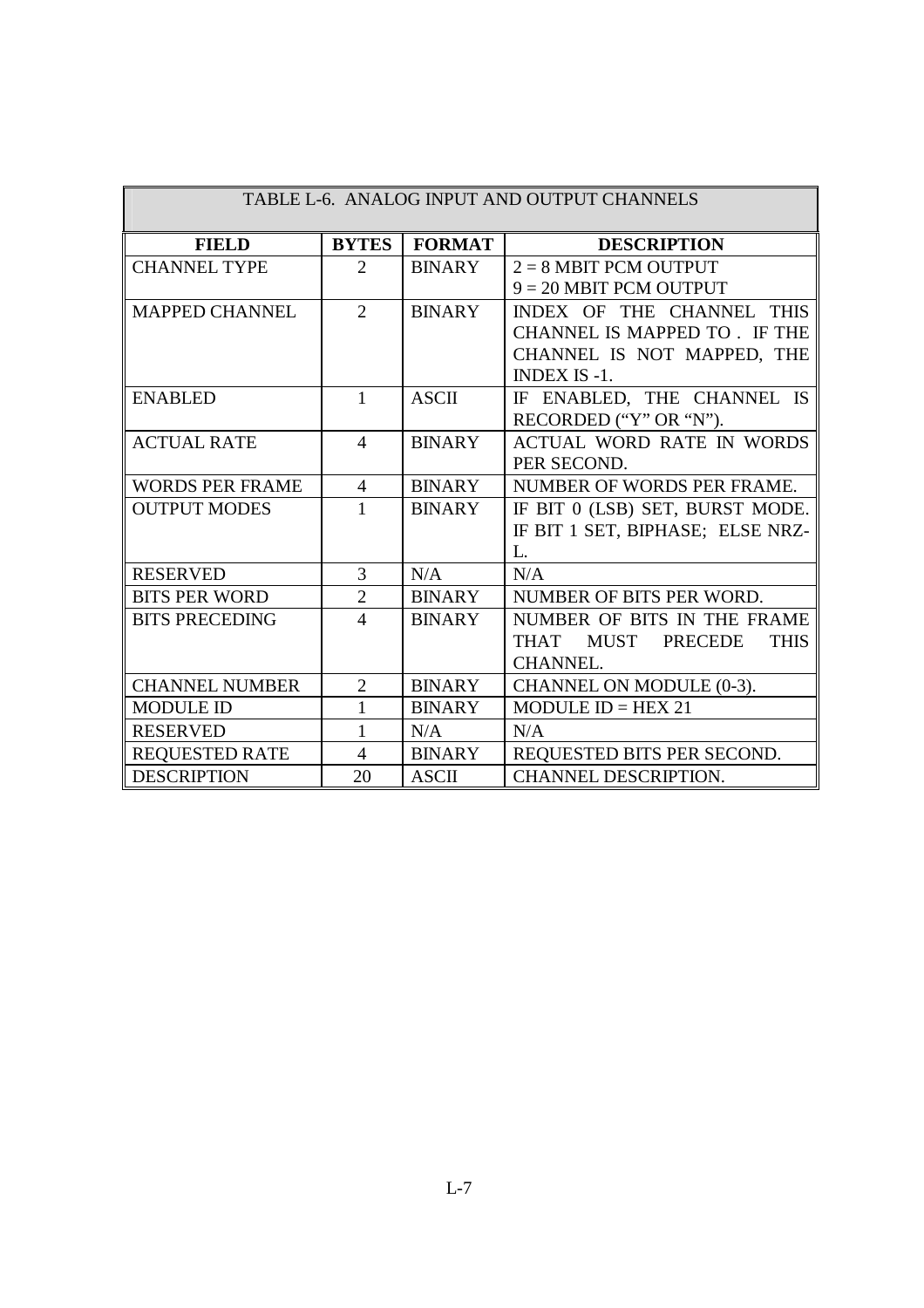| TABLE L-7. ANALOG INPUT AND OUTPUT CHANNELS |                |               |                                                               |  |  |  |
|---------------------------------------------|----------------|---------------|---------------------------------------------------------------|--|--|--|
| <b>FIELD</b>                                | <b>BYTES</b>   | <b>FORMAT</b> | <b>DESCRIPTION</b>                                            |  |  |  |
| *CHANNEL TYPE                               | 2              | <b>BINARY</b> | $5 = LF$ ANALOG INPUT                                         |  |  |  |
|                                             |                |               | $6 = HF ANALOG INPUT$                                         |  |  |  |
|                                             |                |               | $7 = ANALOG$ OUTPUT                                           |  |  |  |
| <b>MAPPED CHANNEL</b>                       | $\overline{2}$ | <b>BINARY</b> | INDEX OF THE CHANNEL THIS                                     |  |  |  |
|                                             |                |               | CHANNEL IS MAPPED TO. IF THE                                  |  |  |  |
|                                             |                |               | CHANNEL IS NOT MAPPED, THE                                    |  |  |  |
|                                             |                |               | <b>INDEX IS -1.</b>                                           |  |  |  |
| *ENABLED                                    | $\mathbf{1}$   | <b>ASCII</b>  | IF ENABLED, THE CHANNEL IS                                    |  |  |  |
|                                             |                |               | RECORDED ("Y" OR "N").                                        |  |  |  |
| <b>ACTUAL RATE</b>                          | $\overline{4}$ | <b>BINARY</b> | <b>ACTUAL</b><br><b>SAMPLE</b><br><b>RATE</b><br>$\mathbb{N}$ |  |  |  |
|                                             |                |               | SAMPLES PER SECOND.                                           |  |  |  |
| <b>SAMPLES PER</b>                          | $\overline{4}$ | <b>BINARY</b> | <b>OR</b><br><b>NUMBER</b><br><b>SAMPLES</b><br><b>PER</b>    |  |  |  |
| <b>FRAME</b>                                |                |               | FRAME.                                                        |  |  |  |
| <b>FILTER NUMBER</b>                        | $\mathbf{1}$   | <b>BINARY</b> | $0 =$ FILTER 1                                                |  |  |  |
|                                             |                |               | $1 =$ FILTER 2                                                |  |  |  |
|                                             |                |               | $2 =$ FILTER 3                                                |  |  |  |
|                                             |                |               | $3 =$ FILTER 4                                                |  |  |  |
| <b>RESERVED</b>                             | 3              | N/A           | N/A                                                           |  |  |  |
| *BITS PER SAMPLE                            | $\overline{2}$ | <b>BINARY</b> | NUMBER OF BITS PER SAMPLE (8)                                 |  |  |  |
|                                             |                |               | OR 12).                                                       |  |  |  |
| <b>RESERVED</b>                             | $\overline{4}$ | N/A           | N/A                                                           |  |  |  |
| *CHANNEL NUMBER                             | $\overline{2}$ | <b>BINARY</b> | CHANNEL ON MODULE (0-3).                                      |  |  |  |
| *MODULE ID                                  | $\mathbf{1}$   | <b>BINARY</b> | MODULE $ID = 34$ HEX (LF) OR 33                               |  |  |  |
|                                             |                |               | HEX (HF)                                                      |  |  |  |
| <b>RESERVED</b>                             | $\mathbf{1}$   | N/A           | N/A                                                           |  |  |  |
| *REQUESTED RATE                             | $\overline{4}$ | <b>BINARY</b> | REQUESTED<br><b>SAMPLES</b><br><b>PER</b>                     |  |  |  |
|                                             |                |               | SECOND.                                                       |  |  |  |
| <b>RESERVED</b>                             | $\overline{2}$ | N/A           | N/A                                                           |  |  |  |
| <b>DESCRIPTION</b>                          | 20             | <b>ASCII</b>  | <b>CHANNEL DESCRIPTION</b>                                    |  |  |  |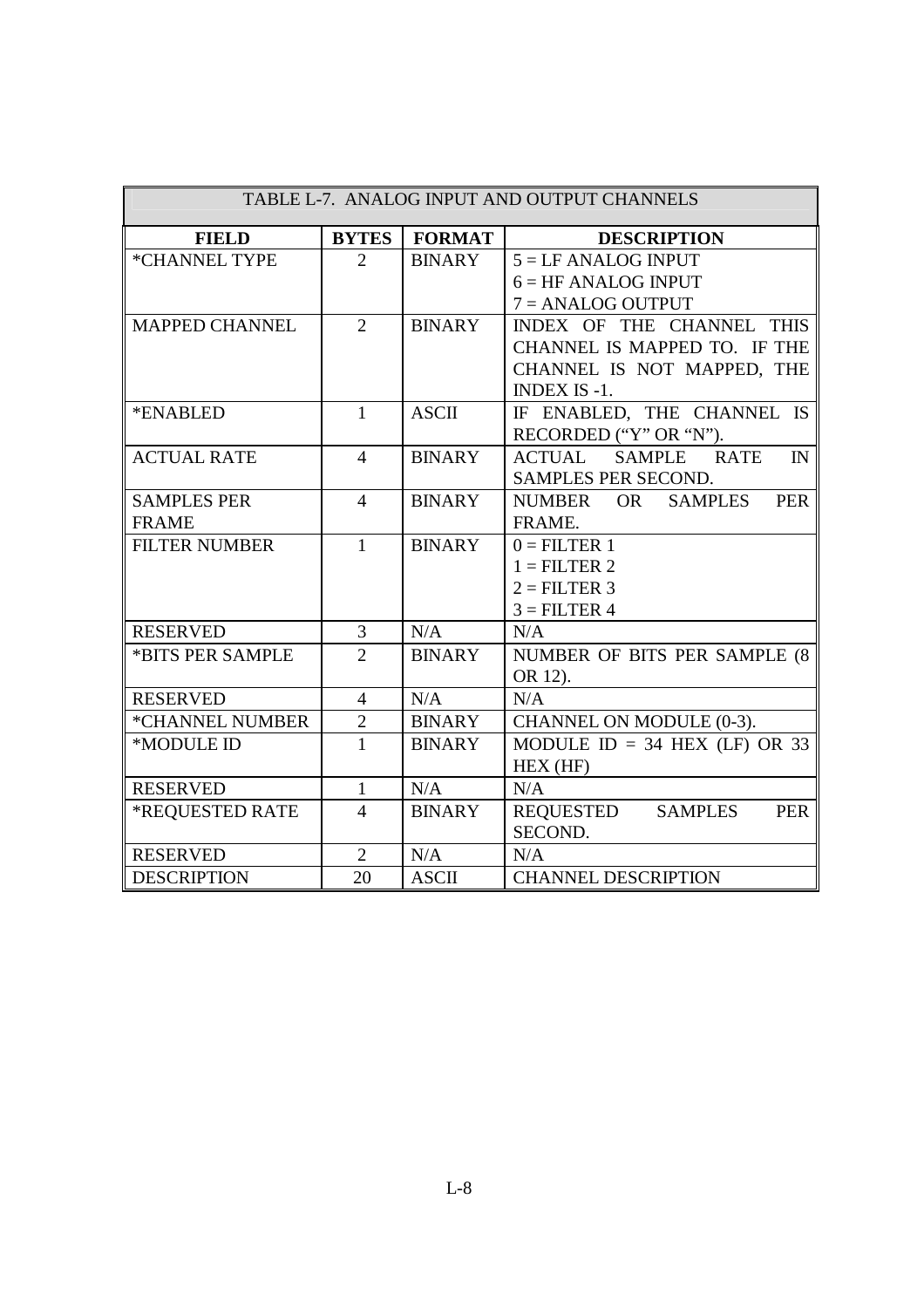| TABLE L-8. PARALLEL INPUT CHANNELS |                |               |                                               |  |  |  |
|------------------------------------|----------------|---------------|-----------------------------------------------|--|--|--|
| <b>FIELD</b>                       | <b>BYTES</b>   | <b>FORMAT</b> | <b>DESCRIPTION</b>                            |  |  |  |
| *CHANNEL TYPE                      | $\overline{2}$ | <b>BINARY</b> | 13 = NEW PARALLEL INPUT                       |  |  |  |
| <b>MAPPED CHANNEL</b>              | $\overline{2}$ | <b>BINARY</b> | INDEX OF THE CHANNEL THIS                     |  |  |  |
|                                    |                |               | CHANNEL IS MAPPED TO. IF THE                  |  |  |  |
|                                    |                |               | CHANNEL IS NOT MAPPED, THE                    |  |  |  |
|                                    |                |               | <b>INDEX IS -1.</b>                           |  |  |  |
| *ENABLED                           | $\mathbf{1}$   | <b>ASCII</b>  | IF ENABLED, THE CHANNEL IS                    |  |  |  |
|                                    |                |               | RECORDED ("Y" OR "N").                        |  |  |  |
| <b>ACTUAL RATE</b>                 | $\overline{4}$ | <b>BINARY</b> | ACTUAL WORDS PER SECOND.                      |  |  |  |
| <b>WORDS PER FRAME</b>             | $\overline{4}$ | <b>BINARY</b> | NUMBER OF WORDS PER FRAME.                    |  |  |  |
| <b>RESERVED</b>                    | $\overline{4}$ | N/A           | N/A                                           |  |  |  |
| <b>BITS PER WORD</b>               | $\overline{2}$ | <b>BINARY</b> | NUMBER OF BITS PER WORD                       |  |  |  |
| <b>WORDS PRECEDING</b>             | $\overline{4}$ | <b>BINARY</b> | NUMBER OF WORDS<br>$\mathbb{N}$<br><b>THE</b> |  |  |  |
|                                    |                |               | FRAME THAT MUST PRECEDE THIS                  |  |  |  |
|                                    |                |               | <b>CHANNEL.</b>                               |  |  |  |
| *CHANNEL NUMBER                    | $\overline{2}$ | <b>BINARY</b> | CHANNEL ON MODULE (0-3).                      |  |  |  |
| *MODULE ID                         | 1              | <b>BINARY</b> | MODULE $ID = HEX 92$                          |  |  |  |
| <b>RESERVED</b>                    | $\mathbf{1}$   | N/A           | N/A                                           |  |  |  |
| *REOUESTED RATE                    | $\overline{4}$ | <b>BINARY</b> | REOUESTED WORDS PER SECOND.                   |  |  |  |
| <b>INPUT MODE</b>                  | $\mathbf{1}$   | <b>BINARY</b> | $0 =$ FOUR 8-BIT CHANNELS                     |  |  |  |
|                                    |                |               | $1 = ONE$ 16-BIT, TWO 8-BIT                   |  |  |  |
|                                    |                |               | (CURRENTLY UNAVAILABLE)                       |  |  |  |
|                                    |                |               | 2 = TWO 16-BIT (CURRENTLY                     |  |  |  |
|                                    |                |               | UNAVAILABLE)                                  |  |  |  |
|                                    |                |               | 3 = ONE 32-BIT (CURRENTLY                     |  |  |  |
|                                    |                |               | UNAVAILABLE)                                  |  |  |  |
|                                    |                |               | $4 = ONE$ 24-BIT, ONE<br>$8-BIT$              |  |  |  |
|                                    |                |               | (CURRENTLY UNAVAILABLE)                       |  |  |  |
| <b>RESERVED</b>                    | $\mathbf{1}$   | N/A           | N/A                                           |  |  |  |
| <b>DESCRIPTION</b>                 | 20             | <b>ASCII</b>  | <b>CHANNEL DESCRIPTION.</b>                   |  |  |  |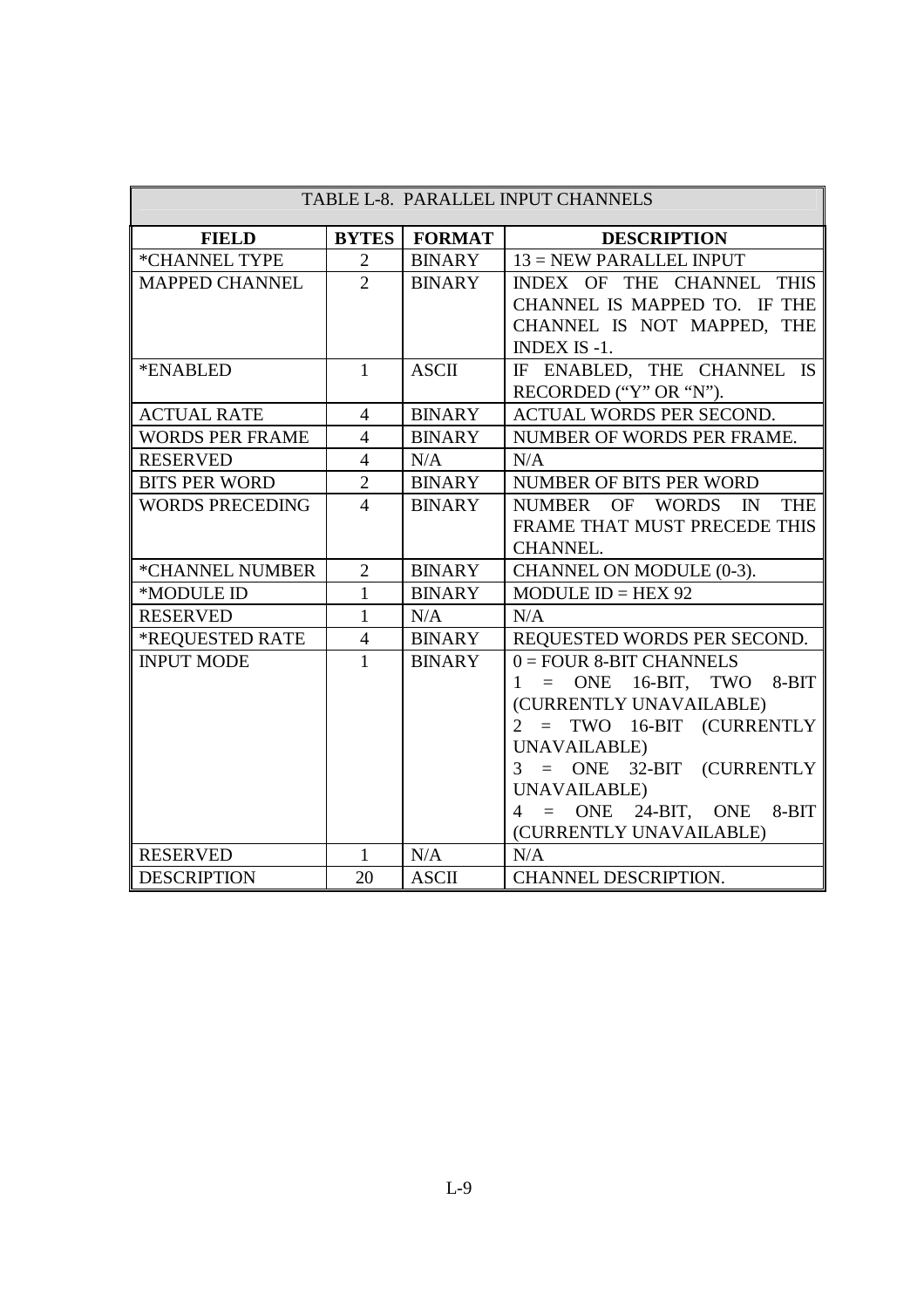| TABLE L-9. PARALLEL OUTPUT CHANNELS |                |               |                                                                                                                                                                                 |  |
|-------------------------------------|----------------|---------------|---------------------------------------------------------------------------------------------------------------------------------------------------------------------------------|--|
| <b>FIELD</b>                        | <b>BYTES</b>   | <b>FORMAT</b> | <b>DESCRIPTION</b>                                                                                                                                                              |  |
| <b>CHANNEL TYPE</b>                 | $\overline{2}$ | <b>BINARY</b> | 14 = NEW PARALLEL OUTPUT                                                                                                                                                        |  |
| <b>MAPPED CHANNEL</b>               | $\overline{2}$ | <b>BINARY</b> | INDEX OF<br><b>THE</b><br><b>CHANNEL</b><br><b>THIS</b><br>CHANNEL IS MAPPED TO. IF THE<br>CHANNEL IS NOT MAPPED,<br><b>THE</b><br><b>INDEX IS -1.</b>                          |  |
| <b>ENABLED</b>                      | $\mathbf{1}$   | <b>ASCII</b>  | IF ENABLED, THE CHANNEL IS<br>RECORDED ("Y" OR "N").                                                                                                                            |  |
| <b>ACTUAL RATE</b>                  | $\overline{4}$ | <b>BINARY</b> | ACTUAL WORD RATE IN WORDS PER<br>SECOND.                                                                                                                                        |  |
| <b>WORDS PER FRAME</b>              | $\overline{4}$ | <b>BINARY</b> | NUMBER OF WORDS PER FRAME.                                                                                                                                                      |  |
| <b>RESERVED</b>                     | $\overline{4}$ | N/A           | N/A                                                                                                                                                                             |  |
| <b>BITS PER WORD</b>                | $\overline{2}$ | <b>BINARY</b> | NUMBER OF BITS PER WORD.                                                                                                                                                        |  |
| <b>WORDS PRECEDING</b>              | $\overline{4}$ | <b>BINARY</b> | NUMBER OF WORDS IN THE FRAME<br><b>THAT</b><br><b>MUST</b><br><b>PRECEDE</b><br><b>THIS</b><br><b>CHANNEL.</b>                                                                  |  |
| <b>CHANNEL NUMBER</b>               | $\overline{2}$ | <b>BINARY</b> | CHANNEL ON MODULE (0-3).                                                                                                                                                        |  |
| <b>MODULE ID</b>                    | $\mathbf{1}$   | <b>BINARY</b> | MODULE $ID = HEX A2$                                                                                                                                                            |  |
| <b>RESERVED</b>                     | $\mathbf{1}$   | N/A           | N/A                                                                                                                                                                             |  |
| <b>REQUESTED RATE</b>               | $\overline{4}$ | <b>BINARY</b> | REQUESTED WORDS PER SECOND.                                                                                                                                                     |  |
| <b>OUTPUT MODE</b>                  | $\mathbf{1}$   | <b>BINARY</b> | $0 =$ FOUR 8-BIT CHANNELS<br>$1 = ONE$ 16-BIT, TWO 8-BIT<br>$2 = TWO$ 16-BIT CHANNELS<br>$3 = ONE$ 32-BIT CHANNEL<br>$4 = ONE 24-BIT$ , ONE 8-BIT<br>$7 = TWO 8-BIT DCRSI MODE$ |  |
| <b>RECONSTRUCT</b><br><b>MODE</b>   | $\mathbf{1}$   | <b>BINARY</b> | $0 = DATA$ IS FROM MODULE OTHER<br>THAN PARALLEL INPUT.<br>$1 =$ DATA IS FROM PARALLEL INPUT.<br>NOT VALID ONLY FOR OUTPUT<br>MODE.                                             |  |
| <b>DCRSI OUTPUT</b>                 | 1              | <b>BINARY</b> | $0 = HEADER$ AND DATA<br>$1 = HEADER$ ONLY<br>$3 = DATA$ ONLY<br>VALID ONLY FOR OUTPUT MODE 7.                                                                                  |  |
| <b>BURST SELECT</b>                 | 1              | <b>BINARY</b> | $0 = CONSTANT$<br>$1 = BURST$                                                                                                                                                   |  |
| <b>HANDSHAKE</b>                    | $\mathbf{1}$   | <b>BINARY</b> | $0 = DISABLE$ HANDSHAKING                                                                                                                                                       |  |
| <b>SELECT</b>                       |                |               | $1 =$ ENABLE HANDSHAKING                                                                                                                                                        |  |
| <b>DESCRIPTION</b>                  | 20             | <b>ASCII</b>  | CHANNEL DESCRIPTION.                                                                                                                                                            |  |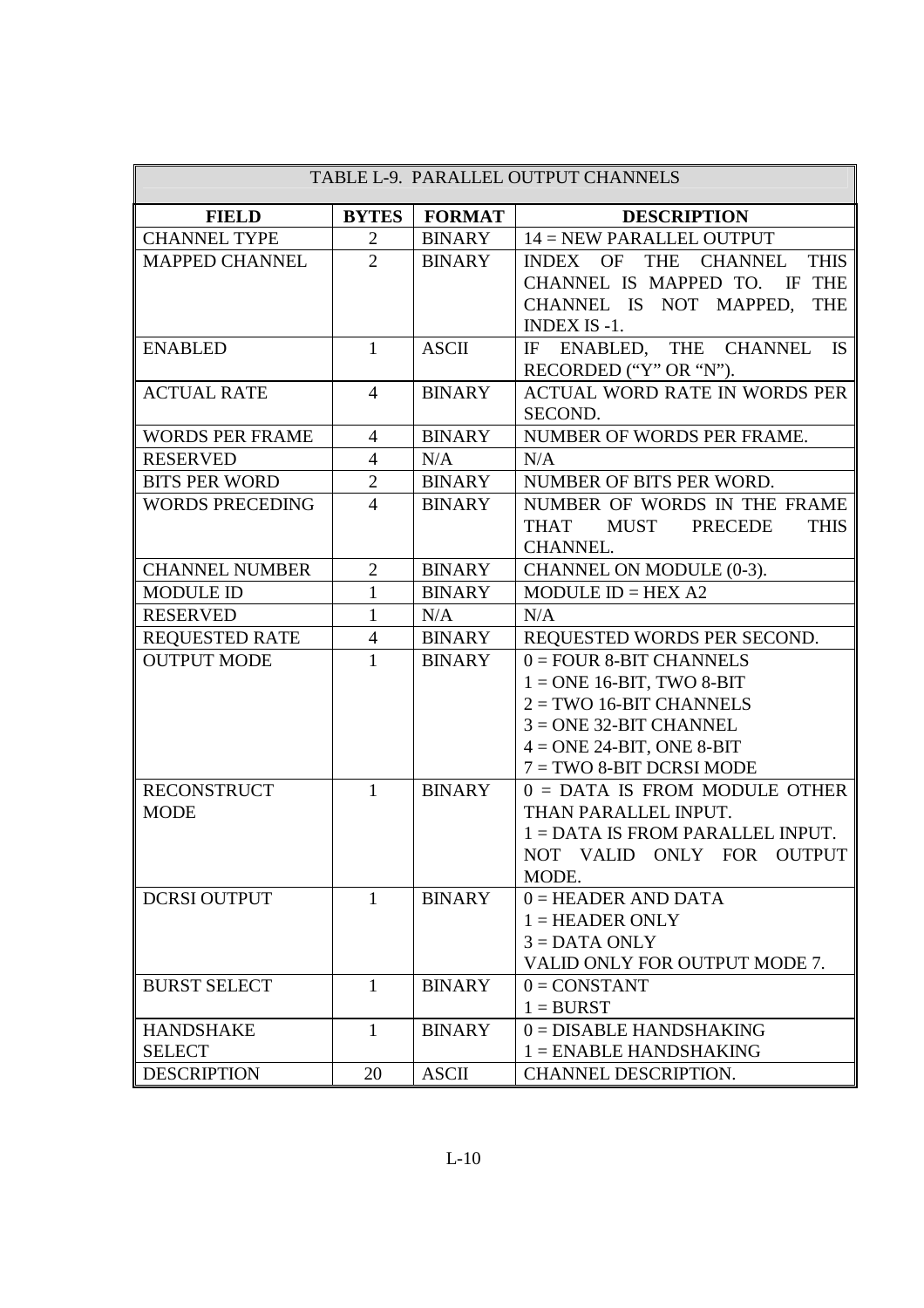| TABLE L-10. TIME CODE INPUT CHANNELS |                |               |                                                                                                                                                                                                          |  |
|--------------------------------------|----------------|---------------|----------------------------------------------------------------------------------------------------------------------------------------------------------------------------------------------------------|--|
| <b>FIELD</b>                         | <b>BYTES</b>   | <b>FORMAT</b> | <b>DESCRIPTION</b>                                                                                                                                                                                       |  |
| *CHANNEL TYPE                        | $\overline{2}$ | <b>BINARY</b> | TIME CODE MUST APPEAR AS A<br>GROUP OF 3 CHANNELS, EVEN<br>THOUGH THE USER INTERFACE<br><b>DISPLAYS</b><br>$\mathbf{A}$<br><b>SINGLE</b><br>ONLY<br>CHANNEL. THE RESPECTIVE TYPES<br>ARE 15, 19, AND 20. |  |
| <b>MAPPED CHANNEL</b>                | $\overline{2}$ | <b>BINARY</b> | INDEX OF THE CHANNEL THIS<br>CHANNEL IS MAPPED TO. IF THE<br>CHANNEL IS NOT MAPPED,<br><b>THE</b><br>INDEX IS -1.                                                                                        |  |
| *ENABLED                             | $\mathbf{1}$   | <b>ASCII</b>  | "Y" OR "N"                                                                                                                                                                                               |  |
| <b>ACTUAL RATE</b>                   | $\overline{4}$ | <b>BINARY</b> | $\mathbf{1}$                                                                                                                                                                                             |  |
| <b>SAMPLES PER</b><br><b>FRAME</b>   | $\overline{4}$ | <b>BINARY</b> | $\mathbf{1}$                                                                                                                                                                                             |  |
| <b>RESERVED</b>                      | $\overline{4}$ | N/A           | N/A                                                                                                                                                                                                      |  |
| *BITS PER WORD                       | $\overline{2}$ | <b>BINARY</b> | 24 FOR CHANNEL TYPE 15<br>24 FOR CHANNEL TYPE 19<br><b>16 FOR CHANNEL TYPE 20</b>                                                                                                                        |  |
| <b>RESERVED</b>                      | $\overline{4}$ | N/A           | N/A                                                                                                                                                                                                      |  |
| *CHANNEL<br><b>NUMBER</b>            | $\overline{2}$ | <b>BINARY</b> | 0 FOR CHANNEL TYPE 15<br><b>1 FOR CHANNEL TYPE 19</b><br>2 FOR CHANNEL TYPE 20                                                                                                                           |  |
| *MODULE ID                           | $\mathbf{1}$   | <b>BINARY</b> | MODULE $ID = HEX B1$                                                                                                                                                                                     |  |
| <b>RESERVED</b>                      | $\mathbf{1}$   | N/A           | N/A                                                                                                                                                                                                      |  |
| *REQUEST<br><b>SAMPLE RATE</b>       | $\overline{4}$ | <b>BINARY</b> | $\mathbf{1}$                                                                                                                                                                                             |  |
| *BITS PER SAMPLE                     | $\overline{2}$ | <b>BINARY</b> | 24 FOR CHANNEL TYPE 15<br>24 FOR CHANNEL TYPE 19<br>16 FOR CHANNEL TYPE 20                                                                                                                               |  |
| <b>DESCRIPTION</b>                   | 20             | <b>ASCII</b>  | <b>CHANNEL DESCRIPTION</b>                                                                                                                                                                               |  |
| <b>RESERVED</b>                      | $\overline{4}$ | N/A           | N/A                                                                                                                                                                                                      |  |
| <b>TCI MODE</b>                      | $\mathbf{1}$   | <b>BINARY</b> | 0-GENERATE TIME<br><b>1-USE EXTERNAL IRIG SOURCE</b>                                                                                                                                                     |  |
| <b>RESERVED</b>                      | $\overline{3}$ | N/A           | N/A                                                                                                                                                                                                      |  |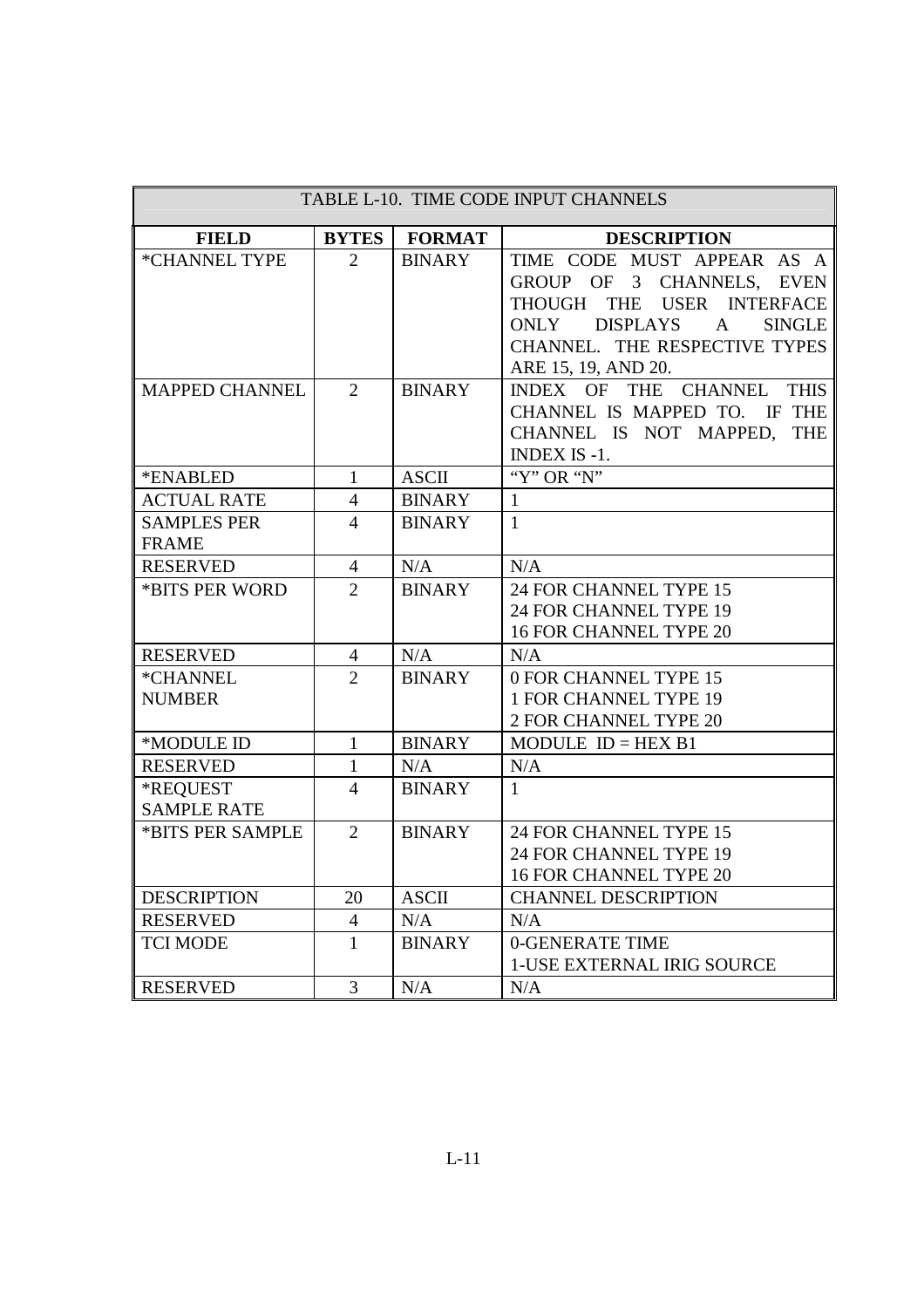| TABLE L-11. TIME CODE OUTPUT CHANNELS  |                |               |                                                                                                                                                                                    |
|----------------------------------------|----------------|---------------|------------------------------------------------------------------------------------------------------------------------------------------------------------------------------------|
| <b>FIELD</b>                           | <b>BYTES</b>   | <b>FORMAT</b> | <b>DESCRIPTION</b>                                                                                                                                                                 |
| <b>CHANNEL TYPE</b>                    | $\overline{2}$ | <b>BINARY</b> | TIME CODE MUST APPEAR AS A<br>GROUP OF 3 CHANNELS, EVEN<br>THOUGH THE USER INTERFACE<br>ONLY DISPLAYS A<br><b>SINGLE</b><br>THE RESPECTIVE<br>CHANNEL.<br>TYPES ARE 17, 21 AND 22. |
| <b>MAPPED CHANNEL</b>                  | $\overline{2}$ | <b>BINARY</b> | INDEX OF THE CHANNEL THIS<br>CHANNEL IS MAPPED TO. IF THE<br>CHANNEL IS NOT MAPPED, THE<br><b>INDEX IS -1.</b>                                                                     |
| <b>ENABLED</b>                         | $\mathbf{1}$   | <b>ASCII</b>  | "Y" - ENABLED, OR "N" - DISABLED                                                                                                                                                   |
| <b>ACTUAL RATE</b>                     | $\overline{4}$ | <b>BINARY</b> | $\mathbf{1}$                                                                                                                                                                       |
| <b>SAMPLES PER</b><br><b>FRAME</b>     | $\overline{4}$ | <b>BINARY</b> | $\mathbf{1}$                                                                                                                                                                       |
| <b>RESERVED</b>                        | $\overline{4}$ | N/A           | N/A                                                                                                                                                                                |
| <b>BITS PER WORD</b>                   | $\overline{2}$ | <b>BINARY</b> | 24 FOR CHANNEL TYPE 17<br>24 FOR CHANNEL TYPE 21<br><b>16 FOR CHANNEL TYPE 22</b>                                                                                                  |
| <b>RESERVED</b>                        | 4              | N/A           | N/A                                                                                                                                                                                |
| <b>CHANNEL</b><br><b>NUMBER</b>        | $\overline{2}$ | <b>BINARY</b> | 0 FOR CHANNEL TYPE 17<br>1 FOR CHANNEL TYPE 21<br>2 FOR CHANNEL TYPE 22                                                                                                            |
| <b>MODULE ID</b>                       | $\mathbf{1}$   | <b>BINARY</b> | $MODULE$ ID = HEX B1                                                                                                                                                               |
| <b>RESERVED</b>                        | $\mathbf{1}$   | N/A           | N/A                                                                                                                                                                                |
| <b>REQUESTED</b><br><b>SAMPLE RATE</b> | $\overline{4}$ | <b>BINARY</b> | $\mathbf{1}$                                                                                                                                                                       |
| <b>BITS PER SAMPLE</b>                 | $\overline{2}$ | <b>BINARY</b> | 24 FOR CHANNEL TYPE 17<br>24 FOR CHANNEL TYPE 21<br><b>16 FOR CHANNEL TYPE 22</b>                                                                                                  |
| <b>DESCRIPTION</b>                     | 20             | <b>ASCII</b>  | <b>CHANNEL DESCRIPTION</b>                                                                                                                                                         |
| <b>RESERVED</b>                        | $\overline{4}$ | N/A           | N/A                                                                                                                                                                                |
| <b>TCO MODE</b>                        | $\mathbf{1}$   | <b>BINARY</b> | 0 - GENERATE TIME<br>1 - USE TIME FROM RECORDED<br><b>TAPE</b>                                                                                                                     |
| <b>RESERVED</b>                        | 3              | N/A           | N/A                                                                                                                                                                                |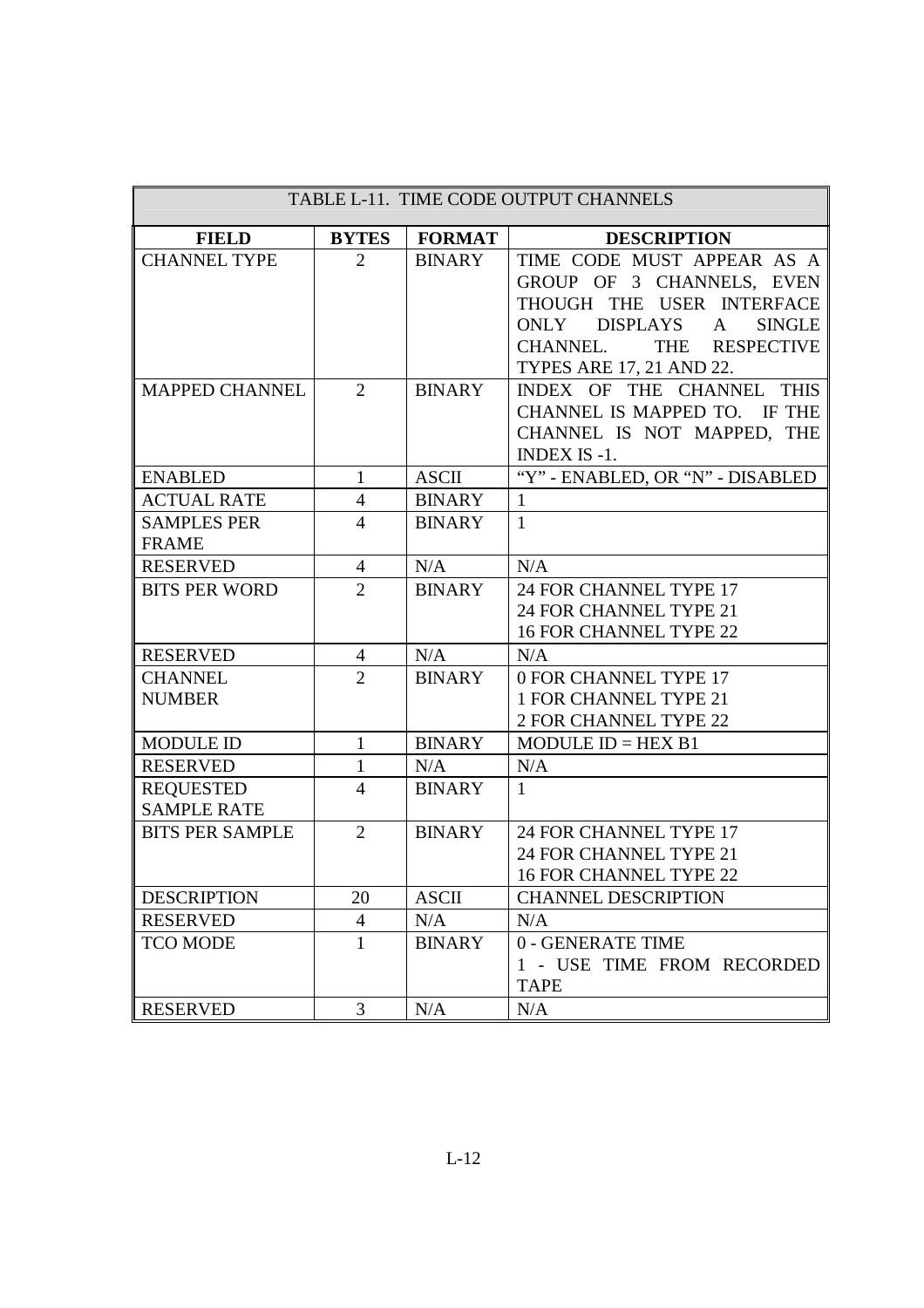| TABLE L-12. VOICE INPUT CHANNEL |                |               |                                                   |  |
|---------------------------------|----------------|---------------|---------------------------------------------------|--|
| <b>FIELD</b>                    | <b>BYTES</b>   | <b>FORMAT</b> | <b>DESCRIPTION</b>                                |  |
| *CHANNEL TYPE                   | 2              | <b>BINARY</b> | 16                                                |  |
| <b>MAPPED CHANNEL</b>           | $\overline{2}$ | <b>BINARY</b> | INDEX OF THE CHANNEL<br><b>THIS</b>               |  |
|                                 |                |               | CHANNEL IS MAPPED TO. IF THE                      |  |
|                                 |                |               | CHANNEL IS NOT MAPPED, THE<br><b>INDEX IS -1.</b> |  |
| *ENABLED                        | $\mathbf{1}$   | <b>ASCII</b>  | "Y" - ENABLED, OR "N" - DISABLED                  |  |
| <b>ACTUAL RATE</b>              | 4              | <b>BINARY</b> | <b>ACTUAL SAMPLE RATE IN SAMPLES</b>              |  |
|                                 |                |               | PER SECOND                                        |  |
| <b>SAMPLES PER</b>              | $\overline{4}$ | <b>BINARY</b> | NUMBER OF SAMPLES PER FRAME                       |  |
| <b>FRAME</b>                    |                |               |                                                   |  |
| <b>RESERVED</b>                 | $\overline{4}$ | N/A           | N/A                                               |  |
| *BITS PER WORD                  | $\overline{2}$ | <b>BINARY</b> | 8                                                 |  |
| <b>RESERVED</b>                 | $\overline{4}$ | N/A           | N/A                                               |  |
| *CHANNEL                        | $\overline{2}$ | <b>BINARY</b> | $\overline{3}$                                    |  |
| <b>NUMBER</b>                   |                |               |                                                   |  |
| *MODULE ID                      | $\mathbf{1}$   | <b>BINARY</b> | MODULE $ID = HEX B1$                              |  |
| <b>RESERVED</b>                 | $\mathbf{1}$   | N/A           | N/A                                               |  |
| *REQUESTED                      | $\overline{4}$ | <b>BINARY</b> | 2K, 5K, 10K, 20K, 50K, OR 100K                    |  |
| <b>SAMPLE RATE</b>              |                |               |                                                   |  |
| *BITS PER SAMPLE                | $\overline{2}$ | <b>BINARY</b> | 8                                                 |  |
| <b>DESCRIPTION</b>              | 20             | <b>ASCII</b>  | <b>CHANNEL DESCRIPTION</b>                        |  |
| <b>RESERVED</b>                 | 1              | N/A           | N/A                                               |  |
| <b>VOLTAGE GAIN</b>             | $\overline{2}$ | <b>BINARY</b> | $0 - GAMN$ OF 1                                   |  |
|                                 |                |               | 1 - GAIN OF 2                                     |  |
|                                 |                |               | 2 - GAIN OF 4                                     |  |
|                                 |                |               | 3 - GAIN OF 8                                     |  |
| <b>RESERVED</b>                 | 5              | N/A           | N/A                                               |  |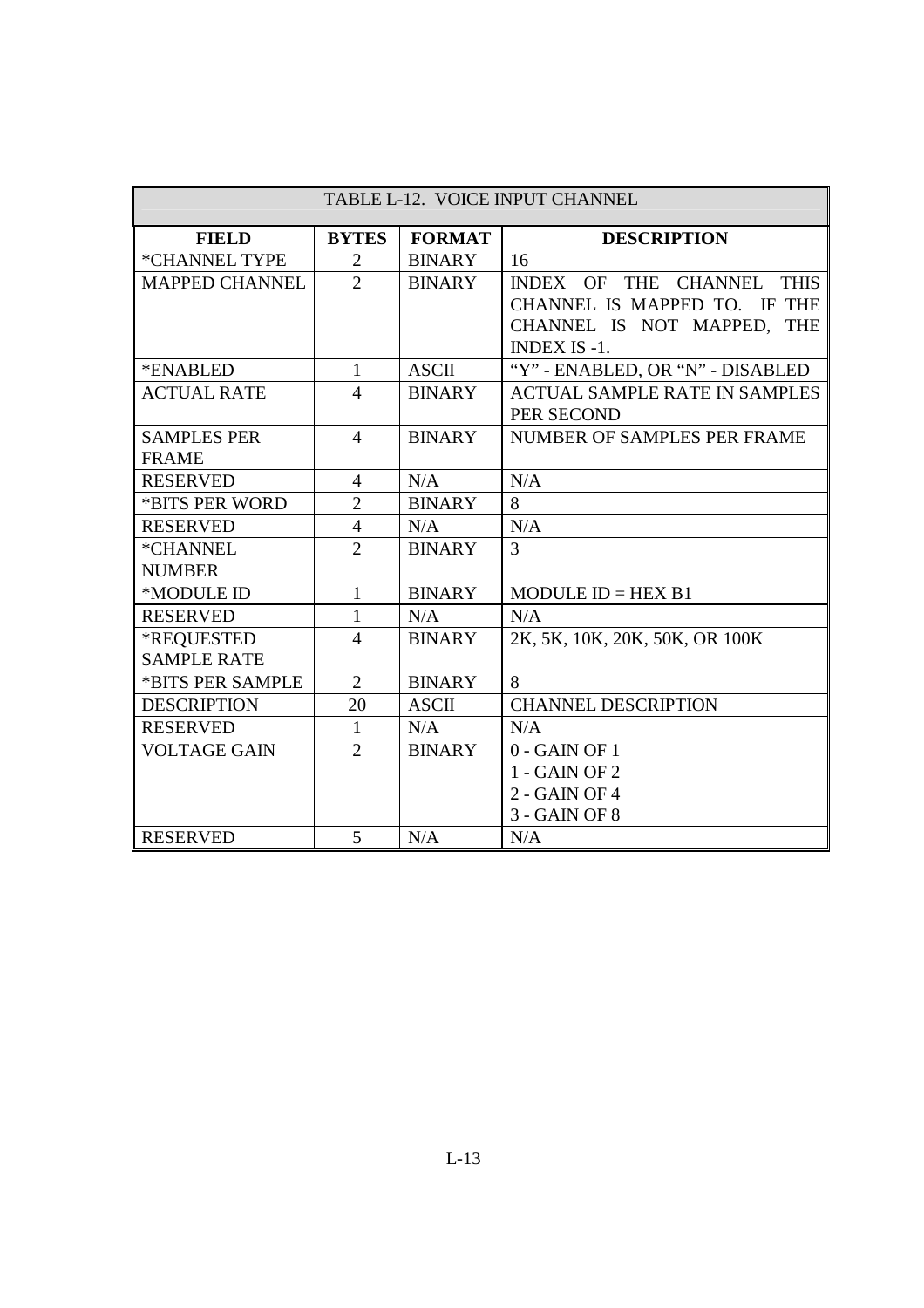| TABLE L-13. VOICE OUTPUT CHANNELS |                |               |                                               |
|-----------------------------------|----------------|---------------|-----------------------------------------------|
| <b>FIELD</b>                      | <b>BYTES</b>   | <b>FORMAT</b> | <b>DESCRIPTION</b>                            |
| <b>CHANNEL TYPE</b>               | $\overline{2}$ | <b>BINARY</b> | 18                                            |
| <b>MAPPED CHANNEL</b>             | $\overline{2}$ | <b>BINARY</b> | <b>THIS</b><br><b>INDEX OF</b><br>THE CHANNEL |
|                                   |                |               | CHANNEL IS MAPPED TO. IF<br><b>THE</b>        |
|                                   |                |               | CHANNEL IS NOT MAPPED,<br><b>THE</b>          |
|                                   |                |               | <b>INDEX IS -1</b>                            |
| <b>ENABLED</b>                    | 1              | <b>ASCII</b>  | "Y" - ENABLED, OR "N" - DISABLED              |
| <b>ACTUAL RATE</b>                | $\overline{4}$ | <b>BINARY</b> | <b>ACTUAL SAMPLE RATE IN SAMPLES</b>          |
|                                   |                |               | PER SECOND                                    |
| <b>SAMPLES PER</b>                | $\overline{4}$ | <b>BINARY</b> | NUMBER OF SAMPLES PER FRAME                   |
| <b>FRAME</b>                      |                |               |                                               |
| <b>RESERVED</b>                   | $\overline{4}$ | N/A           | N/A                                           |
| <b>BITS PER WORD</b>              | $\overline{2}$ | <b>BINARY</b> | 8                                             |
| <b>RESERVED</b>                   | $\overline{4}$ | N/A           | N/A                                           |
| <b>CHANNEL</b>                    | $\overline{2}$ | <b>BINARY</b> | 3                                             |
| <b>NUMBER</b>                     |                |               |                                               |
| <b>MODULE ID</b>                  | $\mathbf{1}$   | <b>BINARY</b> | MODULE $ID = HEX B1$                          |
| <b>RESERVED</b>                   | 1              | N/A           | N/A                                           |
| <b>REQUEST SAMPLE</b>             | $\overline{4}$ | <b>BINARY</b> | NUMBER OF SAMPLES PER SECOND                  |
| <b>RATE</b>                       |                |               |                                               |
| <b>BITS PER SAMPLE</b>            | $\overline{2}$ | <b>BINARY</b> | 8                                             |
| <b>DESCRIPTION</b>                | 20             | <b>ASCII</b>  | <b>CHANNEL DESCRIPTION</b>                    |
| <b>RESERVED</b>                   | 8              | N/A           | N/A                                           |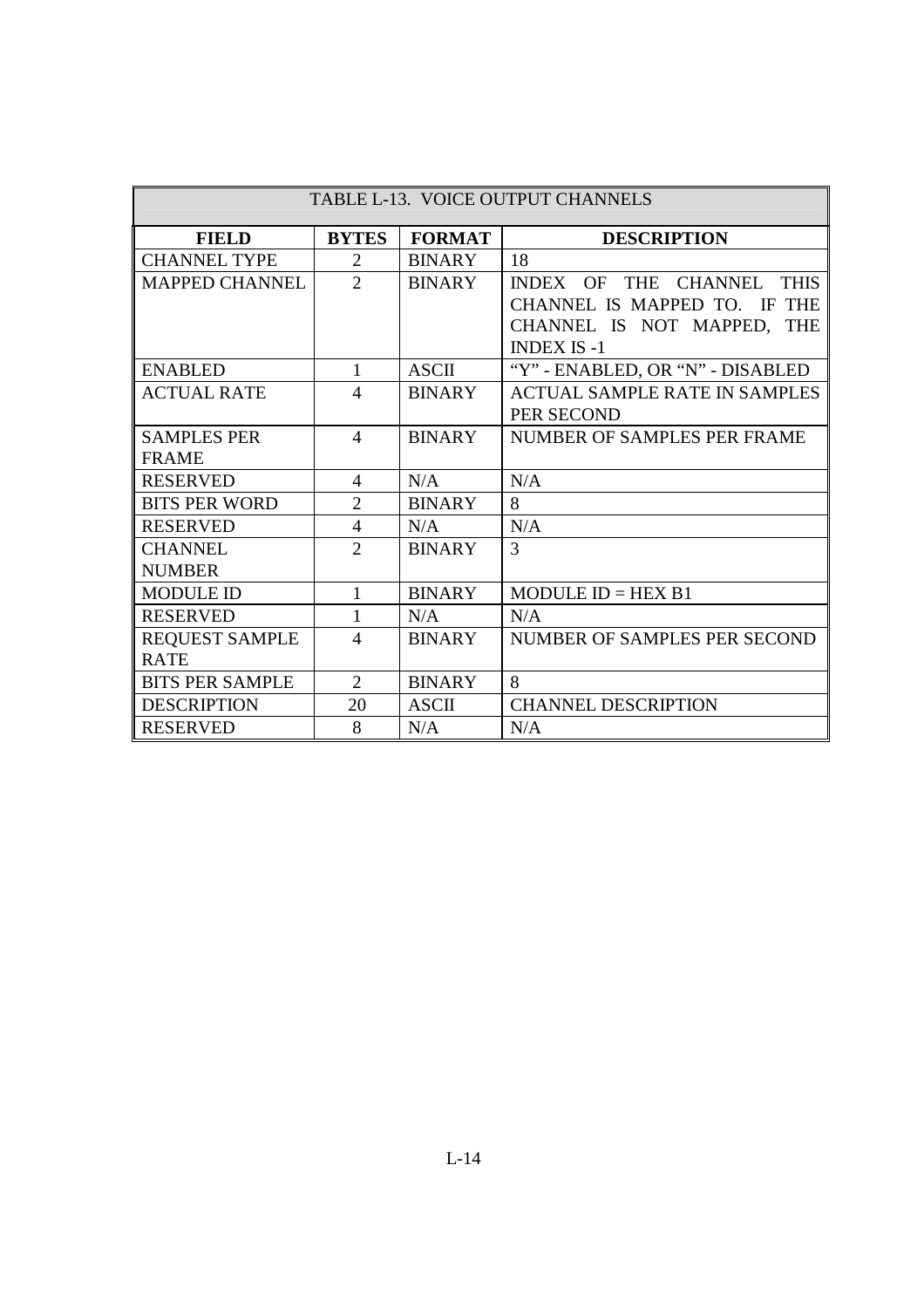| TABLE L-14. BIT SYNC INPUT CHANNELS |                |               |                                         |
|-------------------------------------|----------------|---------------|-----------------------------------------|
| <b>FIELD</b>                        | <b>BYTES</b>   | <b>FORMAT</b> | <b>DESCRIPTION</b>                      |
| <b>CHANNEL TYPE</b>                 | 2              | <b>BINARY</b> | 23                                      |
| <b>RESERVED</b>                     | $\overline{2}$ | N/A           | N/A                                     |
| <b>ENABLED</b>                      | 1              | <b>ASCII</b>  | "Y" - ENABLED, OR "N" - DISABLED        |
| <b>ACTUAL RATE</b>                  | 4              | <b>BINARY</b> | ACTUAL WORD RATE IN WORDS<br>PER SECOND |
| <b>WORDS PER</b><br><b>FRAME</b>    | $\overline{4}$ | <b>BINARY</b> | <b>NUMBER OR WORDS PER FRAME</b>        |
| <b>RESERVED</b>                     | $\overline{4}$ | N/A           | N/A                                     |
| <b>BITS PER WORD</b>                | $\overline{2}$ | <b>BINARY</b> | 16                                      |
| <b>RESERVED</b>                     | $\overline{4}$ | N/A           | N/A                                     |
| <b>CHANNEL</b>                      | $\overline{2}$ | <b>BINARY</b> | CHANNEL ON MODULE (0-3)                 |
| <b>NUMBER</b>                       |                |               |                                         |
| <b>MODULE ID</b>                    | 1              | <b>BINARY</b> | MODULE $ID = HEXADECIMAL$ 13            |
| <b>RESERVED</b>                     | 1              | N/A           | N/A                                     |
| <b>REQUESTED RATE</b>               | $\overline{4}$ | <b>BINARY</b> | <b>BITS PER SECOND</b>                  |
| <b>DESCRIPTION</b>                  | 20             | <b>ASCII</b>  | <b>CHANNEL DESCRIPTION</b>              |
| <b>INSTALLED</b>                    | 1              | <b>BINARY</b> | <b>NOT</b><br>0 - DAUGHTER BOARD        |
|                                     |                |               | <b>INSTALLED</b>                        |
|                                     |                |               | 1 - DAUGHTER BOARD INSTALLED            |
| PCM GEOG.                           | $\mathbf{1}$   | <b>BINARY</b> | GEOGRAPHICAL ADDRESS OF THE             |
| <b>ADDRESS</b>                      |                |               | <b>ASSOCIATED</b>                       |
|                                     |                |               | PCM INPUT CHANNEL                       |
| <b>SOURCE CLOCK</b>                 | $\mathbf{1}$   | <b>BINARY</b> | 0 - SOURCE A                            |
|                                     |                |               | 1 - SOURCE B                            |
| <b>RESERVED</b>                     | $\overline{7}$ | N/A           | N/A                                     |

2.3 Trailer Section. The trailer section contains the setup description and the checksum (see Tables L-15). Early versions of the setup do not contain this information. The "Setup Keys" field in the header indicates the content of the trailer section.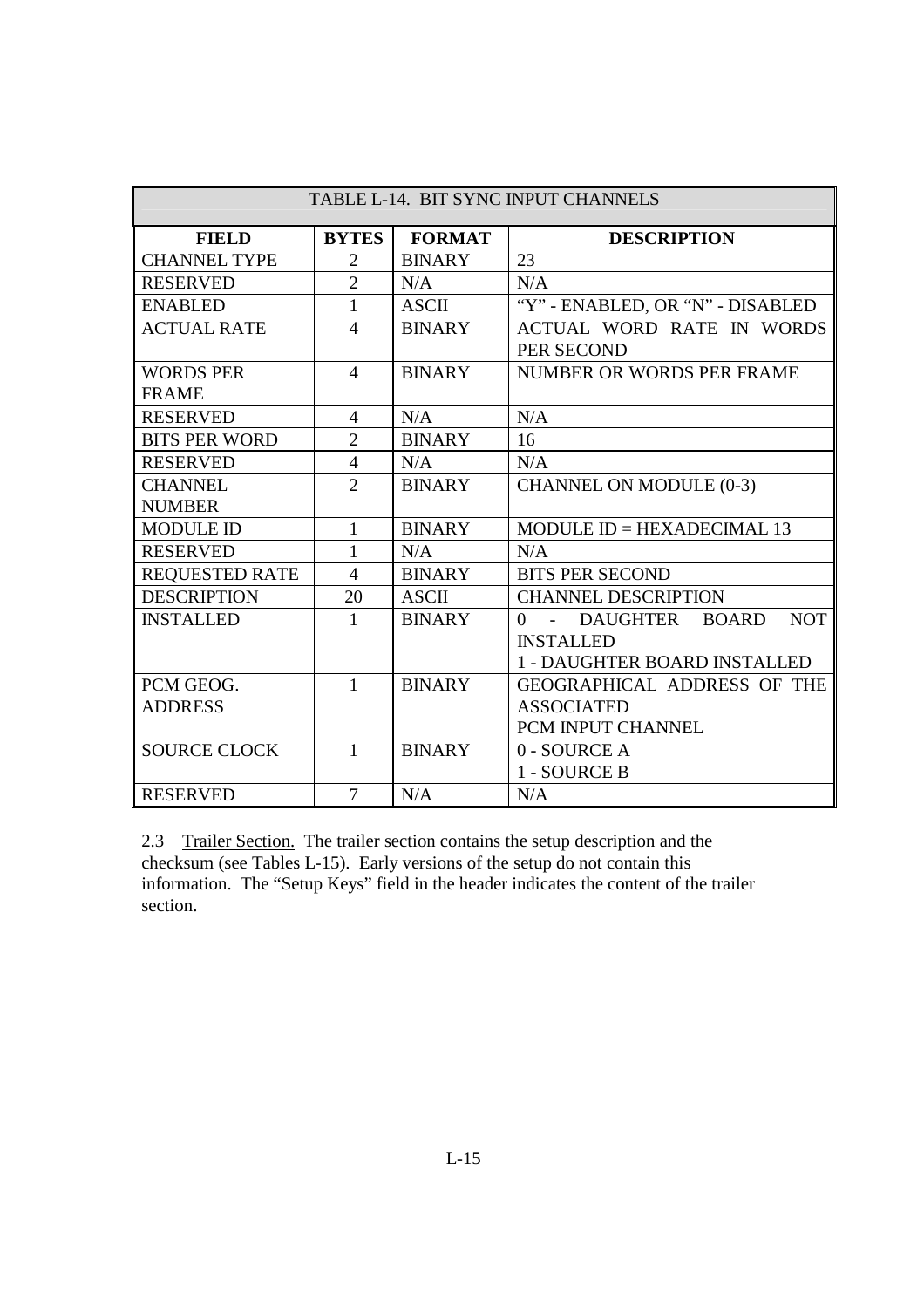| TABLE L-15. TRAILER SECTION FORMAT |                 |               |                                              |
|------------------------------------|-----------------|---------------|----------------------------------------------|
| <b>FIELD</b>                       | <b>BYTES</b>    | <b>FORMAT</b> | <b>DESCRIPTION</b>                           |
| <b>SETUP</b>                       | 40              | <b>ASCII</b>  | DESCRIPTION OF THE SETUP                     |
| <b>DESCRIPTION</b>                 |                 |               |                                              |
| <b>SAVED SCANLIST</b>              | <b>VARIES</b> I | <b>BINARY</b> | NUMBER OF BYTES DEPENDS ON THE               |
|                                    |                 |               | <b>CHANNELS</b><br>NUMBER OF<br><b>BEING</b> |
|                                    |                 |               | RECORDED.                                    |
| <b>CHECKSUM</b>                    |                 | <b>BINARY</b> | <b>SUM OF ALL SETUP BYTES.</b>               |

2.4 Saved Scan-list Structure. This is an array of enabled input channels that make up the calculated scan-list. Each element of the array is made up of two fields, an index field and a count field. The length of the index fields is one byte, and the length of the count field is two bytes.

 The index field, which is 1-based, is determined by the position of the channel's module in the ARMOR system. The first input channel found in the ARMOR system is assigned an index of 1, the next input channel is assigned a 2, and so on. The search for input modules starts at slot 1. Filler bytes are assigned an index value of 255.

 The count field is the number of words/samples per frame that is assigned to that input channel.

2.5 Creating a Setup Block. Creating a Setup Block involves two steps. In the first step, the user creates an "input" setup block file as described below in this section. Most of the fields in the input setup block file are unspecified (filled with zeros). In the second step, the input setup block file is read by the ARMOR Compiler program that produces a new setup block file with all the unspecified fields initialized to the appropriate values. In other words, a setup block has two types of fields, user specified and compiler generated. Note that all compiler generated fields must be provided in the input setup block file and initialized with zeros prior to executing the ARMOR compiler program.

 The rules presented in this section must be explicitly followed to create an ARMOR input setup block. Values for fields identified in the previous tables with an asterisk preceding the field name must be provided. In some cases the values for these required fields are constant and are specified in the tables above. In other cases, the user must provide the desired value. All fields with names not identified with asterisks must be initialized to binary zero. This includes both "unused" and "reserved" fields.

 Only input channel information entries are required. Output channel information entries are ignored by the ARMOR Compiler program.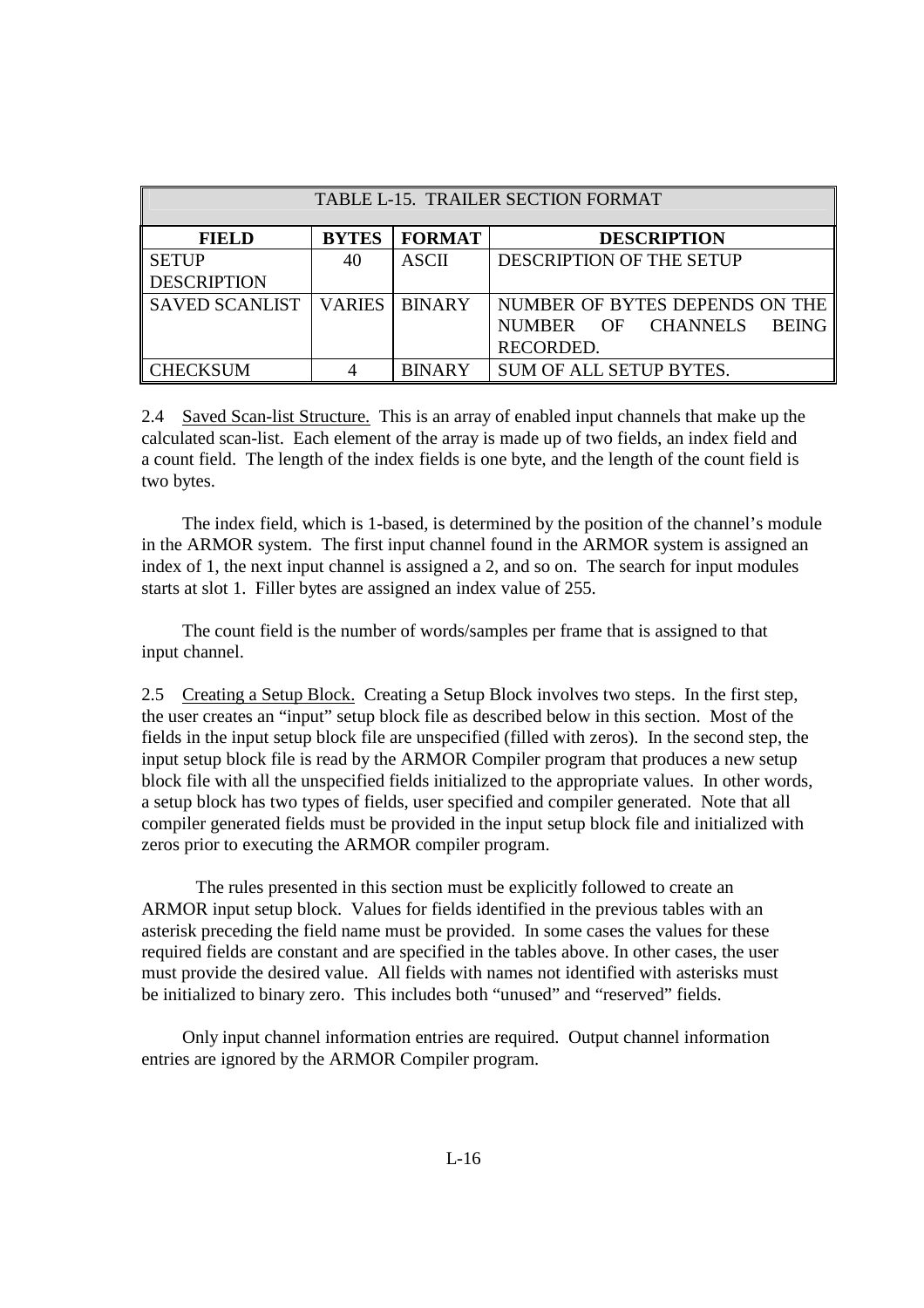| 2.5.1 Header Section.            |                                                                                                                                                        |
|----------------------------------|--------------------------------------------------------------------------------------------------------------------------------------------------------|
| Setup Length                     | Count the total numbers of bytes in the created setup block and put the<br>value here.                                                                 |
| Setup Keys<br><b>Input Count</b> | Set bit $0 = 1$ if the trailer contains a description. Leave other bits = 0.<br>Enter the total number of input channel information entries, including |
|                                  | both enabled and disabled entries.                                                                                                                     |

2.5.2 Channel Section. PCM, Low Frequency (LF) Analog, and parallel input channel information entries must be included in the setup block in groups of four entries per type. High Frequency (HF) analog input channel information entries must be included in the setup block in groups of two entries per type. Time code /voice input channel information entries must be included in groups of three time code entries and one voice entry. Specifying an ASCII "N" in the enabled field must disable all unused input channel information entries. For each channel information entry group, the channel number field of the first entry in the group is 0 (zero), the second entry is 1, the third is 2, and the fourth is 3. For the time code /voice group, the time code entry channel number fields are 0, 1, and 2 respectively, while the voice entry channel number field is 3. HF analog entry channel number fields are 0 and 1 respectively.

 Description fields are not required and are not specified below. However, it is advisable to include an ASCII description of each channel for future reference.

2.5.2.1 PCM Input Channels.

| Binary 8<br>Channel Type       |                                                  |
|--------------------------------|--------------------------------------------------|
| Enabled                        | ASCII "Y" if enabled, "N" if disabled            |
| <b>Channel Number binary</b>   | $0,1,2$ , or 3 as described in 2.5.2 above       |
| Module ID                      | Hexadecimal 11                                   |
| <b>Requested Rate</b>          | Binary integer rate in bits per second           |
| 2.5.2.2 Analog Input Channels. |                                                  |
| Channel Type                   | Binary 5 for LF (up to 1 Megasample /sec), 6 for |
|                                | HF (up to 10 Megasamples/sec)                    |
| Enabled                        | "Y" if enabled, "N" if disabled                  |
| Bits per Sample                | 8 or 12                                          |
| <b>Channel Number</b>          | $0,1,2$ , or 3 as described in 2.5.2 above       |
| Module ID                      | Hexadecimal 34 (LF) or 33 (HF)                   |
| <b>Requested Rate</b>          | Binary integer 2K, 5K, 10K, 20K, 50K, 100K,      |
|                                | 200K, 500K, 1M (LF, HF) 2.5M, 5M, 10M            |
|                                | (HF only)                                        |